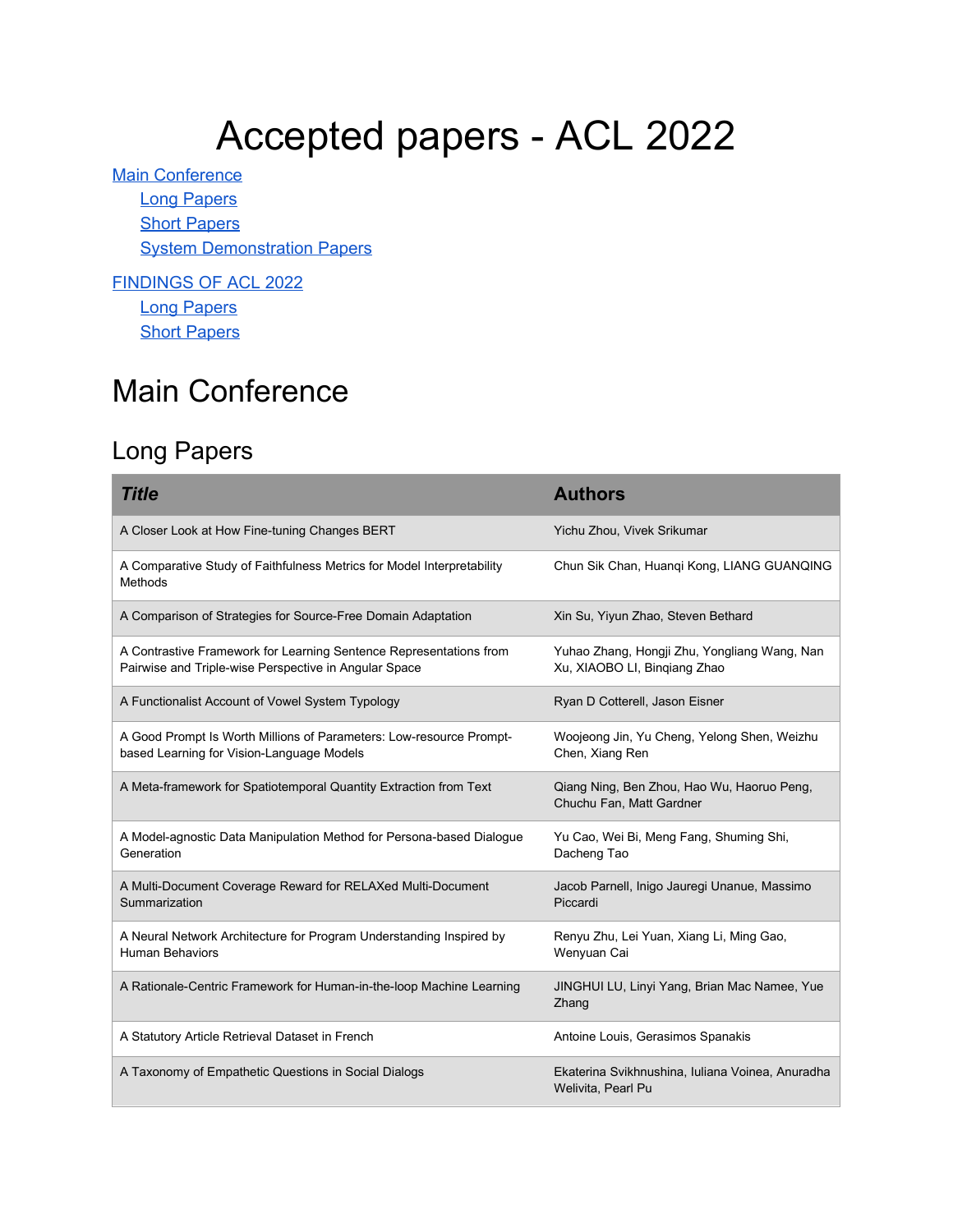| A Token-level Reference-free Hallucination Detection Benchmark for Free-<br>form Text Generation                                      | Tianyu Liu, Yizhe Zhang, Chris Brockett, Yi Mao,<br>Zhifang Sui, Weizhu Chen, Bill Dolan                                                                                                          |
|---------------------------------------------------------------------------------------------------------------------------------------|---------------------------------------------------------------------------------------------------------------------------------------------------------------------------------------------------|
| A Variational Hierarchical Model for Neural Cross-Lingual Summarization                                                               | Yunlong Liang, Fandong Meng, Chulun Zhou,<br>Jinan Xu, Yufeng Chen, Jinsong Su, Jie Zhou                                                                                                          |
| A Well-Composed Text is Half Done! Composition Sampling for Diverse<br><b>Conditional Generation</b>                                  | Shashi Narayan, Gonçalo Simões, Yao Zhao,<br>Joshua Maynez, Dipanjan Das, Michael Collins,<br>Mirella Lapata                                                                                      |
| ABC: Attention with Bounded-memory Control                                                                                            | Hao Peng, Jungo Kasai, Nikolaos Pappas, Dani<br>Yogatama, Zhaofeng Wu, Lingpeng Kong, Roy<br>Schwartz, Noah Smith                                                                                 |
| Accelerating Code Search with Deep Hashing and Code Classification                                                                    | Wenchao Gu, Yanlin Wang, Lun Du, Hongyu<br>Zhang, Shi Han, Dongmei Zhang, Michael Lyu                                                                                                             |
| Accurate Online Posterior Alignments for Principled Lexically-Constrained<br>Decoding                                                 | Soumya Chatterjee, Sunita Sarawagi, Preethi<br>Jyothi                                                                                                                                             |
| Achieving Conversational Goals with Unsupervised Post-hoc Knowledge<br>Injection                                                      | Bodhisattwa Prasad Majumder, Harsh Jhamtani,<br>Taylor Berg-Kirkpatrick, Julian McAuley                                                                                                           |
| Achieving Reliable Human Assessment of Open-Domain Dialogue Systems                                                                   | Tianbo Ji, Yvette Graham, Gareth J. F. Jones,<br>Chenyang Lyu, Qun Liu                                                                                                                            |
| Active Evaluation: Efficient NLG Evaluation with Few Pairwise Comparisons                                                             | Akash Kumar Mohankumar, Mitesh M Khapra                                                                                                                                                           |
| AdaLoGN: Adaptive Logic Graph Network for Reasoning-Based Machine<br>Reading Comprehension                                            | Xiao Li, Gong Cheng, Ziheng Chen, Yawei Sun,<br>Yuzhong Qu                                                                                                                                        |
| AdapLeR: Speeding up Inference by Adaptive Length Reduction                                                                           | Ali Modarressi, Hosein Mohebbi, Mohammad<br><b>Taher Pilehvar</b>                                                                                                                                 |
| Adapting Coreference Resolution Models through Active Learning                                                                        | Michelle Yuan, Patrick Xia, Chandler May,<br>Benjamin Van Durme, Jordan Lee Boyd-Graber                                                                                                           |
| Adaptive Testing and Debugging of NLP Models                                                                                          | Marco Tulio Ribeiro, Scott M Lundberg                                                                                                                                                             |
| Adversarial Authorship Attribution for Deobfuscation                                                                                  | Wanyue Zhai, Jonathan Rusert, Zubair Shafiq,<br>Padmini Srinivasan                                                                                                                                |
| Adversarial Soft Prompt Tuning for Cross-Domain Sentiment Analysis                                                                    | Hui Wu, Xiaodong Shi                                                                                                                                                                              |
| AlephBERT: Language Model Pre-training and Evaluation from Sub-Word<br>to Sentence Level                                              | Amit Seker, Elron Bandel, Dan Bareket, Idan<br>Brusilovsky, Refael Shaked Greenfeld, Reut<br>Tsarfaty                                                                                             |
| Alignment-Augmented Consistent Translation for Multilingual Open<br><b>Information Extraction</b>                                     | Keshav Kolluru, Muqeeth Mohammed, Shubham<br>Mittal, Soumen Chakrabarti, Mausam.                                                                                                                  |
| Alternative Input Signals Ease Transfer in Multilingual Machine Translation                                                           | Simeng Sun, Angela Fan, James Cross, Vishrav<br>Chaudhary, Chau Tran, Philipp Koehn, Francisco<br>Guzmán                                                                                          |
| AmericasNLI: Evaluating Zero-shot Natural Language Understanding of<br>Pretrained Multilingual Models in Truly Low-resource Languages | Abteen Ebrahimi, Manuel Mager, Arturo Oncevay,<br>Vishrav Chaudhary, Luis Chiruzzo, Angela Fan,<br>John Ortega, Ricardo Ramos, Annette Rios, Ivan<br>Vladimir Meza Ruiz, Gustavo A. Giménez-Lugo, |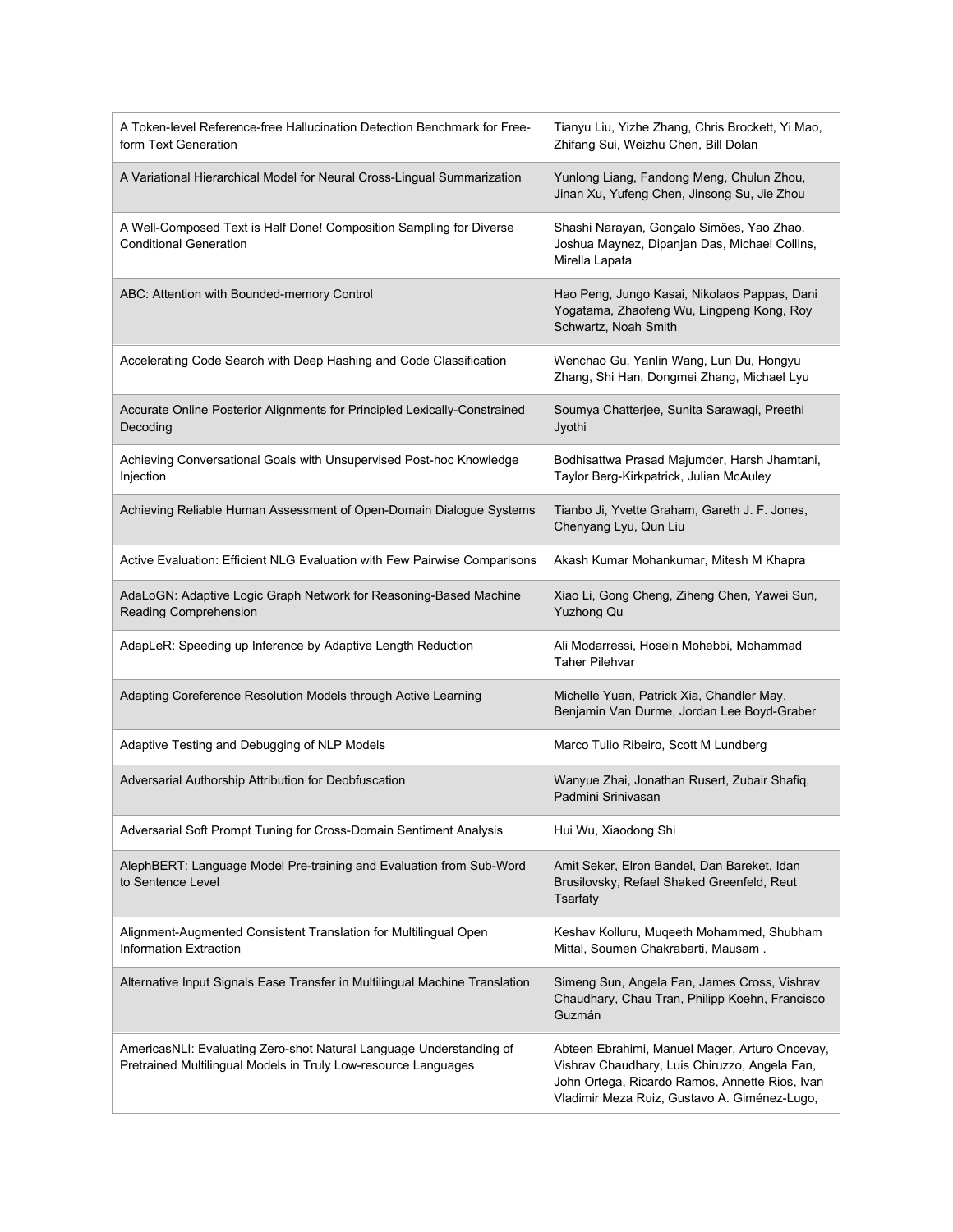|                                                                                                         | Elisabeth Mager, Graham Neubig, Alexis Palmer,<br>Rolando Coto-Solano, Thang Vu, Katharina Kann                                                                                       |
|---------------------------------------------------------------------------------------------------------|---------------------------------------------------------------------------------------------------------------------------------------------------------------------------------------|
| An Effective and Efficient Entity Alignment Decoding Algorithm via Third-<br>Order Tensor Isomorphism   | Xin Mao, Meirong Ma, Hao Yuan, Jianchao Zhu,<br>ZongYu Wang, Rui Xie, Wei Wu, Man Lan                                                                                                 |
| An Empirical Study of Memorization in NLP                                                               | Xiaosen Zheng, Jing Jiang                                                                                                                                                             |
| An Empirical Study on Explanations in Out-of-Domain Settings                                            | George Chrysostomou, Nikolaos Aletras                                                                                                                                                 |
| An Empirical Survey of the Effectiveness of Debiasing Techniques for Pre-<br>trained Language Models    | Nicholas Meade, Elinor Poole-Dayan, Siva Reddy                                                                                                                                        |
| An Imitation Learning Curriculum for Text Editing with Non-Autoregressive<br><b>Models</b>              | Sweta Agrawal, Marine Carpuat                                                                                                                                                         |
| An Information-theoretic Approach to Prompt Engineering Without Ground<br><b>Truth Labels</b>           | Taylor Sorensen, Joshua Robinson, Christopher<br>Michael Rytting, Alexander Glenn Shaw, Kyle<br>Jeffrey Rogers, Alexia Pauline Delorey, Mahmoud<br>Khalil, Nancy Fulda, David Wingate |
| An Interpretable Neuro-Symbolic Reasoning Framework for Task-Oriented<br><b>Dialogue Generation</b>     | Shiquan Yang, Rui Zhang, Sarah Monazam<br>Erfani, Jey Han Lau                                                                                                                         |
| An Investigation of the (In)effectiveness of Counterfactually Augmented<br>Data                         | Nitish Joshi, He He                                                                                                                                                                   |
| An Unsupervised Multiple-Task and Multiple-Teacher Model for Cross-<br>lingual Named Entity Recognition | Zhuoran Li, Chunming Hu, Xiaohui Guo, Junfan<br>Chen, Wenyi Qin, Richong Zhang                                                                                                        |
| Analyzing Generalization of Vision and Language Navigation to Unseen<br><b>Outdoor Areas</b>            | Raphael Schumann, Stefan Riezler                                                                                                                                                      |
| Answer-level Calibration for Free-form Multiple Choice Question Answering                               | Sawan Kumar                                                                                                                                                                           |
| Answering Open-Domain Multi-Answer Questions via a Recall-then-Verify<br>Framework                      | Zhihong Shao, Minlie Huang                                                                                                                                                            |
| AraT5: Text-to-Text Transformers for Arabic Language Generation                                         | El Moatez Billah Nagoudi, AbdelRahim A.<br>Elmadany, Muhammad Abdul-Mageed                                                                                                            |
| Are Prompt-based Models Clueless?                                                                       | Pride Kavumba, Ryo Takahashi, Yusuke Oda                                                                                                                                              |
| ASPECTNEWS: Aspect-Oriented Summarization of News Documents                                             | Ojas Ahuja, Jiacheng Xu, Akshay Kumar Gupta,<br>Kevin Horecka, Greg Durrett                                                                                                           |
| Attention Temperature Matters in Abstractive Summarization Distillation                                 | Shengqiang Zhang, Xingxing Zhang, Hangbo Bao,<br>Furu Wei                                                                                                                             |
| Auto-Debias: Debiasing Masked Language Models with Automated Biased<br>Prompts                          | Yue Guo, Yi Yang, Ahmed Abbasi                                                                                                                                                        |
| <b>Automated Crossword Solving</b>                                                                      | Eric Wallace, Nicholas Tomlin, Albert Xu, Kevin<br>Yang, Eshaan Pathak, Matthew L. Ginsberg, Dan<br>Klein                                                                             |
| Automatic Error Analysis for Document-level Information Extraction                                      | Aliva Das, Xinya Du, Barry Wang, Kejian Shi,<br>Jiayuan Gu, Thomas Porter, Claire Cardie                                                                                              |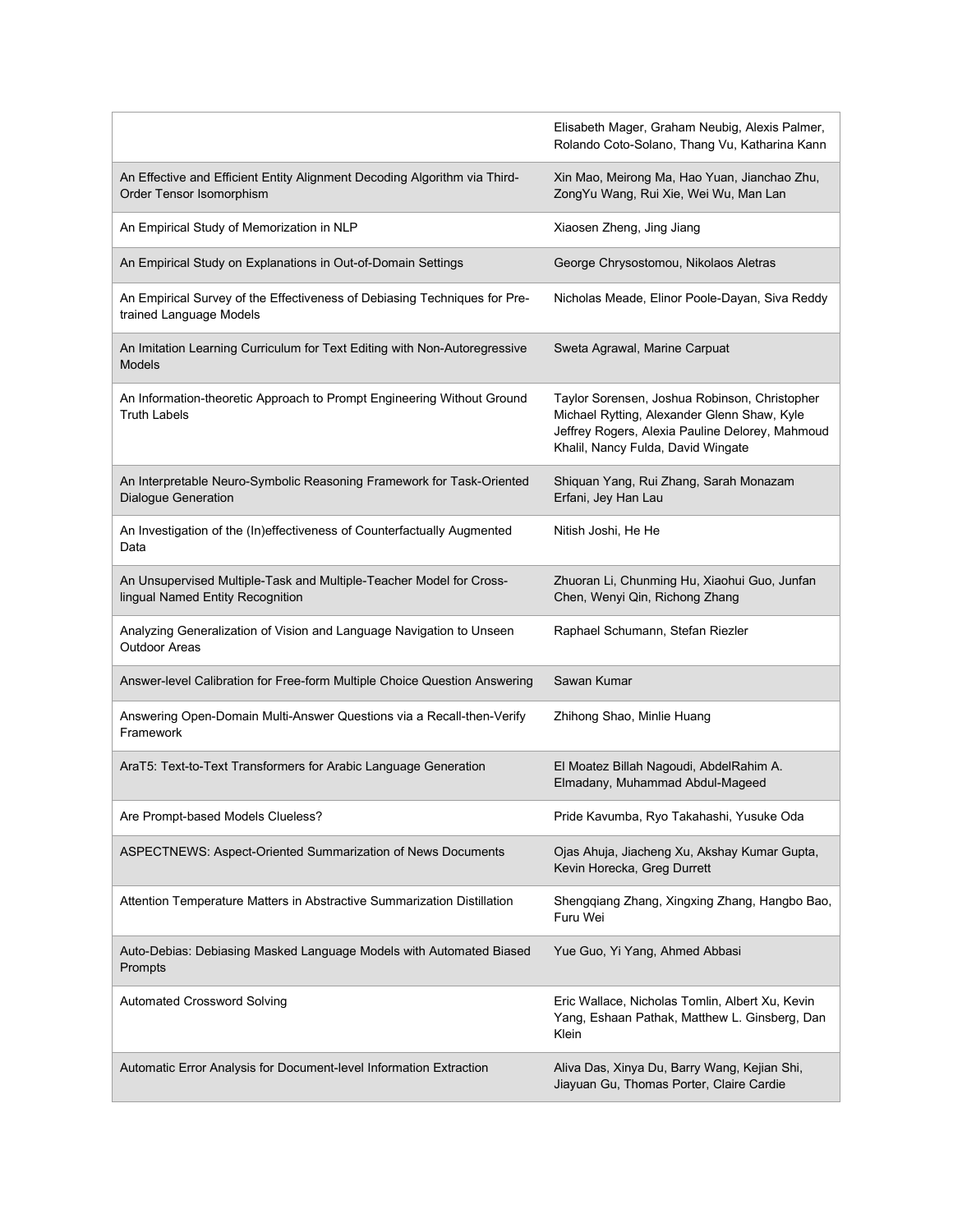| Automatic Identification and Classification of Bragging in Social Media                                                                           | Mali Jin, Daniel Preotiuc-Pietro, A. Seza Doğruöz,<br>Nikolaos Aletras                                                   |
|---------------------------------------------------------------------------------------------------------------------------------------------------|--------------------------------------------------------------------------------------------------------------------------|
| Bag-of-Words vs. Graph vs. Sequence in Text Classification: Questioning<br>the Necessity of Text-Graphs and the Surprising Strength of a Wide MLP | Lukas Galke, Ansgar Scherp                                                                                               |
| BenchIE: A Framework for Multi-Faceted Fact-Based Open Information<br><b>Extraction Evaluation</b>                                                | Kiril Gashteovski, Mingying Yu, Bhushan Kotnis,<br>Carolin Lawrence, Mathias Niepert, Goran Glavaš                       |
| BERT Learns to Teach: Knowledge Distillation with Meta Learning                                                                                   | Wangchunshu Zhou, Canwen Xu, Julian McAuley                                                                              |
| bert2BERT: Towards Reusable Pretrained Language Models                                                                                            | Cheng Chen, Yichun Yin, Lifeng Shang, Xin Jiang,<br>Yujia Qin, Fengyu Wang, Zhi Wang, Xiao Chen,<br>Zhiyuan Liu, Qun Liu |
| Better Language Model with Hypernym Class Prediction                                                                                              | He Bai, Tong Wang, Alessandro Sordoni, Peng<br>Shi                                                                       |
| Beyond Goldfish Memory: Long-Term Open-Domain Conversation                                                                                        | Jing Xu, Arthur Szlam, Jason E Weston                                                                                    |
| Beyond the Granularity: Multi-Perspective Dialogue Collaborative Selection<br>for Dialogue State Tracking                                         | Jinyu Guo, Kai Shuang, Jijie Li, Zihan Wang,<br><b>Yixuan Liu</b>                                                        |
| Bias Mitigation in Machine Translation Quality Estimation                                                                                         | Hanna Behnke, Marina Fomicheva, Lucia Specia                                                                             |
| Bilingual alignment transfers to multilingual alignment for unsupervised<br>parallel text mining                                                  | Chih-chan Tien, Shane Steinert-Threlkeld                                                                                 |
| BITIIMT: A Bilingual Text-infilling Method for Interactive Machine<br>Translation                                                                 | Yanling Xiao, Lemao Liu, Guoping Huang, Qu Cui,<br>Shujian Huang, Shuming Shi, Jiajun Chen                               |
| Bottom-Up Constituency Parsing and Nested Named Entity Recognition<br>with Pointer Networks                                                       | Songlin Yang, Kewei Tu                                                                                                   |
| Boundary Smoothing for Named Entity Recognition                                                                                                   | Enwei Zhu, Jinpeng Li                                                                                                    |
| Bridging the Data Gap between Training and Inference for Unsupervised<br><b>Neural Machine Translation</b>                                        | Zhiwei He, Xing Wang, Rui Wang, Shuming Shi,<br>Zhaopeng Tu                                                              |
| Bridging the Generalization Gap in Text-to-SQL Parsing with Schema<br>Expansion                                                                   | Chen Zhao, Yu Su, Adam Pauls, Emmanouil<br>Antonios Platanios                                                            |
| BRIO: Bringing Order to Abstractive Summarization                                                                                                 | Yixin Liu, Pengfei Liu, Dragomir Radev, Graham<br>Neubig                                                                 |
| CAKE: A Scalable Commonsense-Aware Framework For Multi-View<br>Knowledge Graph Completion                                                         | Guanglin Niu, Bo Li, Yongfei Zhang, Shiliang Pu                                                                          |
| CaMEL: Case Marker Extraction without Labels                                                                                                      | Leonie Weissweiler, Valentin Hofmann, Masoud<br>Jalili Sabet, Hinrich Schuetze                                           |
| CAMERO: Consistency Regularized Ensemble of Perturbed Language<br>Models with Weight Sharing                                                      | Chen Liang, Pengcheng He, Yelong Shen,<br>Weizhu Chen, Tuo Zhao                                                          |
| Can Explanations Be Useful for Calibrating Black Box Models?                                                                                      | Xi Ye, Greg Durrett                                                                                                      |
| Can Pre-trained Language Models Interpret Similes as Smart as Human?                                                                              | Qianyu He, Sijie Cheng, Zhixu Li, Rui Xie,<br>Yanghua Xiao                                                               |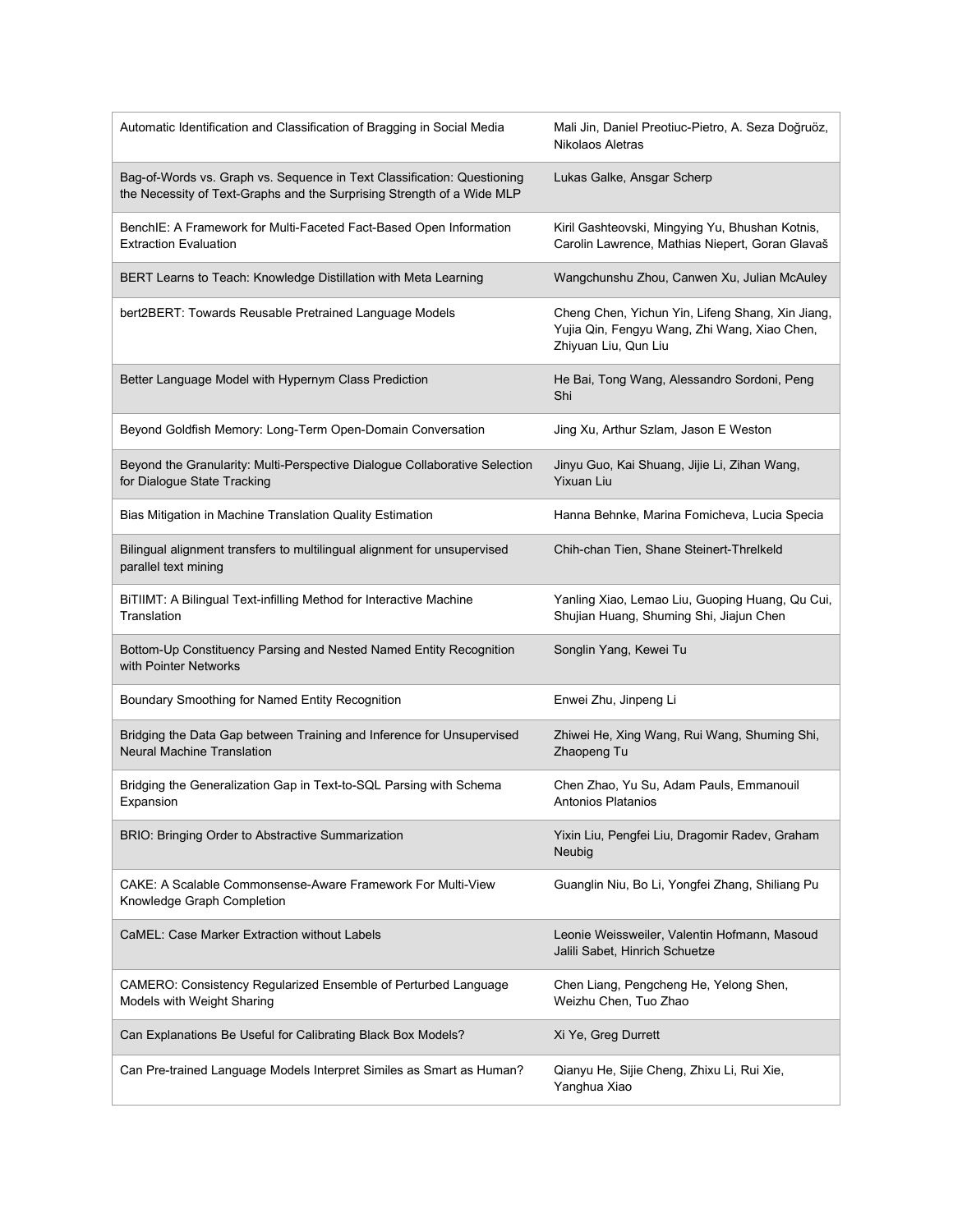| Can Prompt Probe Pretrained Language Models? Understanding the<br>Invisible Risks from a Causal View                     | Boxi Cao, Hongyu Lin, Xianpei Han, Fangchao<br>Liu, Le Sun                                                                                                                                                                                                                                    |
|--------------------------------------------------------------------------------------------------------------------------|-----------------------------------------------------------------------------------------------------------------------------------------------------------------------------------------------------------------------------------------------------------------------------------------------|
| Can Synthetic Translations Improve Bitext Quality?                                                                       | Eleftheria Briakou, Marine Carpuat                                                                                                                                                                                                                                                            |
| Can Transformer be Too Compositional? Analysing Idiom Processing in<br><b>Neural Machine Translation</b>                 | Verna Dankers, Christopher G. Lucas, Ivan Titov                                                                                                                                                                                                                                               |
| Can Unsupervised Knowledge Transfer from Social Discussions Help<br><b>Argument Mining?</b>                              | Subhabrata Dutta, Jeevesh Juneja, Dipankar Das,<br>Tanmoy Chakraborty                                                                                                                                                                                                                         |
| CARETS: A Consistency And Robustness Evaluative Test Suite for VQA                                                       | Carlos E Jimenez, Olga Russakovsky, Karthik R<br>Narasimhan                                                                                                                                                                                                                                   |
| CASPI Causal-aware Safe Policy Improvement for Task-oriented Dialogue                                                    | Govardana Sachithanandam Ramachandran,<br>Kazuma Hashimoto, Caiming Xiong                                                                                                                                                                                                                     |
| Causal Probing for Grammatical Number: From Encoding to Usage                                                            | Karim Lasri, Tiago Pimentel, Alessandro Lenci,<br>Thierry Poibeau, Ryan D Cotterell                                                                                                                                                                                                           |
| CBLUE: A Chinese Biomedical Language Understanding Evaluation<br><b>Benchmark</b>                                        | Ningyu Zhang, Mosha Chen, Zhen Bi, Xiaozhuan<br>Liang, Lei Li, Xin Shang, Kangping Yin, Chuanqi<br>Tan, Jian Xu, Fei Huang, Luo Si, Yuan Ni,<br>Guotong Xie, Zhifang Sui, Baobao Chang, Hui<br>Zong, Zheng Yuan, Linfeng Li, Jun Yan, Hongying<br>ZAN, Kunli Zhang, Buzhou Tang, Qingcai Chen |
| Challenges and Strategies in Cross-Cultural NLP                                                                          | Daniel Hershcovich, Stella Frank, Heather Lent,<br>Miryam de Lhoneux, Mostafa Abdou, Stephanie<br>Brandl, Emanuele Bugliarello, Laura Cabello<br>Piqueras, Ilias Chalkidis, Ruixiang Cui, Constanza<br>Fierro, Katerina Margatina, Phillip Rust, Anders<br>Søgaard                            |
| Characterizing Idioms: Conventionality and Contingency                                                                   | Michaela Socolof, Jackie CK Cheung, Michael<br>Wagner, Timothy J. O'Donnell                                                                                                                                                                                                                   |
| Chart-to-Text: A Large-Scale Benchmark for Chart Summarization                                                           | Shankar Kantharaj, Rixie Tiffany Ko Leong, Xiang<br>Lin, Ahmed Masry, Megh Thakkar, Enamul<br>Hoque, Shafiq Joty                                                                                                                                                                              |
| ChatMatch: Evaluating Chatbots by Autonomous Chat Tournaments                                                            | Ruolan Yang, Zitong Li, Haifeng Tang, Kenny Q.<br>Zhu                                                                                                                                                                                                                                         |
| CICERO: A Dataset for Contextualized Commonsense Inference in<br><b>Dialogues</b>                                        | Deepanway Ghosal, Siqi Shen, Navonil<br>Majumder, Rada Mihalcea, Soujanya Poria                                                                                                                                                                                                               |
| CipherDAug: Ciphertext based Data Augmentation for Neural Machine<br>Translation                                         | Nishant Kambhatla, Logan Born, Anoop Sarkar                                                                                                                                                                                                                                                   |
| ClarET: Pre-training a Correlation-Aware Context-To-Event Transformer for<br>Event-Centric Generation and Classification | Yucheng Zhou, Tao Shen, Xiubo Geng, Guodong<br>Long, Daxin Jiang                                                                                                                                                                                                                              |
| Clickbait Spoiling via Question Answering and Passage Retrieval                                                          | Matthias Hagen, Maik Fröbe, Artur Jurk, Martin<br>Potthast                                                                                                                                                                                                                                    |
| CLIP Models are Few-Shot Learners: Empirical Studies on VQA and Visual<br>Entailment                                     | Haoyu Song, Li Dong, Weinan Zhang, Ting Liu,<br>Furu Wei                                                                                                                                                                                                                                      |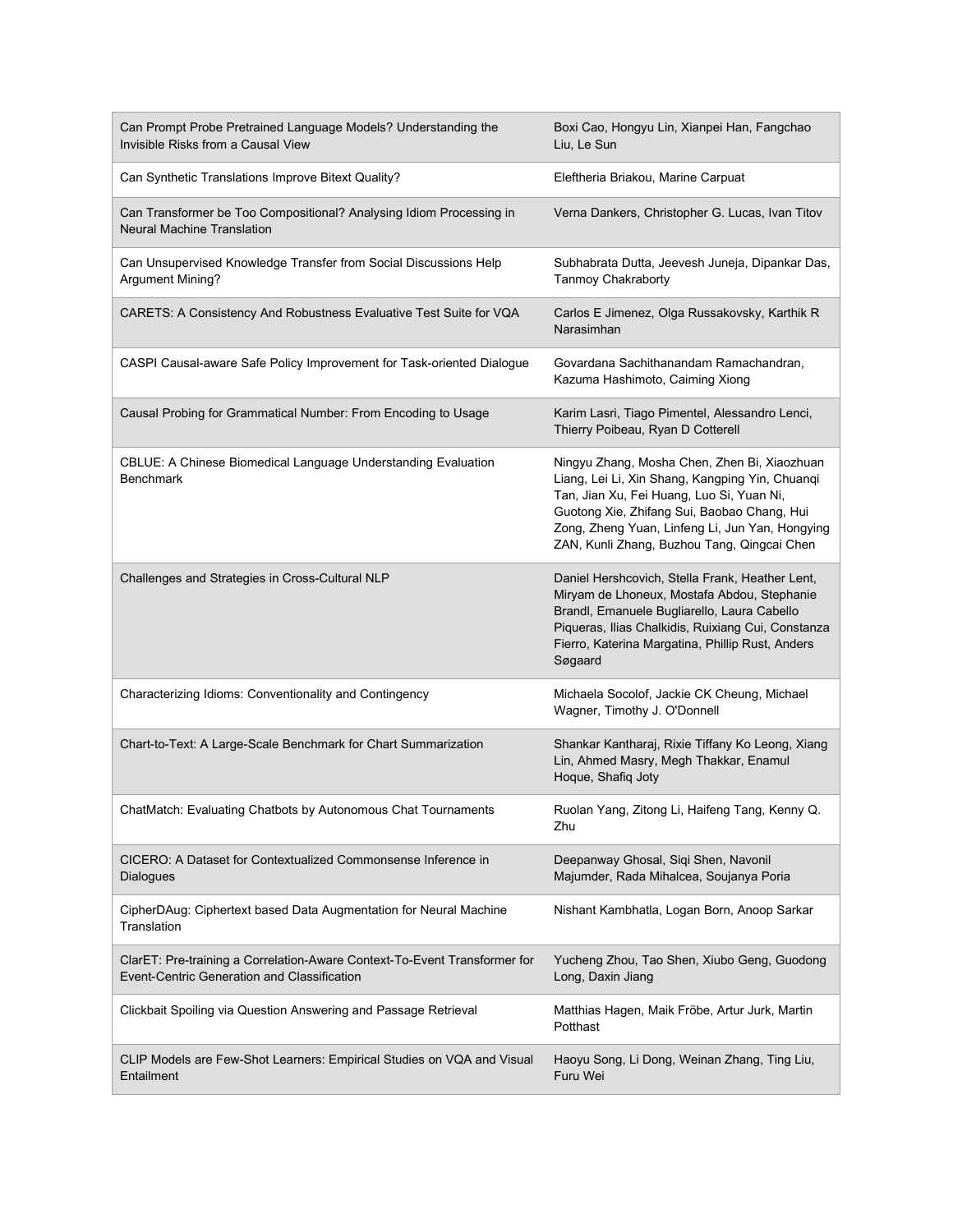| CLUES: A Benchmark for Learning Classifiers using Natural Language<br>Explanations                           | Rakesh R Menon, Sayan Ghosh, Shashank<br>Srivastava                                                                                             |
|--------------------------------------------------------------------------------------------------------------|-------------------------------------------------------------------------------------------------------------------------------------------------|
| Cluster & Tune: Boost Cold Start Performance in Text Classification                                          | Eyal Shnarch, Ariel Gera, Alon Halfon, Lena<br>Dankin, Leshem Choshen, Ranit Aharonov, Noam<br>Slonim                                           |
| ClusterFormer: Neural Clustering Attention for Efficient and Effective<br>Transformer                        | Ningning Wang, Guobing Gan, Peng Zhang,<br>Shuai Zhang, Junqiu Wei, Qun Liu, Xin Jiang                                                          |
| CogTaskonomy: Cognitively Inspired Task Taxonomy Is Beneficial to<br>Transfer Learning in NLP                | yifei luo, Minghui Xu, Deyi Xiong                                                                                                               |
| Coherence boosting: When your pretrained language model is not paying<br>enough attention                    | Nikolay Malkin, Zhen Wang, Nebojsa Jojic                                                                                                        |
| Compact Token Representations with Contextual Quantization for Efficient<br>Document Re-ranking              | Yingrui Yang, Yifan Qiao, Tao Yang                                                                                                              |
| Composable Sparse Fine-Tuning for Cross-Lingual Transfer                                                     | Alan Ansell, Edoardo Ponti, Anna Korhonen, Ivan<br>Vulić                                                                                        |
| Compositional Generalization in Dependency Parsing                                                           | Emily Goodwin, Siva Reddy, Timothy J.<br>O'Donnell, Dzmitry Bahdanau                                                                            |
| Compression of Generative Pre-trained Language Models via Quantization                                       | Chaofan Tao, Lu Hou, Wei Zhang, Lifeng Shang,<br>Xin Jiang, Qun Liu, Ping Luo, Ngai Wong                                                        |
| Computational Historical Linguistics and Language Diversity in South Asia                                    | Aryaman Arora, Adam Farris, Samopriya Basu,<br>Suresh Kolichala                                                                                 |
| Conditional Bilingual Mutual Information Based Adaptive Training for Neural<br><b>Machine Translation</b>    | Songming Zhang, Yijin Liu, Fandong Meng,<br>Yufeng Chen, Jinan Xu, Jian Liu, Jie Zhou                                                           |
| ConditionalQA: A Complex Reading Comprehension Dataset with<br><b>Conditional Answers</b>                    | Haitian Sun, William W. Cohen, Ruslan<br>Salakhutdinov                                                                                          |
| Confidence Based Bidirectional Global Context Aware Training Framework<br>for Neural Machine Translation     | Chulun Zhou, Fandong Meng, Jie Zhou, Min<br>Zhang, Hongji Wang, Jinsong Su                                                                      |
| Constrained Multi-Task Learning for Bridging Resolution                                                      | Hideo Kobayashi, Yufang Hou, Vincent Ng                                                                                                         |
| CONTaiNER: Few-Shot Named Entity Recognition via Contrastive Learning                                        | Sarkar Snigdha Sarathi Das, Arzoo Katiyar,<br>Rebecca J. Passonneau, Rui Zhang                                                                  |
| Context Matters: A Pragmatic Study of PLMs' Negation Understanding                                           | Reto Gubelmann, Siegfried Handschuh                                                                                                             |
| Contextual Fine-to-Coarse Distillation for Coarse-grained Response<br>Selection in Open-Domain Conversations | Wei Chen, Yeyun Gong, Can Xu, Huang Hu,<br>Bolun Yao, zhongyu wei, Zhihao Fan, Xiaowu Hu,<br>Bartuer Zhou, Biao Cheng, Daxin Jiang, Nan<br>Duan |
| Contextual Representation Learning beyond Masked Language Modeling                                           | Zhiyi Fu, Wangchunshu Zhou, Jingjing Xu, Hao<br>Zhou, Lei Li                                                                                    |
| ConTinTin: Continual Learning from Task Instructions                                                         | Wenpeng Yin, Jia Li, Caiming Xiong                                                                                                              |
| Continual Few-shot Relation Learning via Embedding Space Regularization<br>and Data Augmentation             | Chengwei Qin, Shafiq Joty                                                                                                                       |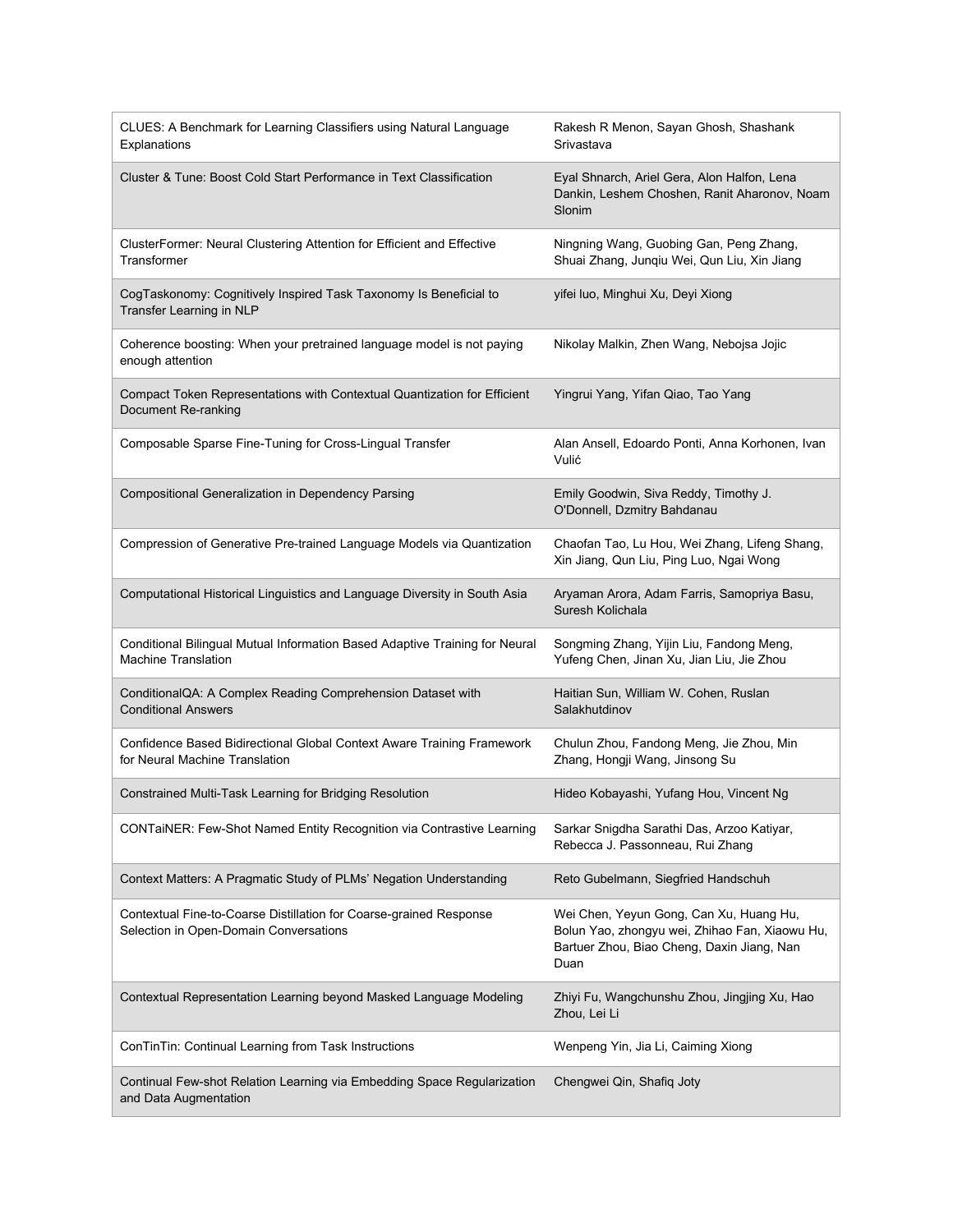| Continual Pre-training of Language Models for Math Problem<br>Understanding with Syntax-Aware Memory Network | Zheng Gong, Kun Zhou, Xin Zhao, Jing Sha,<br>Shijin Wang, Ji-Rong Wen                                   |
|--------------------------------------------------------------------------------------------------------------|---------------------------------------------------------------------------------------------------------|
| Continual Prompt Tuning for Dialog State Tracking                                                            | Qi Zhu, Bing Li, Fei Mi, Xiaoyan Zhu, Minlie<br>Huang                                                   |
| Continual Sequence Generation with Adaptive Compositional Modules                                            | Yanzhe Zhang, Xuezhi Wang, Diyi Yang                                                                    |
| Contrastive Visual Semantic Pretraining Magnifies the Semantics of Natural<br>Language Representations       | Robert Wolfe, Aylin Caliskan                                                                            |
| Controllable Dictionary Example Generation: Generating Example<br>Sentences for Specific Targeted Audiences  | Xingwei He, Siu Ming Yiu                                                                                |
| CQG: A Simple and Effective Controlled Generation Framework for Multi-<br>hop Question Generation            | Zichu Fei, Qi Zhang, Tao Gui, Di Liang, Sirui<br>Wang, Wei Wu, Xuanjing Huang                           |
| Cree Corpus: A Collection of nêhiyawêwin Resources                                                           | Daniela Teodorescu, Josie Matalski, Delaney<br>Alexa Lothian, Denilson Barbosa, Carrie<br>Demmans Epp   |
| Cross-Lingual Ability of Multilingual Masked Language Models: A Study of<br>Language Structure               | Yuan Chai, Yaobo Liang, Nan Duan                                                                        |
| Cross-Lingual Contrastive Learning for Fine-Grained Entity Typing for Low-<br>Resource Languages             | Xu Han, Yuqi Luo, Weize Chen, Zhiyuan Liu,<br>Maosong Sun, Zhou Botong, Hao Fei, Suncong<br>Zheng       |
| Cross-Lingual Phrase Retrieval                                                                               | Heqi Zheng, Xiao Zhang, Zewen Chi, Heyan<br>Huang, Yan Tan, Tian Lan, Wei Wei, Xian-Ling<br>Mao         |
| Cross-Modal Discrete Representation Learning                                                                 | Alexander H. Liu, SouYoung Jin, Cheng-I Lai,<br>Andrew Rouditchenko, Aude Oliva, James R.<br>Glass      |
| Cross-Task Generalization via Natural Language Crowdsourcing<br>Instructions                                 | Swaroop Mishra, Daniel Khashabi, Chitta Baral,<br>Hannaneh Hajishirzi                                   |
| Cross-Utterance Conditioned VAE for Non-Autoregressive Text-to-Speech                                        | Yang Li, Cheng Yu, Guangzhi Sun, Hua Jiang,<br>Fanglei Sun, Weiqin Zu, Ying Wen, Yang Yang,<br>Jun Wang |
| CTRLEval: An Unsupervised Reference-Free Metric for Evaluating<br><b>Controlled Text Generation</b>          | Pei Ke, Hao Zhou, Yankai Lin, Peng Li, Jie Zhou,<br>Xiaoyan Zhu, Minlie Huang                           |
| Dataset Geography: Mapping Language Data to Language Users                                                   | Fahim Faisal, Yinkai Wang, Antonios<br>Anastasopoulos                                                   |
| De-Bias for Generative Extraction in Unified NER Task                                                        | Shuai Zhang, Yongliang Shen, Zeqi Tan, Yiquan<br>Wu, Weiming Lu                                         |
| DEAM: Dialogue Coherence Evaluation using AMR-based Semantic<br>Manipulations                                | Sarik Ghazarian, Nuan Wen, Aram Galstyan,<br>Nanyun Peng                                                |
| Debiased Contrastive Learning of Unsupervised Sentence Representations                                       | Kun Zhou, Beichen Zhang, Xin Zhao, Ji-Rong<br>Wen                                                       |
| Decoding Part-of-Speech from Human EEG Signals                                                               | Alex Graeme Murphy, Bernd Bohnet, Ryan                                                                  |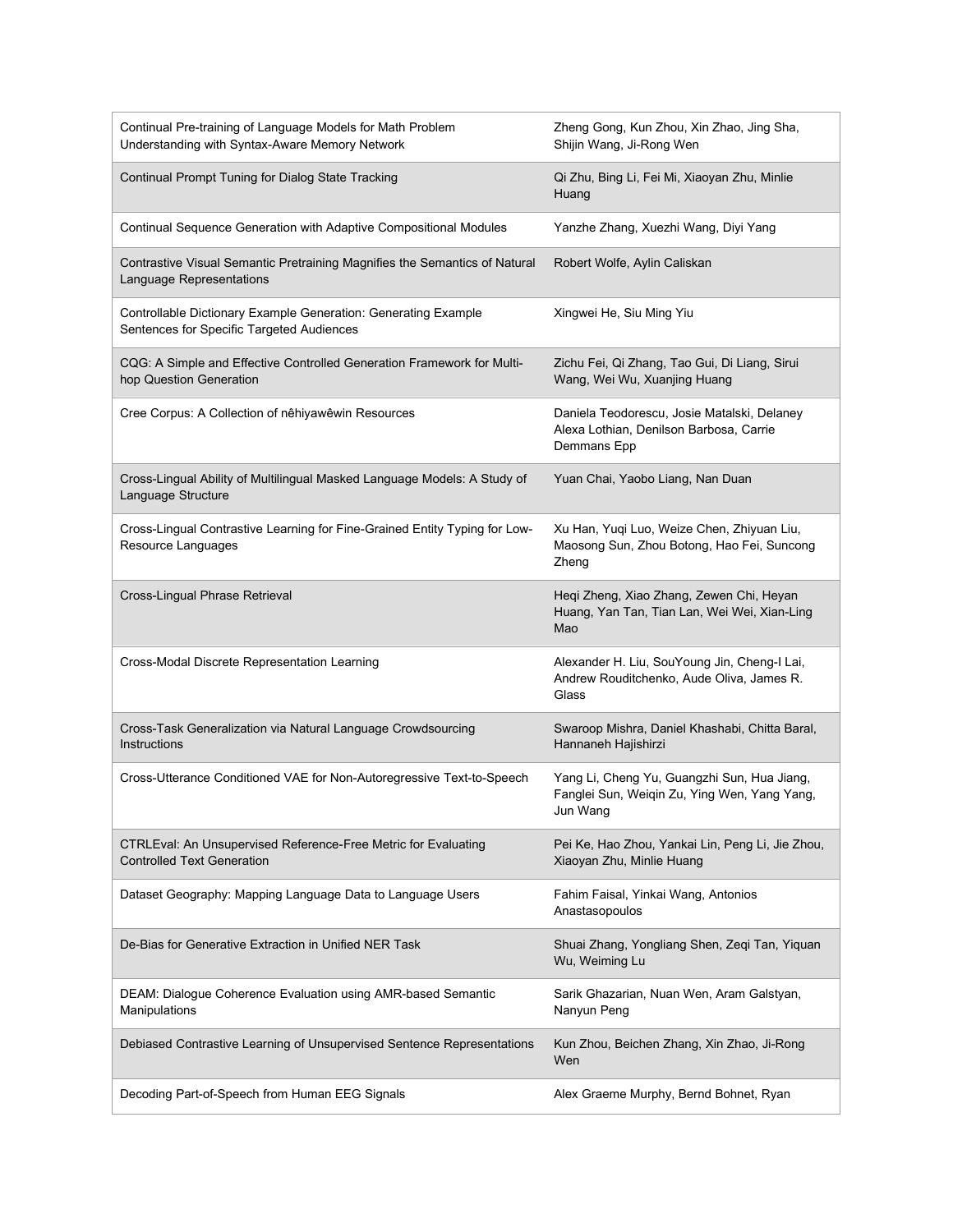|                                                                                                                   | McDonald, Uta Noppeney                                                                                                                                  |
|-------------------------------------------------------------------------------------------------------------------|---------------------------------------------------------------------------------------------------------------------------------------------------------|
| Deduplicating Training Data Makes Language Models Better                                                          | Katherine Lee, Daphne Ippolito, Andrew Nystrom,<br>Chiyuan Zhang, Douglas Eck, Chris Callison-<br>Burch, Nicholas Carlini                               |
| Deep Inductive Logic Reasoning for Multi-Hop Reading Comprehension                                                | Wenya Wang, Sinno Pan                                                                                                                                   |
| DEEP: DEnoising Entity Pre-training for Neural Machine Translation                                                | Junjie Hu, Hiroaki Hayashi, Kyunghyun Cho,<br><b>Graham Neubig</b>                                                                                      |
| Dependency Parsing as MRC-based Span-Span Prediction                                                              | Leilei Gan, Yuxian Meng, Kun Kuang, Xiaofei Sun,<br>Chun Fan, Fei Wu, Jiwei Li                                                                          |
| Dependency-based Mixture Language Models                                                                          | Zhixian Yang, Xiaojun Wan                                                                                                                               |
| Detecting Unassimilated Borrowings in Spanish: An Annotated Corpus and<br>Approaches to Modeling                  | Elena Álvarez-Mellado, Constantine Lignos                                                                                                               |
| DialFact: A Benchmark for Fact-Checking in Dialogue                                                               | Prakhar Gupta, Chien-Sheng Wu, Wenhao Liu,<br><b>Caiming Xiong</b>                                                                                      |
| DialogVED: A Pre-trained Latent Variable Encoder-Decoder Model for<br><b>Dialog Response Generation</b>           | Wei Chen, Yeyun Gong, Song Wang, Bolun Yao,<br>Weizhen Qi, zhongyu wei, Xiaowu Hu, Bartuer<br>Zhou, Yi Mao, Weizhu Chen, Biao Cheng, Nan<br>Duan        |
| DiBiMT: A Novel Benchmark for Measuring Word Sense Disambiguation<br><b>Biases in Machine Translation</b>         | Niccolò Campolungo, Federico Martelli,<br>Francesco Saina, Roberto Navigli                                                                              |
| Differentiable Multi-Agent Actor-Critic for Multi-Step Radiology Report<br>Summarization                          | Sanjeev Kumar Karn, Ning Liu, Hinrich Schuetze,<br>Oladimeji Farri                                                                                      |
| Direct Speech-to-Speech Translation With Discrete Units                                                           | Ann Lee, Peng-Jen Chen, Changhan Wang,<br>Jiatao Gu, Sravya Popuri, Xutai Ma, Adam Polyak,<br>Yossi Adi, Qing He, Yun Tang, Juan Pino, Wei-<br>Ning Hsu |
| Discrete Opinion Tree Induction for Aspect-based Sentiment Analysis                                               | Chenhua Chen, Zhiyang Teng, Zhongqing Wang,<br>Yue Zhang                                                                                                |
| Discriminative Marginalized Probabilistic Neural Method for Multi-Document<br>Summarization of Medical Literature | Gianluca Moro, Luca Ragazzi, Lorenzo Valgimigli,<br>Davide Freddi                                                                                       |
| Disentangled Sequence to Sequence Learning for Compositional<br>Generalization                                    | Hao Zheng, Mirella Lapata                                                                                                                               |
| Distantly Supervised Named Entity Recognition via Confidence-Based<br>Multi-Class Positive and Unlabeled Learning | Kang Zhou, Yuepei Li, Qi Li                                                                                                                             |
| Distributionally Robust Finetuning BERT for Covariate Drift in Spoken<br>Language Understanding                   | Samuel Broscheit, Quynh Do, Judith Gaspers                                                                                                              |
| Ditch the Gold Standard: Re-evaluating Conversational Question Answering                                          | Huihan Li, Tianyu Gao, Manan Goenka, Danqi<br>Chen                                                                                                      |
| Divide and Denoise: Learning from Noisy Labels in Fine-Grained Entity<br>Typing with Cluster-Wise Loss Correction | Kunyuan Pang, Haoyu Zhang, Jie Zhou, Ting<br>Wang                                                                                                       |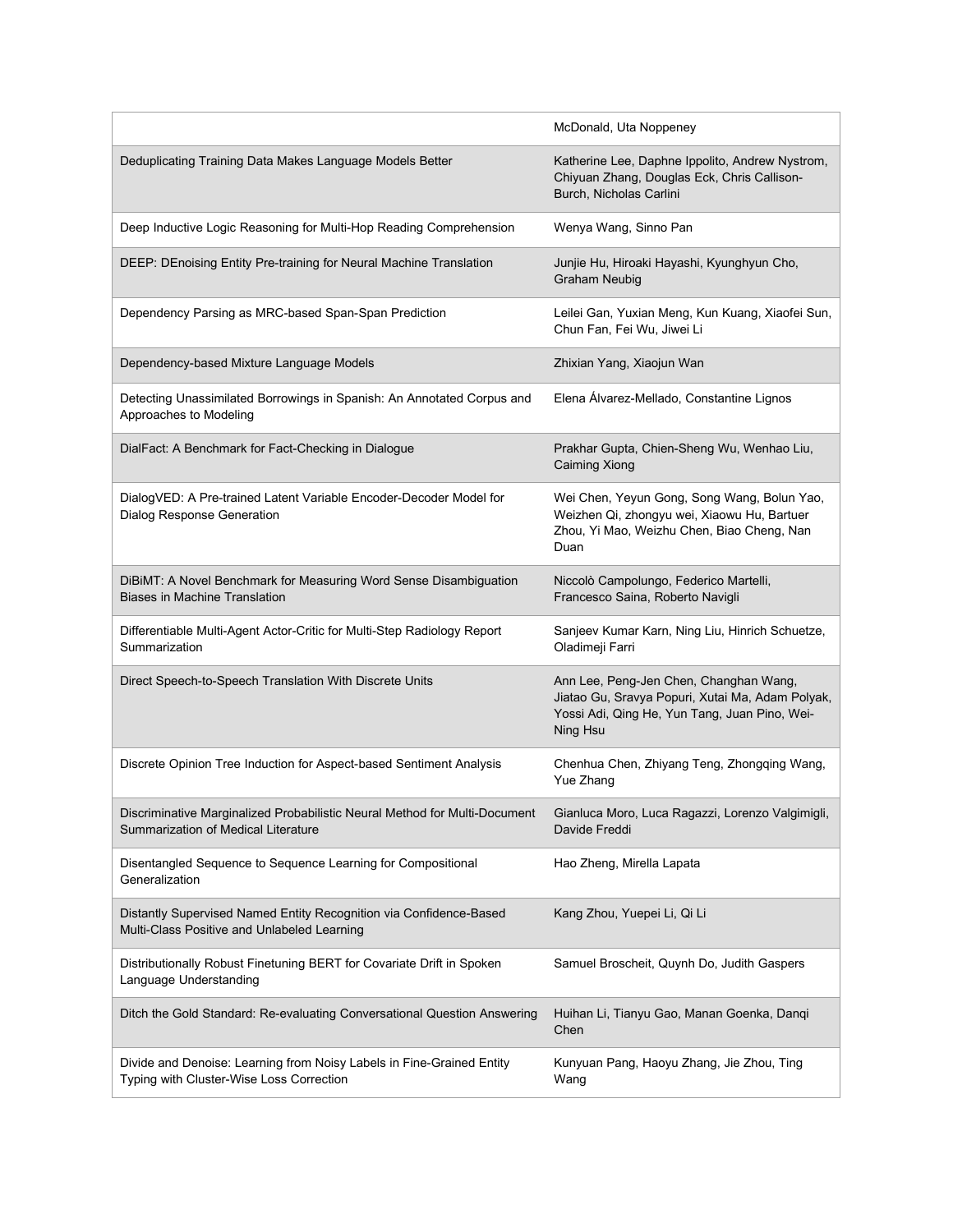| Divide and Rule: Effective Pre-Training for Context-Aware Multi-Encoder<br><b>Translation Models</b>                              | Lorenzo Lupo, Marco Dinarelli, laurent besacier                                                                                                      |
|-----------------------------------------------------------------------------------------------------------------------------------|------------------------------------------------------------------------------------------------------------------------------------------------------|
| Do self-supervised speech models develop human-like perception biases?                                                            | Juliette MILLET, Ewan Dunbar                                                                                                                         |
| Do Transformer Models Show Similar Attention Patterns to Task-Specific<br>Human Gaze?                                             | Oliver Eberle, Stephanie Brandl, Jonas Pilot,<br>Anders Søgaard                                                                                      |
| DoCoGen: Domain Counterfactual Generation for Low Resource Domain<br>Adaptation                                                   | Nitay Calderon, Eyal Ben-David, Amir Feder, Roi<br>Reichart                                                                                          |
| Doctor Recommendation in Online Health Forums via Expertise Learning                                                              | Xiaoxin Lu, Yubo Zhang, Jing Li, Shi Zong                                                                                                            |
| Does Recommend-Revise Produce Reliable Annotations? An Analysis on<br>Missing Instances in DocRED                                 | Quzhe Huang, Shibo Hao, Yuan Ye, Shengqi Zhu,<br>Yansong Feng, Dongyan Zhao                                                                          |
| Domain Adaptation in Multilingual and Multi-Domain Monolingual Settings<br>for Complex Word Identification                        | George-Eduard Zaharia, Răzvan-Alexandru<br>Smădu, Dumitru Clementin Cercel, Mihai Dascalu                                                            |
| Domain Knowledge Transferring for Pre-trained Language Model via<br>Calibrated Activation Boundary Distillation                   | Dongha Choi, HongSeok Choi, Hyunju Lee                                                                                                               |
| Down and Across: Introducing Crossword-Solving as a New NLP<br><b>Benchmark</b>                                                   | Saurabh Kulshreshtha, Olga Kovaleva, Namrata<br>Shivagunde, Anna Rumshisky                                                                           |
| DYLE: Dynamic Latent Extraction for Abstractive Long-Input Summarization                                                          | Ziming Mao, Chen Henry Wu, Ansong Ni, Yusen<br>Zhang, Rui Zhang, Tao Yu, Budhaditya Deb,<br>Chenguang Zhu, Ahmed Hassan Awadallah,<br>Dragomir Radev |
|                                                                                                                                   |                                                                                                                                                      |
| Dynamic Global Memory for Document-level Argument Extraction                                                                      | Xinya Du, Sha Li, Heng Ji                                                                                                                            |
| Dynamic Prefix-Tuning for Generative Template-based Event Extraction                                                              | Xiao Liu, Heyan Huang, Ge Shi, Bo Wang                                                                                                               |
| Dynamic Schema Graph Fusion Network for Multi-Domain Dialogue State<br>Tracking                                                   | Yue Feng, Aldo Lipani, Fanghua Ye, Qiang<br>Zhang, Emine Yilmaz                                                                                      |
| e-CARE: a New Dataset for Exploring Explainable Causal Reasoning                                                                  | Li Du, Xiao Ding, Kai Xiong, Ting Liu, Bing Qin                                                                                                      |
| E-LANG: Energy-Based Joint Inferencing of Super and Swift Language<br>Models                                                      | Mohammad Akbari, Amin Banitalebi-Dehkordi,<br>Yong Zhang                                                                                             |
| EAG: Extract and Generate Multi-way Aligned Corpus for Complete Multi-<br>lingual Neural Machine Translation                      | Yulin Xu, Zhen Yang, Fandong Meng, Jie Zhou                                                                                                          |
| Early Stopping Based on Unlabeled Samples in Text Classification                                                                  | HongSeok Choi, Dongha Choi, Hyunju Lee                                                                                                               |
| Educational Question Generation of Children Storybooks via Question Type<br>Distribution Learning and Event-centric Summarization | Zhenjie Zhao, Yufang Hou, Dakuo Wang, Mo Yu,<br>Chengzhong LIU, Xiaojuan Ma                                                                          |
| Effective Token Graph Modeling using a Novel Labeling Strategy for<br><b>Structured Sentiment Analysis</b>                        | Wenxuan Shi, Fei Li, Jingye Li, Hao Fei,<br>Donghong Ji                                                                                              |
| Efficient Cluster-Based k-Nearest-Neighbor Machine Translation                                                                    | Dexin Wang, Kai Fan, Boxing Chen, Deyi Xiong                                                                                                         |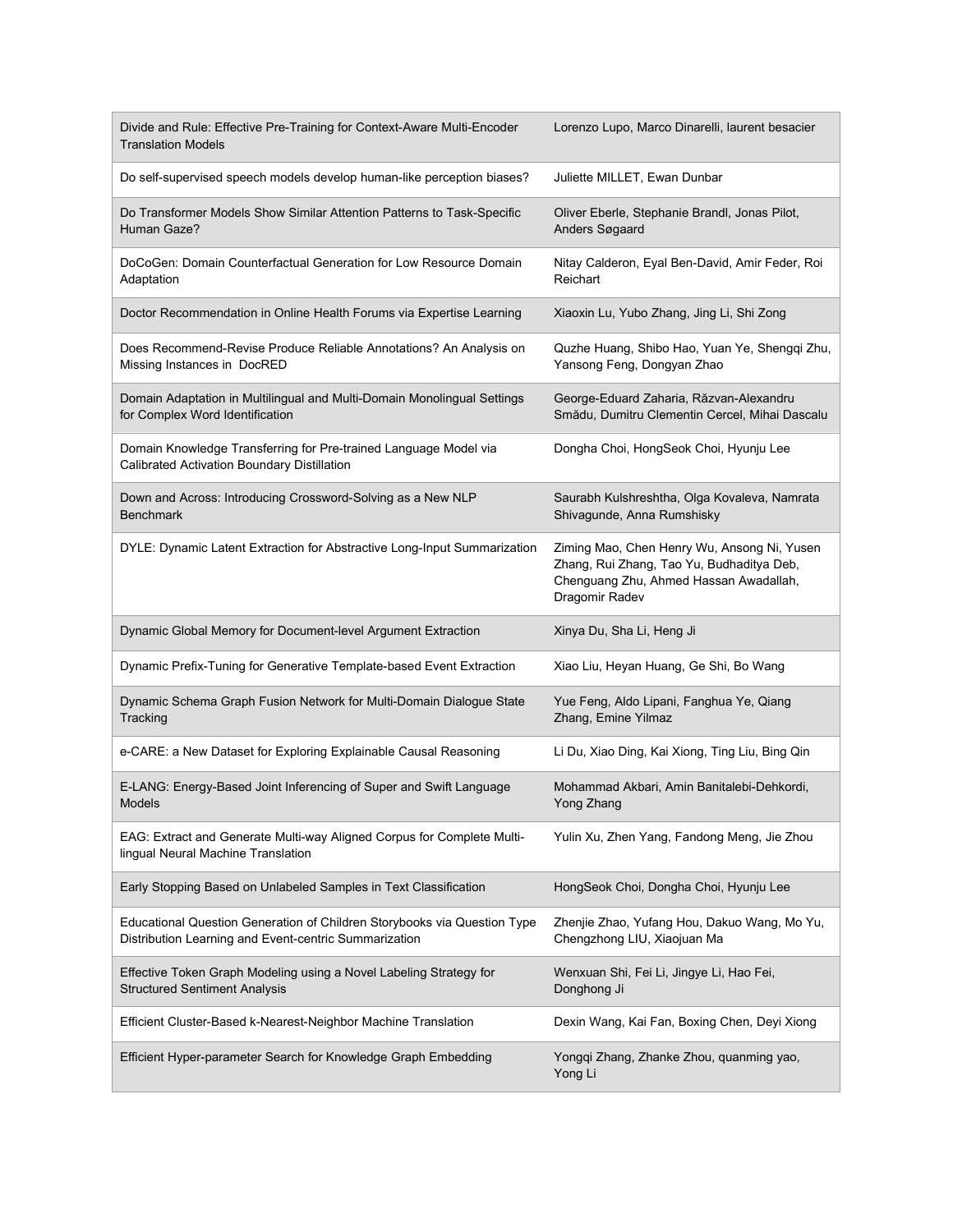| Efficient Unsupervised Sentence Compression by Fine-tuning Transformers<br>with Reinforcement Learning        | Demian Gholipour Ghalandari, Chris Hokamp,<br>Georgiana Ifrim                                                                                             |
|---------------------------------------------------------------------------------------------------------------|-----------------------------------------------------------------------------------------------------------------------------------------------------------|
| End-to-End Modeling via Information Tree for One-Shot Natural Language<br>Spatial Video Grounding             | Mengze Li, Tianbao Wang, Haoyu Zhang,<br>Shengyu Zhang, Zhou Zhao, Jiaxu Miao, Wenqiao<br>Zhang, Wenming Tan, Jin Wang, PENG WANG,<br>Shiliang Pu, Fei Wu |
| Enhanced Multi-Channel Graph Convolutional Network for Aspect<br>Sentiment Triplet Extraction                 | Hao Chen, Zepeng Zhai, Fangxiang Feng, Ruifan<br>Li, Xiaojie Wang                                                                                         |
| Enhancing Chinese Pre-trained Language Model via Heterogeneous<br><b>Linguistics Graph</b>                    | Yanzeng Li, Jiangxia Cao, Xin Cong, Zhenyu<br>Zhang, Bowen Yu, Hongsong Zhu, Tingwen Liu                                                                  |
| Enhancing Cross-lingual Natural Language Inference by Prompt-learning<br>from Cross-lingual Templates         | Kunxun Qi, Hai Wan, Jianfeng Du, Haolan Chen                                                                                                              |
| Ensembling and Knowledge Distilling of Large Sequence Taggers for<br><b>Grammatical Error Correction</b>      | Maksym Tarnavskyi, Artem Chernodub,<br>Kostiantyn Omelianchuk                                                                                             |
| Entailment Graph Learning with Textual Entailment and Soft Transitivity                                       | Zhibin Chen, Yansong Feng, Dongyan Zhao                                                                                                                   |
| Entity-based Neural Local Coherence Modeling                                                                  | Sungho Jeon, Michael Strube                                                                                                                               |
| EntSUM: A Data Set for Entity-Centric Extractive Summarization                                                | Mounica Maddela, Mayank Kulkarni, Daniel<br>Preotiuc-Pietro                                                                                               |
| ePiC: Employing Proverbs in Context as a Benchmark for Abstract<br>Language Understanding                     | Sayan Ghosh, Shashank Srivastava                                                                                                                          |
| EPT-X: An Expression-Pointer Transformer model that generates<br>eXplanations for numbers                     | Bugeun Kim, Kyung Seo Ki, Sangkyu Rhim,<br>gahgene gweon                                                                                                  |
| <b>Ethics Sheets for AI Tasks</b>                                                                             | Saif M. Mohammad                                                                                                                                          |
| Evaluating Extreme Hierarchical Multi-label Classification                                                    | Enrique Amigo, Agustín D. Delgado                                                                                                                         |
| <b>Evaluating Factuality in Text Simplification</b>                                                           | Ashwin Devaraj, William Berkeley Sheffield, Byron<br>C Wallace, Junyi Jessy Li                                                                            |
| Expanding Pretrained Models to Thousands More Languages via Lexicon-<br>based Adaptation                      | Xinyi Wang, Sebastian Ruder, Graham Neubig                                                                                                                |
| Explanation Graph Generation via Pre-trained Language Models: An<br>Empirical Study with Contrastive Learning | Swarnadeep Saha, Prateek Yadav, Mohit Bansal                                                                                                              |
| Exploring and Adapting Chinese GPT to Pinyin Input Method                                                     | Minghuan Tan, Yong Dai, Duyu Tang, Zhangyin<br>Feng, Guoping Huang, Jing Jiang, Jiwei Li,<br>Shuming Shi                                                  |
|                                                                                                               |                                                                                                                                                           |
| ExtEnD: Extractive Entity Disambiguation                                                                      | Edoardo Barba, Luigi Procopio, Roberto Navigli                                                                                                            |
| Fair and Argumentative Language Modeling for Computational<br>Argumentation                                   | Carolin Holtermann, Anne Lauscher, Simone<br>Paolo Ponzetto                                                                                               |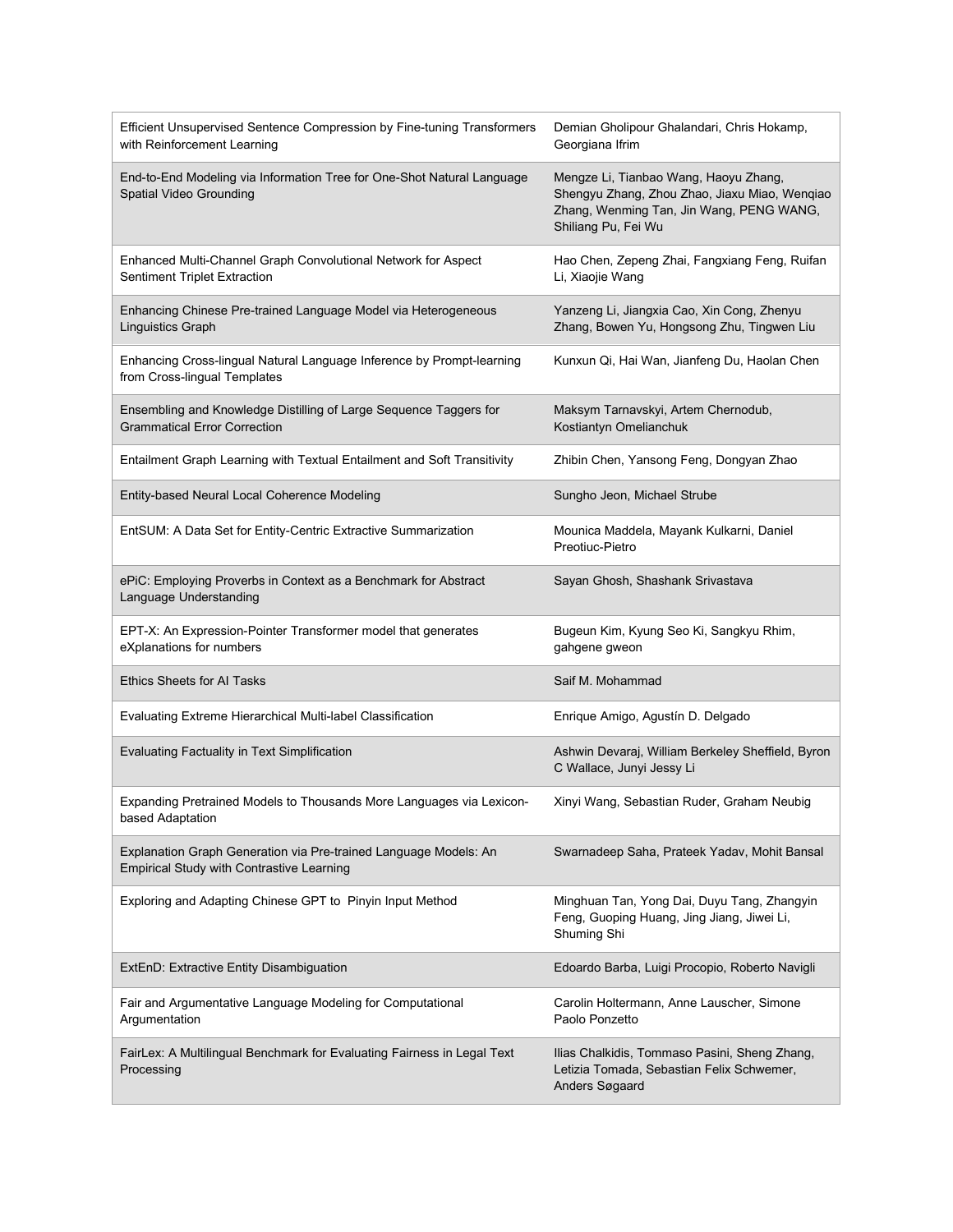| FaiRR: Faithful and Robust Deductive Reasoning over Natural Language                                             | Soumya Sanyal, Harman Singh, Xiang Ren                                                                                                                                                                                                                 |
|------------------------------------------------------------------------------------------------------------------|--------------------------------------------------------------------------------------------------------------------------------------------------------------------------------------------------------------------------------------------------------|
| Faithful or Extractive? On Mitigating the Faithfulness-Abstractiveness<br>Trade-off in Abstractive Summarization | Faisal Ladhak, Esin Durmus, He He, Claire<br>Cardie, Kathleen McKeown                                                                                                                                                                                  |
| Fantastic Questions and Where to Find Them: FairytaleQA -- An Authentic<br>Dataset for Narrative Comprehension   | Ying Xu, Dakuo Wang, Mo Yu, Daniel Ritchie,<br>Bingsheng Yao, Tongshuang Wu, Zheng Zhang,<br>Toby Jia-Jun Li, Nora Bradford, Branda Sun, Tran<br>Bao Hoang, Yisi Sang, Yufang Hou, Xiaojuan Ma,<br>Diyi Yang, Nanyun Peng, Zhou Yu, Mark<br>Warschauer |
| Fantastically Ordered Prompts and Where to Find Them: Overcoming Few-<br><b>Shot Prompt Order Sensitivity</b>    | Yao Lu, Max Bartolo, Alastair Moore, Sebastian<br>Riedel, Pontus Stenetorp                                                                                                                                                                             |
| FaVIQ: FAct Verification from Information-seeking Questions                                                      | Jungsoo Park, Sewon Min, Jaewoo Kang, Luke<br>Zettlemoyer, Hannaneh Hajishirzi                                                                                                                                                                         |
| Feeding What You Need by Understanding What You Learned                                                          | Xiaoqiang Wang, Bang Liu, Fangli Xu, Bo Long,<br>Siliang Tang, Lingfei Wu                                                                                                                                                                              |
| Few-Shot Class-Incremental Learning for Named Entity Recognition                                                 | Rui Wang, Tong Yu, Handong Zhao, Sungchul<br>Kim, Subrata Mitra, Ruiyi Zhang, Ricardo Henao                                                                                                                                                            |
| Few-shot Controllable Style Transfer for Low-Resource Multilingual Settings                                      | Kalpesh Krishna, Deepak Nathani, Xavier Garcia,<br>Bidisha Samanta, Partha Talukdar                                                                                                                                                                    |
| Few-Shot Learning with Siamese Networks and Label Tuning                                                         | Thomas Müller, Guillermo Pérez-Torró, Marc<br>Franco-Salvador                                                                                                                                                                                          |
| Few-shot Named Entity Recognition with Self-describing Networks                                                  | Jiawei Chen, Qing Liu, Hongyu Lin, Xianpei Han,<br>Le Sun                                                                                                                                                                                              |
| Few-Shot Tabular Data Enrichment Using Fine-Tuned Transformer<br>Architectures                                   | Asaf Harari, Gilad Katz                                                                                                                                                                                                                                |
| FewNLU: Benchmarking State-of-the-Art Methods for Few-Shot Natural<br>Language Understanding                     | Yanan Zheng, Jing Zhou, Yujie Qian, Ming Ding,<br>Chonghua Liao, Jian Li, Ruslan Salakhutdinov, Jie<br>Tang, Sebastian Ruder, Zhilin Yang                                                                                                              |
| FIBER: Fill-in-the-Blanks as a Challenging Video Understanding Evaluation<br>Framework                           | Santiago Castro, Ruoyao Wang, Pingxuan Huang,<br>Ian Stewart, Oana Ignat, Nan Liu, Jonathan C.<br>Stroud, Rada Mihalcea                                                                                                                                |
| Finding Structural Knowledge in Multimodal-BERT                                                                  | Victor Siemen Janusz Milewski, Miryam de<br>Lhoneux, Marie-Francine Moens                                                                                                                                                                              |
| Fine- and Coarse-Granularity Hybrid Self-Attention for Efficient BERT                                            | Jing Zhao, Yifan Wang, Junwei Bao, Youzheng<br>Wu, Xiaodong He                                                                                                                                                                                         |
| Fine-Grained Controllable Text Generation Using Non-Residual Prompting                                           | Fredrik Carlsson, Joey Öhman, Fangyu Liu,<br>Severine Verlinden, Joakim Nivre, Magnus<br>Sahlgren                                                                                                                                                      |
| FINER: Financial Numeric Entity Recognition for XBRL Tagging                                                     | Lefteris Loukas, Manos Fergadiotis, Ilias<br>Chalkidis, Eirini Spyropoulou, Prodromos<br>Malakasiotis, Ion Androutsopoulos, Georgios<br>Paliouras                                                                                                      |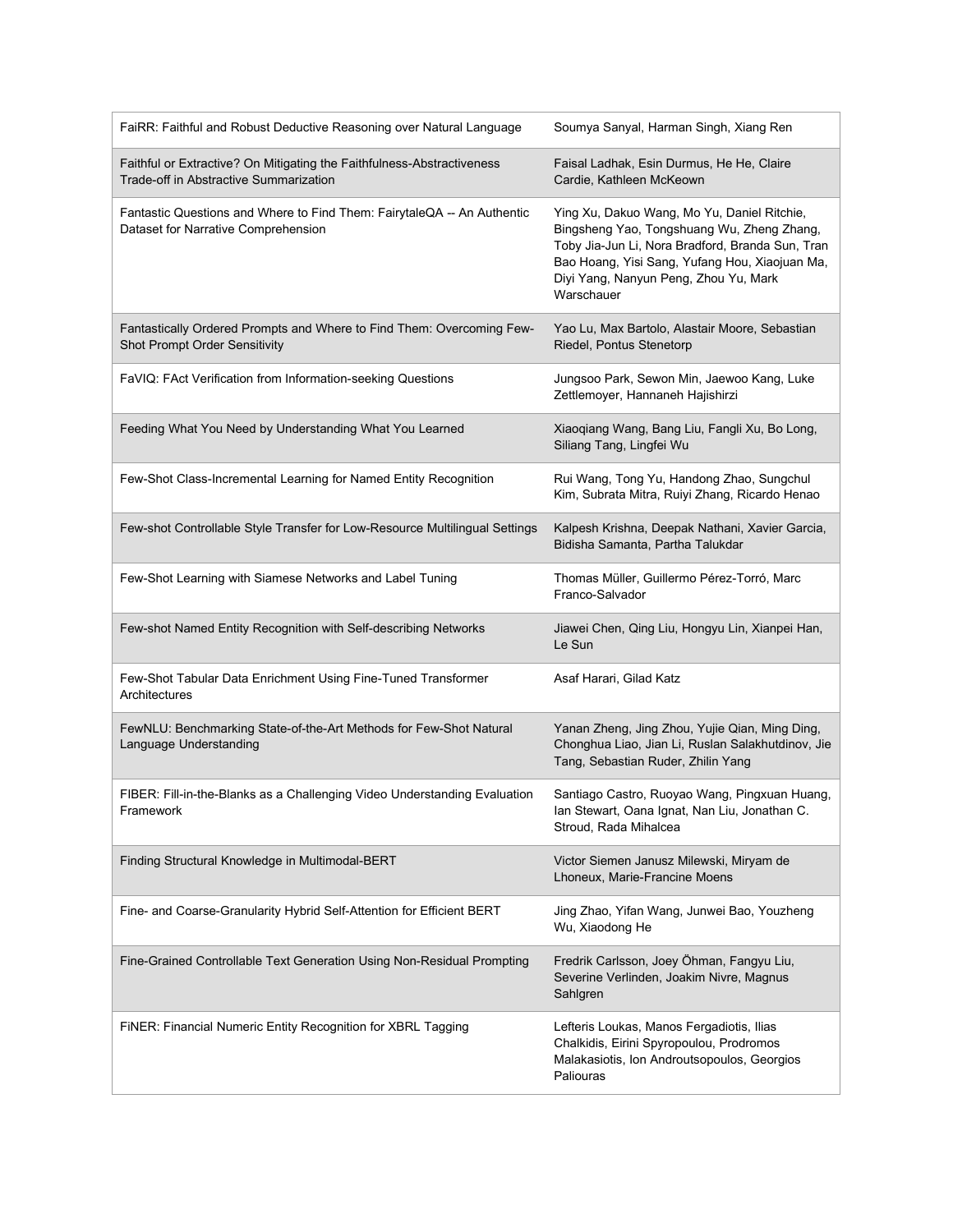| Flexible Generation from Fragmentary Linguistic Input                                                                                     | Peng Qian, Roger P. Levy                                                                                                                            |
|-------------------------------------------------------------------------------------------------------------------------------------------|-----------------------------------------------------------------------------------------------------------------------------------------------------|
| FlipDA: Effective and Robust Data Augmentation for Few-Shot Learning                                                                      | Jing Zhou, Yanan Zheng, Jie Tang, Jian Li, Zhilin<br>Yang                                                                                           |
| Flooding-X: Improving BERT's Resistance to Adversarial Attacks via Loss-<br><b>Restricted Fine-Tuning</b>                                 | Qin Liu, Rui Zheng, Bao Rong, Jingyi Liu, ZhiHua<br>Liu, Zhanzhan Cheng, Liang Qiao, Tao Gui, Qi<br>Zhang, Xuanjing Huang                           |
| Flow-Adapter Architecture for Unsupervised Machine Translation                                                                            | Yihong Liu, Haris Jabbar, Hinrich Schuetze                                                                                                          |
| FormNet: Structural Encoding beyond Sequential Modeling in Form<br>Document Information Extraction                                        | Chen-Yu Lee, Chun-Liang Li, Timothy Dozat,<br>Vincent Perot, Guolong Su, Nan Hua, Joshua<br>Ainslie, Renshen Wang, Yasuhisa Fujii, Tomas<br>Pfister |
| FORTAP: Using Formulas for Numerical-Reasoning-Aware Table<br>Pretraining                                                                 | Zhoujun Cheng, Haoyu Dong, Ran Jia, pengfei<br>wu, Shi Han, Fan Cheng, Dongmei Zhang                                                                |
| French CrowS-Pairs: Extending a challenge dataset for measuring social<br>bias in masked language models to a language other than English | Aurélie Névéol, Yoann Dupont, Julien Bezançon,<br>Karën Fort                                                                                        |
| From Simultaneous to Streaming Machine Translation by Leveraging<br><b>Streaming History</b>                                              | Javier Iranzo Sanchez, Jorge Civera, Alfons Juan-<br>Císcar                                                                                         |
| From text to talk: Harnessing conversational corpora for humane and<br>diversity-aware language technology                                | Mark Dingemanse, Andreas Liesenfeld                                                                                                                 |
| From the Detection of Toxic Spans in Online Discussions to the Analysis of<br><b>Toxic-to-Civil Transfer</b>                              | John Pavlopoulos, Leo Laugier, ALEXANDROS<br>XENOS, Jeffrey S. Sorensen, Ion<br>Androutsopoulos                                                     |
| FrugalScore: Learning Cheaper, Lighter and Faster Evaluation Metrics for<br><b>Automatic Text Generation</b>                              | Moussa KAMAL EDDINE, Guokan Shang,<br>Antoine J.-P. Tixier, Michalis Vazirgiannis                                                                   |
| <b>Fully Hyperbolic Neural Networks</b>                                                                                                   | Weize Chen, Xu Han, Yankai Lin, Hexu Zhao,<br>Zhiyuan Liu, Peng Li, Maosong Sun, Jie Zhou                                                           |
| Fully-Semantic Parsing and Generation: the BabelNet Meaning<br>Representation                                                             | Abelardo Carlos Martinez Lorenzo, Marco Maru,<br>Roberto Navigli                                                                                    |
| Generated Knowledge Prompting for Commonsense Reasoning                                                                                   | Jiacheng Liu, Alisa Liu, Ximing Lu, Sean Welleck,<br>Peter West, Ronan Le Bras, Yejin Choi,<br>Hannaneh Hajishirzi                                  |
| Generating Biographies on Wikipedia: The Impact of Gender Bias on the<br>Retrieval-Based Generation of Women Biographies                  | Angela Fan, Claire Gardent                                                                                                                          |
| Generating Data to Mitigate Spurious Correlations in Natural Language<br>Inference Datasets                                               | Yuxiang Wu, Matt Gardner, Pontus Stenetorp,<br>Pradeep Dasigi                                                                                       |
| Generating Scientific Claims for Zero-Shot Scientific Fact Checking                                                                       | Dustin Wright, David Wadden, Kyle Lo, Bailey<br>Kuehl, Arman Cohan, Isabelle Augenstein, Lucy<br>Lu Wang                                            |
| Generating Scientific Definitions with Controllable Complexity                                                                            | Tal August, Katharina Reinecke, Noah Smith                                                                                                          |
| Generative Pretraining for Paraphrase Evaluation                                                                                          | Jack Weston, Raphael Lenain, Udeepa<br>Meepegama, Emil Fristed                                                                                      |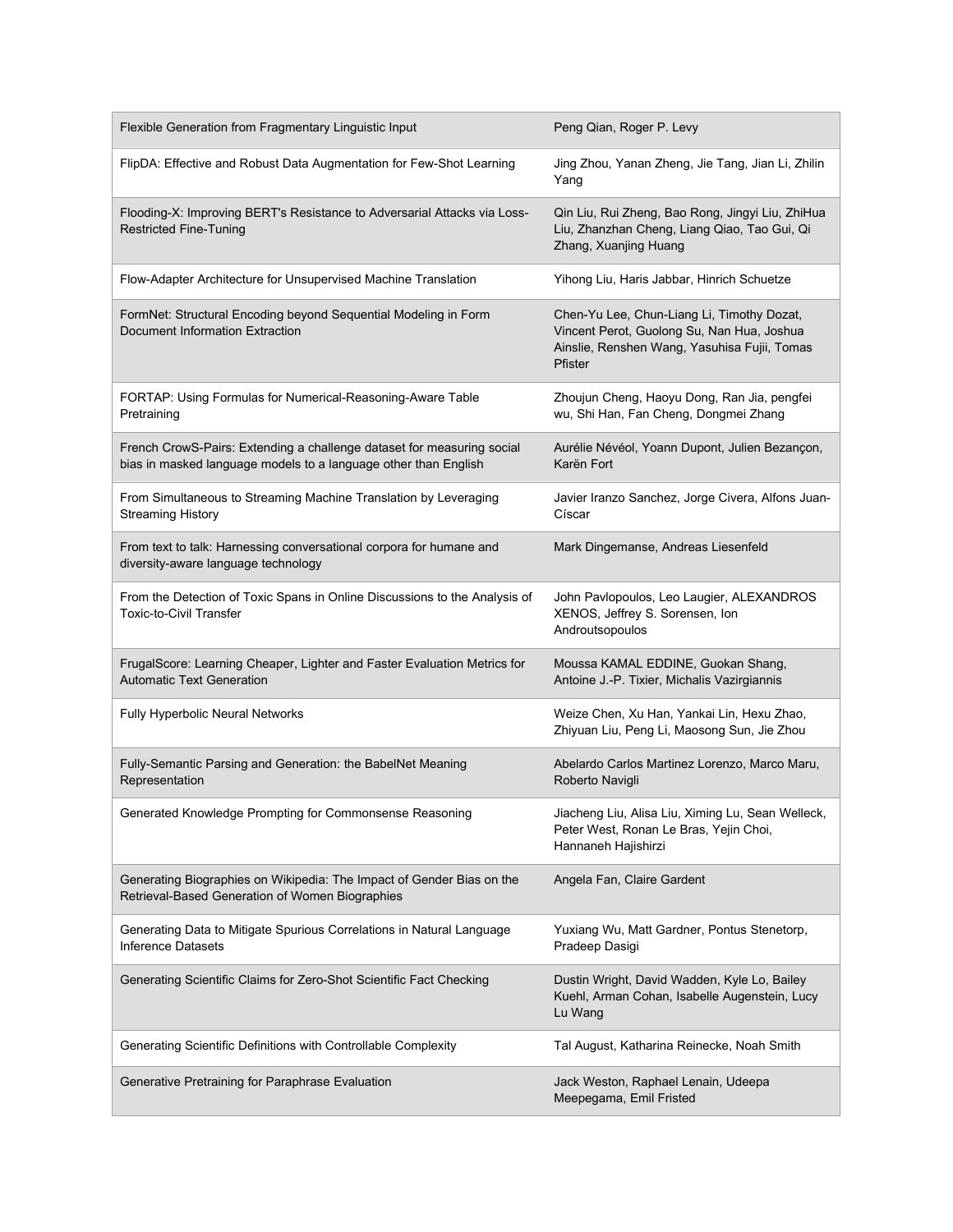| GL-CLeF: A Global--Local Contrastive Learning Framework for Cross-<br>lingual Spoken Language Understanding                | Libo Qin, Qiguang Chen, Tianbao Xie, Qixin Li,<br>Jian-Guang Lou, Wanxiang Che, Min-Yen Kan                                                            |
|----------------------------------------------------------------------------------------------------------------------------|--------------------------------------------------------------------------------------------------------------------------------------------------------|
| GLM: General Language Model Pretraining with Autoregressive Blank<br>Infilling                                             | Zhengxiao Du, Yujie Qian, Xiao Liu, Ming Ding,<br>Jiezhong Qiu, Zhilin Yang, Jie Tang                                                                  |
| GlobalWoZ: Globalizing MultiWoZ to Develop Multilingual Task-Oriented<br>Dialogue Systems                                  | Bosheng Ding, Junjie Hu, Lidong Bing, Mahani<br>Aljunied, Shafiq Joty, Luo Si, Chunyan Miao                                                            |
| Good Examples Make A Faster Learner: Simple Demonstration-based<br>Learning for Low-resource NER                           | Dong-Ho Lee, Akshen Kadakia, Kangmin Tan,<br>Mahak Agarwal, Xinyu Feng, Takashi Shibuya,<br>Ryosuke Mitani, Toshiyuki Sekiya, Jay Pujara,<br>Xiang Ren |
| GPT-D: Inducing Dementia-related Linguistic Anomalies by Deliberate<br>Degradation of Artificial Neural Language Models    | Changye Li, David Knopman, Weizhe Xu, Trevor<br>Cohen, Serguei V. S. Pakhomov                                                                          |
| Graph Enhanced Contrastive Learning for Radiology Findings<br>Summarization                                                | Jinpeng Hu, Zhuo Li, Zhihong Chen, Zhen Li,<br>Xiang Wan, Tsung-Hui Chang                                                                              |
| Graph Pre-training for AMR Parsing and Generation                                                                          | Xuefeng Bai, Yulong Chen, Yue Zhang                                                                                                                    |
| Guided Attention Multimodal Multitask Financial Forecasting with Inter-<br>Company Relationships and Global and Local News | Gary Ang, Ee-Peng Lim                                                                                                                                  |
| Hallucinated but Factual! Inspecting the Factuality of Hallucinations in<br>Abstractive Summarization                      | Meng Cao, Yue Dong, Jackie CK Cheung                                                                                                                   |
| Headed-Span-Based Projective Dependency Parsing                                                                            | Songlin Yang, Kewei Tu                                                                                                                                 |
| HeterMPC: A Heterogeneous Graph Neural Network for Response<br>Generation in Multi-Party Conversations                     | Jia-Chen Gu, Chao-Hong Tan, Chongyang Tao,<br>Zhen-Hua Ling, Huang Hu, Xiubo Geng, Daxin<br>Jiang                                                      |
| HIBRIDS: Attention with Hierarchical Biases for Structure-aware Long<br><b>Document Summarization</b>                      | Shuyang Cao, Lu Wang                                                                                                                                   |
| Hierarchical Sketch Induction for Paraphrase Generation                                                                    | Tom Hosking, Hao Tang, Mirella Lapata                                                                                                                  |
| HiTab: A Hierarchical Table Dataset for Question Answering and Natural<br>Language Generation                              | Zhoujun Cheng, Haoyu Dong, Zhiruo Wang, Ran<br>Jia, Jiaqi Guo, Yan Gao, Shi Han, Jian-Guang<br>Lou, Dongmei Zhang                                      |
| HOLM: Hallucinating Objects with Language Models for Referring<br>Expression Recognition in Partially-Observed Scenes      | Volkan Cirik, Louis-Philippe Morency, Taylor Berg-<br>Kirkpatrick                                                                                      |
| How can NLP Help Revitalize Endangered Languages? A Case Study and<br>Roadmap for the Cherokee Language                    | Shiyue Zhang, Ben Frey, Mohit Bansal                                                                                                                   |
| How Do Seq2Seq Models Perform on End-to-End Data-to-Text<br>Generation?                                                    | Xunjian Yin, Xiaojun Wan                                                                                                                               |
| How Do We Answer Complex Questions: Discourse Structure of Long-form<br>Answers                                            | Fangyuan Xu, Junyi Jessy Li, Eunsol Choi                                                                                                               |
| Human Evaluation and Correlation with Automatic Metrics in Consultation<br>Note Generation                                 | Francesco Moramarco, Alex Papadopoulos<br>Korfiatis, Mark Perera, Damir JURIC, Jack Flann,<br>Ehud Reiter, Anya Belz, Aleksandar Savkov                |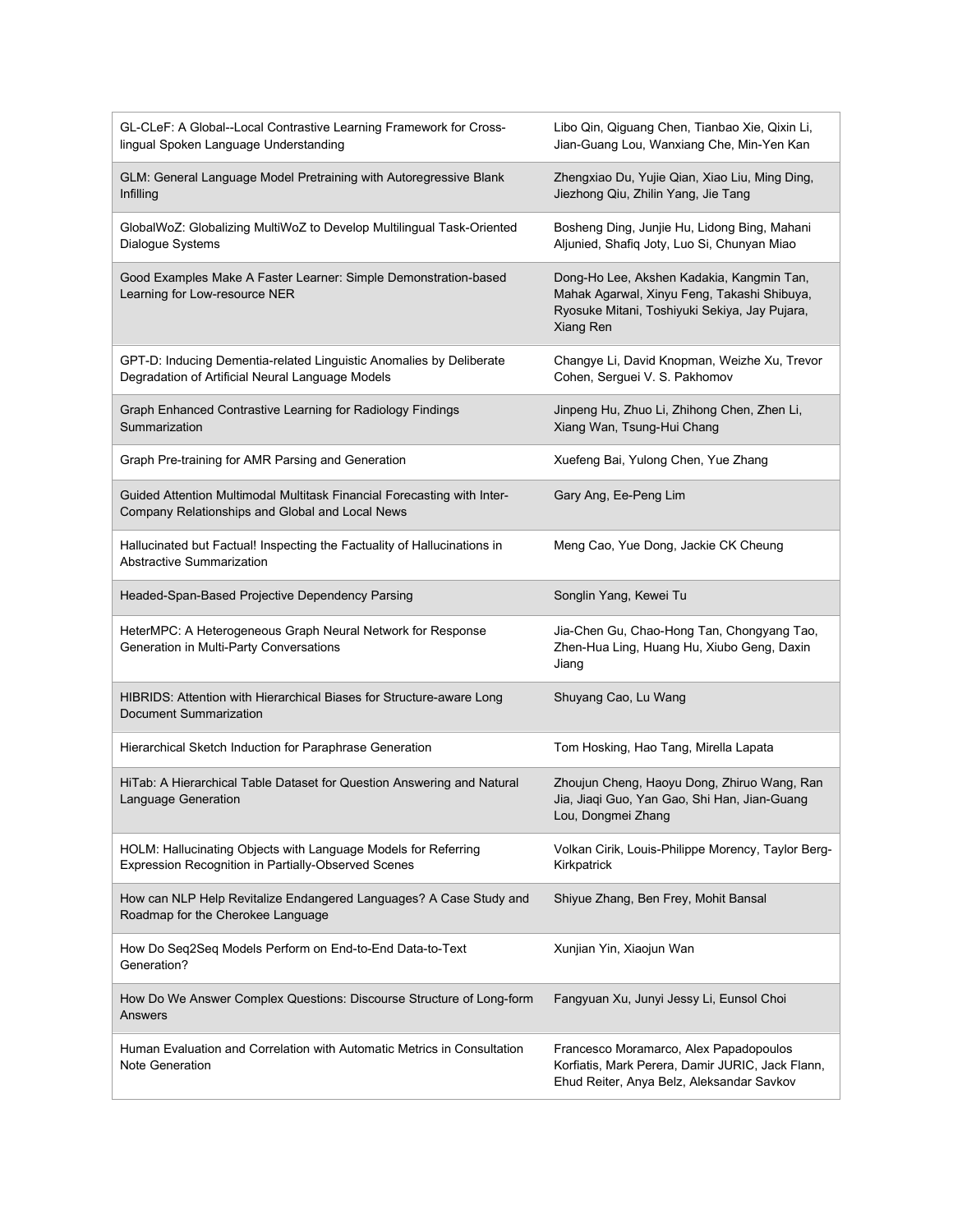| Hybrid Semantics for Goal-Directed Natural Language Generation                                                   | Connor Baumler, Soumya Ray                                                                                                                        |
|------------------------------------------------------------------------------------------------------------------|---------------------------------------------------------------------------------------------------------------------------------------------------|
| Hypergraph Transformer: Weakly-Supervised Multi-hop Reasoning for<br>Knowledge-based Visual Question Answering   | Yu-Jung Heo, Eun-Sol Kim, Woo Suk Choi,<br>Byoung-Tak Zhang                                                                                       |
| Hyperlink-induced Pre-training for Passage Retrieval in Open-domain<br><b>Question Answering</b>                 | Jiawei Zhou, Xiaoguang Li, Lifeng Shang, Lan<br>Luo, Ke Zhan, Enrui Hu, Xinyu Zhang, Hao Jiang,<br>Zhao Cao, Fan Yu, Xin Jiang, Qun Liu, Lei Chen |
| IAM: A Comprehensive and Large-Scale Dataset for Integrated Argument<br><b>Mining Tasks</b>                      | Liying Cheng, Lidong Bing, Ruidan He, Qian Yu,<br>Yan Zhang, Luo Si                                                                               |
| Identifying Chinese Opinion Expressions with Extremely-Noisy<br><b>Crowdsourcing Annotations</b>                 | Xin Zhang, Guangwei Xu, Yueheng Sun, Meishan<br>Zhang, Xiaobin Wang, Min Zhang                                                                    |
| Identifying Moments of Change from Longitudinal User Text                                                        | Adam Tsakalidis, Federico Nanni, Anthony Hills,<br>Jenny Chim, Jiayu Song, Maria Liakata                                                          |
| Identifying the Human Values behind Arguments                                                                    | Johannes Kiesel, Milad Alshomary, Nicolas<br>Handke, Xiaoni Cai, Henning Wachsmuth, Benno<br><b>Stein</b>                                         |
| ILDAE: Instance-Level Difficulty Analysis of Evaluation Data                                                     | Neeraj Varshney, Swaroop Mishra, Chitta Baral                                                                                                     |
| Image Retrieval from Contextual Descriptions                                                                     | Benno Krojer, Vaibhav Adlakha, Vibhav Vineet,<br>Yash Goyal, Edoardo Ponti, Siva Reddy                                                            |
| Impact of Evaluation Methodologies on Code Summarization                                                         | Pengyu Nie, Jiyang Zhang, Junyi Jessy Li, Ray<br>Mooney, Milos Gligoric                                                                           |
|                                                                                                                  |                                                                                                                                                   |
| IMPLI: Investigating NLI Models' Performance on Figurative Language                                              | Kevin Stowe, Prasetya Ajie Utama, Iryna<br>Gurevych                                                                                               |
| Improving Compositional Generalization with Self-Training for Data-to-Text<br>Generation                         | Sanket Vaibhav Mehta, Jinfeng Rao, Yi Tay, Mihir<br>Kale, Ankur P Parikh, Emma Strubell                                                           |
| Improving Event Representation via Simultaneous Weakly Supervised<br>Contrastive Learning and Clustering         | Jun Gao, Wei Wang, Changlong Yu, Huan Zhao,<br>Wilfred Ng, Ruifeng Xu                                                                             |
| Improving Generalizability in Implicitly Abusive Language Detection with<br><b>Concept Activation Vectors</b>    | Isar Nejadgholi, Kathleen C. Fraser, Svetlana<br>Kiritchenko                                                                                      |
| Improving Machine Reading Comprehension with Contextualized<br>Commonsense Knowledge                             | Kai Sun, Dian Yu, Jianshu Chen, Dong Yu, Claire<br>Cardie                                                                                         |
| Improving Meta-learning for Low-resource Text Classification and<br>Generation via Memory Imitation              | Yingxiu Zhao, Zhiliang Tian, Huaxiu Yao, Yinhe<br>Zheng, Dongkyu Lee, YIPING SONG, Jian SUN,<br>Nevin Zhang                                       |
| Improving Multi-label Malevolence Detection in Dialogues through Multi-<br>faceted Label Correlation Enhancement | Yangjun Zhang, Pengjie Ren, Wentao Deng,<br>Zhumin Chen, Maarten de Rijke                                                                         |
| Improving Personalized Explanation Generation through Visualization                                              | Shijie Geng, Zuohui Fu, Yingqiang Ge, Lei Li,<br>Gerard de Melo, Yongfeng Zhang                                                                   |
| Improving the Generalizability of Depression Detection by Leveraging<br><b>Clinical Questionnaires</b>           | Thong Nguyen, Andrew Yates, Ayah Zirikly, Bart<br>Desmet, Arman Cohan                                                                             |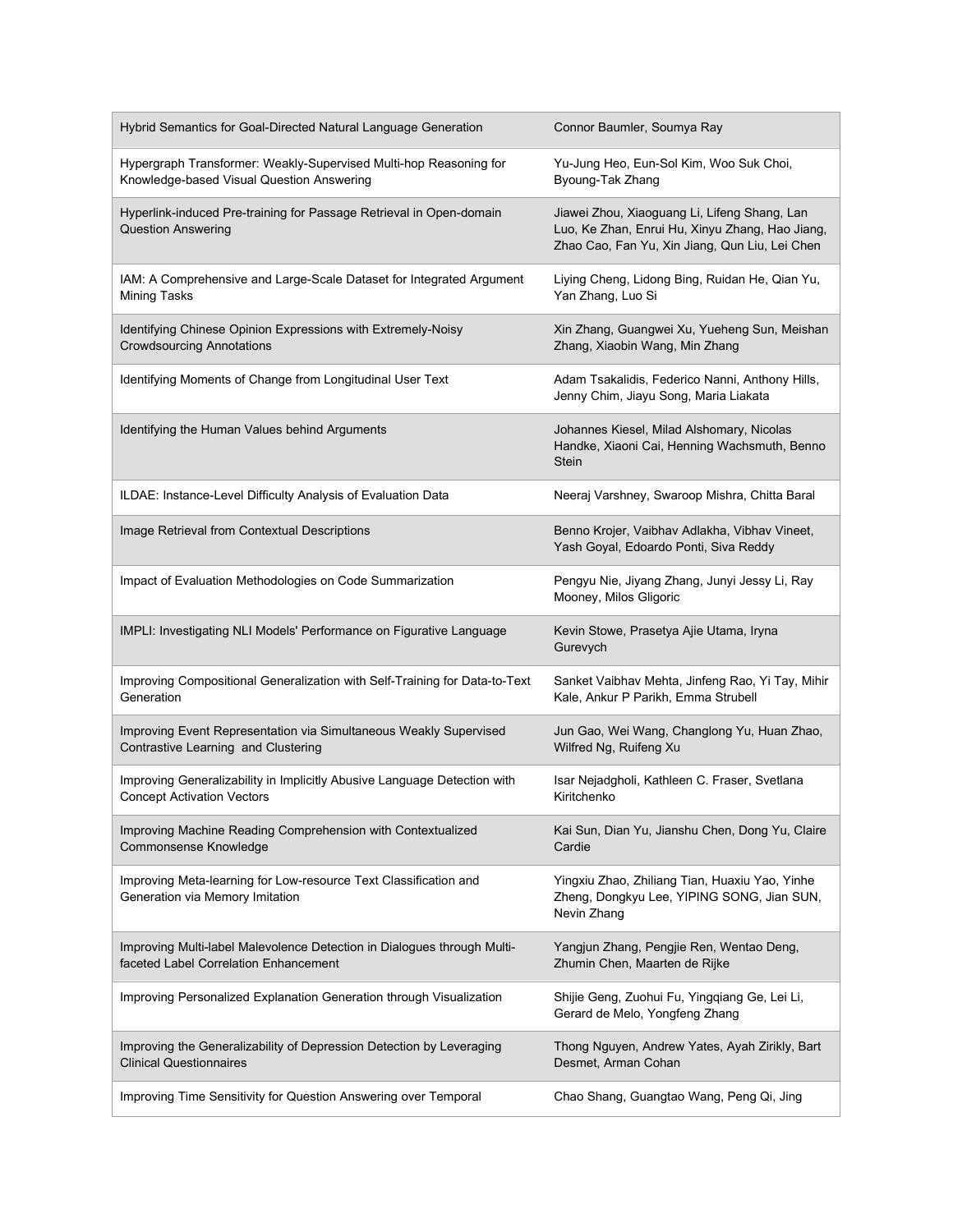| Knowledge Graphs                                                                                                         | Huang                                                                                                                |
|--------------------------------------------------------------------------------------------------------------------------|----------------------------------------------------------------------------------------------------------------------|
| Improving Word Translation via Two-Stage Contrastive Learning                                                            | Yaoyiran Li, Fangyu Liu, Nigel Collier, Anna<br>Korhonen, Ivan Vulić                                                 |
| Imputing Out-of-Vocabulary Embeddings with LOVE Makes<br>LanguageModels Robust with Little Cost                          | Lihu Chen, Gael Varoquaux, Fabian M. Suchanek                                                                        |
| Incorporating Hierarchy into Text Encoder: a Contrastive Learning<br>Approach for Hierarchical Text Classification       | Zihan Wang, Peiyi Wang, Lianzhe Huang, Xin<br>Sun, Houfeng Wang                                                      |
| Incorporating Stock Market Signals for Twitter Stance Detection                                                          | Costanza Conforti, Jakob Berndt, Mohammad<br>Taher Pilehvar, Chryssi Giannitsarou, Flavio<br>Toxvaerd, Nigel Collier |
| Inducing Positive Perspectives with Text Reframing                                                                       | Caleb Ziems, Minzhi Li, Anthony Zhang, Diyi Yang                                                                     |
| Inferring Rewards from Language in Context                                                                               | Jessy Lin, Daniel Fried, Dan Klein, Anca Dragan                                                                      |
| infty-former: Infinite Memory Transformer                                                                                | Pedro Henrique Martins, Zita Marinho, Andre<br><b>Martins</b>                                                        |
| Integrating Vectorized Lexical Constraints for Neural Machine Translation                                                | Shuo Wang, Zhixing Tan, Yang Liu                                                                                     |
| Interactive Word Completion for Plains Cree                                                                              | William Abbott Lane, Atticus Galvin Harrigan, Antti<br>Arppe                                                         |
| Internet-Augmented Dialogue Generation                                                                                   | Mojtaba Komeili, Kurt Shuster, Jason E Weston                                                                        |
| Interpretability for Language Learners Using Example-Based Grammatical<br><b>Error Correction</b>                        | Masahiro Kaneko, Sho Takase, Ayana Niwa,<br>Naoaki Okazaki                                                           |
| Interpreting Character Embeddings With Perceptual Representations: The<br>Case of Shape, Sound, and Color                | Sidsel Boldsen, Manex Agirrezabal, Nora<br>Hollenstein                                                               |
| Investigating Failures of Automatic Translation in the Case of Unambiguous<br>Gender                                     | Adi Renduchintala, Adina Williams                                                                                    |
| Investigating Non-local Features for Neural Constituency Parsing                                                         | Leyang Cui, Sen Yang, Yue Zhang                                                                                      |
| Is Attention Explanation? An Introduction to the Debate                                                                  | Adrien Bibal, Rémi Cardon, David Alfter, Rodrigo<br>Wilkens, Xiaoou Wang, Thomas François, Patrick<br>Watrin         |
| Is GPT-3 Text Indistinguishable from Human Text? Scarecrow: A<br>Framework for Scrutinizing Machine Text                 | Yao Dou, Maxwell Forbes, Rik Koncel-Kedziorski,<br>Noah Smith, Yejin Choi                                            |
| It is AI's Turn to Ask Humans a Question: Question-Answer Pair Generation<br>for Children's Story Books                  | Bingsheng Yao, Dakuo Wang, Tongshuang Wu,<br>Zheng Zhang, Toby Jia-Jun Li, Mo Yu, Ying Xu                            |
| JointCL: A Joint Contrastive Learning Framework for Zero-Shot Stance<br>Detection                                        | Bin Liang, Qinglin Zhu, Xiang Li, Min Yang, Lin<br>Gui, Yulan He, Ruifeng Xu                                         |
| Just Rank: Rethinking Evaluation with Word and Sentence Similarities                                                     | Bin Wang, C.-C. Jay Kuo, Haizhou Li                                                                                  |
| KaFSP: Knowledge-Aware Fuzzy Semantic Parsing for Conversational<br>Question Answering over a Large-Scale Knowledge Base | Junzhuo Li, Deyi Xiong                                                                                               |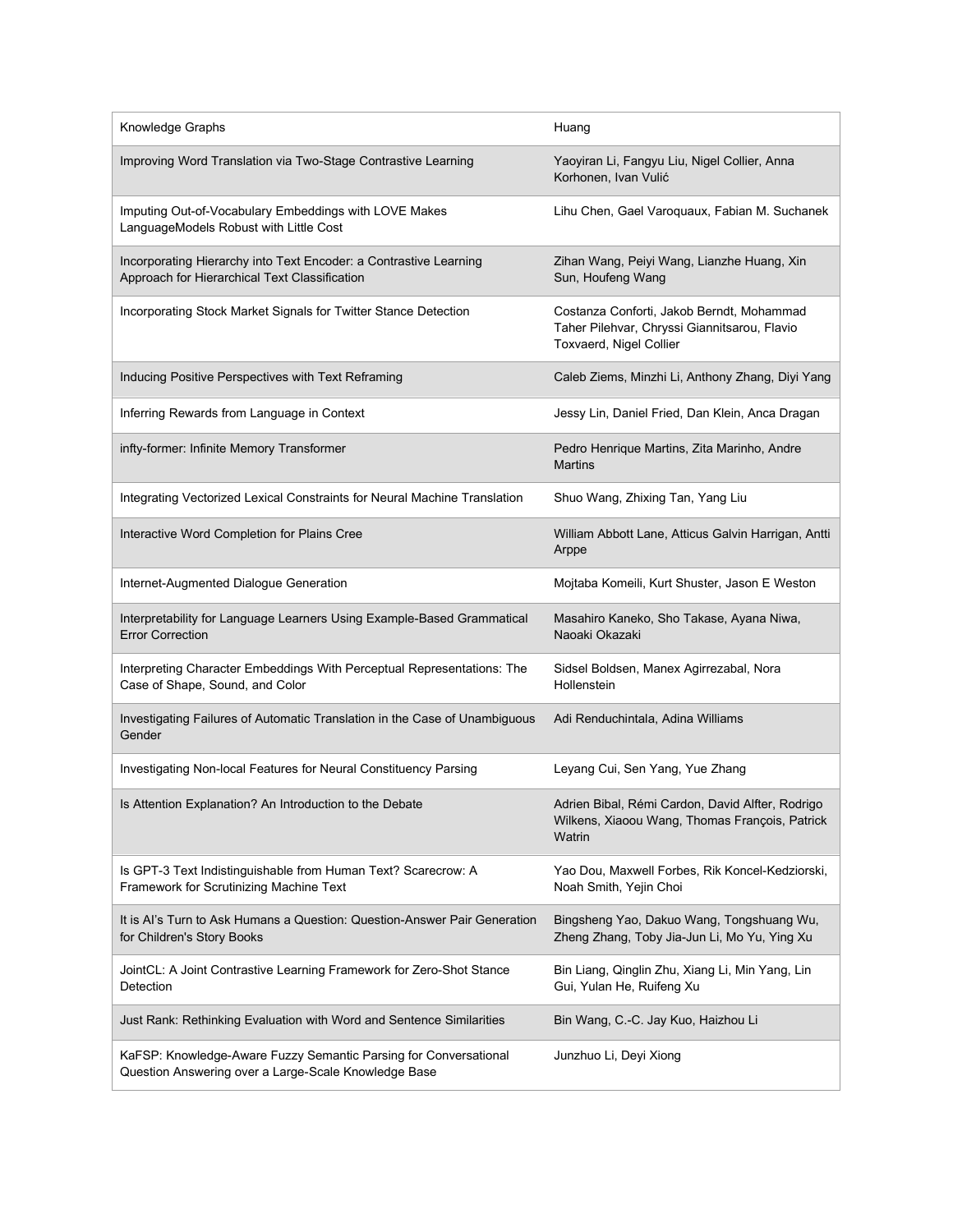| KenMeSH: Knowledge-enhanced End-to-end Biomedical Text Labelling                                                           | Xindi Wang, Robert Mercer, Frank Rudzicz                                                                                                            |
|----------------------------------------------------------------------------------------------------------------------------|-----------------------------------------------------------------------------------------------------------------------------------------------------|
| Keywords and Instances: A Hierarchical Contrastive Learning Framework<br>Unifying Hybrid Granularities for Text Generation | Mingzhe Li, XieXiong Lin, Xiuying Chen, Jinxiong<br>Chang, Qishen Zhang, Feng Wang, Taifeng<br>Wang, Zhongyi Liu, Wei Chu, Dongyan Zhao, Rui<br>Yan |
| KG-FiD: Infusing Knowledge Graph in Fusion-in-Decoder for Open-Domain<br><b>Question Answering</b>                         | Donghan Yu, Chenguang Zhu, Yuwei Fang,<br>Wenhao Yu, Shuohang Wang, Yichong Xu, Xiang<br>Ren, Yiming Yang, Michael Zeng                             |
| KinyaBERT: a Morphology-aware Kinyarwanda Language Model                                                                   | Antoine Nzeyimana, Andre Niyongabo Rubungo                                                                                                          |
| KNN-Contrastive Learning for Out-of-Domain Intent Classification                                                           | Yunhua Zhou, Peiju Liu, Xipeng Qiu                                                                                                                  |
| Knowledge Enhanced Reflection Generation for Counseling Dialogues                                                          | Siqi Shen, Veronica Perez-Rosas, Charles Welch,<br>Soujanya Poria, Rada Mihalcea                                                                    |
| Knowledge Neurons in Pretrained Transformers                                                                               | Damai Dai, Li Dong, Yaru Hao, Zhifang Sui,<br>Baobao Chang, Furu Wei                                                                                |
| Knowledgeable Prompt-tuning: Incorporating Knowledge into Prompt<br>Verbalizer for Text Classification                     | Shengding Hu, Ning Ding, Huadong Wang,<br>Zhiyuan Liu, Jingang Wang, Juanzi Li, Wei Wu,<br>Maosong Sun                                              |
| KQA Pro: A Dataset with Explicit Compositional Programs for Complex<br>Question Answering over Knowledge Base              | Shulin Cao, Jiaxin Shi, Liangming Pan, Lunyiu<br>Nie, Yutong Xiang, Lei Hou, Juanzi Li, Bin He,<br>Hanwang Zhang                                    |
| Label Semantic Aware Pre-training for Few-shot Text Classification                                                         | Aaron Mueller, Jason Krone, Salvatore Romeo,<br>Saab Mansour, Elman Mansimov, Yi Zhang, Dan<br>Roth                                                 |
| LAGr: Label Aligned Graphs for Better Systematic Generalization in<br><b>Semantic Parsing</b>                              | Dora Jambor, Dzmitry Bahdanau                                                                                                                       |
| Language-agnostic BERT Sentence Embedding                                                                                  | Fangxiaoyu Feng, Yinfei Yang, Daniel Cer,<br>Naveen Arivazhagan, Wei Wang                                                                           |
| Language-Agnostic Meta-Learning for Low-Resource Text-to-Speech with<br><b>Articulatory Features</b>                       | Florian Lux, Thang Vu                                                                                                                               |
| Large Scale Substitution-based Word Sense Induction                                                                        | Matan Eyal, Shoval Sadde, Hillel Taub-Tabib,<br>Yoav Goldberg                                                                                       |
| latent-GLAT: Glancing at Latent Variables for Parallel Text Generation                                                     | Yu Bao, Hao Zhou, Shujian Huang, dongqi wang,<br>Lihua Qian, Xinyu Dai, Jiajun Chen, Lei Li                                                         |
| Learn to Adapt for Generalized Zero-Shot Text Classification                                                               | Yiwen Zhang, Caixia Yuan, Xiaojie Wang, Ziwei<br>Bai, Yongbin Liu                                                                                   |
| Learned Incremental Representations for Parsing                                                                            | Nikita Kitaev, Thomas Lu, Dan Klein                                                                                                                 |
| Learning Adaptive Segmentation Policy for End-to-End Simultaneous<br>Translation                                           | Ruiqing Zhang, Zhongjun He, Hua Wu, Haifeng<br>Wang                                                                                                 |
| Learning Confidence for Transformer-based Neural Machine Translation                                                       | Yu Lu, Jiali Zeng, Jiajun Zhang, Shuangzhi Wu,<br>Mu Li                                                                                             |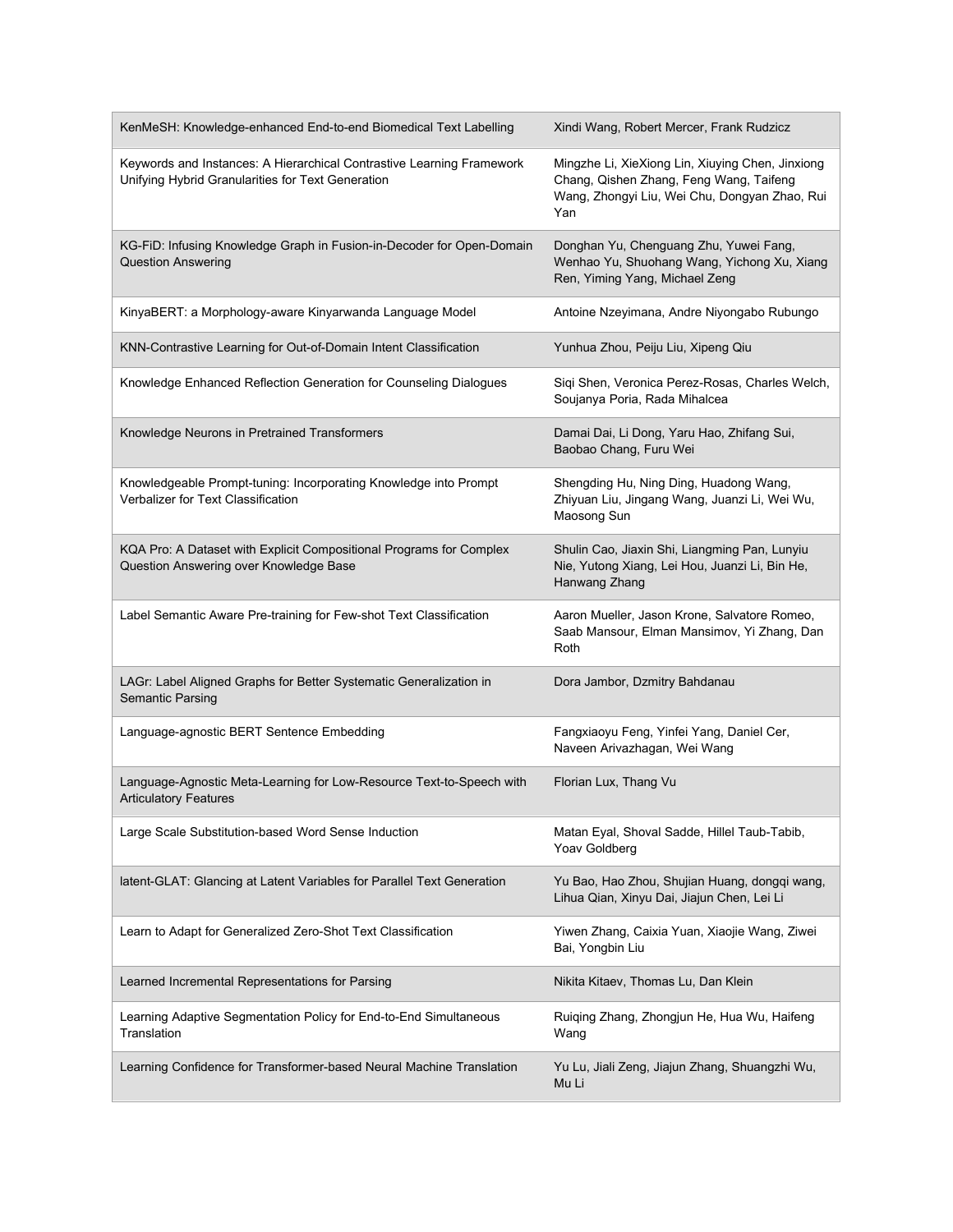| Learning Disentangled Representations of Negation and Uncertainty                                                                     | Jake A Vasilakes, Chrysoula Zerva, Makoto Miwa,<br>Sophia Ananiadou                                    |
|---------------------------------------------------------------------------------------------------------------------------------------|--------------------------------------------------------------------------------------------------------|
| Learning Disentangled Semantic Representations for Zero-Shot Cross-<br>Lingual Transfer in Multilingual Machine Reading Comprehension | Linjuan Wu, Shaojuan Wu, Xiaowang Zhang, Deyi<br>Xiong, Shizhan Chen, Zhiqiang Zhuang, Zhiyong<br>Feng |
| Learning Disentangled Textual Representations via Statistical Measures of<br>Similarity                                               | Pierre Colombo, Guillaume Staerman, Nathan<br>Noiry, Pablo Piantanida                                  |
| Learning From Failure: Data Capture in an Australian Aboriginal Community                                                             | Eric Le Ferrand, Steven Bird, Laurent<br><b>BesacierUGA</b>                                            |
| Learning from Sibling Mentions with Scalable Graph Inference in Fine-<br><b>Grained Entity Typing</b>                                 | Yi Chen, Jiayang Cheng, Haiyun Jiang, Lemao<br>Liu, Haisong Zhang, Shuming Shi, Ruifeng Xu             |
| Learning Functional Distributional Semantics with Visual Data                                                                         | Yinhong Liu, Guy Emerson                                                                               |
| Learning Non-Autoregressive Models from Search for Unsupervised<br>Sentence Summarization                                             | Puyuan Liu, Chenyang Huang, Lili Mou                                                                   |
| Learning the Beauty in Songs: Neural Singing Voice Beautifier                                                                         | Jinglin Liu, Chengxi Li, Yi Ren, Zhiying Zhu, Zhou<br>Zhao                                             |
| Learning to Generalize to More: Continuous Semantic Augmentation for<br><b>Neural Machine Translation</b>                             | Xiangpeng Wei, Heng Yu, Yue Hu, Rongxiang<br>Weng, Weihua Luo, Rong Jin                                |
| Learning to Generate Programs for Table Fact Verification via Structure-<br><b>Aware Semantic Parsing</b>                             | Suixin Ou, Yongmei Liu                                                                                 |
| Learning to Imagine: Integrating Counterfactual Thinking in Neural Discrete<br>Reasoning                                              | Moxin Li, Fuli Feng, Hanwang Zhang, Xiangnan<br>He, Fengbin ZHU, Tat-Seng Chua                         |
| Learning to Mediate Disparities Towards Pragmatic Communication                                                                       | Yuwei Bao, Sayan Ghosh, Joyce Chai                                                                     |
| Learning to Rank Visual Stories From Human Ranking Data                                                                               | Chi-Yang Hsu, Yun-Wei Chu, Vincent Chen,<br>Kuan-Chieh Lo, Chacha Chen, Ting-Hao Huang,<br>Lun-Wei Ku  |
| Learning to Reason Deductively: Math Word Problem Solving as Complex<br><b>Relation Extraction</b>                                    | Zhanming Jie, Jierui Li, Wei Lu                                                                        |
| Learning When to Translate for Streaming Speech                                                                                       | Qian qian Dong, Yaoming Zhu, Mingxuan Wang,<br>Lei Li                                                  |
| Legal Judgment Prediction via Event Extraction with Constraints                                                                       | Yi Feng, Chuanyi Li, Vincent Ng                                                                        |
| Length Control in Abstractive Summarization by Pretraining Information<br>Selection                                                   | Yizhu Liu, Qi Jia, Kenny Q. Zhu                                                                        |
| Letters From the Past: Modeling Historical Sound Change Through<br>Diachronic Character Embeddings                                    | Sidsel Boldsen, Patrizia Paggio                                                                        |
| Leveraging Relaxed Equilibrium by Lazy Transition for Sequence Modeling                                                               | Xi Ai, Bin Fang                                                                                        |
| Leveraging Similar Users for Personalized Language Modeling with Limited<br>Data                                                      | Charles Welch, Chenxi Gu, Jonathan K<br>Kummerfeld, Veronica Perez-Rosas, Rada<br>Mihalcea             |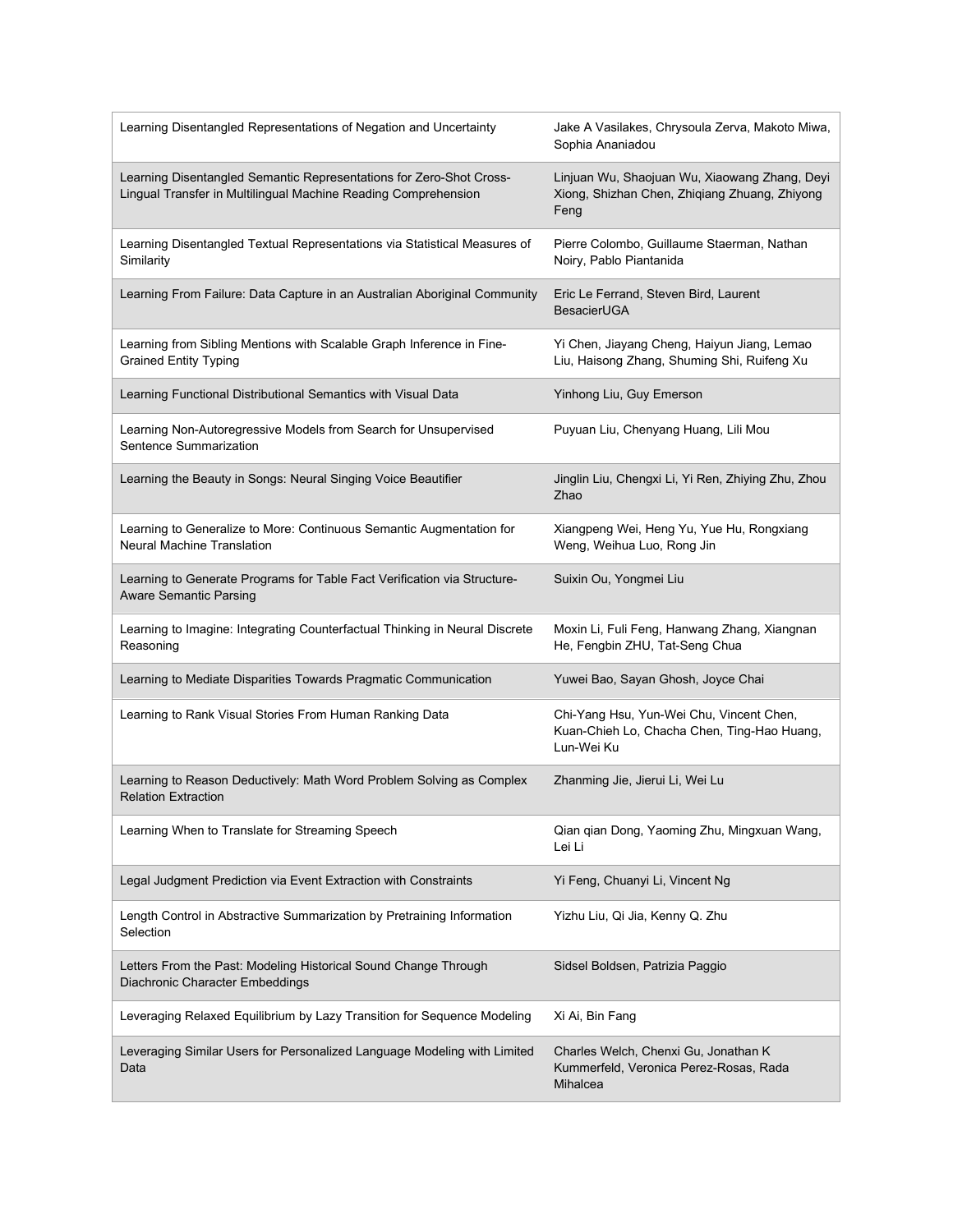| Leveraging Task Transferability to Meta-learning for Clinical Section<br>Classification with Limited Data                            | Zhuohao Chen, Jangwon Kim, Ram Bhakta,<br><b>MUSTAFA Y SIR</b>                                                                |
|--------------------------------------------------------------------------------------------------------------------------------------|-------------------------------------------------------------------------------------------------------------------------------|
| Leveraging Unimodal Self-Supervised Learning for Multimodal Audio-Visual<br>Speech Recognition                                       | Xichen Pan, Peiyu Chen, Yichen Gong, Helong<br>Zhou, Xinbing Wang, Zhouhan Lin                                                |
| Leveraging Visual Knowledge in Language Tasks: An Empirical Study on<br>Intermediate Pre-training for Cross-Modal Knowledge Transfer | Woojeong Jin, Dong-Ho Lee, Chenguang Zhu,<br>Jay Pujara, Xiang Ren                                                            |
| Leveraging Wikipedia article evolution for promotional tone detection                                                                | Christine De Kock, Andreas Vlachos                                                                                            |
| LexGLUE: A Benchmark Dataset for Legal Language Understanding in<br>English                                                          | Ilias Chalkidis, Abhik Jana, Dirk Hartung, Michael<br>Bommarito, Ion Androutsopoulos, Daniel Martin<br>Katz, Nikolaos Aletras |
| Lexical Knowledge Internalization for Neural Dialog Generation                                                                       | Zhiyong Wu, Wei Bi, Xiang Li, Lingpeng Kong,<br>Ben Kao                                                                       |
| LexSubCon: Integrating Knowledge from Lexical Resources into<br>Contextual Embeddings for Lexical Substitution                       | George Michalopoulos, Ian McKillop, Alexander<br>Wong, Helen Hong Chen                                                        |
| Life after BERT: What do Other Muppets Understand about Language?                                                                    | Vladislav Lialin, Kevin Zhao, Namrata<br>Shivagunde, Anna Rumshisky                                                           |
| LiLT: A Simple yet Effective Language-Independent Layout Transformer for<br><b>Structured Document Understanding</b>                 | Jiapeng Wang, Lianwen Jin, Kai Ding                                                                                           |
| LinkBERT: Pretraining Language Models with Document Links                                                                            | Michihiro Yasunaga, Jure Leskovec, Percy Liang                                                                                |
| Lite Unified Modeling for Discriminative Reading Comprehension                                                                       | Yilin Zhao, hai zhao, Libin Shen, Yinggong Zhao                                                                               |
| Local Languages, Third Spaces, and other High-Resource Scenarios                                                                     | Steven Bird                                                                                                                   |
| Logic Traps in Evaluating Attribution Scores                                                                                         | Yiming Ju, Yuanzhe Zhang, Zhao Yang, Zhongtao<br>Jiang, Kang Liu, Jun Zhao                                                    |
| Long-range Sequence Modeling with Predictable Sparse Attention                                                                       | Yimeng Zhuang, Jing Zhang, Mei Tu                                                                                             |
| Low-Rank Softmax Can Have Unargmaxable Classes in Theory but Rarely<br>in Practice                                                   | Andreas Grivas, Nikolay Bogoychev, Adam Lopez                                                                                 |
| M3ED: Multi-modal Multi-scene Multi-label Emotional Dialogue Database                                                                | Jinming Zhao, Tenggan Zhang, Jingwen Hu,<br>Yuchen Liu, Qin Jin, Xinchao Wang, Haizhou Li                                     |
| Make the Best of Cross-lingual Transfer: Evidence from POS Tagging with<br>over 100 Languages                                        | Wietse de Vries, Martijn Wieling, Malvina Nissim                                                                              |
| Making Transformers Solve Compositional Tasks                                                                                        | Santiago Ontanon, Joshua Ainslie, Zachary<br>Fisher, Vaclav Cvicek                                                            |
| MarkupLM: Pre-training of Text and Markup Language for Visually Rich<br>Document Understanding                                       | Junlong Li, Yiheng Xu, Lei Cui, Furu Wei                                                                                      |
| Match the Script, Adapt if Multilingual: Analyzing the Effect of Multilingual<br>Pretraining on Cross-lingual Transferability        | Yoshinari Fujinuma, Jordan Lee Boyd-Graber,<br>Katharina Kann                                                                 |
| Measuring and Mitigating Name Biases in Neural Machine Translation                                                                   | Jun Wang, Benjamin I. P. Rubinstein, Trevor<br>Cohn                                                                           |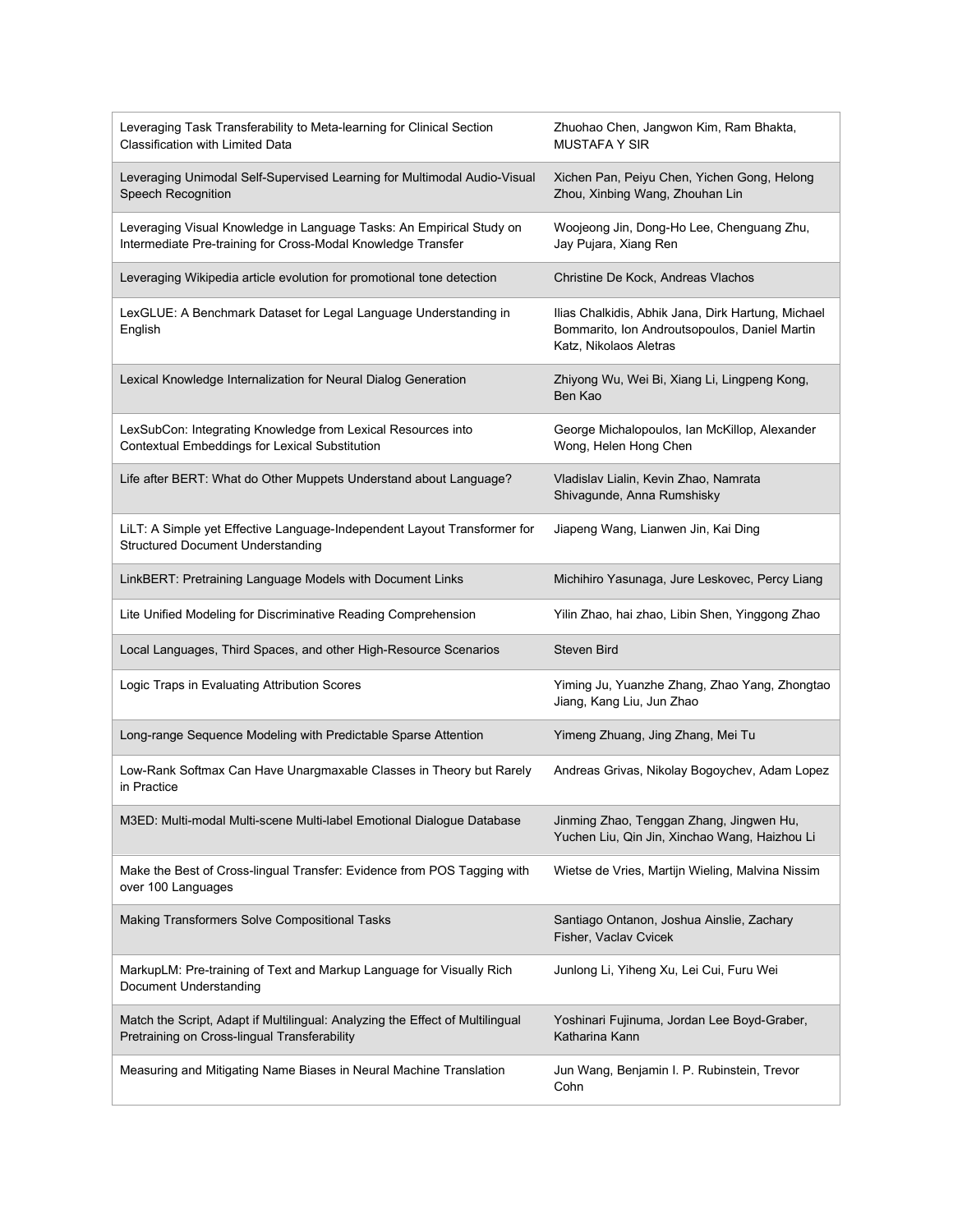| Measuring Fairness of Text Classifiers via Prediction Sensitivity                                                | Satyapriya Krishna, Rahul Gupta, Apurv Verma,<br>Jwala Dhamala, Yada Pruksachatkun, Kai-Wei<br>Chang                                                               |
|------------------------------------------------------------------------------------------------------------------|--------------------------------------------------------------------------------------------------------------------------------------------------------------------|
| MELM: Data Augmentation with Masked Entity Language Modeling for Low-<br>Resource NER                            | Ran Zhou, Xin Li, Ruidan He, Lidong Bing, Erik<br>Cambria, Luo Si, Chunyan Miao                                                                                    |
| Memorisation versus Generalisation in Pre-trained Language Models                                                | Michael Tänzer, Sebastian Ruder, Marek Rei                                                                                                                         |
| MemSum: Extractive Summarization of Long Documents Using Multi-Step<br><b>Episodic Markov Decision Processes</b> | Nianlong Gu, Elliott Ash, Richard Hahnloser                                                                                                                        |
| Meta-Learning for Fast Cross-Lingual Adaptation in Dependency Parsing                                            | Anna Langedijk, Verna Dankers, Phillip Lippe,<br>Sander Emile Bos, Bryan Cardenas Guevara,<br>Helen Yannakoudakis, Ekaterina Shutova                               |
| Meta-learning via Language Model In-context Tuning                                                               | Yanda Chen, Ruiqi Zhong, Sheng Zha, George<br>Karypis, He He                                                                                                       |
| Metaphors in Pre-Trained Language Models: Probing and Generalization<br>Across Datasets and Languages            | Ehsan Aghazadeh, Mohsen Fayyaz, Yadollah<br>Yaghoobzadeh                                                                                                           |
| MILIE: Modular & Iterative Multilingual Open Information Extraction                                              | Bhushan Kotnis, Kiril Gashteovski, Daniel Onoro<br>Rubio, Ammar Shaker, Vanesa Rodriguez-<br>Tembras, Makoto Takamoto, Mathias Niepert,<br><b>Carolin Lawrence</b> |
| MINER: Improving Out-of-Vocabulary Named Entity Recognition from an<br>Information Theoretic Perspective         | Xiao Wang, Shihan Dou, Limao Xiong, Yicheng<br>Zou, Qi Zhang, Tao Gui, Liang Qiao, Zhanzhan<br>Cheng, Xuanjing Huang                                               |
| MISC: A Mixed Strategy-Aware Model integrating COMET for Emotional<br><b>Support Conversation</b>                | Quan Tu, Yanran Li, Jianwei Cui, Bin Wang, Ji-<br>Rong Wen, Rui Yan                                                                                                |
| Misinfo Reaction Frames: Reasoning about Readers' Reactions to News<br><b>Headlines</b>                          | Saadia Gabriel, Skyler Hallinan, Maarten Sap,<br>Pemi Nguyen, Franziska Roesner, Eunsol Choi,<br>Yejin Choi                                                        |
| Mix and Match: Learning-free Controllable Text Generationusing Energy<br>Language Models                         | Fatemehsadat Mireshghallah, Kartik Goyal, Taylor<br>Berg-Kirkpatrick                                                                                               |
| mLUKE: The Power of Entity Representations in Multilingual Pretrained<br>Language Models                         | Ryokan Ri, Ikuya Yamada, Yoshimasa Tsuruoka                                                                                                                        |
| MMCoQA: Conversational Question Answering over Text, Tables, and<br>Images                                       | Yongqi Li, Wenjie Li, Liqiang Nie                                                                                                                                  |
| Modeling Dual Read/Write Paths for Simultaneous Machine Translation                                              | Shaolei Zhang, Yang Feng                                                                                                                                           |
| Modeling Hierarchical Syntax Structure with Triplet Position for Source<br>Code Summarization                    | Juncai Guo, Jin Liu, Yao Wan, Li Li, Pingyi Zhou                                                                                                                   |
| Modeling Multi-hop Question Answering as Single Sequence Prediction                                              | Semih Yavuz, Kazuma Hashimoto, Yingbo Zhou,<br>Nitish Shirish Keskar, Caiming Xiong                                                                                |
| Modeling Persuasive Discourse to Adaptively Support Students'<br>Argumentative Writing                           | Thiemo Wambsganss, Christina Niklaus                                                                                                                               |
| Modeling Syntactic-Semantic Dependency Correlations in Semantic Role                                             | Junjie Chen, Xiangheng He, Yusuke Miyao                                                                                                                            |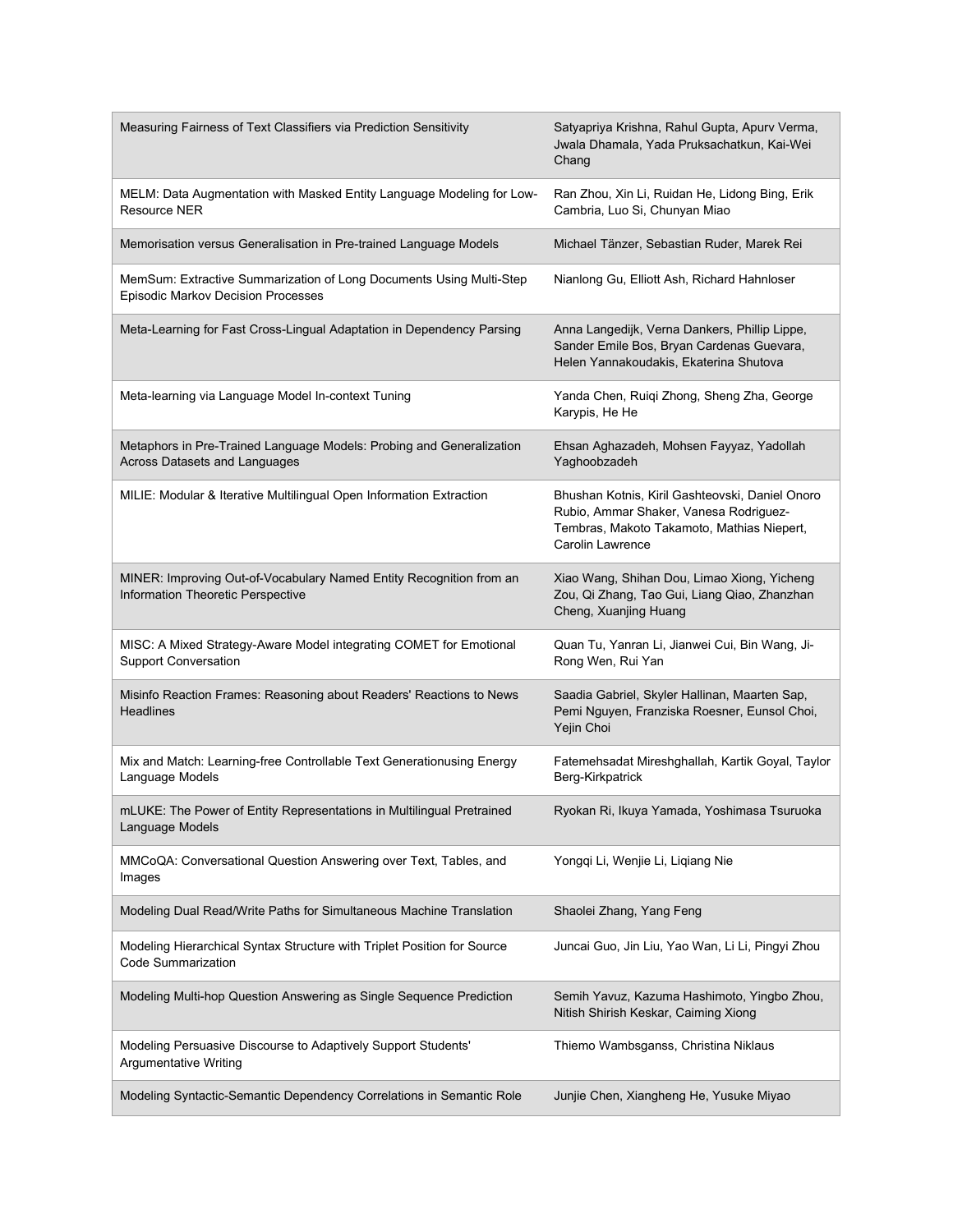| <b>Labeling Using Mixture Models</b>                                                                    |                                                                                                                     |
|---------------------------------------------------------------------------------------------------------|---------------------------------------------------------------------------------------------------------------------|
| Modeling Temporal-Modal Entity Graph for Procedural Multimodal Machine<br>Comprehension                 | Huibin Zhang, Zhengkun Zhang, YAO ZHANG,<br>Jun Wang, Yufan Li, ning jiang, xin wei, Zhenglu<br>Yang                |
| Modeling U.S. State-Level Policies by Extracting Winners and Losers from<br>Legislative Texts           | Maryam Davoodi, Eric Waltenburg, Dan<br>Goldwasser                                                                  |
| MPII: Multi-Level Mutual Promotion for Inference and Interpretation                                     | Yan Liu, Sanyuan Chen, Yazheng Yang, Qi Dai                                                                         |
| <b>MSCTD: A Multimodal Sentiment Chat Translation Dataset</b>                                           | Yunlong Liang, Fandong Meng, Jinan Xu, Yufeng<br>Chen, Jie Zhou                                                     |
| MSP: Multi-Stage Prompting for Making Pre-trained Language Models<br><b>Better Translators</b>          | Zhixing Tan, Xiangwen Zhang, Shuo Wang, Yang<br>Liu                                                                 |
| Multi Task Learning For Zero Shot Performance Prediction of Multilingual<br>Models                      | Kabir Ahuja, Shanu Kumar, Sandipan Dandapat,<br>Monojit Choudhury                                                   |
| Multi-Granularity Structural Knowledge Distillation for Language Model<br>Compression                   | Chang Liu, Chongyang Tao, Jiazhan Feng,<br>Dongyan Zhao                                                             |
| Multi-Modal Sarcasm Detection via Cross-Modal Graph Convolutional<br><b>Network</b>                     | Bin Liang, Chenwei Lou, Xiang Li, Min Yang, Lin<br>Gui, Yulan He, Wenjie Pei, Ruifeng Xu                            |
| Multi-Party Empathetic Dialogue Generation: A New Task for Dialog<br>Systems                            | Ling. Yu Zhu, Zhengkun Zhang, Jun Wang,<br>hongbin wang, haiying wu, Zhenglu Yang                                   |
| Multi-Task Pre-Training for Plug-and-Play Task-Oriented Dialogue System                                 | Yixuan Su, Lei Shu, Elman Mansimov, Arshit<br>Gupta, Deng Cai, Yi-An Lai, Yi Zhang                                  |
| Multi-View Document Representation Learning for Open-Domain Dense<br>Retrieval                          | Shunyu Zhang, Yaobo Liang, MING GONG, Daxin<br>Jiang, Nan Duan                                                      |
| MultiHiertt: Numerical Reasoning over Multi Hierarchical Tabular and<br><b>Textual Data</b>             | Yilun Zhao, Yunxiang Li, Chenying Li, Rui Zhang                                                                     |
| Multilingual Detection of Personal Employment Status on Twitter                                         | Manuel Tonneau, Dhaval Adjodah, Joao Palotti,<br>Nir Grinberg, Samuel Fraiberger                                    |
| Multilingual Document-Level Translation Enables Zero-Shot Transfer From<br>Sentences to Documents       | Biao Zhang, Ankur Bapna, Melvin Johnson, Ali<br>Dabirmoghaddam, Naveen Arivazhagan, Orhan<br>Firat                  |
| Multilingual Generative Language Models for Zero-Shot Cross-Lingual<br><b>Event Argument Extraction</b> | Kuan-Hao Huang, I-Hung Hsu, Prem Natarajan,<br>Kai-Wei Chang, Nanyun Peng                                           |
| Multilingual Knowledge Graph Completion with Self-Supervised Adaptive<br><b>Graph Alignment</b>         | Zijie Huang, zheng li, Haoming Jiang, Tianyu Cao,<br>Hanqing Lu, Bing Yin, Karthik Subbian, Yizhou<br>Sun, Wei Wang |
| Multilingual Mix: Example Interpolation Improves Multilingual Neural<br><b>Machine Translation</b>      | Yong Cheng, Ankur Bapna, Orhan Firat, Yuan<br>Cao, Pidong Wang, Wolfgang Macherey                                   |
| Multilingual Molecular Representation Learning via Contrastive Pre-training                             | Zhihui Guo, Pramod Sharma, Andy Daniel<br>Martinez, Liang Du, Robin Abraham                                         |
| Multilingual unsupervised sequence segmentation transfers to extremely                                  | C. M. Downey, Shannon Drizin, Levon                                                                                 |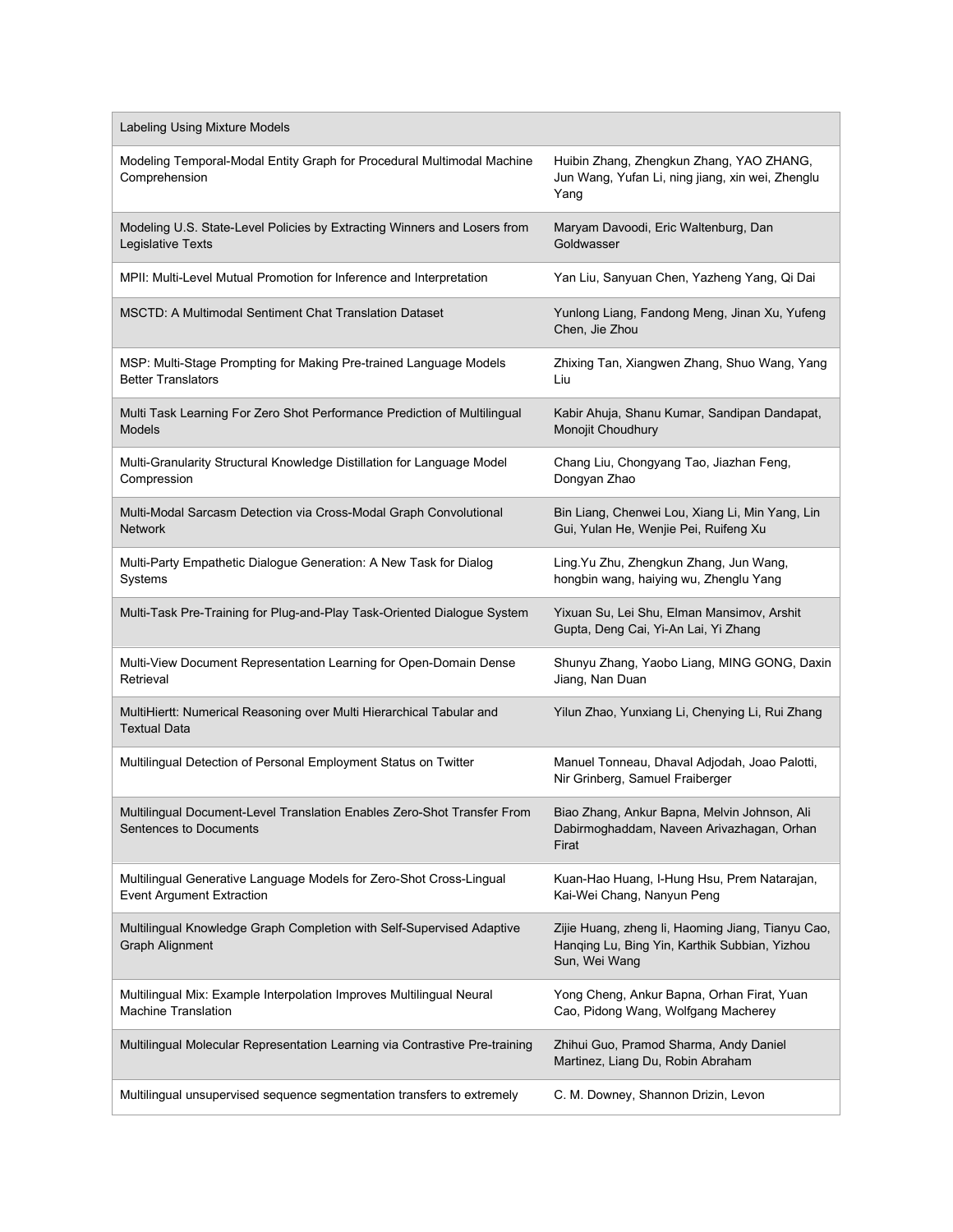| low-resource languages                                                                               | Haroutunian, Shivin Thukral                                                                                               |
|------------------------------------------------------------------------------------------------------|---------------------------------------------------------------------------------------------------------------------------|
| Multimodal Dialogue Response Generation                                                              | Qingfeng Sun, Yujing Wang, Can Xu, Kai Zheng,<br>Yaming Yang, Huang Hu, Fei Xu, Jessica Zhang,<br>Xiubo Geng, Daxin Jiang |
| Multimodal fusion via cortical network inspired losses                                               | Shiv Shankar                                                                                                              |
| Multimodal Sarcasm Target Identification in Tweets                                                   | Jiquan Wang, Lin Sun, Yi Liu, Meizhi Shao,<br>Zengwei Zheng                                                               |
| Multitasking Framework for Unsupervised Simple Definition Generation                                 | Cunliang Kong, Yun Chen, Hengyuan Zhang,<br>Liner Yang, Erhong Yang                                                       |
| Nested Named Entity Recognition as Latent Lexicalized Constituency<br>Parsing                        | Chao Lou, Songlin Yang, Kewei Tu                                                                                          |
| Nested Named Entity Recognition with Span-level Graphs                                               | Juncheng Wan, Dongyu Ru, Weinan Zhang, Yong<br>Yu                                                                         |
| Neural Label Search for Zero-Shot Multi-Lingual Extractive Summarization                             | Ruipeng Jia, Xingxing Zhang, Yanan Cao, Zheng<br>Lin, Shi Wang, Furu Wei                                                  |
| Neural Machine Translation with Phrase-Level Universal Visual<br>Representations                     | Qingkai Fang, Yang Feng                                                                                                   |
| Neural Pipeline for Zero-Shot Data-to-Text Generation                                                | Zdeněk Kasner, Ondrej Dusek                                                                                               |
| Neural reality of argument structure constructions                                                   | Bai Li, Zining Zhu, Guillaume Thomas, Frank<br>Rudzicz, Yang Xu                                                           |
| New Intent Discovery with Pre-training and Contrastive Learning                                      | Yuwei Zhang, Haode Zhang, Li-Ming Zhan, Xiao-<br>Ming Wu, Albert Y.S. Lam                                                 |
| Nibbling at the Hard Core of Word Sense Disambiguation                                               | Marco Maru, Simone Conia, Michele Bevilacqua,<br>Roberto Navigli                                                          |
| Noisy Channel Language Model Prompting for Few-Shot Text Classification                              | Sewon Min, Mike Lewis, Hannaneh Hajishirzi,<br>Luke Zettlemoyer                                                           |
| Non-neural Models Matter: a Re-evaluation of Neural Referring Expression<br>Generation Systems       | Fahime Same, Guanyi Chen, Kees Van Deemter                                                                                |
| Not always about you: Prioritizing community needs when developing<br>endangered language technology | Zoey Liu, Crystal Richardson, Richard John<br>Hatcher, Emily Tucker Prud'hommeaux                                         |
| NumGLUE: A Suite of Fundamental yet Challenging Mathematical<br>Reasoning Tasks                      | Swaroop Mishra, Arindam Mitra, Neeraj Varshney,<br>Bhavdeep Singh Sachdeva, Peter Clark, Chitta<br>Baral, Ashwin Kalyan   |
| ODE Transformer: An Ordinary Differential Equation-Inspired Model for<br>Sequence Generation         | Bei Li, Quan Du, Tao Zhou, Yi Jing, Shuhan Zhou,<br>Xin Zeng, Tong Xiao, JingBo Zhu, Xuebo Liu, Min<br>Zhang              |
| OIE@OIA: an Adaptable and Efficient Open Information Extraction<br>Framework                         | Xin Wang, Minlong Peng, Mingming Sun, Ping Li                                                                             |
| On Continual Model Refinement in Out-of-Distribution Data Streams                                    | Bill Yuchen Lin, Sida Wang, Xi Victoria Lin, Robin<br>Jia, Lin Xiao, Xiang Ren, Scott Yih                                 |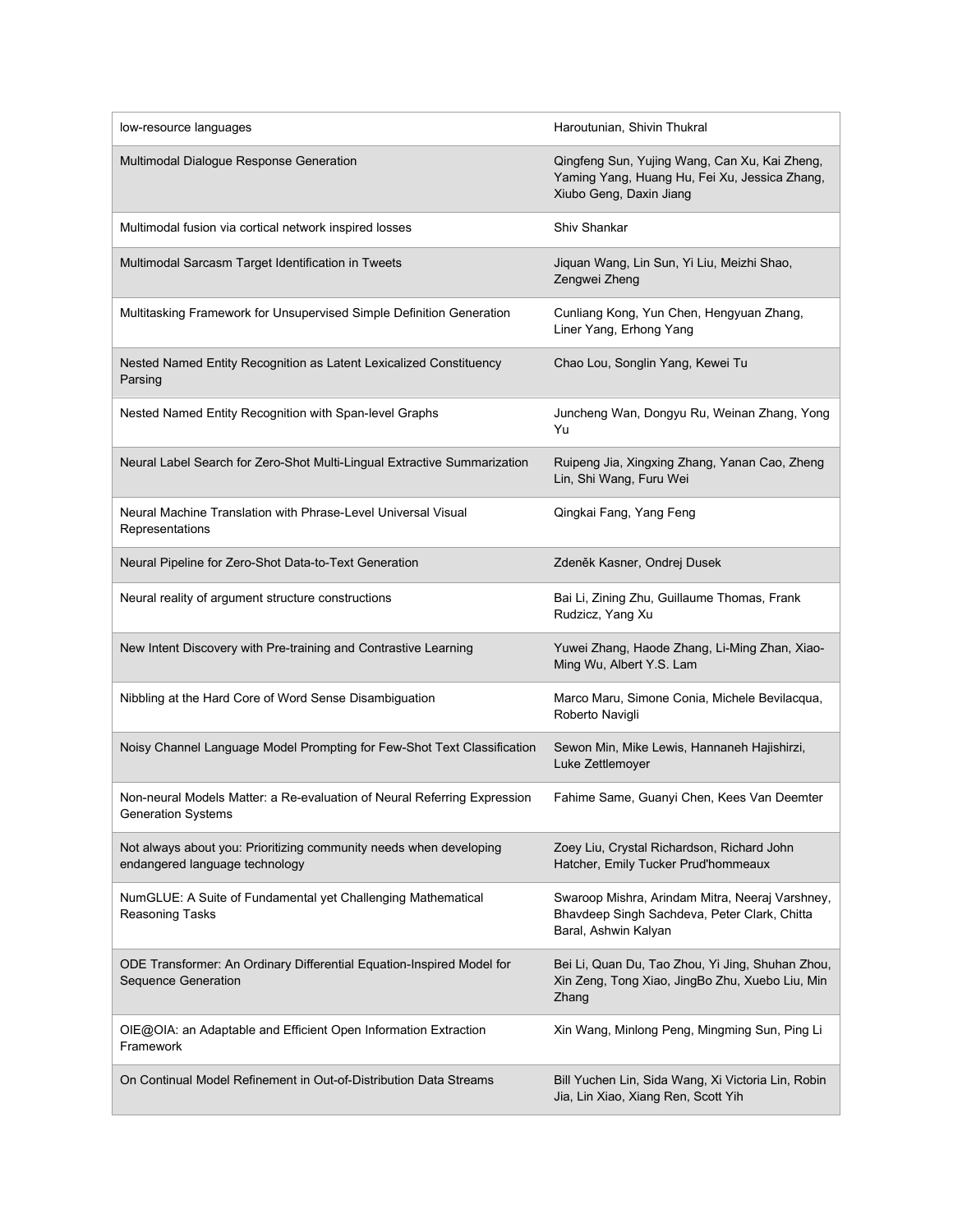| On the Calibration of Pre-trained Language Models using Mixup Guided by<br>Area Under the Margin and Saliency     | Seo Yeon Park, Cornelia Caragea                                                                                                                                                                                      |
|-------------------------------------------------------------------------------------------------------------------|----------------------------------------------------------------------------------------------------------------------------------------------------------------------------------------------------------------------|
| On The Ingredients of an Effective Zero-shot Semantic Parser                                                      | Pengcheng Yin, John Frederick Wieting, Avirup<br>Sil, Graham Neubig                                                                                                                                                  |
| On the Robustness of Offensive Language Classifiers                                                               | Jonathan Rusert, Zubair Shafiq, Padmini<br>Srinivasan                                                                                                                                                                |
| On the Robustness of Question Rewriting Systems to Questions of Varying<br><b>Hardness</b>                        | Hai Ye, Hwee Tou Ng, Wenjuan Han                                                                                                                                                                                     |
| On the Sensitivity and Stability of Model Interpretations in NLP                                                  | Fan Yin, Zhouxing Shi, Cho-Jui Hsieh, Kai-Wei<br>Chang                                                                                                                                                               |
| On Vision Features in Multimodal Machine Translation                                                              | Bei Li, Chuanhao Lv, Zefan Zhou, Tao Zhou, Tong<br>Xiao, Anxiang Ma, JingBo Zhu                                                                                                                                      |
| One Country, 700+ Languages: NLP Challenges for Underrepresented<br>Languages and Dialects in Indonesia           | Alham Fikri Aji, Genta Indra Winata, Fajri Koto,<br>Samuel Cahyawijaya, Ade Romadhony, Rahmad<br>Mahendra, Kemal Kurniawan, David Moeljadi,<br>Radityo Eko Prasojo, Timothy Baldwin, Jey Han<br>Lau, Sebastian Ruder |
| Online Semantic Parsing for Latency Reduction in Task-Oriented Dialogue                                           | Jiawei Zhou, Jason Eisner, Michael Newman,<br>Emmanouil Antonios Platanios, Sam Thomson                                                                                                                              |
| Open Domain Question Answering with A Unified Knowledge Interface                                                 | Kaixin Ma, Hao Cheng, Xiaodong Liu, Eric<br>Nyberg, Jianfeng Gao                                                                                                                                                     |
| OpenHands: Making Sign Language Recognition Accessible with Pose-<br>based Pretrained Models across Languages     | Prem Selvaraj, Gokul NC, Pratyush Kumar,<br>Mitesh M Khapra                                                                                                                                                          |
| Other Roles Matter! Enhancing Role-Oriented Dialogue Summarization via<br>Role Interactions                       | Haitao Lin, Junnan Zhu, Lu Xiang, Yu Zhou, Jiajun<br>Zhang, Chengqing Zong                                                                                                                                           |
| Overcoming a Theoretical Limitation of Self-Attention                                                             | David Chiang, Peter Cholak                                                                                                                                                                                           |
| Overcoming Catastrophic Forgetting beyond Continual Learning: Balanced<br>Training for Neural Machine Translation | Chenze Shao, Yang Feng                                                                                                                                                                                               |
| Overlap-based Vocabulary Generation Improves Cross-lingual Transfer<br>Among Related Languages                    | Vaidehi Patil, Partha Talukdar, Sunita Sarawagi                                                                                                                                                                      |
| Packed Levitated Marker for Entity and Relation Extraction                                                        | Deming Ye, Yankai Lin, Peng Li, Maosong Sun                                                                                                                                                                          |
| ParaDetox: Detoxification with Parallel Data                                                                      | Varvara Logacheva, Daryna Dementieva, Sergey<br>Ustyantsev, Daniil Moskovskiy, David Dale, Irina<br>Krotova, Nikita Semenov, Alexander Panchenko                                                                     |
| Parallel Instance Query Network for Named Entity Recognition                                                      | Yongliang Shen, Xiaobin Wang, Zeqi Tan,<br>Guangwei Xu, Pengjun Xie, Fei Huang, Weiming<br>Lu, Yueting Zhuang                                                                                                        |
| Pass off Fish Eyes for Pearls: Attacking Model Selection of Pre-trained<br>Models                                 | Biru Zhu, Yujia Qin, Fanchao Qi, Yangdong Deng,<br>Zhiyuan Liu, Maosong Sun, Ming Gu                                                                                                                                 |
| Perceiving the World: Question-guided Reinforcement Learning for Text-<br>based Games                             | Yunqiu Xu, Meng Fang, Ling Chen, Yali Du, Joey<br>Tianyi Zhou, Chengqi Zhang                                                                                                                                         |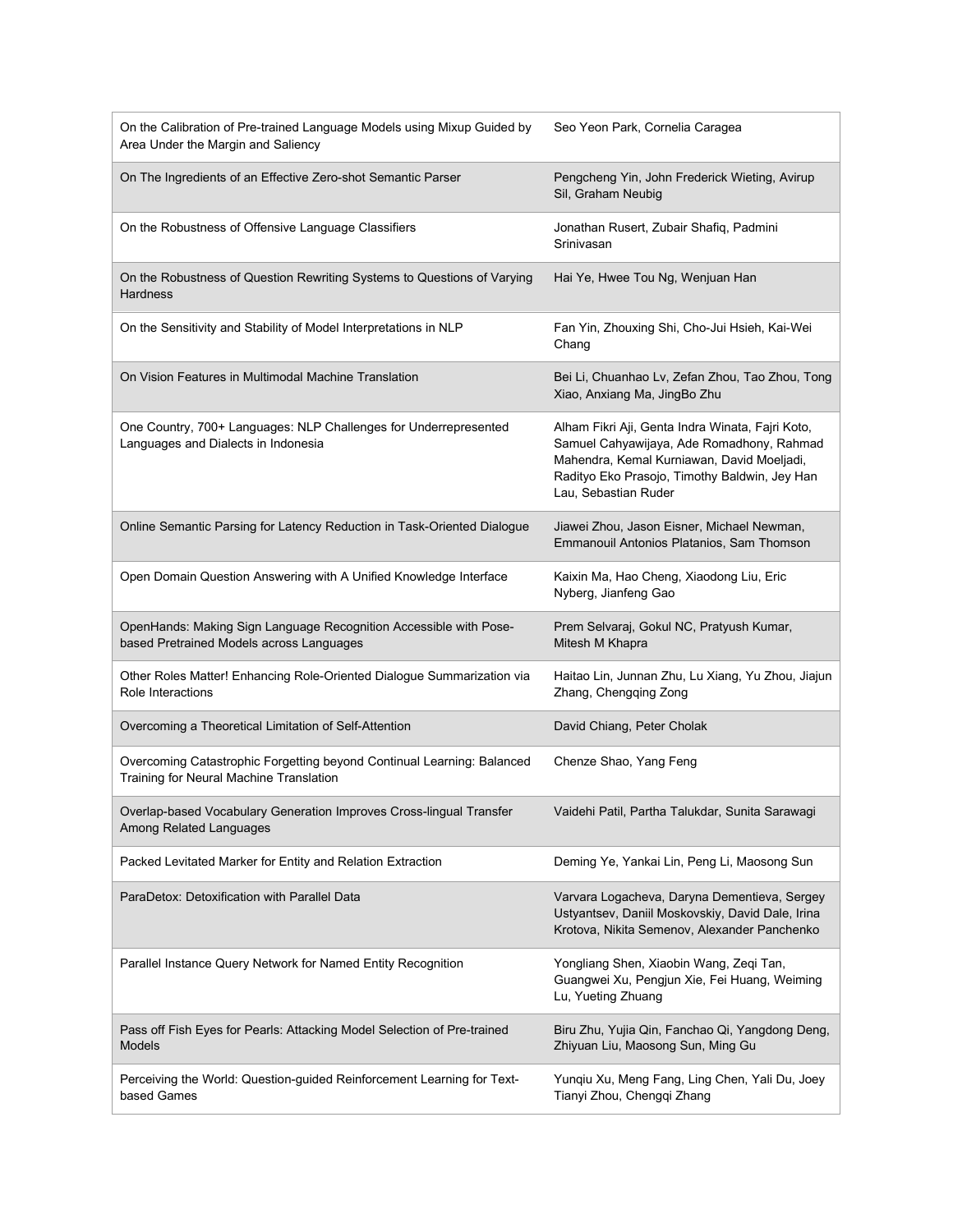| Phone-ing it in: Towards Flexible Multi-Modal Language Model Training by<br>Phonetic Representations of Data            | Colin Leong, Daniel Lee Whitenack                                                                                                                                       |
|-------------------------------------------------------------------------------------------------------------------------|-------------------------------------------------------------------------------------------------------------------------------------------------------------------------|
| Phrase-aware Unsupervised Constituency Parsing                                                                          | Xiaotao Gu, Yikang Shen, Jiaming Shen, Jingbo<br>Shang, Jiawei Han                                                                                                      |
| PLANET: Dynamic Content Planning in Autoregressive Transformers for<br>Long-form Text Generation                        | Zhe Hu, Hou Pong Chan, Jiachen Liu, Xinyan<br>Xiao, Hua Wu, Lifu Huang                                                                                                  |
| PPT: Pre-trained Prompt Tuning for Few-shot Learning                                                                    | Yuxian Gu, Xu Han, Zhiyuan Liu, Minlie Huang                                                                                                                            |
| Pre-training and Fine-tuning Neural Topic Model: A Simple yet Effective<br>Approach to Incorporating External Knowledge | Linhai Zhang, Xuemeng Hu, Boyu Wang, Deyu<br>Zhou, Qian-Wen Zhang, Yunbo Cao                                                                                            |
| Pre-training to Match for Unified Low-shot Relation Extraction                                                          | Fangchao Liu, Hongyu Lin, Xianpei Han, Boxi<br>Cao, Le Sun                                                                                                              |
| Predicate-Argument Based Bi-Encoder for Paraphrase Identification                                                       | Qiwei Peng, David Weir, Julie Weeds, Yekun Chai                                                                                                                         |
| Predicting Intervention Approval in Clinical Trials through Multi-Document<br>Summarization                             | Georgios Katsimpras, Georgios Paliouras                                                                                                                                 |
| Prediction Difference Regularization against Perturbation for Neural<br><b>Machine Translation</b>                      | Dengji Guo, Zhengrui Ma, Min Zhang, Yang Feng                                                                                                                           |
| Premise-based Multimodal Reasoning: Conditional Inference on Joint<br><b>Textual and Visual Clues</b>                   | Qingxiu Dong, Ziwei Qin, Heming Xia, Tian Feng,<br>Shoujie Tong, Haoran Meng, Lin Xu, zhongyu wei,<br>Weidong Zhan, Baobao Chang, Sujian Li, Tianyu<br>Liu, Zhifang Sui |
|                                                                                                                         |                                                                                                                                                                         |
| Pretraining with Artificial Language: Studying Transferable Knowledge in<br>Language Models                             | Ryokan Ri, Yoshimasa Tsuruoka                                                                                                                                           |
| PRIMERA: Pyramid-based Masked Sentence Pre-training for Multi-<br>document Summarization                                | Wen Xiao, Iz Beltagy, Giuseppe Carenini, Arman<br>Cohan                                                                                                                 |
| Principled Paraphrase Generation with Parallel Corpora                                                                  | Aitor Ormazabal, Mikel Artetxe, Aitor Soroa,<br>Gorka Labaka, Eneko Agirre                                                                                              |
| Prix-LM: Pretraining for Multilingual Knowledge Base Construction                                                       | Wenxuan Zhou, Fangyu Liu, Ivan Vulić, Nigel<br>Collier, Muhao Chen                                                                                                      |
| Probing as Quantifying Inductive Bias                                                                                   | Alexander Immer, Lucas Torroba Hennigen,<br>Vincent Fortuin, Ryan D Cotterell                                                                                           |
| Probing for Labeled Dependency Trees                                                                                    | Max Müller-Eberstein, Rob van der Goot, Barbara<br>Plank                                                                                                                |
| Probing for Predicate Argument Structures in Pretrained Language Models                                                 | Simone Conia, Roberto Navigli                                                                                                                                           |
| Probing Simile Knowledge from Pre-trained Language Models                                                               | Weijie Chen, Yongzhu Chang, Rongsheng Zhang,<br>Jiashu Pu, Guandan Chen, Le Zhang, Yadong Xi,<br>Yijiang Chen, chang su                                                 |
| Probing Structured Pruning on Multilingual Pre-trained Models: Settings,<br>Algorithms, and Efficiency                  | Yanyang Li, Fuli Luo, Runxin Xu, Songfang<br>Huang, Fei Huang, Liwei Wang                                                                                               |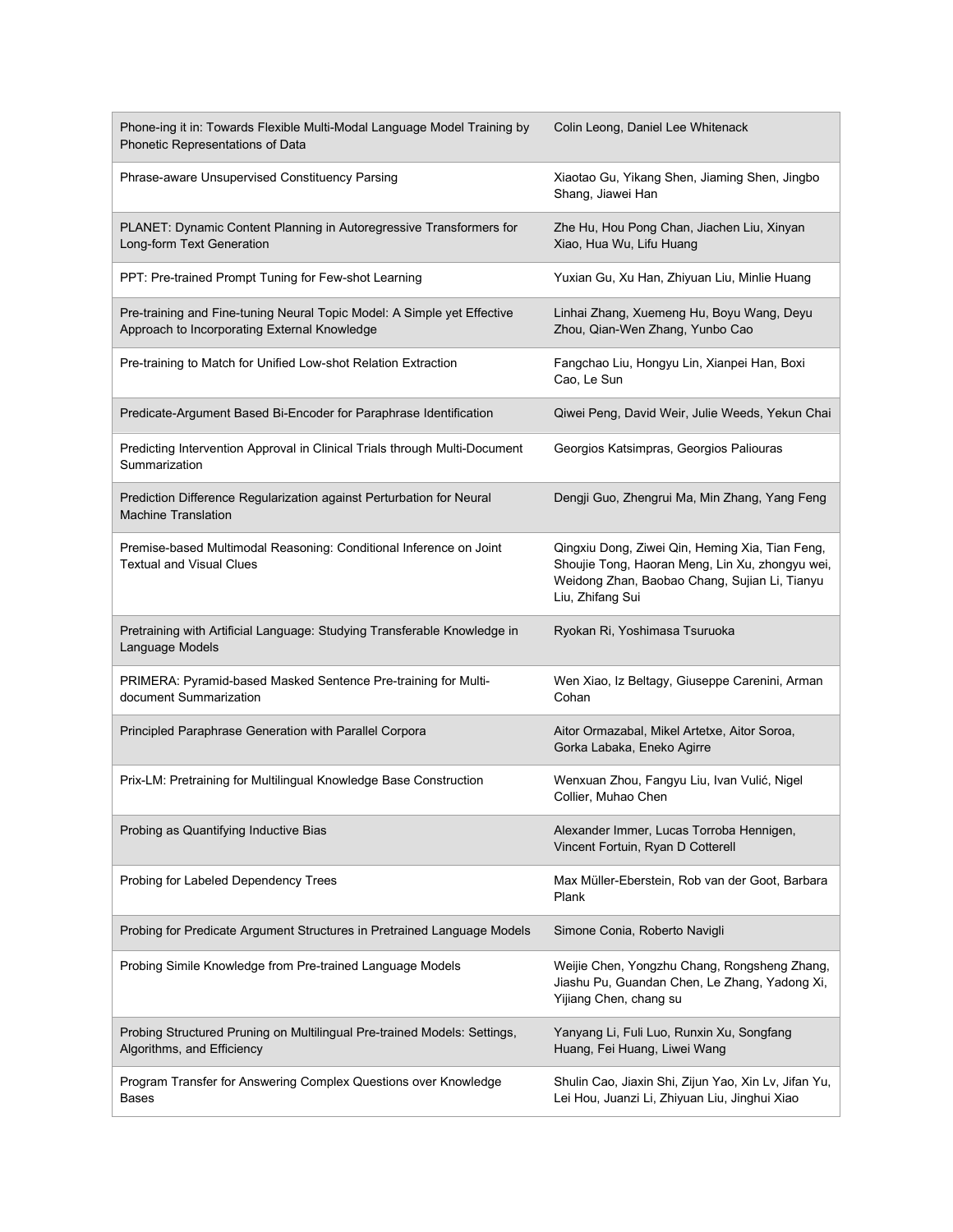| PromDA: Prompt-based Data Augmentation for Low-Resource NLU Tasks                                                             | Yufei Wang, Can Xu, Qingfeng Sun, Huang Hu,<br>Chongyang Tao, Xiubo Geng, Daxin Jiang                                             |
|-------------------------------------------------------------------------------------------------------------------------------|-----------------------------------------------------------------------------------------------------------------------------------|
| Prompt for Extraction? PAIE: Prompting Argument Interaction for Event<br><b>Argument Extraction</b>                           | Yubo Ma, Zehao Wang, Yixin Cao, Mukai Li, Meiqi<br>Chen, Kun Wang, Jing Shao                                                      |
| Prompt-Based Rule Discovery and Boosting for Interactive Weakly-<br><b>Supervised Learning</b>                                | Rongzhi Zhang, Yue Yu, Pranav Shetty, Le Song,<br>Chao Zhang                                                                      |
| Prompt-free and Efficient Few-shot Learning with Language Models                                                              | Rabeeh Karimi mahabadi, Luke Zettlemoyer,<br>James Henderson, Lambert Mathias, Marzieh<br>Saeidi, Veselin Stoyanov, Majid Yazdani |
| ProphetChat: Enhancing Dialogue Generation with Simulation of Future<br>Conversation                                          | Chang Liu, Xu Tan, Chongyang Tao, Zhenxin Fu,<br>Dongyan Zhao, Tie-Yan Liu, Rui Yan                                               |
| ProtoTEx: Explaining Model Decisions with Prototype Tensors                                                                   | Anubrata Das, Chitrank Gupta, Venelin<br>Kovatchev, Matthew Lease, Junyi Jessy Li                                                 |
| Prototypical Verbalizer for Prompt-based Few-shot Tuning                                                                      | Ganqu Cui, Shengding Hu, Ning Ding, Longtao<br>Huang, Zhiyuan Liu                                                                 |
| Pyramid-BERT: Reducing Complexity via Successive Core-set based<br><b>Token Selection</b>                                     | Xin Huang, Ashish Khetan, Rene Bidart, Zohar<br>Karnin                                                                            |
| QAConv: Question Answering on Informative Conversations                                                                       | Chien-Sheng Wu, Andrea Madotto, Wenhao Liu,<br>Pascale Fung, Caiming Xiong                                                        |
| Quality Controlled Paraphrase Generation                                                                                      | Elron Bandel, Ranit Aharonov, Michal Shmueli-<br>Scheuer, Ilya Shnayderman, Noam Slonim, Liat<br>Ein-Dor                          |
| Quantified Reproducibility Assessment of NLP Results                                                                          | Anya Belz, Maja Popovic, Simon Mille                                                                                              |
|                                                                                                                               | Fanchao Qi, Yanhui Yang, Jing Yi, Zhili Cheng,                                                                                    |
| QuoteR: A Benchmark of Quote Recommendation for Writing                                                                       | Zhiyuan Liu, Maosong Sun                                                                                                          |
| Rare and Zero-shot Word Sense Disambiguation using Z-Reweighting                                                              | Ying Su, Hongming Zhang, Yangqiu Song, Tong<br>Zhang                                                                              |
| Rare Tokens Degenerate All Tokens: Improving Neural Text Generation via<br>Adaptive Gradient Gating for Rare Token Embeddings | Sangwon Yu, Jongyoon Song, Heeseung Kim,<br>Seongmin Lee, Woo-Jong Ryu, Sungroh Yoon                                              |
| ReACC: A Retrieval-Augmented Code Completion Framework                                                                        | Shuai Lu, Nan Duan, Hojae Han, Daya Guo,<br>seung-won hwang, Alexey Svyatkovskiy                                                  |
| ReCLIP: A Strong Zero-Shot Baseline for Referring Expression<br>Comprehension                                                 | Sanjay Subramanian, William Merrill, Trevor<br>Darrell, Matt Gardner, Sameer Singh, Anna<br>Rohrbach                              |
| Redistributing Low-Frequency Words: Making the Most of Monolingual Data<br>in Non-Autoregressive Translation                  | Liang Ding, Longyue Wang, Shuming Shi,<br>Dacheng Tao, Zhaopeng Tu                                                                |
| Reducing Position Bias in Simultaneous Machine Translation with Length-<br>Aware Framework                                    | Shaolei Zhang, Yang Feng                                                                                                          |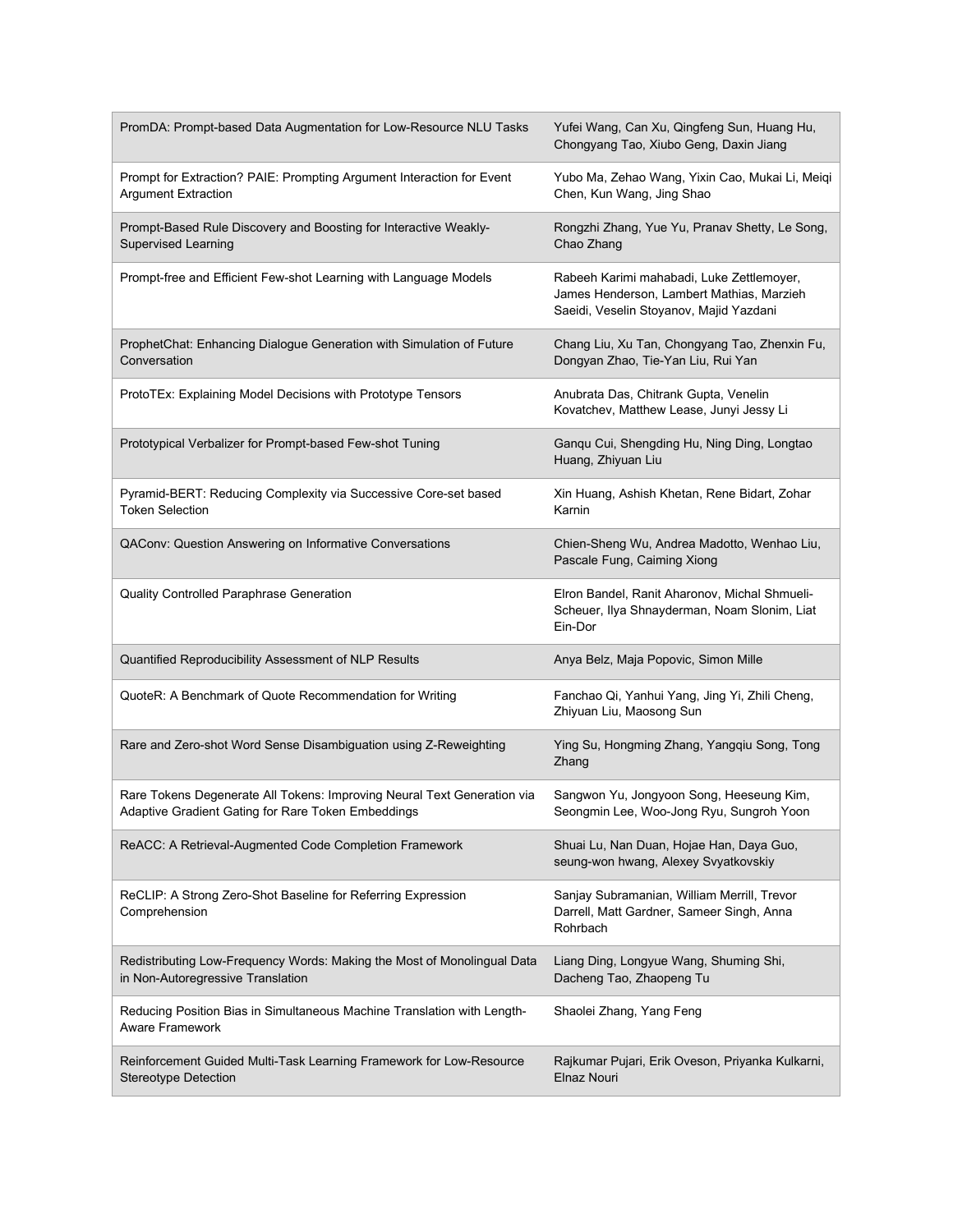| RELIC: Retrieving Evidence for Literary Claims                                                                                  | Katherine Thai, Yapei Chang, Kalpesh Krishna,<br>Mohit lyyer                                                        |
|---------------------------------------------------------------------------------------------------------------------------------|---------------------------------------------------------------------------------------------------------------------|
| Reports of personal experiences and stories in argumentation: datasets and<br>analysis                                          | Neele Falk, Gabriella Lapesa                                                                                        |
| Requirements and Motivations of Low-Resource Speech Synthesis for<br>Language Revitalization                                    | Aidan Pine, Dan Wells, Nathan Brinklow, Patrick<br>William Littell, Korin Richmond                                  |
| Rethinking Negative Sampling for Handling Missing Entity Annotations                                                            | Yangming Li, Lemao Liu, Shuming Shi                                                                                 |
| Rethinking Self-Supervision Objectives for Generalizable Coherence<br>Modeling                                                  | Prathyusha Jwalapuram, Shafiq Joty, Xiang Lin                                                                       |
| Retrieval-guided Counterfactual Generation for QA                                                                               | Bhargavi Paranjape, Matthew Lamm, Ian Tenney                                                                        |
| Revisiting Over-Smoothness in Text to Speech                                                                                    | Yi Ren, Xu Tan, Tao Qin, Zhou Zhao, Tie-Yan Liu                                                                     |
| Rewire-then-Probe: A Contrastive Recipe for Probing Biomedical<br>Knowledge of Pre-trained Language Models                      | Zaiqiao Meng, Fangyu Liu, Ehsan Shareghi,<br>Yixuan Su, Charlotte Anne Collins, Nigel Collier                       |
| Right for the Right Reason: Evidence Extraction for Trustworthy Tabular<br>Reasoning                                            | Vivek Gupta, Shuo Zhang, Alakananda Vempala,<br>Yujie He, Temma Choji, Vivek Srikumar                               |
| RNG-KBQA: Generation Augmented Iterative Ranking for Knowledge Base<br><b>Question Answering</b>                                | Xi Ye, Semih Yavuz, Kazuma Hashimoto, Yingbo<br>Zhou, Caiming Xiong                                                 |
| RNSum: A Large-Scale Dataset for Automatic Release Note Generation via<br><b>Commit Logs Summarization</b>                      | Hisashi Kamezawa, Noriki Nishida, Nobuyuki<br>Shimizu, Takashi Miyazaki, Hideki Nakayama                            |
| Robust Lottery Tickets for Pre-trained Language Models                                                                          | Rui Zheng, Bao Rong, Yuhao Zhou, Di Liang,<br>Sirui Wang, Wei Wu, Tao Gui, Qi Zhang, Xuanjing<br>Huang              |
|                                                                                                                                 |                                                                                                                     |
| RoCBert: Robust Chinese Bert with Multimodal Contrastive Pretraining                                                            | Hui Su, Weiwei Shi, Xiaoyu Shen, Zhou Xiao, Tuo<br>Ji, Jiarui Fang, Jie Zhou                                        |
| RoMe: A Robust Metric for Evaluating Natural Language Generation                                                                | Md Rashad Al Hasan Rony, Liubov Kovriguina,<br>Debanjan Chaudhuri, Ricardo Usbeck, Jens<br>Lehmann                  |
| RotateQVS: Representing Temporal Information as Rotations in Quaternion<br>Vector Space for Temporal Knowledge Graph Completion | Kai Chen, Ye Wang, Yitong Li, Aiping Li                                                                             |
| RST Discourse Parsing with Second-Stage EDU-Level Pre-training                                                                  | Nan Yu, Meishan Zhang, Guohong Fu, Min Zhang                                                                        |
| SaFeRDialogues: Taking Feedback Gracefully after Conversational Safety<br>Failures                                              | Megan Ung, Jing Xu, Y-Lan Boureau                                                                                   |
| SafetyKit: First Aid for Measuring Safety in Open-domain Conversational<br>Systems                                              | Emily Dinan, Gavin Abercrombie, A. Stevie<br>Bergman, Shannon L. Spruit, Dirk Hovy, Y-Lan<br>Boureau, Verena Rieser |
| SalesBot: Transitioning from Chit-Chat to Task-Oriented Dialogues                                                               | Ssu Chiu, Maolin Li, Yen-Ting Lin, Yun-Nung<br>Chen                                                                 |
| Saliency as Evidence: Event Detection with Trigger Saliency Attribution                                                         | Jian Liu, Yufeng Chen, Jinan Xu                                                                                     |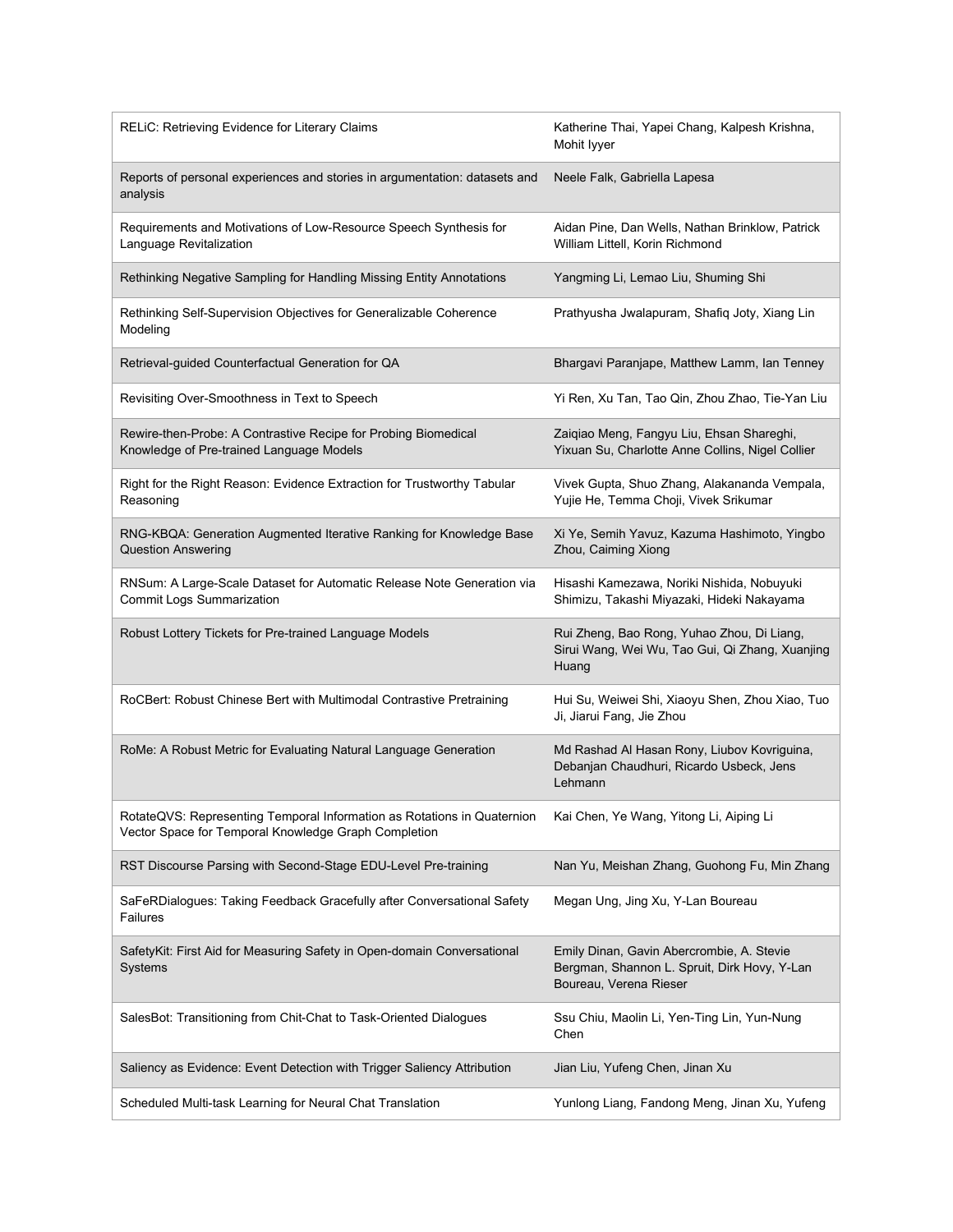|                                                                                                                                  | Chen, Jie Zhou                                                                                                                         |
|----------------------------------------------------------------------------------------------------------------------------------|----------------------------------------------------------------------------------------------------------------------------------------|
| SciNLI: A Corpus for Natural Language Inference on Scientific Text                                                               | Mobashir Sadat, Cornelia Caragea                                                                                                       |
| SDR: Efficient Neural Re-ranking using Succinct Document Representation                                                          | Nachshon Cohen, Amit Portnoy, Besnik Fetahu,<br>Amir Ingber                                                                            |
| Searching for fingerspelled content in American Sign Language                                                                    | Bowen Shi, Diane Brentari, Greg Shakhnarovich,<br>Karen Livescu                                                                        |
| Self-supervised Semantic-driven Phoneme Discovery for Zero-resource<br>Speech Recognition                                        | Liming Wang, Siyuan Feng, Mark A. Hasegawa-<br>Johnson, Chang D. Yoo                                                                   |
| Semantic Composition with PSHRG for Derivation Tree Reconstruction<br>from Graph-Based Meaning Representations                   | Chun Hei Lo, Wai Lam, Hong Cheng                                                                                                       |
| Semi-supervised Domain Adaptation for Dependency Parsing with Dynamic<br><b>Matching Network</b>                                 | Ying Li, Shuaike Li, Min Zhang                                                                                                         |
| Semi-Supervised Formality Style Transfer with Consistency Training                                                               | Ao Liu, An Wang, Naoaki Okazaki                                                                                                        |
| Sense Embeddings are also Biased -- Evaluating Social Biases in Static<br>and Contextualised Sense Embeddings                    | Yi Zhou, Masahiro Kaneko, Danushka Bollegala                                                                                           |
| Sentence-aware Contrastive Learning for Open-Domain Passage Retrieval                                                            | Wu Bo Hong, Zhuosheng Zhang, Jinyuan Wang,<br>hai zhao                                                                                 |
| Sentence-level Privacy for Document Embeddings                                                                                   | Casey Meehan, Khalil Mrini, Kamalika Chaudhuri                                                                                         |
| Sequence-to-Sequence Knowledge Graph Completion and Question<br>Answering                                                        | Apoorv Umang Saxena, Adrian Kochsiek, Rainer<br>Gemulla                                                                                |
| Sharpness-Aware Minimization Improves Language Model Generalization                                                              | Dara Bahri, Hossein Mobahi, Yi Tay                                                                                                     |
| SHIELD: Defending Textual Neural Networks against Multiple Black-Box<br>Adversarial Attacks with Stochastic Multi-Expert Patcher | Thai Le, Noseong Park, Dongwon Lee                                                                                                     |
| Should a Chatbot be Sarcastic? Understanding User Preferences Towards<br>Sarcasm Generation                                      | Silviu Vlad Oprea, Steven R. Wilson, Walid Magdy                                                                                       |
| Show Me More Details: Discovering Hierarchies of Procedures from Semi-<br>structured Web Data                                    | Shuyan Zhou, Li Zhang, Yue Yang, Qing Lyu,<br>Pengcheng Yin, Chris Callison-Burch, Graham<br>Neubig                                    |
| Signal in Noise: Exploring Meaning Encoded in Random Character<br>Sequences with Character-Aware Language Models                 | Mark Bo Chu, Bhargav Srinivasa Desikan, Ethan<br>O Nadler, Donald Ruggiero Lo Sardo, Elise<br>Darragh-Ford, Douglas Richard Guilbeault |
| SimKGC: Simple Contrastive Knowledge Graph Completion with Pre-<br>trained Language Models                                       | Liang Wang, wei zhao, Zhuoyu Wei, Jingming Liu                                                                                         |
| Simulating Bandit Learning from User Feedback for Extractive Question<br>Answering                                               | Ge Gao, Eunsol Choi, Yoav Artzi                                                                                                        |
| Situated Dialogue Learning through Procedural Environment Generation                                                             | Prithviraj Ammanabrolu, Renee Jia, Mark Riedl                                                                                          |
| Skill Induction and Planning with Latent Language                                                                                | Pratyusha Sharma, Antonio Torralba, Jacob<br>Andreas                                                                                   |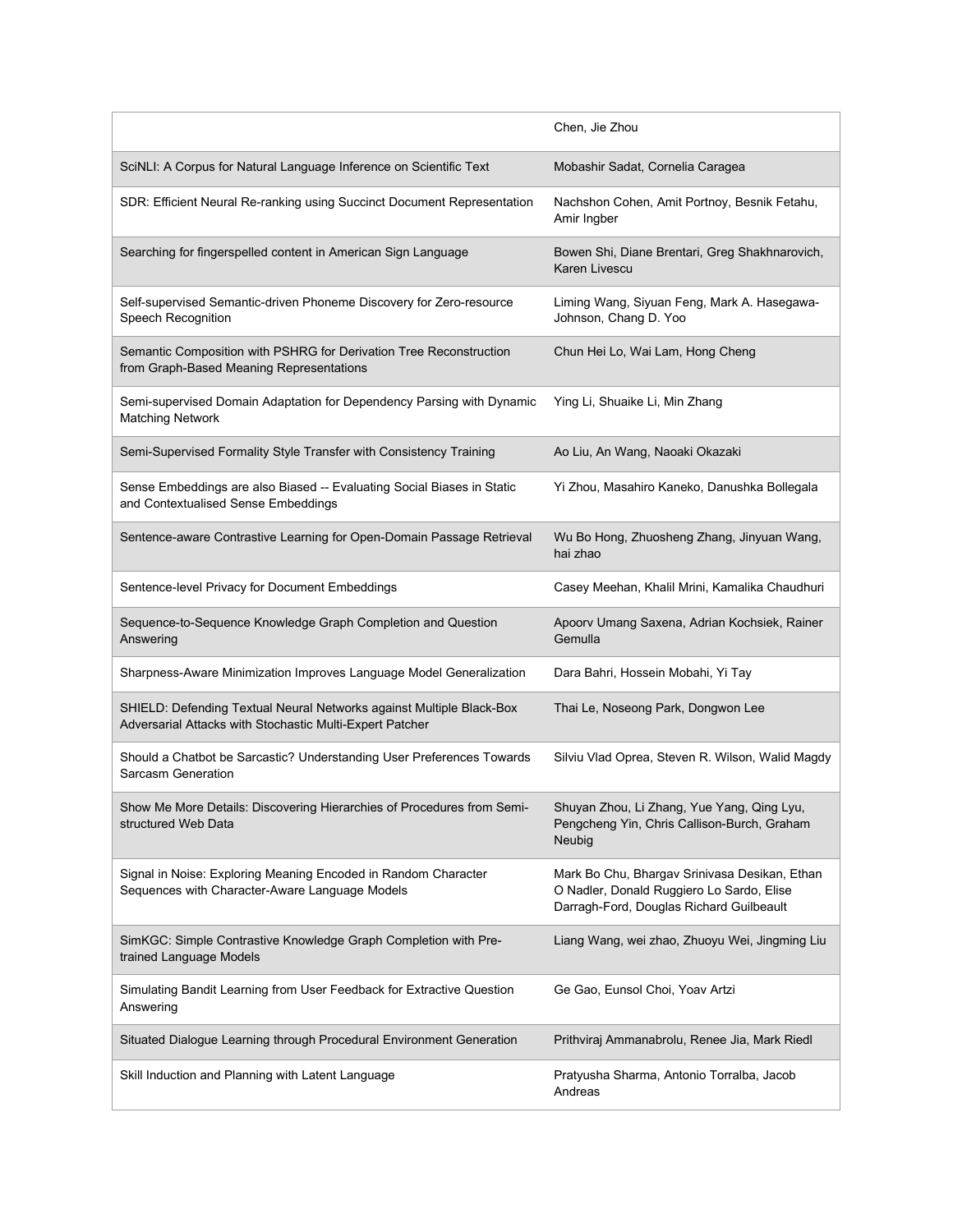| SkipBERT: Efficient Inference with Shallow Layer Skipping                                                     | Jue WANG, Ke Chen, Gang Chen, Lidan Shou,<br>Julian McAuley                                                                                                        |
|---------------------------------------------------------------------------------------------------------------|--------------------------------------------------------------------------------------------------------------------------------------------------------------------|
| Slangvolution: A Causal Analysis of Semantic Change and Frequency<br>Dynamics in Slang                        | Daphna Keidar, Andreas Opedal, Zhijing Jin,<br>Mrinmaya Sachan                                                                                                     |
| So Different Yet So Alike! Constrained Unsupervised Text Style Transfer                                       | Abhinav Ramesh Kashyap, Devamanyu Hazarika,<br>Min-Yen Kan, Roger Zimmermann, Soujanya<br>Poria                                                                    |
| Softmax Bottleneck Makes Language Models Unable to Represent Multi-<br>mode Word Distributions                | Haw-Shiuan Chang, Andrew McCallum                                                                                                                                  |
| Sparse Progressive Distillation: Resolving Overfitting under Pretrain-and-<br>Finetune Paradigm               | Shaoyi Huang, Dongkuan Xu, lan En-Hsu Yen,<br>Yijue Wang, Sung-En Chang, Bingbing Li,<br>Shiyang Chen, Mimi Xie, Sanguthevar<br>Rajasekaran, Hang Liu, Caiwen Ding |
| Sparsifying Transformer Models with Trainable Representation Pooling                                          | Michał Pietruszka, Łukasz Borchmann, Łukasz<br>Garncarek                                                                                                           |
| Speaker Information Can Guide Models to Better Inductive Biases: A Case<br>Study On Predicting Code-Switching | Alissa Ostapenko, Shuly Wintner, Melinda Fricke,<br><b>Yulia Tsvetkov</b>                                                                                          |
| SpeechT5: Unified-Modal Encoder-Decoder Pre-Training for Spoken<br>Language Processing                        | Junyi Ao, Rui Wang, Long Zhou, Chengyi Wang,<br>Shuo Ren, Yu Wu, Shujie LIU, Tom Ko, Qing Li,<br>Yu Zhang, Zhihua Wei, Yao Qian, Jinyu Li, Furu<br>Wei             |
| SPoT: Better Frozen Model Adaptation through Soft Prompt Transfer                                             | Tu Vu, Brian Lester, Noah Constant, Rami Al-<br>Rfou', Daniel Cer                                                                                                  |
| Spurious Correlations in Reference-Free Evaluation of Text Generation                                         | Esin Durmus, Faisal Ladhak, Tatsunori Hashimoto                                                                                                                    |
| SRL4E - Semantic Role Labeling for Emotions: A Unified Evaluation<br>Framework                                | Cesare Campagnano, Simone Conia, Roberto<br>Navigli                                                                                                                |
| StableMoE: Stable Routing Strategy for Mixture of Experts                                                     | Damai Dai, Li Dong, Shuming Ma, Bo Zheng,<br>Zhifang Sui, Baobao Chang, Furu Wei                                                                                   |
| STEMM: Self-learning with Speech-text Manifold Mixup for Speech<br>Translation                                | Qingkai Fang, Rong Ye, Lei Li, Yang Feng,<br>Mingxuan Wang                                                                                                         |
| Structural Characterization for Dialogue Disentanglement                                                      | Xinbei Ma, Zhuosheng Zhang, hai zhao                                                                                                                               |
| Structured Pruning Learns Compact and Accurate Models                                                         | Mengzhou Xia, Zexuan Zhong, Danqi Chen                                                                                                                             |
| Subgraph Retrieval Enhanced Model for Multi-hop Knowledge Base<br><b>Question Answering</b>                   | Jing Zhang, Xiaokang Zhang, Jifan Yu, Jian Tang,<br>Jie Tang, Cuiping Li, Hong Chen                                                                                |
| Substructure Distribution Projection for Zero-Shot Cross-Lingual<br><b>Dependency Parsing</b>                 | Freda Shi, Kevin Gimpel, Karen Livescu                                                                                                                             |
| Summ^N: A Multi-Stage Summarization Framework for Long Input<br>Dialogues and Documents                       | Yusen Zhang, Ansong Ni, Ziming Mao, Chen<br>Henry Wu, Chenguang Zhu, Budhaditya Deb,<br>Ahmed Hassan Awadallah, Dragomir Radev, Rui<br>Zhang                       |
| SummaReranker: A Multi-Task Mixture-of-Experts Re-ranking Framework                                           | Mathieu Ravaut, Shafiq Joty, Nancy F. Chen                                                                                                                         |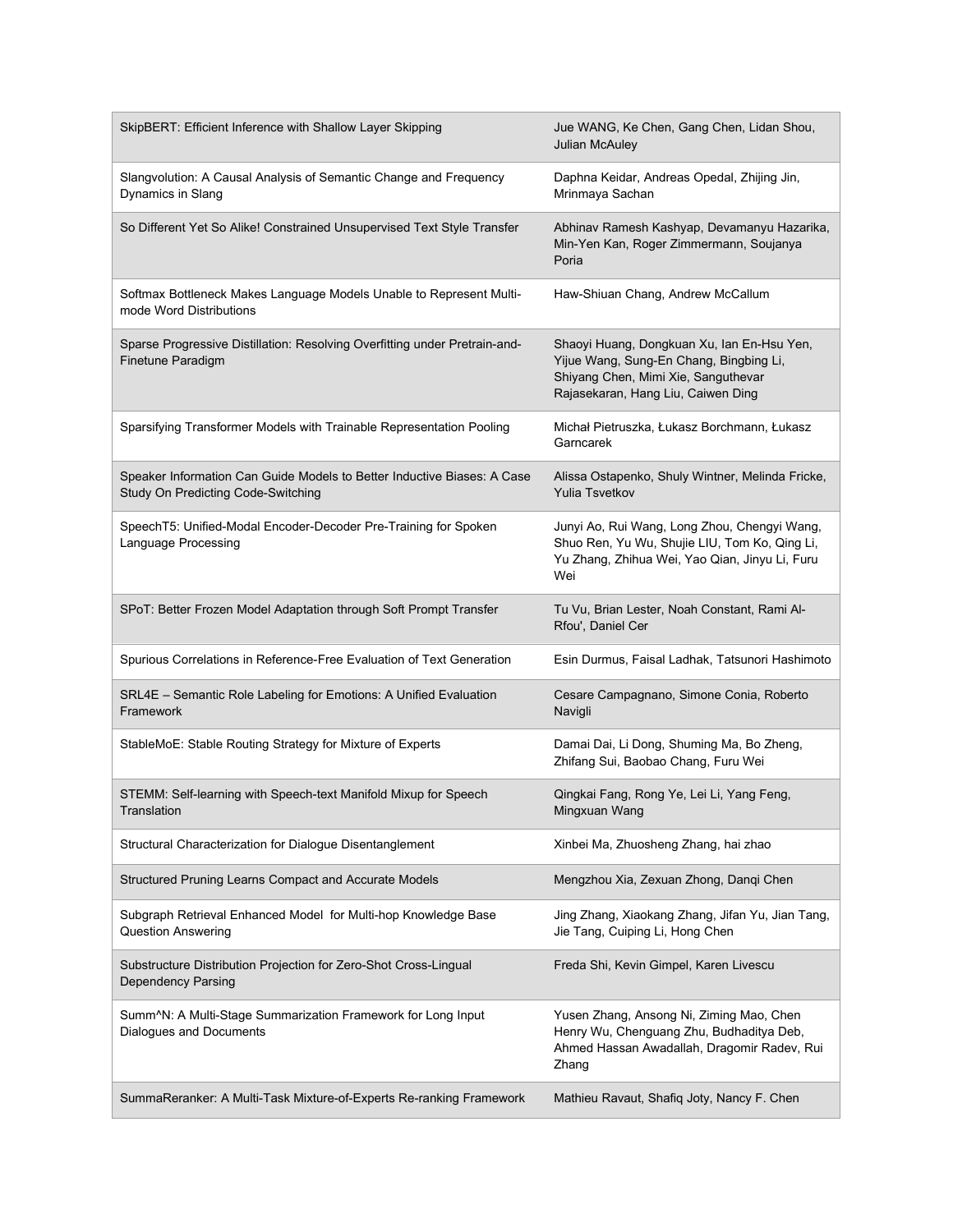| for Abstractive Summarization                                                                                       |                                                                                                                                                                                                                                                                            |
|---------------------------------------------------------------------------------------------------------------------|----------------------------------------------------------------------------------------------------------------------------------------------------------------------------------------------------------------------------------------------------------------------------|
| SummScreen: A Dataset for Abstractive Screenplay Summarization                                                      | Mingda Chen, Zewei Chu, Sam Wiseman, Kevin<br>Gimpel                                                                                                                                                                                                                       |
| SUPERB-SG: Enhanced Speech processing Universal PERformance<br>Benchmark for Semantic and Generative Capabilities   | Hsiang-Sheng Tsai, Heng-Jui Chang, Wen-Chin<br>Huang, Zili Huang, Kushal Lakhotia, Shu-wen<br>Yang, Shuyan Dong, Andy T. Liu, Cheng-I Lai,<br>Jiatong Shi, Xuankai Chang, Phil Hall, Hsuan-Jui<br>Chen, Shang-Wen Li, Shinji Watanabe,<br>Abdelrahman Mohamed, Hung-yi Lee |
| Synthetic Question Value Estimation for Domain Adaptation of Question<br>Answering                                  | Xiang Yue, Ziyu Yao, Huan Sun                                                                                                                                                                                                                                              |
| Systematic Inequalities in Language Technology Performance across the<br>World's Languages                          | Damian E Blasi, Antonios Anastasopoulos,<br><b>Graham Neubig</b>                                                                                                                                                                                                           |
| TableFormer: Robust Transformer Modeling for Table-Text Encoding                                                    | Jingfeng Yang, Aditya Gupta, Shyam Upadhyay,<br>Luheng He, Rahul Goel, Shachi Paul                                                                                                                                                                                         |
| Tackling Fake News Detection by Continually Improving Social Context<br>Representations using Graph Neural Networks | Nikhil Mehta, Maria Leonor Pacheco, Dan<br>Goldwasser                                                                                                                                                                                                                      |
| Tailor: Generating and Perturbing Text with Semantic Controls                                                       | Alexis Ross, Tongshuang Wu, Hao Peng,<br>Matthew E Peters, Matt Gardner                                                                                                                                                                                                    |
| Text-Free Prosody-Aware Generative Spoken Language Modeling                                                         | Eugene Kharitonov, Ann Lee, Adam Polyak, Yossi<br>Adi, Jade Copet, Kushal Lakhotia, Tu-Anh<br>Nguyen, Morgane Rivière, Abdelrahman<br>Mohamed, Emmanuel dupoux, Wei-Ning Hsu                                                                                               |
| Text-to-Table: A New Way of Information Extraction                                                                  | Xueqing Wu, Jiacheng Zhang, Hang Li                                                                                                                                                                                                                                        |
| Textomics: A Dataset for Genomics Data Summary Generation                                                           | Mu-Chun Wang, Zixuan Liu, Sheng Wang                                                                                                                                                                                                                                       |
| That Is a Suspicious Reaction!: Interpreting Logits Variation to Detect NLP<br><b>Adversarial Attacks</b>           | Edoardo Mosca, Shreyash Agarwal, Javier Rando<br>Ramírez, Georg Groh                                                                                                                                                                                                       |
| That Slepen AI the Nyght with Open Ye! Cross-era Sequence Segmentation<br>with Switch-memory                        | Xuemei Tang, Qi Su                                                                                                                                                                                                                                                         |
| The AI Doctor Is In: A Survey of Task-Oriented Dialogue Systems for<br><b>Healthcare Applications</b>               | Mina Valizadeh, Natalie Parde                                                                                                                                                                                                                                              |
| The Dangers of Underclaiming: Reasons for Caution When Reporting How<br><b>NLP Systems Fail</b>                     | Samuel R. Bowman                                                                                                                                                                                                                                                           |
| The Grammar-Learning Trajectories of Neural Language Models                                                         | Leshem Choshen, Guy Hacohen, Daphna<br>Weinshall, Omri Abend                                                                                                                                                                                                               |
| The Moral Debater: A Study on the Computational Generation of Morally<br><b>Framed Arguments</b>                    | Milad Alshomary, Roxanne El Baff, Timon Gurcke,<br>Henning Wachsmuth                                                                                                                                                                                                       |
| The Moral Integrity Corpus: A Benchmark for Ethical Dialogue Systems                                                | Caleb Ziems, Jane A. Yu, Yi-Chia Wang, Alon Y.<br>Halevy, Diyi Yang                                                                                                                                                                                                        |
| The Paradox of the Compositionality of Natural Language: A Neural<br>Machine Translation Case Study                 | Verna Dankers, Elia Bruni, Dieuwke Hupkes                                                                                                                                                                                                                                  |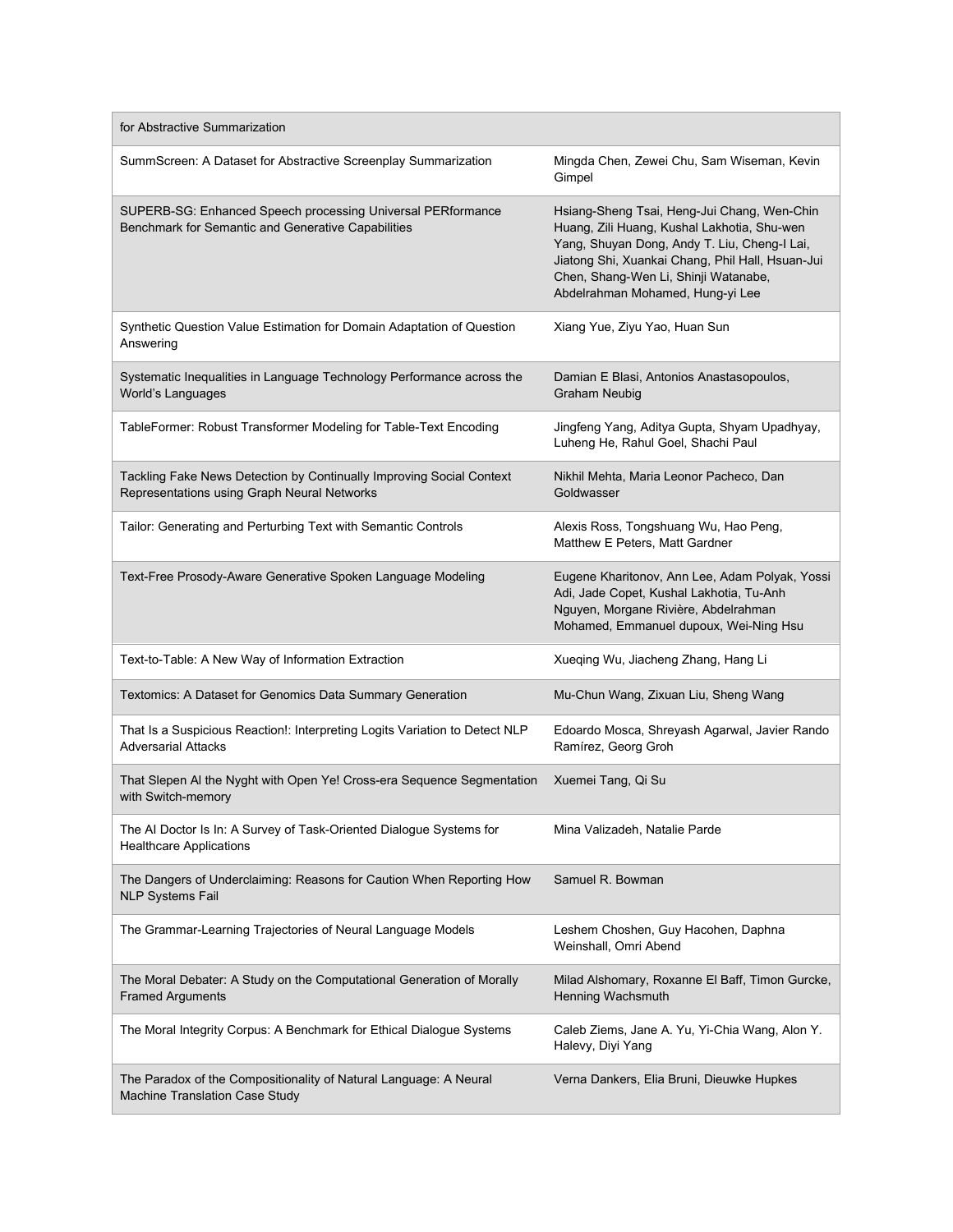| The patient is more dead than alive: exploring the current state of the multi-<br>document summarisation of the biomedical literature | Yulia Otmakhova, Karin Verspoor, Timothy<br>Baldwin, Jey Han Lau                                                            |
|---------------------------------------------------------------------------------------------------------------------------------------|-----------------------------------------------------------------------------------------------------------------------------|
| The Trade-offs of Domain Adaptation for Neural Language Models                                                                        | David Grangier, Dan Iter                                                                                                    |
| There Are a Thousand Hamlets in a Thousand People's Eyes: Enhancing<br>Knowledge-grounded Dialogue with Personal Memory               | Tingchen Fu, Xueliang Zhao, Chongyang Tao, Ji-<br>Rong Wen, Rui Yan                                                         |
| There's a Time and Place for Reasoning Beyond the Image                                                                               | Xingyu Fu, Ben Zhou, Ishaan Preetam<br>Chandratreya, Carl Vondrick, Dan Roth                                                |
| Things not Written in Text: Exploring Spatial Commonsense from Visual<br>Signals                                                      | Xiao Liu, Da Yin, Yansong Feng, Dongyan Zhao                                                                                |
| Think Before You Speak: Explicitly Generating Implicit Commonsense<br>Knowledge for Response Generation                               | Pei Zhou, Karthik Gopalakrishnan, Behnam<br>Hedayatnia, Seokhwan Kim, Jay Pujara, Xiang<br>Ren, Yang Liu, Dilek Hakkani-Tur |
| Token Dropping for Efficient BERT Pretraining                                                                                         | Le Hou, Richard Yuanzhe Pang, Tianyi Zhou,<br>Yuexin Wu, Xinying Song, Xiaodan Song, Denny<br>Zhou                          |
| TopWORDS-Seg: Simultaneous Text Segmentation and Word Discovery<br>for Open-Domain Chinese Texts via Bayesian Inference               | Changzai Pan, Maosong Sun, Ke Deng                                                                                          |
| Toward Annotator Group Bias in Crowdsourcing                                                                                          | Haochen Liu, Joseph Thekinen, Sinem Mollaoglu,<br>Da Tang, Ji Yang, Youlong Cheng, Hui Hui,<br>Jiliang Tang                 |
| Toward Interpretable Semantic Textual Similarity via Optimal Transport-<br>based Contrastive Sentence Learning                        | Seonghyeon Lee, Dongha Lee, Seongbo Jang,<br>Hwanjo Yu                                                                      |
| Towards Abstractive Grounded Summarization of Podcast Transcripts                                                                     | Kaiqiang Song, Chen Li, Xiaoyang Wang, Dong<br>Yu, Fei Liu                                                                  |
| Towards Afrocentric NLP for African Languages: Where We Are and Where<br>We Can Go                                                    | Ife Adebara, Muhammad Abdul-Mageed                                                                                          |
| Towards Better Characterization of Paraphrases                                                                                        | Timothy Liu, De Wen Soh                                                                                                     |
| Towards Comprehensive Patent Approval Predictions: Beyond Traditional<br><b>Document Classification</b>                               | Xiaochen Kev Gao, Zhaoyi Hou, Yifei Ning,<br>Kewen Zhao, Beilei He, Jingbo Shang, Vish<br>Krishnan                          |
| Towards Learning (Dis)-Similarity of Source Code from Program Contrasts                                                               | Yangruibo Ding, Luca Buratti, Saurabh Pujar,<br>Alessandro Morari, Baishakhi Ray, Saikat<br>Chakraborty                     |
| Towards Making the Most of Cross-Lingual Transfer for Zero-Shot Neural<br><b>Machine Translation</b>                                  | Guanhua Chen, Shuming Ma, Yun Chen,<br>Dongdong Zhang, Jia Pan, Wenping Wang, Furu<br>Wei                                   |
| Towards Robustness of Text-to-SQL Models Against Natural and Realistic<br>Adversarial Table Perturbation                              | Xinyu Pi, Bing Wang, Yan Gao, Jiaqi Guo,<br>Zhoujun Li, Jian-Guang Lou                                                      |
| ToxiGen: A Large-Scale Machine-Generated Dataset for Adversarial and<br>Implicit Hate Speech Detection                                | Thomas Hartvigsen, Saadia Gabriel, Hamid<br>Palangi, Maarten Sap, Dipankar Ray, Ece Kamar                                   |
| Training Data is More Valuable than You Think: A Simple and Effective                                                                 | Shuohang Wang, Yichong Xu, Yuwei Fang, Yang                                                                                 |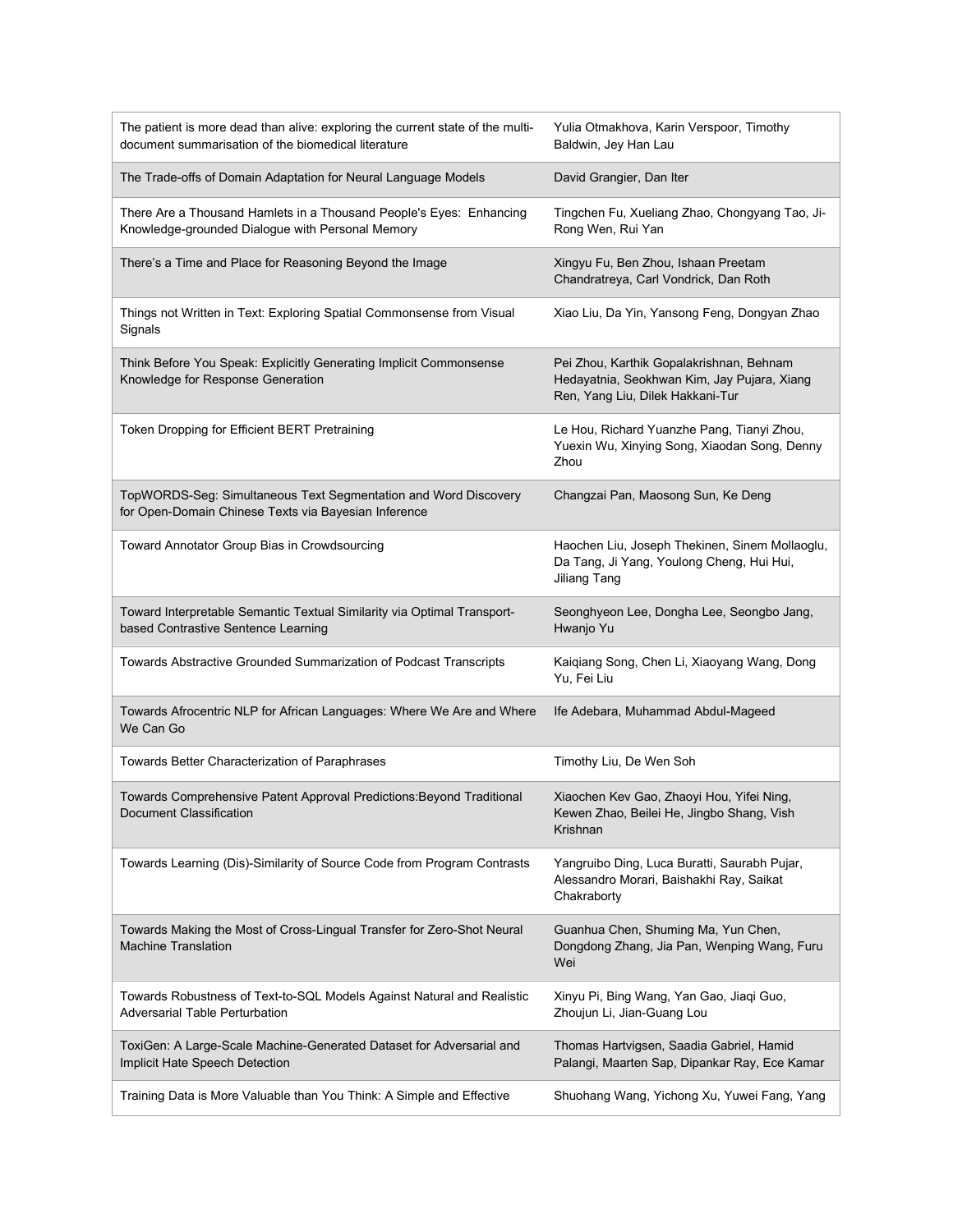| Method by Retrieving from Training Data                                                                               | Liu, Sigi Sun, Ruochen Xu, Chenguang Zhu,<br>Michael Zeng                                                                                                                                                                 |
|-----------------------------------------------------------------------------------------------------------------------|---------------------------------------------------------------------------------------------------------------------------------------------------------------------------------------------------------------------------|
| Transformers in the loop: Polarity in neural models of language                                                       | Lisa Bylinina, Alexey Tikhonov                                                                                                                                                                                            |
| Transkimmer: Transformer Learns to Layer-wise Skim                                                                    | Yue Guan, Zhengyi Li, Jingwen Leng, Zhouhan<br>Lin, Minyi Guo                                                                                                                                                             |
| TruthfulQA: Measuring How Models Mimic Human Falsehoods                                                               | Stephanie Lin, Jacob Hilton, Owain Evans                                                                                                                                                                                  |
| Turning Tables: Generating Examples from Semi-structured Tables for<br>Endowing Language Models with Reasoning Skills | Ori Yoran, Alon Talmor, Jonathan Berant                                                                                                                                                                                   |
| TwittIrish: A Universal Dependencies Treebank of Tweets in Modern Irish                                               | Lauren Cassidy, Teresa Lynn, James Barry,<br>Jennifer Foster                                                                                                                                                              |
| UCTopic: Unsupervised Contrastive Learning for Phrase Representations<br>and Topic Mining                             | Jiacheng Li, Jingbo Shang, Julian McAuley                                                                                                                                                                                 |
| Uncertainty Determines the Adequacy of the Mode and the Tractability of<br>Decoding in Sequence-to-Sequence Models    | Felix Stahlberg, Ilia Kulikov, Shankar Kumar                                                                                                                                                                              |
| Uncertainty Estimation of Transformer Predictions for Misclassification<br>Detection                                  | Artem Vazhentsev, Gleb Kuzmin, Artem<br>Shelmanov, Akim Tsvigun, Evgenii Tsymbalov,<br>Kirill Fedyanin, Maxim Panov, Alexander<br>Panchenko, Gleb Gennadjevich Gusev, Mikhail<br>Burtsev, Manvel Avetisian, Leonid Zhukov |
| Under the Morphosyntactic Lens: A Multifaceted Evaluation of Gender Bias<br>in Speech Translation                     | Beatrice Savoldi, Marco Gaido, Luisa Bentivogli,<br>Matteo Negri, Marco Turchi                                                                                                                                            |
| Understanding and Improving Sequence-to-Sequence Pretraining for<br>Neural Machine Translation                        | Wenxuan Wang, Wenxiang Jiao, Yongchang Hao,<br>Xing Wang, Shuming Shi, Zhaopeng Tu, Michael<br>Lyu                                                                                                                        |
| Understanding Gender Bias in Knowledge Base Embeddings                                                                | Yupei Du, Qi Zheng, Yuanbin Wu, Man Lan, Yan<br>Yang, Meirong Ma                                                                                                                                                          |
| Understanding Iterative Revision from Human-Written Text                                                              | Wanyu Du, Vipul Raheja, Dhruv Kumar, Zae<br>Myung Kim, Melissa Lopez, Dongyeop Kang                                                                                                                                       |
| Understanding Multimodal Procedural Knowledge by Sequencing<br><b>Multimodal Instructional Manuals</b>                | Te-Lin Wu, Alex Spangher, Pegah<br>Alipoormolabashi, Marjorie Freedman, Ralph M.<br>Weischedel, Nanyun Peng                                                                                                               |
| Unified Speech-Text Pre-training for Speech Translation and Recognition                                               | Yun Tang, Hongyu Gong, Ning Dong, Changhan<br>Wang, Wei-Ning Hsu, Jiatao Gu, Alexei Baevski,<br>Xian Li, Abdelrahman Mohamed, Michael Auli,<br>Juan Pino                                                                  |
| Unified Structure Generation for Universal Information Extraction                                                     | Yaojie Lu, Qing Liu, Dai Dai, Xinyan Xiao, Hongyu<br>Lin, Xianpei Han, Le Sun, Hua Wu                                                                                                                                     |
| UniPELT: A Unified Framework for Parameter-Efficient Language Model<br>Tuning                                         | Yuning Mao, Lambert Mathias, Rui Hou, Amjad<br>Almahairi, Hao Ma, Jiawei Han, Scott Yih, Madian<br>Khabsa                                                                                                                 |
| UniTE: Unified Translation Evaluation                                                                                 | Yu Wan, Dayiheng Liu, Baosong Yang, Haibo<br>Zhang, Boxing Chen, Derek F. Wong, Lidia S.                                                                                                                                  |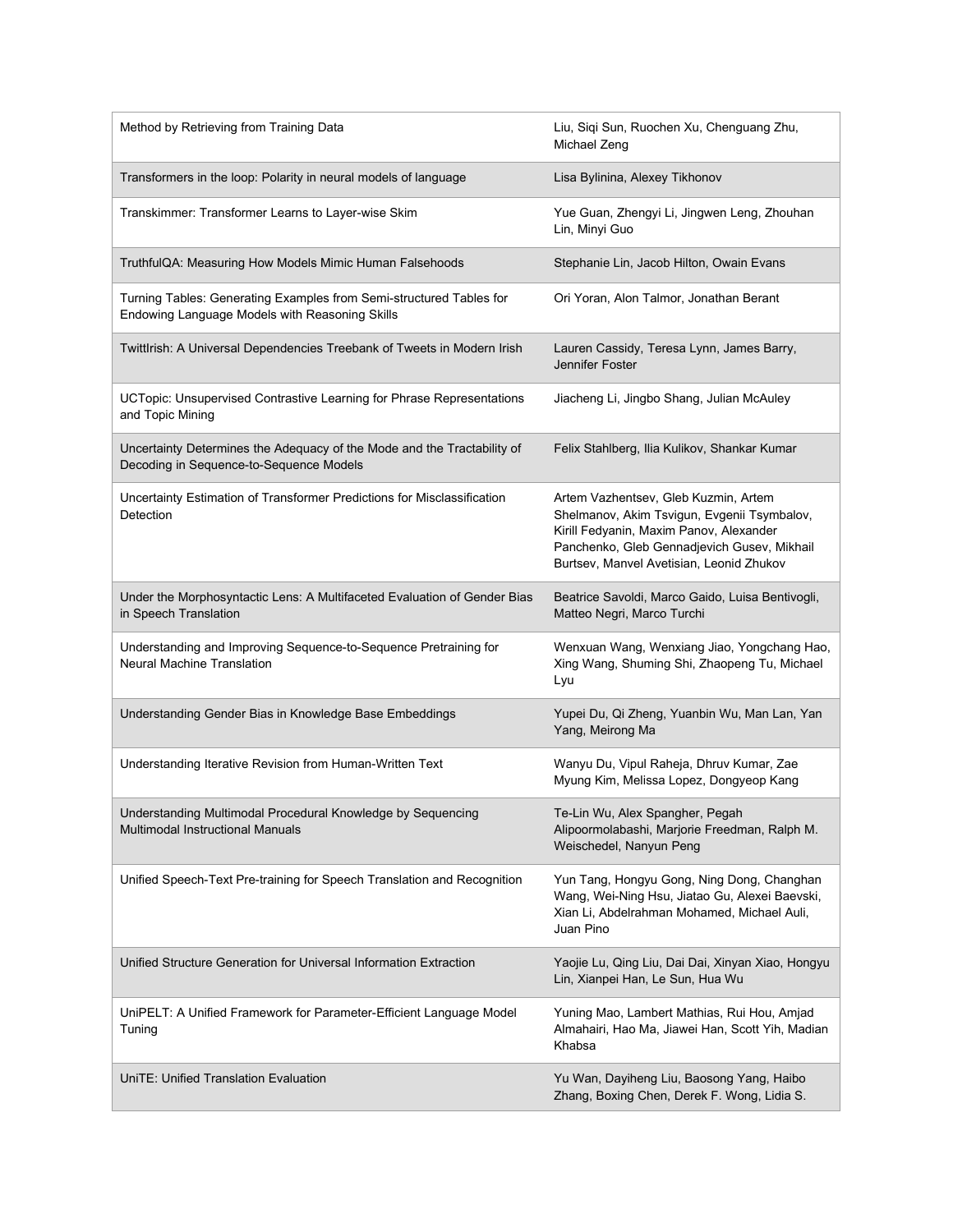|                                                                                                                      | Chao                                                                                                 |
|----------------------------------------------------------------------------------------------------------------------|------------------------------------------------------------------------------------------------------|
| UniTranSeR: A Unified Transformer Semantic Representation Framework<br>for Multimodal Task-Oriented Dialog System    | Zhiyuan Ma, Jianjun Li, Guohui Li, Yongjing<br>Cheng                                                 |
| Universal Conditional Masked Language Pre-training for Neural Machine<br>Translation                                 | Pengfei Li, Liangyou Li, Meng Zhang, Minghao<br>Wu, Qun Liu                                          |
| UniXcoder: Unified Cross-Modal Pre-training for Code Representation                                                  | Daya Guo, Shuai Lu, Nan Duan, Yanlin Wang,<br>Ming Zhou, Jian Yin                                    |
| Unsupervised Corpus Aware Language Model Pre-training for Dense<br>Passage Retrieval                                 | Luyu Gao, Jamie Callan                                                                               |
| <b>Unsupervised Dependency Graph Network</b>                                                                         | Yikang Shen, Shawn Tan, Alessandro Sordoni,<br>Peng Li, Jie Zhou, Aaron Courville                    |
| Unsupervised Extractive Opinion Summarization Using Sparse Coding                                                    | Somnath Basu Roy Chowdhury, Chao Zhao,<br>Snigdha Chaturvedi                                         |
| Updated Headline Generation: Creating Updated Summaries for Evolving<br><b>News Stories</b>                          | Sheena Panthaplackel, Adrian Benton, Mark<br>Dredze                                                  |
| Upstream Mitigation Is Not All You Need: Testing the Bias Transfer<br>Hypothesis in Pre-Trained Language Models      | Ryan Steed, Swetasudha Panda, Ari Kobren,<br>Michael L Wick                                          |
| Using Context-to-Vector with Graph Retrofitting to Improve Word<br>Embeddings                                        | Jiangbin Zheng, Yile Wang, Ge Wang, Jun Xia,<br>Yufei Huang, Guojiang Zhao, Yue Zhang, Stan Z.<br>Li |
| VALSE: A Task-Independent Benchmark for Vision and Language Models<br>Centered on Linguistic Phenomena               | Letitia Parcalabescu, Michele Cafagna, Lilitta<br>Muradjan, Anette Frank, lacer Calixto, Albert Gatt |
| VALUE: Understanding Dialect Disparity in NLU                                                                        | Caleb Ziems, Jiaao Chen, Camille Harris, Jessica<br>Anderson, Diyi Yang                              |
| Variational Graph Autoencoding as Cheap Supervision for AMR<br><b>Coreference Resolution</b>                         | Irene Li, Linfeng Song, Kun Xu, Dong Yu                                                              |
| Vision-and-Language Navigation: A Survey of Tasks, Methods, and Future<br><b>Directions</b>                          | Jing Gu, Eliana Stefani, Qi Wu, Jesse Thomason,<br>Xin Eric Wang                                     |
| Vision-Language Pre-Training for Multimodal Aspect-Based Sentiment<br>Analysis                                       | Yan Ling, Jianfei Yu, Rui Xia                                                                        |
| Visual-Language Navigation Pretraining via Prompt-based Environmental<br>Self-exploration                            | Xiwen Liang, Fengda Zhu, Li Lingling, Hang Xu,<br>Xiaodan Liang                                      |
| WatClaimCheck: A new Dataset for Claim Entailment and Inference                                                      | Kashif Khan, Ruizhe Wang, Pascal Poupart                                                             |
| Weakly Supervised Word Segmentation for Computational Language<br>Documentation                                      | Shu Okabe, Laurent BesacierUGA, François Yvon                                                        |
| What does the sea say to the shore? A BERT based DST style approach<br>for speaker to dialogue attribution in novels | Carolina Cuesta-Lazaro, Animesh Prasad, Trevor<br>Wood                                               |
| What Makes Reading Comprehension Questions Difficult?                                                                | Saku Sugawara, Nikita Nangia, Alex Warstadt,<br>Samuel R. Bowman                                     |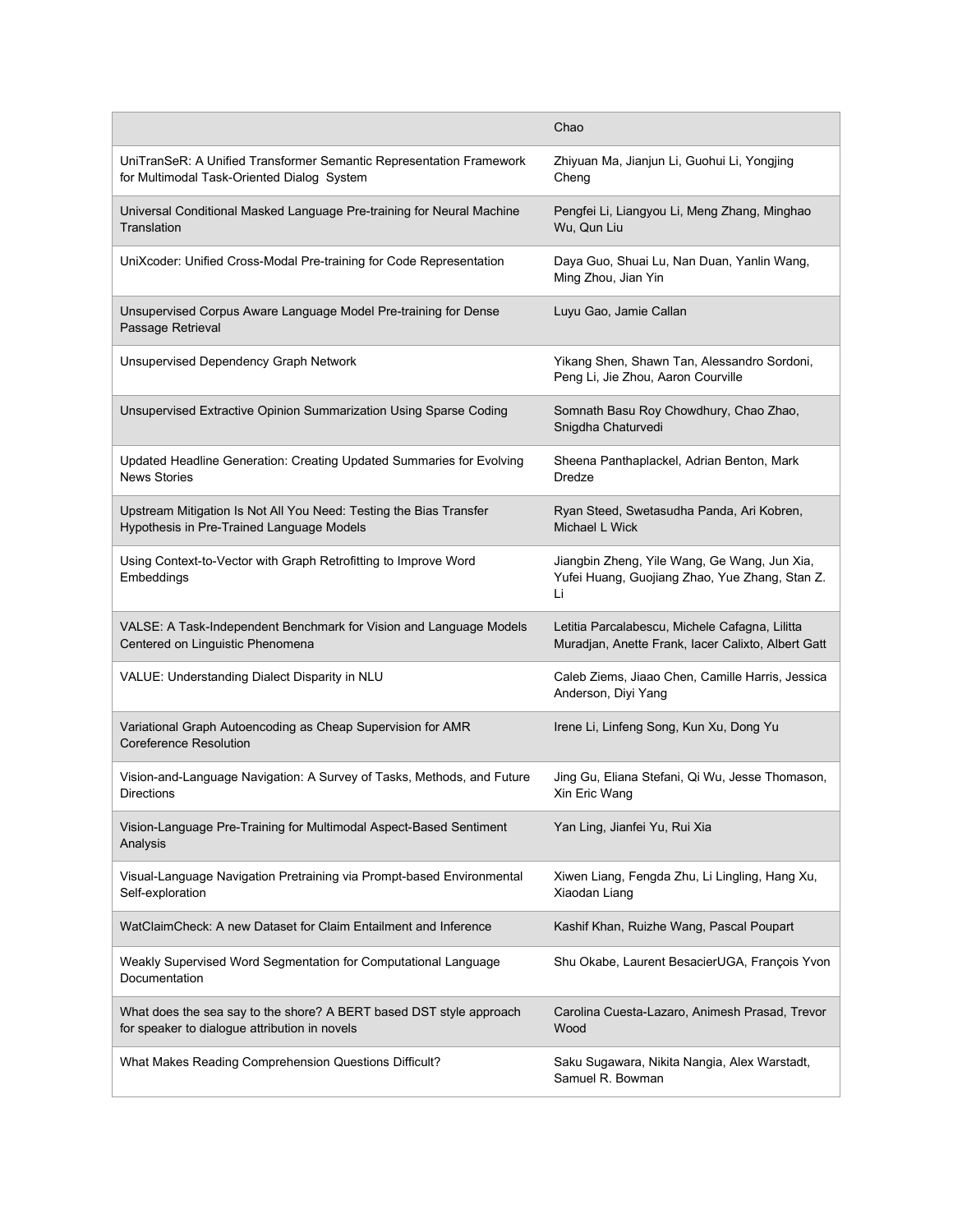| When did you become so smart, oh wise one?! Sarcasm Explanation in                                      | Shivani Kumar, Atharva Kulkarni, Md Shad                                                                                                    |
|---------------------------------------------------------------------------------------------------------|---------------------------------------------------------------------------------------------------------------------------------------------|
| Multi-modal Multi-party Dialogues                                                                       | Akhtar, Tanmoy Chakraborty                                                                                                                  |
| Where to Go for the Holidays: Towards Mixed-Type Dialogs for Clarification                              | Zeming Liu, Jun Xu, Zeyang Lei, Haifeng Wang,                                                                                               |
| of User Goals                                                                                           | Zheng-Yu Niu, Hua Wu                                                                                                                        |
| Which side are you on? Insider-Outsider classification in conspiracy-                                   | Pavan S Holur, Tianyi Wang, Shadi Shahsavari,                                                                                               |
| theoretic social media                                                                                  | Timothy R Tangherlini, Vwani P Roychowdhury                                                                                                 |
| WikiDiverse: A Multimodal Entity Linking Dataset with Diversified                                       | Xuwu Wang, Junfeng Tian, Min Gui, Zhixu Li, Rui                                                                                             |
| <b>Contextual Topics and Entity Types</b>                                                               | Wang, Ming Yan, Lihan Chen, Yanghua Xiao                                                                                                    |
| Word Order Does Matter and Shuffled Language Models Know It                                             | Mostafa Abdou, Vinit Ravishankar, Artur<br>Kulmizev, Anders Søgaard                                                                         |
| Word Segmentation as Unsupervised Constituency Parsing                                                  | Raquel G. Alhama                                                                                                                            |
| Word2Box: Capturing Set-Theoretic Semantics of Words using Box<br>Embeddings                            | Shib Sankar Dasgupta, Michael Boratko,<br>Siddhartha Mishra, Shriya Atmakuri, Dhruvesh<br>Patel, Xiang Lorraine Li, Andrew McCallum         |
| XLM-E: Cross-lingual Language Model Pre-training via ELECTRA                                            | Zewen Chi, Shaohan Huang, Li Dong, Shuming<br>Ma, Bo Zheng, Saksham Singhal, Payal Bajaj, Xia<br>Song, Xian-Ling Mao, Heyan Huang, Furu Wei |
| You might think about slightly revising the title: Identifying Hedges in Peer-<br>tutoring Interactions | Yann Raphalen, Chloé Clavel, Justine Cassell                                                                                                |
| Your Answer is Incorrect Would you like to know why? Introducing a                                      | Anna Filighera, Siddharth Singh Parihar, Tim                                                                                                |
| <b>Bilingual Short Answer Feedback Dataset</b>                                                          | Steuer, Tobias Meuser, Sebastian Ochs                                                                                                       |
| Zero-Shot Cross-lingual Semantic Parsing                                                                | Tom Sherborne, Mirella Lapata                                                                                                               |
| Zoom Out and Observe: News Environment Perception for Fake News                                         | Qiang Sheng, Juan Cao, Xueyao Zhang, Rundong                                                                                                |
| Detection                                                                                               | Li, Danding Wang, Yongchun Zhu                                                                                                              |

#### Short Papers

| <b>Title</b>                                                                                                 | <b>Authors</b>                                                                         |
|--------------------------------------------------------------------------------------------------------------|----------------------------------------------------------------------------------------|
| A Copy-Augmented Generative Model for Open-Domain Question<br>Answering                                      | Shuang Liu, Dong Wang, Xiaoguang Li, Minghui<br>Huang, Meizhen Ding                    |
| A Flexible Multi-Task Model for BERT Serving                                                                 | Tianwen Wei, Jianwei Qi, Shenghuan He                                                  |
| A Recipe for Arbitrary Text Style Transfer with Large Language Models                                        | Emily Reif, Daphne Ippolito, Ann Yuan, Andy<br>Coenen, Chris Callison-Burch, Jason Wei |
| A Risk-Averse Mechanism for Suicidality Assessment on Social Media                                           | Ramit Sawhney, Atula Tejaswi Neerkaje, Manas<br>Gaur                                   |
| A Simple but Effective Pluggable Entity Lookup Table for Pre-trained<br>Language Models                      | Deming Ye, Yankai Lin, Peng Li, Maosong Sun,<br>Zhiyuan Liu                            |
| Adjusting the Precision-Recall Trade-Off with Align-and-Predict Decoding<br>for Grammatical Frror Correction | Xin Sun, Houfeng Wang                                                                  |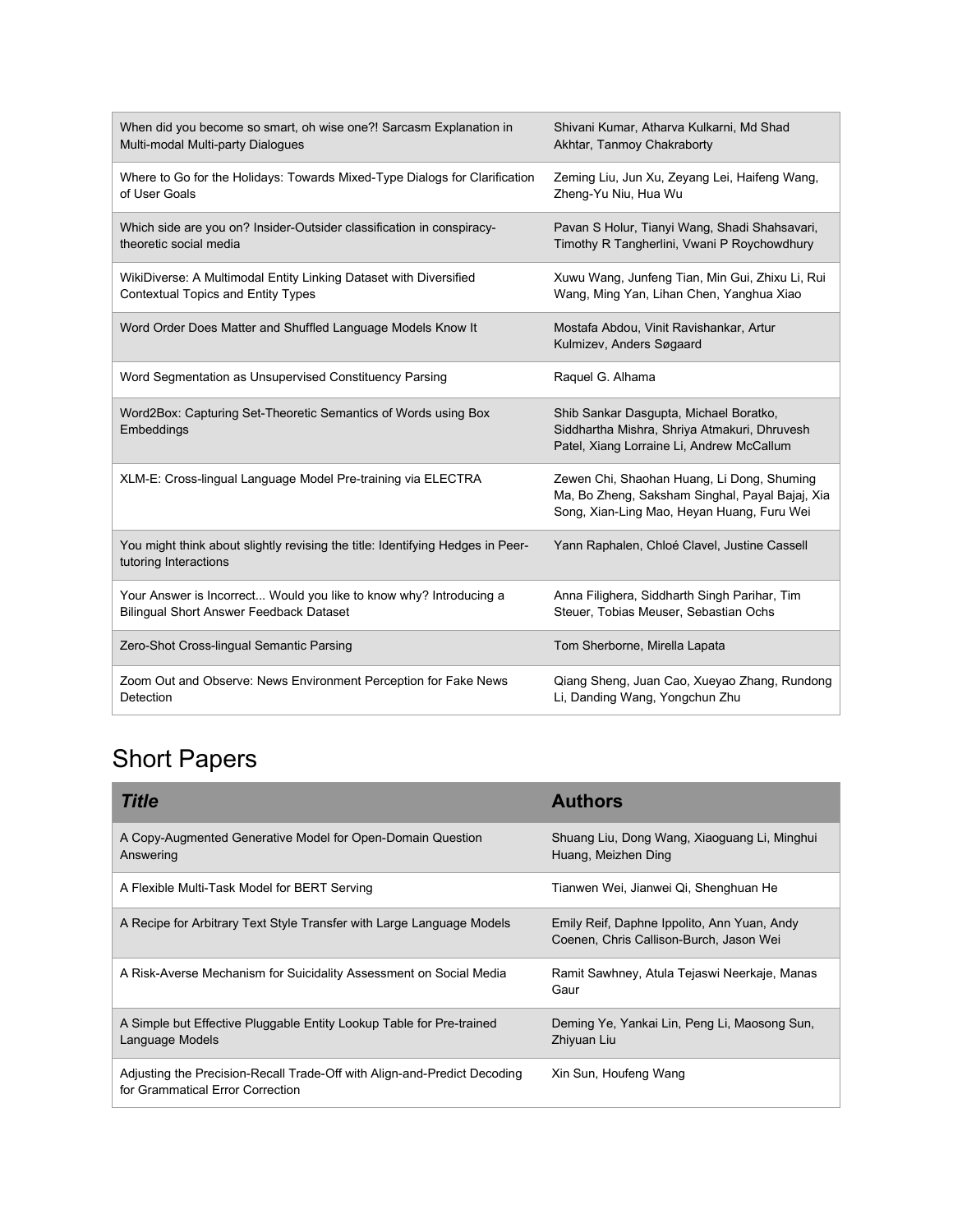| An Analysis of Negation in Natural Language Understanding Corpora                                                           | Md Mosharaf Hossain, Dhivya Chinnappa,<br>Eduardo Blanco                                                                   |
|-----------------------------------------------------------------------------------------------------------------------------|----------------------------------------------------------------------------------------------------------------------------|
| An Embarrassingly Simple Method to Mitigate Undesirable Properties of<br>Pretrained Language Model Tokenizers               | Valentin Hofmann, Hinrich Schuetze, Janet B.<br>Pierrehumbert                                                              |
| Analyzing Wrap-Up Effects through an Information-Theoretic Lens                                                             | Clara Isabel Meister, Tiago Pimentel, Thomas<br>Hikaru Clark, Ryan D Cotterell, Roger P. Levy                              |
| Are Shortest Rationales the Best Explanations for Human Understanding?                                                      | Hua Shen, Tongshuang Wu, Wenbo Guo, Ting-<br>Hao Huang                                                                     |
| As Little as Possible, as Much as Necessary: Detecting Over- and<br>Undertranslations with Contrastive Conditioning         | Jannis Vamvas, Rico Sennrich                                                                                               |
| Augmenting Document Representations for Dense Retrieval with<br>Interpolation and Perturbation                              | Soyeong Jeong, Jinheon Baek, Sukmin Cho, Sung<br>Ju Hwang, Jong C. Park                                                    |
| Automatic Detection of Entity-Manipulated Text using Factual Knowledge                                                      | Ganesh Jawahar, Muhammad Abdul-Mageed,<br>Laks V. S. Lakshmanan                                                            |
| BitFit: Simple Parameter-efficient Fine-tuning for Transformer-based<br>Masked Language-models                              | Elad Ben Zaken, Yoav Goldberg, Shauli Ravfogel                                                                             |
| Buy Tesla, Sell Ford: Assessing Implicit Stock Market Preference in Pre-<br>trained Language Models                         | Chengyu Chuang, Yi Yang                                                                                                    |
| C-MORE: Pretraining to Answer Open-Domain Questions by Consulting<br>Millions of References                                 | Xiang Yue, Xiaoman Pan, Wenlin Yao, Dian Yu,<br>Dong Yu, Jianshu Chen                                                      |
| Can a Transformer Pass the Wug Test? Tuning Copying Bias in Neural<br>Morphological Inflection Models                       | Ling Liu, Mans Hulden                                                                                                      |
|                                                                                                                             |                                                                                                                            |
| Can Visual Dialogue Models Do Scorekeeping? Exploring How Dialogue<br>Representations Incrementally Encode Shared Knowledge | Brielen Madureira, David Schlangen                                                                                         |
| Canary Extraction in Natural Language Understanding Models                                                                  | Rahil Parikh, Christophe Dupuy, Rahul Gupta                                                                                |
| CoDA21: Evaluating Language Understanding Capabilities of NLP Models<br>With Context-Definition Alignment                   | Lütfi Kerem Senel, Timo Schick, Hinrich Schuetze                                                                           |
| Code Synonyms Do Matter: Multiple Synonyms Matching Network for<br><b>Automatic ICD Coding</b>                              | Zheng Yuan, Chuanqi Tan, Songfang Huang                                                                                    |
| Complex Evolutional Pattern Learning for Temporal Knowledge Graph<br>Reasoning                                              | Zixuan Li, Saiping Guan, Xiaolong Jin, Weihua<br>Peng, Yajuan Lyu, Yong Zhu, Long Bai, Wei Li,<br>Jiafeng Guo, Xueqi Cheng |
| Contrastive Learning-Enhanced Nearest Neighbor Mechanism for Multi-<br>Label Text Classification                            | Xi'ao Su, Ran Wang, Xinyu Dai                                                                                              |
| Counterfactual Explanations for Natural Language Interfaces                                                                 | George Tolkachev, Stephen Mell, Stephan<br>Zdancewic, Osbert Bastani                                                       |
| Data Contamination: From Memorization to Exploitation                                                                       | Inbal Magar, Roy Schwartz                                                                                                  |
| Detecting Annotation Errors in Morphological Data with the Transformer                                                      | Ling Liu, Mans Hulden                                                                                                      |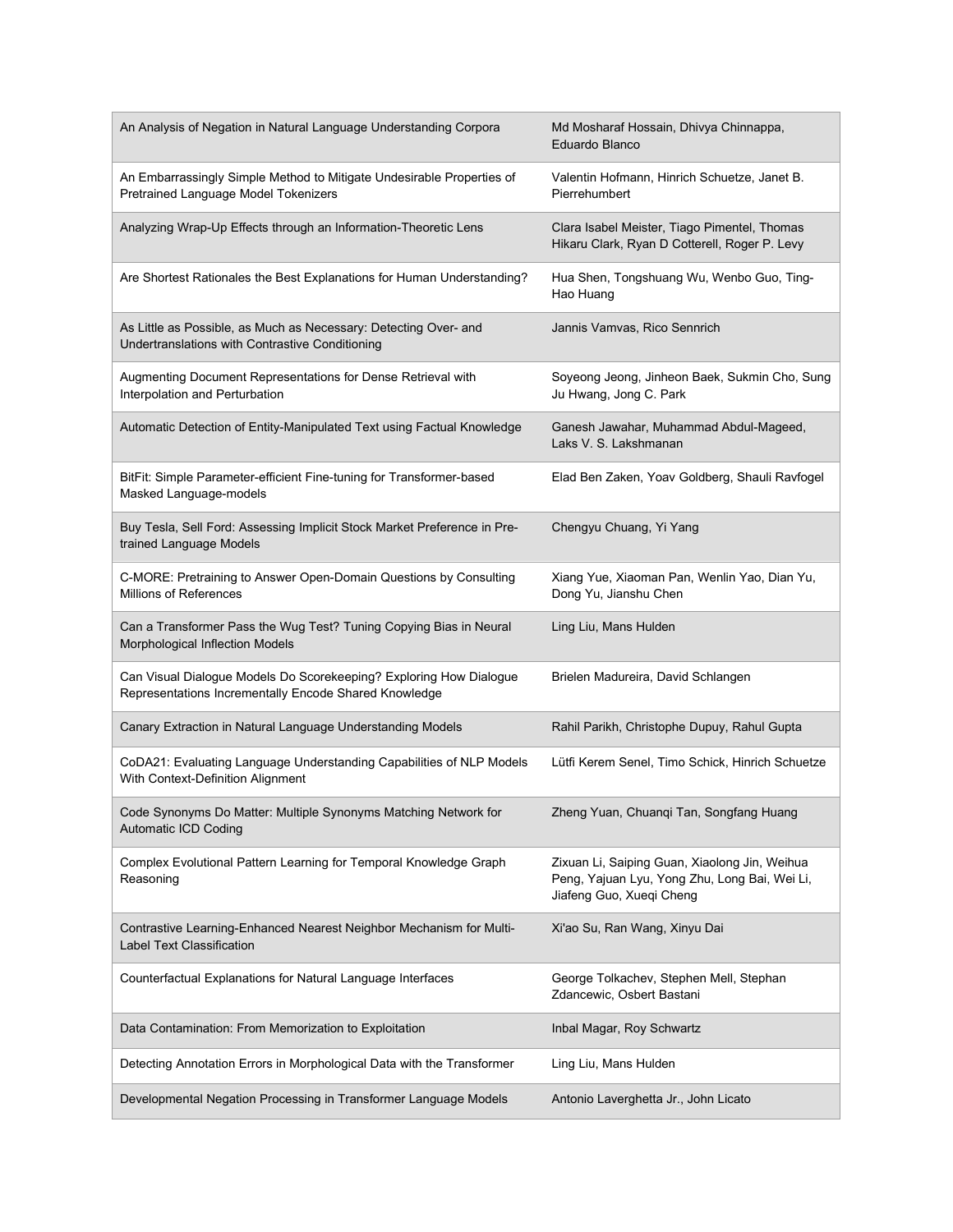| Direct parsing to sentiment graphs                                                                                                  | David Samuel, Jeremy Barnes, Robin Kurtz,<br>Stephan Oepen, Lilja Øvrelid, Erik Velldal                        |
|-------------------------------------------------------------------------------------------------------------------------------------|----------------------------------------------------------------------------------------------------------------|
| DiS-ReX: A Multilingual Dataset for Distantly Supervised Relation<br>Extraction                                                     | Abhyuday Bhartiya, Kartikeya Badola, Mausam.                                                                   |
| Disentangled Knowledge Transfer for OOD Intent Discovery with Unified<br><b>Contrastive Learning</b>                                | Yutao Mou, Keqing He, Yanan Wu, Zhiyuan Zeng,<br>Hong Xu, Huixing Jiang, Wei Wu, Weiran Xu                     |
| DMix: Adaptive Distance-aware Interpolative Mixup                                                                                   | Ramit Sawhney, Megh Thakkar, Shrey Pandit,<br>Ritesh Singh Soun, Di Jin, Diyi Yang, Lucie Flek                 |
| Does BERT Know that the IS-A Relation Is Transitive?                                                                                | Ruixi Lin, Hwee Tou Ng                                                                                         |
| DQ-BART: Efficient Sequence-to-Sequence Model via Joint Distillation and<br>Quantization                                            | Zheng Li, Zijian Wang, Ming Tan, Ramesh<br>Nallapati, Parminder Bhatia, Andrew Arnold, Bing<br>Xiang, Dan Roth |
| Efficient Classification of Long Documents Using Transformers                                                                       | Hyunji Hayley Park, Yogarshi Vyas, Kashif Shah                                                                 |
| Estimating the Entropy of Linguistic Distributions                                                                                  | Aryaman Arora, Clara Isabel Meister, Ryan D<br>Cotterell                                                       |
| Event-Event Relation Extraction using Probabilistic Box Embedding                                                                   | EunJeong Hwang, Jay-Yoon Lee, Tianyi Yang,<br>Dhruvesh Patel, Dongxu Zhang, Andrew<br>McCallum                 |
| Exploiting Language Model Prompts Using Similarity Measures: A Case<br>Study on the Word-in-Context Task                            | Mohsen Tabasi, Kiamehr Rezaee, Mohammad<br><b>Taher Pilehvar</b>                                               |
| Fire Burns, Sword Cuts: Commonsense Inductive Bias for Exploration in<br><b>Text-based Games</b>                                    | Dongwon Kelvin Ryu, Ehsan Shareghi, Meng<br>Fang, Yunqiu Xu, Shirui Pan, Reza Haf                              |
| Focus on the Target's Vocabulary: Masked Label Smoothing for Machine<br>Translation                                                 | Liang Chen, Runxin Xu, Baobao Chang                                                                            |
| Have my arguments been replied to? Argument Pair Extraction as Machine<br>Reading Comprehension                                     | Jianzhu Bao, Jingyi Sun, Qinglin Zhu, Ruifeng Xu                                                               |
| Hierarchical Curriculum Learning for AMR Parsing                                                                                    | Peiyi Wang, Liang Chen, Tianyu Liu, Damai Dai,<br>Yunbo Cao, Baobao Chang, Zhifang Sui                         |
| High probability or low information? The probability-quality paradox in<br>language generation                                      | Clara Isabel Meister, Gian Wiher, Tiago Pimentel,<br>Ryan D Cotterell                                          |
| How Distributed are Distributed Representations? An Observation on the<br>Locality of Syntactic Information in Verb Agreement Tasks | Bingzhi Li, Guillaume Wisniewski, Benoit Crabbé                                                                |
| How does the pre-training objective affect what large language models<br>learn about linguistic properties?                         | Ahmed Alajrami, Nikolaos Aletras                                                                               |
| How reparametrization trick broke differentially-private text representation<br>learning                                            | Ivan Habernal                                                                                                  |
| <b>HYPHEN: Hyperbolic Hawkes Attention For Text Streams</b>                                                                         | Shivam Agarwal, Ramit Sawhney, Sanchit Ahuja,<br>Ritesh Singh Soun, Sudheer Chava                              |
| Investigating person-specific errors in chat-oriented dialogue systems                                                              | Koh Mitsuda, Ryuichiro Higashinaka, Tingxuan Li,<br>Sen Yoshida                                                |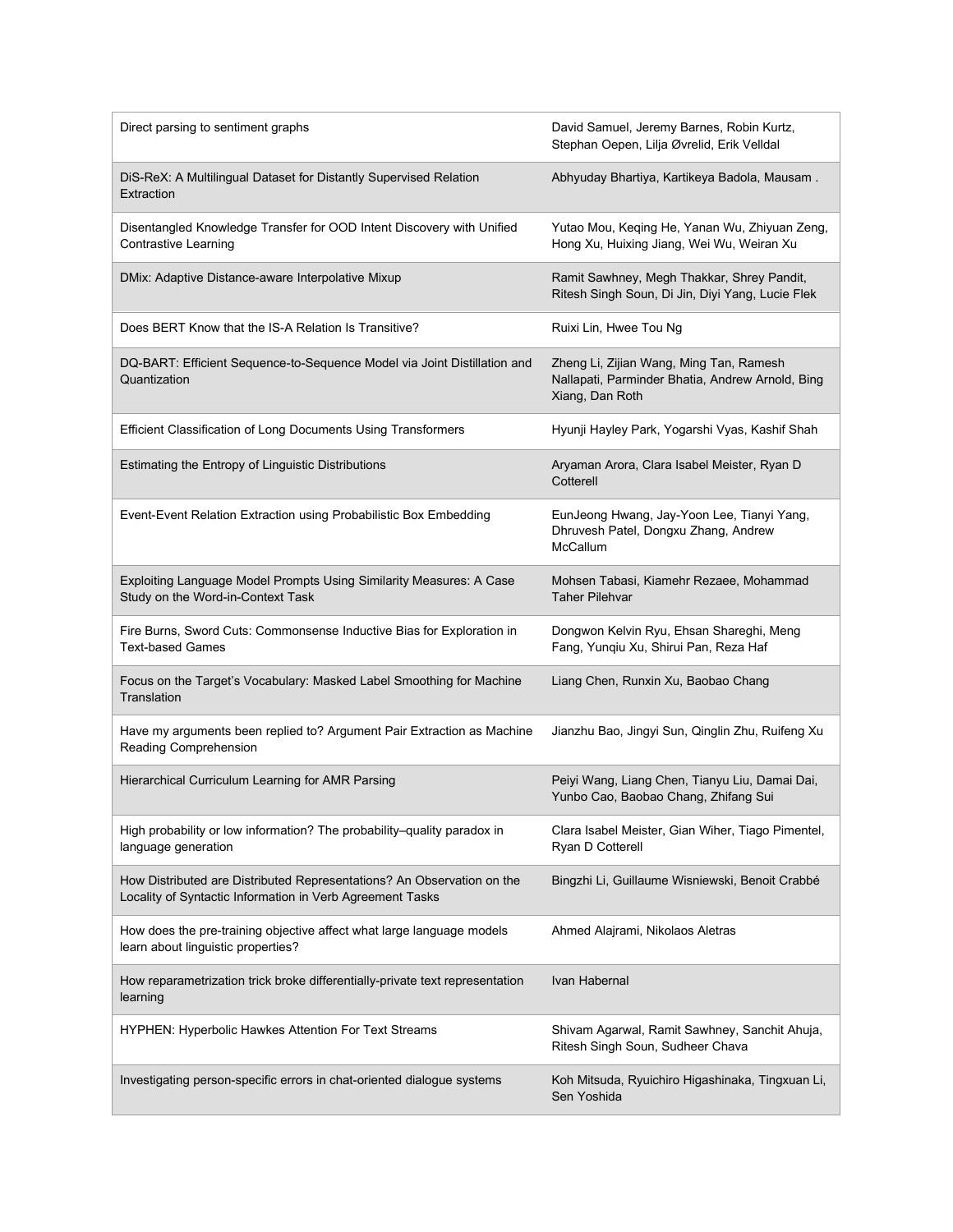| k-Rater Reliability: The Correct Unit of Reliability for Aggregated Human<br>Annotations                         | Ka Wong, Praveen Paritosh                                                                                        |
|------------------------------------------------------------------------------------------------------------------|------------------------------------------------------------------------------------------------------------------|
| Kronecker Decomposition for GPT Compression                                                                      | Ali Edalati, Marzieh S. Tahaei, Ahmad Rashid,<br>Vahid Partovi Nia, James J. Clark, Mehdi<br>Rezagholizadeh      |
| Learning-by-Narrating: Narrative Pre-Training for Zero-Shot Dialogue<br>Comprehension                            | Chao Zhao, Wenlin Yao, Dian Yu, Kaiqiang Song,<br>Dong Yu, Jianshu Chen                                          |
| Leveraging Explicit Lexico-logical Alignments in Text-to-SQL Parsing                                             | Runxin Sun, Shizhu He, Chong Zhu, Yaohan He,<br>Jinlong Li, Jun Zhao, Kang Liu                                   |
| LM-BFF-MS: Improving Few-Shot Fine-tuning of Language Models based<br>on Multiple Soft Demonstration Memory      | Eunhwan Park, Donghyeon Jeon, Seonhoon Kim,<br>Inho Kang, Seung-Hoon Na                                          |
| Machine Translation for Livonian: Catering to 20 Speakers                                                        | Matīss Rikters, Marili Tomingas, Tuuli Tuisk, Valts<br>Ernštreits, Mark Fishel                                   |
| Mismatch between Multi-turn Dialogue and its Evaluation Metric in<br><b>Dialogue State Tracking</b>              | Takyoung Kim, Hoonsang Yoon, Yukyung Lee,<br>Pilsung Kang, Misuk Kim                                             |
| Morphological Reinflection with Multiple Arguments: An Extended<br>Annotation schema and a Georgian Case Study   | David Guriel, Omer Goldman, Reut Tsarfaty                                                                        |
| Multilingual Pre-training with Language and Task Adaptation for Multilingual<br><b>Text Style Transfer</b>       | Huiyuan Lai, Antonio Toral, Malvina Nissim                                                                       |
| NoisyTune: A Little Noise Can Help You Finetune Pretrained Language<br><b>Models Better</b>                      | Chuhan Wu, Fangzhao Wu, Tao Qi, Yongfeng<br>Huang                                                                |
| On Efficiently Acquiring Annotations for Multilingual Models                                                     | Joel Ruben Antony Moniz, Barun Patra, Matthew<br>R. Gormley                                                      |
| On the Effect of Isotropy on VAE Representations of Text                                                         | Lan Zhang, Wray Buntine, Ehsan Shareghi                                                                          |
| On the Importance of Effectively Adapting Pretrained Language Models for<br><b>Active Learning</b>               | Katerina Margatina, Loic Barrault, Nikolaos Aletras                                                              |
| On the Intrinsic and Extrinsic Fairness Evaluation Metrics for<br><b>Contextualized Language Representations</b> | Yang Trista Cao, Yada Pruksachatkun, Kai-Wei<br>Chang, Rahul Gupta, Varun Kumar, Jwala<br>Dhamala, Aram Galstyan |
| P-Tuning: Prompt Tuning Can Be Comparable to Fine-tuning Across<br><b>Scales and Tasks</b>                       | Xiao Liu, Kaixuan Ji, Yicheng Fu, Weng Lam Tam,<br>Zhengxiao Du, Zhilin Yang, Jie Tang                           |
| PARE: A Simple and Strong Baseline for Monolingual and Multilingual<br>Distantly Supervised Relation Extraction  | Vipul Kumar Rathore, Kartikeya Badola, Parag<br>Singla, Mausam.                                                  |
| Pixie: Preference in Implicit and Explicit Comparisons                                                           | Amanul Haque, Vaibhav Garg, Hui Guo, Munindar<br>P. Singh                                                        |
| Predicting Difficulty and Discrimination of Natural Language Questions                                           | Matthew Alexander Byrd, Shashank Srivastava                                                                      |
| Predicting Sentence Deletions for Text Simplification Using a Functional<br><b>Discourse Structure</b>           | Bohan Zhang, Prafulla Kumar Choubey, Ruihong<br>Huang                                                            |
| PriMock57: A Dataset Of Primary Care Mock Consultations                                                          | Alex Papadopoulos Korfiatis, Francesco<br>Moramarco, Radmila Sarac, Aleksandar Savkov                            |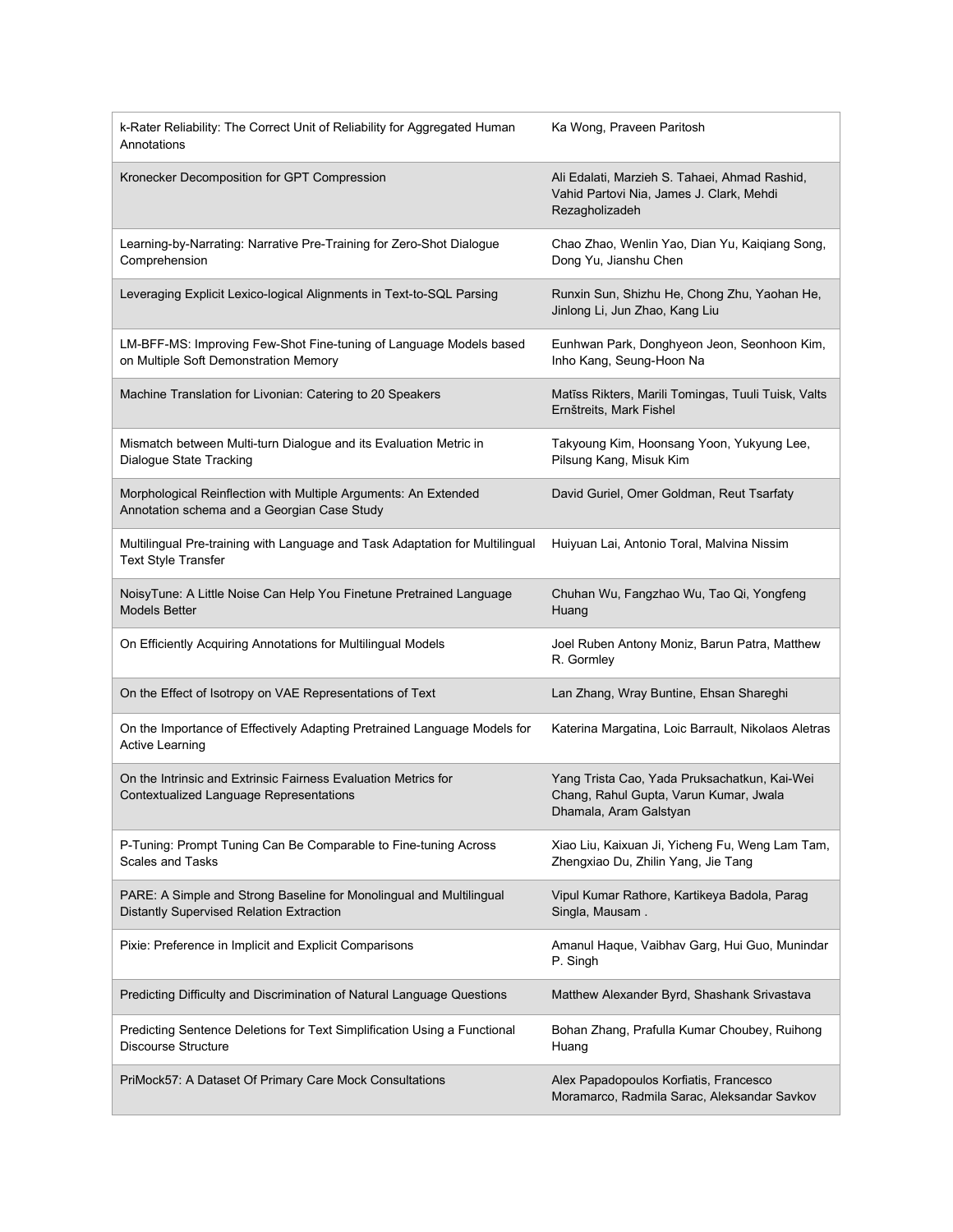| Primum Non Nocere: Before working with Indigenous data, the ACL must<br>confront ongoing colonialism                       | Lane Schwartz                                                                     |
|----------------------------------------------------------------------------------------------------------------------------|-----------------------------------------------------------------------------------|
| Probing the Robustness of Trained Metrics for Conversational Dialogue<br>Systems                                           | Jan Milan Deriu, Don Tuggener, Pius von Däniken,<br><b>Mark Cieliebak</b>         |
| Problems with Cosine as a Measure of Embedding Similarity for High<br><b>Frequency Words</b>                               | Kaitlyn Zhou, Kawin Ethayarajh, Dallas Card, Dan<br>Jurafsky                      |
| Region-dependent temperature scaling for certainty calibration and<br>application to class-imbalanced token classification | Hillary Dawkins, Isar Nejadgholi                                                  |
| Rethinking and Refining the Distinct Metric                                                                                | Siyang Liu, Sahand Sabour, Yinhe Zheng, Pei Ke,<br>Xiaoyan Zhu, Minlie Huang      |
| Revisiting the Compositional Generalization Abilities of Neural Sequence<br><b>Models</b>                                  | Arkil Patel, Satwik Bhattamishra, Phil Blunsom,<br>Navin Goyal                    |
| Rewarding Semantic Similarity under Optimized Alignments for AMR-to-<br><b>Text Generation</b>                             | Lisa Jin, Daniel Gildea                                                           |
| S^4-Tuning: A Simple Cross-lingual Sub-network Tuning Method                                                               | Runxin Xu, Fuli Luo, Baobao Chang, Songfang<br>Huang, Fei Huang                   |
| Sample, Translate, Recombine: Leveraging Audio Alignments for Data<br>Augmentation in End-to-end Speech Translation        | Tsz Kin Lam, Shigehiko Schamoni, Stefan Riezler                                   |
| SCD: Self-Contrastive Decorrelation of Sentence Embeddings                                                                 | Tassilo Klein, Moin Nabi                                                          |
| Sequence-to-sequence AMR Parsing with Ancestor Information                                                                 | Chen Yu, Daniel Gildea                                                            |
| Simple and Effective Knowledge-Driven Query Expansion for QA-Based<br><b>Product Attribute Extraction</b>                  | Keiji Shinzato, Naoki Yoshinaga, Yandi Xia, Wei-<br>Te Chen                       |
| Sub-Word Alignment is Still Useful: A Vest-Pocket Method for Enhancing<br>Low-Resource Machine Translation                 | Minhan Xu, Yu Hong                                                                |
| Text Smoothing: Enhance Various Data Augmentation Methods on Text<br><b>Classification Tasks</b>                           | Xing W, Chaochen Gao, Meng Lin, Liangjun Zang,<br>Songlin Hu                      |
| The Power of Prompt Tuning for Low-Resource Semantic Parsing                                                               | Nathan Schucher, Siva Reddy, Harm de Vries                                        |
| To Find Waldo You Need Contextual Cues: Debiasing Who's Waldo                                                              | Yiran Luo, Pratyay Banerjee, Tejas Gokhale,<br>Yezhou Yang, Chitta Baral          |
| Towards Consistent Document-level Entity Linking: Joint Models for Entity<br>Linking and Coreference Resolution            | Klim Zaporojets, Johannes Deleu, Yiwei Jiang,<br>Thomas Demeester, Chris Develder |
| Towards Fair Evaluation of Dialogue State Tracking by Flexible<br>Incorporation of Turn-level Performances                 | Suvodip Dey, Ramamohan Kummara, Maunendra<br>Sankar Desarkar                      |
| Translate-Train Embracing Translationese Artifacts                                                                         | Sicheng Yu, Qianru Sun, Hao Zhang, Jing Jiang                                     |
| Triangular Transfer: Freezing the Pivot for Triangular Machine Translation                                                 | Meng Zhang, Liangyou Li, Qun Liu                                                  |
| (Un)solving Morphological Inflection: Lemma Overlap Artificially Inflates<br>Models' Performance                           | Omer Goldman, David Guriel, Reut Tsarfaty                                         |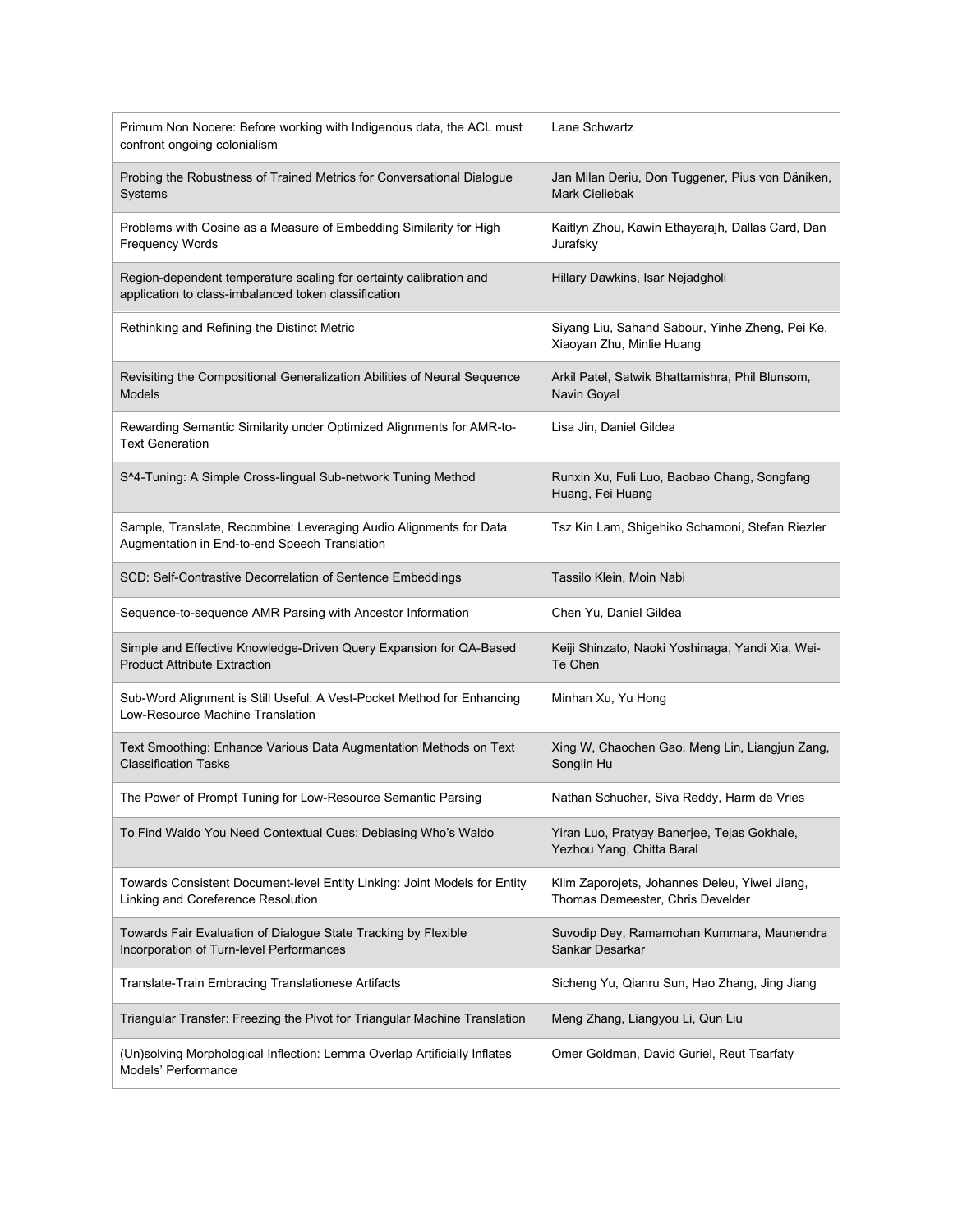| Understanding Game-Playing Agents with Natural Language Annotations                                              | Nicholas Tomlin, Andre Wang He, Dan Klein                                             |
|------------------------------------------------------------------------------------------------------------------|---------------------------------------------------------------------------------------|
| UniGDD: A Unified Generative Framework for Goal-Oriented Document-<br><b>Grounded Dialogue</b>                   | Chang Gao, Wenxuan Zhang, Wai Lam                                                     |
| Unsupervised multiple-choice question generation for out-of-domain Q&A<br>fine-tuning                            | Guillaume Le Berre, Christophe Cerisara, Philippe<br>Langlais, Guy Lapalme            |
| Voxel-informed Language Grounding                                                                                | Rodolfo Corona, Shizhan Zhu, Dan Klein, Trevor<br>Darrell                             |
| When classifying grammatical role, BERT doesn't care about word order<br>except when it matters                  | Isabel Papadimitriou, Richard Futrell, Kyle<br>Mahowald                               |
| When to Use Multi-Task Learning vs Intermediate Fine-Tuning for Pre-<br><b>Trained Encoder Transfer Learning</b> | Orion Weller, Kevin Seppi, Matt Gardner                                               |
| WLASL-LEX: a Dataset for Recognising Phonological Properties in<br>American Sign Language                        | Federico Tavella, Viktor Schlegel, Marta Romeo,<br>Aphrodite Galata, Angelo Cangelosi |
| XDBERT: Distilling Visual Information to BERT from Cross-Modal Systems<br>to Improve Language Understanding      | Chan-Jan Hsu, Hung-yi Lee, Yu Tsao                                                    |
| Zero-Shot Dependency Parsing with Worst-Case Aware Automated<br><b>Curriculum Learning</b>                       | Miryam de Lhoneux, Sheng Zhang, Anders<br>Søgaard                                     |

# System Demonstration Papers

| <b>Title</b>                                                                                            | <b>Authors</b>                                                                                                                                                                                                       |
|---------------------------------------------------------------------------------------------------------|----------------------------------------------------------------------------------------------------------------------------------------------------------------------------------------------------------------------|
| DoTAT: A Domain-oriented Text Annotation Tool                                                           | Yupian Lin, Tong Ruan, Ming Liang, Tingting Cai,<br>Wen Du, Yi Wang                                                                                                                                                  |
| UKP-SQUARE: An Online Platform for Question Answering Research                                          | Tim Baumgärtner, Kexin Wang, Rachneet<br>Sachdeva, Gregor Geigle, Max Eichler, Clifton<br>Poth, Hannah Sterz, Haritz Puerto, Leonardo F. R.<br>Ribeiro, Jonas Pfeiffer, Nils Reimers, Gözde<br>Sahin, Iryna Gurevych |
| Vil Medic: a framework for research at the intersection of vision and<br>language in medical Al         | Jean-benoit Delbrouck, Khaled Saab, Maya<br>Varma, Sabri Eyuboglu, Pierre Chambon, Jared<br>Dunnmon, Juan Zambrano, Akshay Chaudhari,<br><b>Curtis Langlotz</b>                                                      |
| TextPruner: A Model Pruning Toolkit for Pre-Trained Language Models                                     | Ziging Yang, Yiming Cui, Zhigang Chen                                                                                                                                                                                |
| AnnIE: An Annotation Platform for Constructing Complete Open<br><b>Information Extraction Benchmark</b> | Niklas Friedrich, Kiril Gashteovski, Mingying Yu,<br>Bhushan Kotnis, Carolin Lawrence, Mathias<br>Niepert, Goran Glavaš                                                                                              |
| AdapterHub Playground: Simple and Flexible Few-Shot Learning with<br>Adapters                           | Tilman Beck, Bela Bohlender, Christina Viehmann,<br>Vincent Hane, Yanik Adamson, Jaber Khuri, Jonas<br>Brossmann, Jonas Pfeiffer, Iryna Gurevych                                                                     |
| QiuNiu: A Chinese Lyrics Generation System with Passage-Level Input                                     | Le Zhang, Rongsheng Zhang, Xiaoxi Mao,<br>Yongzhu Chang                                                                                                                                                              |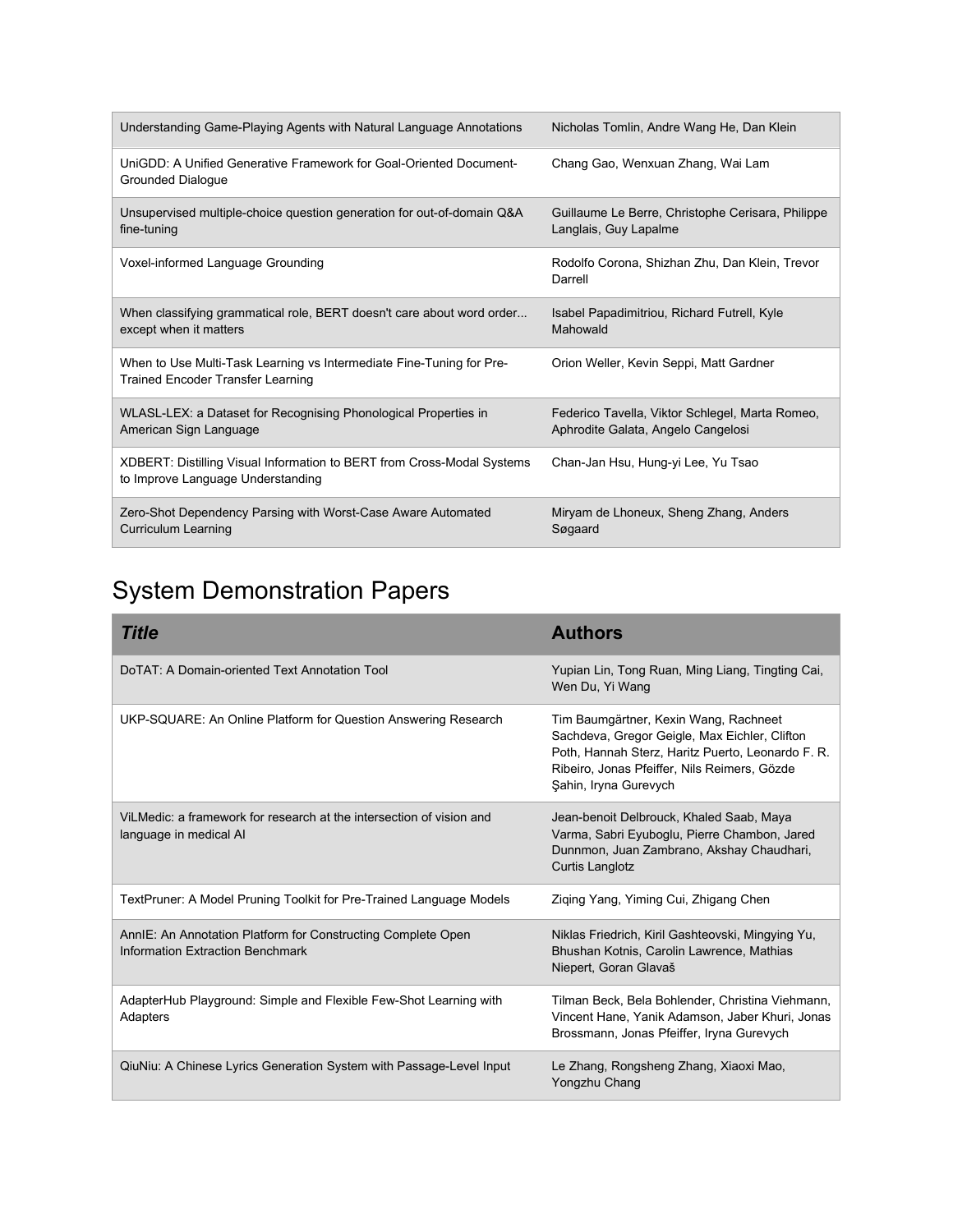| Automatic Gloss Dictionary for Sign Language Learners                                                                  | Chenchen Xu, Dongxu Li, Hongdong Li, Hanna<br>Suominen, Ben Swift                                                                                                                                                                                                                                                                                                                                                                                    |
|------------------------------------------------------------------------------------------------------------------------|------------------------------------------------------------------------------------------------------------------------------------------------------------------------------------------------------------------------------------------------------------------------------------------------------------------------------------------------------------------------------------------------------------------------------------------------------|
| PromptSource: An Integrated Development Environment and Repository<br>for Natural Language Prompts                     | Stephen Bach, Victor Sanh, Zheng Xin Yong,<br>Albert Webson, Colin Raffel, Nihal V. Nayak,<br>Abheesht Sharma, Taewoon Kim, M Saiful Bari,<br>Thibault Fevry, Zaid Alyafeai, Manan Dey, Andrea<br>Santilli, Zhiqing Sun, Srulik Ben-david, Canwen<br>Xu, Gunjan Chhablani, Han Wang, Jason Fries,<br>Maged Al-shaibani, Shanya Sharma, Urmish<br>Thakker, Khalid Almubarak, Xiangru Tang,<br>Dragomir Radev, Mike Tian-jian Jiang, Alexander<br>Rush |
| OpenPrompt: An Open-source Framework for Prompt-learning                                                               | Ning Ding, Shengding Hu, Weilin Zhao, Yulin<br>Chen, Zhiyuan Liu, Haitao Zheng, Maosong Sun                                                                                                                                                                                                                                                                                                                                                          |
| Guided K-best Selection for Semantic Parsing Annotation                                                                | Anton Belyy, Chieh-yang Huang, Jacob Andreas,<br>Emmanouil Antonios Platanios, Sam Thomson,<br>Richard Shin, Subhro Roy, Aleksandr Nisnevich,<br>Charles Chen, Benjamin Van Durme                                                                                                                                                                                                                                                                    |
| Hard and Soft Evaluation of NLP models with BOOtSTrap SAmpling -<br><b>BooStSa</b>                                     | Tommaso Fornaciari, Alexandra Uma, Massimo<br>Poesio, Dirk Hovy                                                                                                                                                                                                                                                                                                                                                                                      |
| COVID-19 Claim Radar: A Structured Claim Extraction and Tracking<br>System                                             | Manling Li, Revanth Gangi Reddy, Ziqi Wang, Yi-<br>shyuan Chiang, Tuan Lai, Pengfei Yu, Zixuan<br>Zhang, Heng Ji                                                                                                                                                                                                                                                                                                                                     |
| TS-ANNO: An Annotation Tool to Build, Annotate and Evaluate Text<br>Simplification Corpora                             | Regina Stodden, Laura Kallmeyer                                                                                                                                                                                                                                                                                                                                                                                                                      |
| Language Diversity: Visible to Humans, Exploitable by Machines                                                         | Gábor Bella, Erdenebileg Byambadorj, Yamini<br>Chandrashekar, Khuyagbaatar Batsuren, Danish<br>Cheema, Fausto Giunchiglia                                                                                                                                                                                                                                                                                                                            |
| CogKGE: A Knowledge Graph Embedding Toolkit and Benchmark for<br>Representing Multi-source and Heterogeneous Knowledge | Zhuoran Jin, Tianyi Men, Hongbang Yuan, Zhitao<br>He, Dianbo Sui, Chenhao Wang, Zhipeng Xue,<br>Yubo Chen, Jun Zhao                                                                                                                                                                                                                                                                                                                                  |
| Dynatask: A Framework for Creating Dynamic AI Benchmark Tasks                                                          | Tristan Thrush, Kushal Tirumala, Anmol Gupta,<br>Max Bartolo, Pedro Rodriguez, Tariq Kane,<br>William Gaviria Rojas, Peter Mattson, Adina<br>Williams, Douwe Kiela                                                                                                                                                                                                                                                                                   |
| DataLab: A Platform for Data Analysis and Intervention                                                                 | Yang Xiao, Jinlan Fu, Weizhe Yuan, Vijay<br>Viswanathan, Zhoumianze Liu, Yixin Liu, Graham<br>Neubig, Pengfei Liu                                                                                                                                                                                                                                                                                                                                    |
| Cue-bot: A Conversational Agent for Assistive Technology                                                               | Shachi H Kumar, Hsuan Su, Ramesh<br>Manuvinakurike, Maximilian C Pinaroc, Sai<br>Prasad, Saurav Sahay, Lama Nachman                                                                                                                                                                                                                                                                                                                                  |
| M-SENA: An Integrated Platform for Multimodal Sentiment Analysis                                                       | Huisheng Mao, Ziqi Yuan, Hua Xu, Wenmeng Yu,<br>Yihe Liu, Kai Gao                                                                                                                                                                                                                                                                                                                                                                                    |
| HOSMEL: A Hot-Swappable Modularized Entity Linking Toolkit for Chinese                                                 | Daniel Zhang-li, Jing Zhang, Jifan Yu, Xiaokang<br>Zhang, Peng Zhang, Jie Tang, Juanzi Li                                                                                                                                                                                                                                                                                                                                                            |
| BMInf: An Efficient Toolkit for Big Model Inference and Tuning                                                         | Xu Han, Guoyang Zeng, Weilin Zhao, Zhiyuan Liu,                                                                                                                                                                                                                                                                                                                                                                                                      |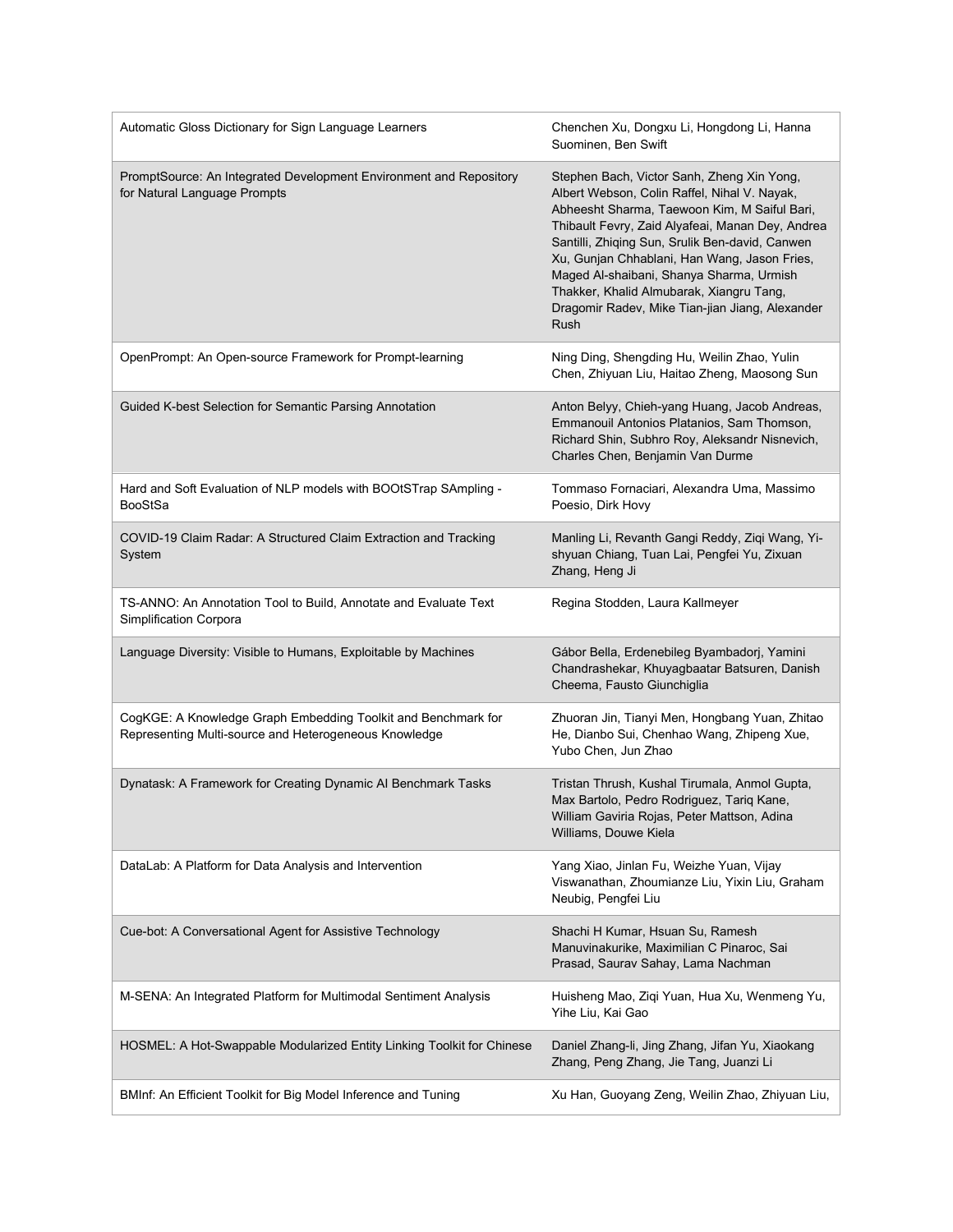|                                                                                                | Zhengyan Zhang, Jie Zhou, Jun Zhang, Jia Chao,<br>Maosong Sun                                                                 |
|------------------------------------------------------------------------------------------------|-------------------------------------------------------------------------------------------------------------------------------|
| MMEKG: Multi-modal Event Knowledge Graph towards Universal<br>Representation across Modalities | Yubo Ma, Zehao Wang, Mukai Li, Yixin Cao, Meiqi<br>Chen, Xinze Li, Wengi Sun, Kunguan Deng, Kun<br>Wang, Aixin Sun, Jing Shao |
| SocioFillmore: A Tool for Discovering Perspectives                                             | Gosse Minnema, Sara Gemelli, Chiara Zanchi,<br>Tommaso Caselli, Malvina Nissim                                                |
| TimeLMs: Diachronic Language Models from Twitter                                               | Daniel Loureiro, Francesco Barbieri, Leonardo<br>Neves, Luis Espinosa Anke, Jose Camacho-<br>collados                         |
| Adaptor: Objective-Centric Adaptation Framework for Language Models                            | Michal Štefánik, Vít Novotný, Nikola Groverová,<br>Petr Sojka                                                                 |
| QuickGraph: A Rapid Annotation Tool for Knowledge Graph Extraction<br>from Technical Text      | Tyler Bikaun, Michael Stewart, Wei Liu                                                                                        |

# <span id="page-38-1"></span>FINDINGS OF ACL 2022

### <span id="page-38-0"></span>Long Papers

| <b>Title</b>                                                                                                                    | <b>Authors</b>                                                                                                                      |
|---------------------------------------------------------------------------------------------------------------------------------|-------------------------------------------------------------------------------------------------------------------------------------|
| A Few-Shot Semantic Parser for Wizard-of-Oz Dialogues with the Precise                                                          | Giovanni Campagna, Sina Semnani, Ryan Kearns,                                                                                       |
| <b>ThingTalk Representation</b>                                                                                                 | Lucas Jun Koba Sato, Silei Xu, Monica Lam                                                                                           |
| A Graph Enhanced BERT Model for Event Prediction                                                                                | Li Du, Xiao Ding, Yue Zhang, ting liu, Bing Qin                                                                                     |
| A Natural Diet: Towards Improving Naturalness of Machine Translation                                                            | Markus Freitag, David Vilar, David Grangier, Colin                                                                                  |
| Output                                                                                                                          | Cherry, George Foster                                                                                                               |
| A Neural Pairwise Ranking Model for Readability Assessment                                                                      | Justin Lee, Sowmya Vajjala                                                                                                          |
| A Novel Framework Based on Medical Concept Driven Attention for                                                                 | Tao Wang, Linhai Zhang, Chenchen Ye, Junxi Liu,                                                                                     |
| Explainable Medical Code Prediction via External Knowledge                                                                      | Deyu Zhou                                                                                                                           |
| A Novel Perspective to Look At Attention: Bi-level Attention-based<br><b>Explainable Topic Modeling for News Classification</b> | Dairui Liu, Derek Greene, Ruihai Dong                                                                                               |
| A Sentence is Worth 128 Pseudo Tokens: A Semantic-Aware Contrastive                                                             | Haochen Tan, Wei Shao, Han Wu, Ke Yang, Lingi                                                                                       |
| Learning Framework for Sentence Embeddings                                                                                      | Song                                                                                                                                |
| A Simple Hash-Based Early Exiting Approach For Language<br><b>Understanding and Generation</b>                                  | Tianxiang Sun, Xiangyang Liu, Wei Zhu, Zhichao<br>Geng, Lingling Wu, Yilong He, Yuan Ni, Guotong<br>Xie, Xuanjing Huang, Xipeng Qiu |
| A Slot Is Not Built in One Utterance: Spoken Language Dialogs with Sub-                                                         | Sai Zhang, Yuwei Hu, Yuchuan Wu, Jiaman Wu,                                                                                         |
| <b>Slots</b>                                                                                                                    | Yongbin Li, Jian SUN, Caixia Yuan, Xiaojie Wang                                                                                     |
| A Transformational Biencoder with In-Domain Negative Sampling for Zero-                                                         | Kai Sun, Richong Zhang, Samuel Mensah, Yongyi                                                                                       |
| <b>Shot Entity Linking</b>                                                                                                      | Mao, Xudong Liu                                                                                                                     |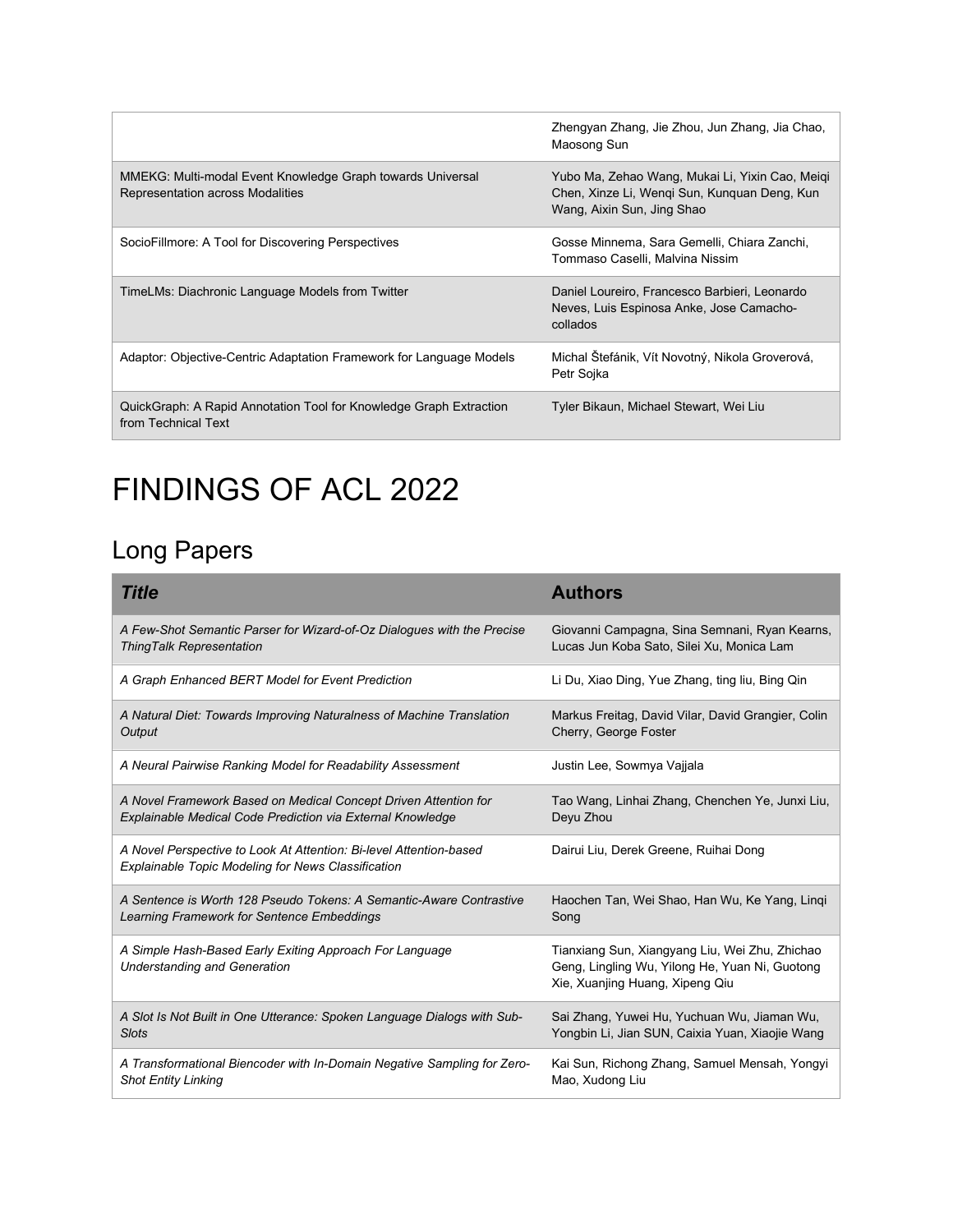| AbductionRules: Training Transformers to Explain Unexpected Inputs                                                                  | Nathan Young, Qiming Bao, Joshua Ljudo<br>Bensemann, Michael J. Witbrock                                                                |
|-------------------------------------------------------------------------------------------------------------------------------------|-----------------------------------------------------------------------------------------------------------------------------------------|
| Aligned Weight Regularizers for Pruning Pretrained Neural Networks                                                                  | James O' Neill, Sourav Dutta, Haytham Assem                                                                                             |
| AMR-DA: Data Augmentation by Abstract Meaning Representation                                                                        | Ziyi Shou, Yuxin Jiang, Fangzhen Lin                                                                                                    |
| An Accurate Unsupervised Method for Joint Entity Alignment and Dangling<br><b>Entity Detection</b>                                  | Shengxuan Luo, Sheng Yu                                                                                                                 |
| Analyzing Dynamic Adversarial Training Data in the Limit                                                                            | Eric Wallace, Adina Williams, Robin Jia, Douwe<br>Kiela                                                                                 |
| Answer Uncertainty and Unanswerability in Multiple-Choice Machine<br>Reading Comprehension                                          | Vatsal Raina, Mark Gales                                                                                                                |
| ASCM: An Answer Space Clustered Prompting Method without Answer<br>Engineering                                                      | Zhen Wang, Yating Yang, Zhou Xi, Bo Ma, Lei<br>Wang, Rui Dong, Azmat Anwar                                                              |
| Assessing Multilingual Fairness in Pre-trained Multimodal Representations                                                           | Jialu Wang, Yang Liu, Xin Eric Wang                                                                                                     |
| <b>ASSIST: Towards Label Noise-Robust Dialogue State Tracking</b>                                                                   | Fanghua Ye, Yue Feng, Emine Yilmaz                                                                                                      |
| Attention as Grounding: Exploring Textual and Cross-Modal Attention on<br>Entities and Relations in Language-and-Vision Transformer | Nikolai Ilinykh, Simon Dobnik                                                                                                           |
| Automatic Song Translation for Tonal Languages                                                                                      | Fenfei Guo, Chen Zhang, Zhirui Zhang, Qixin He,<br>Kejun Zhang, jun xie, Jordan Lee Boyd-Graber                                         |
| BBQ: A hand-built bias benchmark for question answering                                                                             | Alicia Vail Parrish, Angelica Chen, Nikita Nangia,<br>Vishakh Padmakumar, Jason Phang, Jana<br>Thompson, Phu Mon Htut, Samuel R. Bowman |
| Better Quality Estimation for Low Resource Corpus Mining                                                                            | Muhammed Yusuf Kocyigit, Jiho Lee, Derry Wijaya                                                                                         |
| BiSyn-GAT+: Bi-Syntax Aware Graph Attention Network for Aspect-based<br>Sentiment Analysis                                          | Shuo Liang, Wei Wei, Xian-Ling Mao, Fei Wang,<br>Zhiyong He                                                                             |
| <b>Breaking Down Multilingual Machine Translation</b>                                                                               |                                                                                                                                         |
|                                                                                                                                     | Ting-Rui Chiang, Yi-Pei Chen, Yi-Ting Yeh,<br><b>Graham Neubig</b>                                                                      |
| Bridging Pre-trained Language Models and Hand-crafted Features for<br><b>Unsupervised POS Tagging</b>                               | Houquan Zhou, Yang Li, Zhenghua Li, Min Zhang                                                                                           |
| C3KG: A Chinese Commonsense Conversation Knowledge Graph                                                                            | Dawei Li, Yanran Li, Jiayi Zhang, Ke Li, Chen Wei,<br>Jianwei Cui, Bin Wang                                                             |
| Calibration of Machine Reading Systems at Scale                                                                                     | Shehzaad Zuzar Dhuliawala, Leonard Adolphs,<br>Rajarshi Das, Mrinmaya Sachan                                                            |
| CaM-Gen: Causally Aware Metric-Guided Text Generation                                                                               | Navita Goyal, Roodram Paneri, Ayush Agarwal,<br>Udit Kalani, Abhilasha Sancheti, Niyati Chhaya                                          |
| Capture Human Disagreement Distributions by Calibrated Networks for<br>Natural Language Inference                                   | Yuxia Wang, Minghan Wang, Yimeng Chen,<br>shimin tao, Jiaxin GUO, Chang Su, Min Zhang,<br>Hao Yang                                      |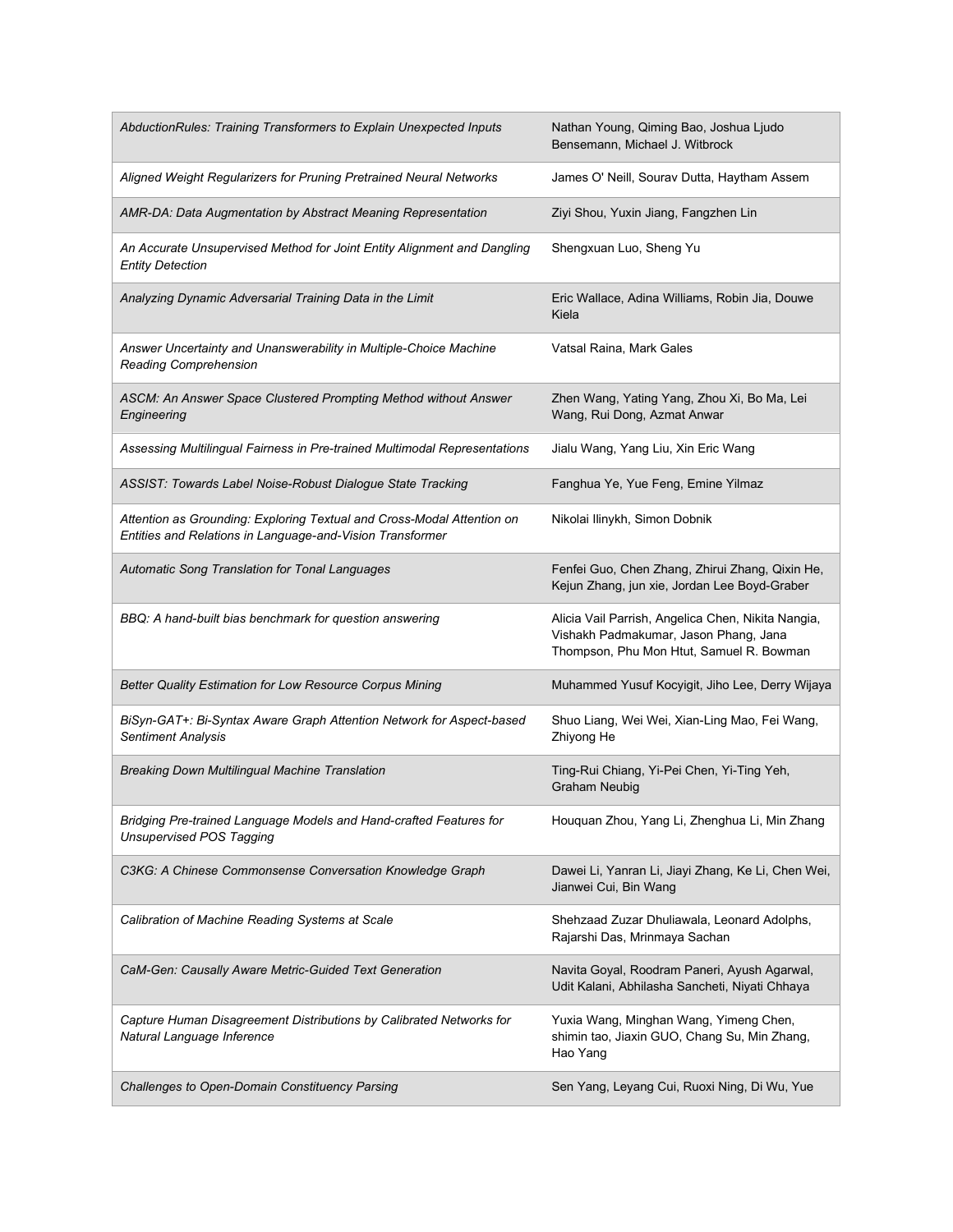|                                                                                                                                                            | Zhang                                                                                                                             |
|------------------------------------------------------------------------------------------------------------------------------------------------------------|-----------------------------------------------------------------------------------------------------------------------------------|
| ChartQA: A Benchmark for Question Answering about Charts with Visual<br>and Logical Reasoning                                                              | Ahmed Masry, Do Xuan Long, Jia Qing Tan,<br>Shafiq Joty, Enamul Hoque                                                             |
| Chinese Synesthesia Detection: New Dataset and Models                                                                                                      | Xiaotong Jiang, Qingqing Zhao, YUNFEI LONG,<br>Zhongqing Wang                                                                     |
| Classification without (Proper) Representation: Political Heterogeneity in<br>Social Media and Its Implications for Classification and Behavioral Analysis | Kenan Alkiek, Bohan Zhang, David Jurgens                                                                                          |
| Co-training an Unsupervised Constituency Parser with Weak Supervision                                                                                      | Nickil Maveli, Shay B Cohen                                                                                                       |
| Co-VQA : Answering by Interactive Sub Question Sequence                                                                                                    | Ruonan Wang, Yuxi Qian, Fangxiang Feng,<br>Xiaojie Wang, Huixing Jiang                                                            |
| CoCoLM: Complex Commonsense Enhanced Language Model with<br><b>Discourse Relations</b>                                                                     | Changlong Yu, Hongming Zhang, Yangqiu Song,<br><b>Wilfred Ng</b>                                                                  |
| Coloring the Blank Slate: Pre-training Imparts a Hierarchical Inductive Bias<br>to Sequence-to-sequence Models                                             | Aaron Mueller, Robert Frank, Tal Linzen, Luheng<br>Wang, Sebastian Schuster                                                       |
| Combining Feature and Instance Attribution to Detect Artifacts                                                                                             | Pouya Pezeshkpour, Sarthak Jain, Sameer Singh,<br><b>Byron C Wallace</b>                                                          |
| Comparative Opinion Summarization via Collaborative Decoding                                                                                               | Hayate Iso, Xiaolan Wang, Stefanos Angelidis,<br>Yoshihiko Suhara                                                                 |
| Compilable Neural Code Generation with Compiler Feedback                                                                                                   | Xin Wang, Yasheng Wang, Yao Wan, Fei Mi,<br>Yitong Li, Pingyi Zhou, Jin Liu, Hao Wu, Xin Jiang,<br>Qun Liu                        |
| Composing Structure-Aware Batches for Pairwise Sentence Classification                                                                                     | Andreas Waldis, Tilman Beck, Iryna Gurevych                                                                                       |
| Comprehensive Multi-Modal Interactions for Referring Image Segmentation                                                                                    | Kanishk Jain, Vineet Gandhi                                                                                                       |
| <b>Consistent Representation Learning for Continual Relation Extraction</b>                                                                                | Kang Zhao, Hua Xu, Jiangong Yang, Kai Gao                                                                                         |
| Constructing Open Cloze Tests Using Generation and Discrimination<br><b>Capabilities of Transformers</b>                                                   | Mariano Felice, Shiva Taslimipoor, Paula Buttery                                                                                  |
| Controllable Natural Language Generation with Contrastive Prefixes                                                                                         | Jing Qian, Li Dong, Yelong Shen, Furu Wei,<br>Weizhu Chen                                                                         |
| Controlled Text Generation Using Dictionary Prior in Variational<br>Autoencoders                                                                           | Xianghong Fang, Jian Li, Lifeng Shang, Xin Jiang,<br>Qun Liu, Dit-Yan Yeung                                                       |
| Controlling the Focus of Pretrained Language Generation Models                                                                                             | Jiabao Ji, Yoon Kim, James R. Glass, Tianxing He                                                                                  |
| CRAFT: A Benchmark for Causal Reasoning About Forces and<br><i>inTeractions</i>                                                                            | Tayfun Ates, M. Şamil Ateşoğlu, Çağatay Yiğit,<br>Ilker Kesen, Mert Kobas, Erkut Erdem, Aykut<br>Erdem, Tilbe Goksun, Deniz Yuret |
| CRASpell: A Contextual Typo Robust Approach to Improve Chinese<br><b>Spelling Correction</b>                                                               | Shulin Liu, Shengkang Song, Tianchi Yue, TAO<br>YANG, Huihui Cai, TingHao YU, Shengli Sun                                         |
| Cross-domain Named Entity Recognition via Graph Matching                                                                                                   | Junhao Zheng, Haibin Chen, Qianli Ma                                                                                              |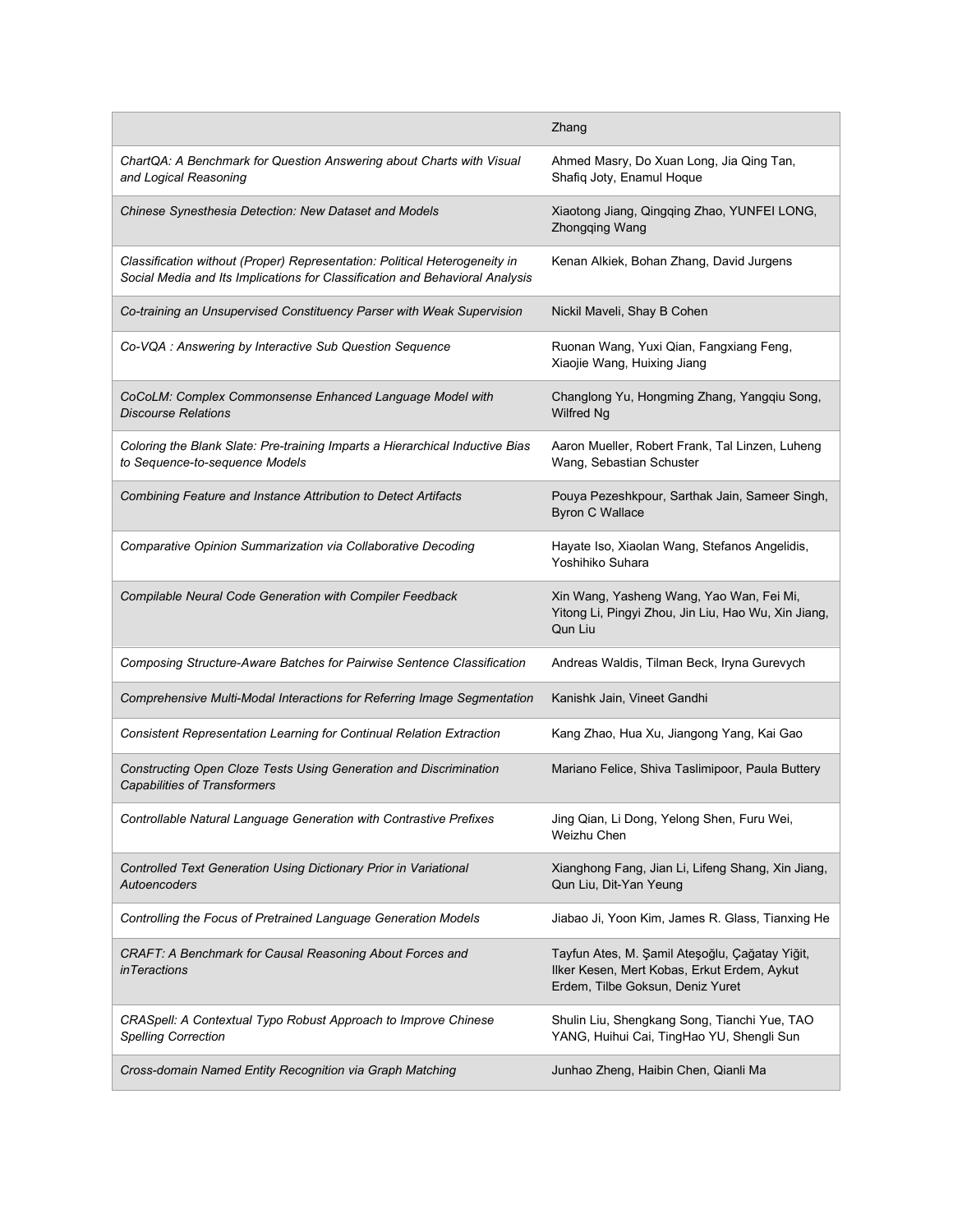| Cross-lingual Inference with A Chinese Entailment Graph                                                                           | Tianyi Li, Sabine Weber, Mohammad Javad<br>Hosseini, Liane Guillou, Mark Steedman                                           |
|-----------------------------------------------------------------------------------------------------------------------------------|-----------------------------------------------------------------------------------------------------------------------------|
| Cross-Lingual UMLS Named Entity Linking using UMLS Dictionary Fine-<br>Tuning                                                     | Rina Galperin, Shachar Schnapp, Michael<br>Elhadad                                                                          |
| Cross-Modal Cloze Task: A New Task to Brain-to-Word Decoding                                                                      | Shuxian Zou, Shaonan Wang, Jiajun Zhang,<br>Chengqing Zong                                                                  |
| CrossAligner & Co: Zero-Shot Transfer Methods for Task-Oriented Cross-<br>lingual Natural Language Understanding                  | Milan Gritta, Ruoyu Hu, Ignacio lacobacci                                                                                   |
| CUE Vectors: Modular Training of Language Models Conditioned on<br><b>Diverse Contextual Signals</b>                              | Scott Novotney, Sreeparna Mukherjee, Zeeshan<br>Ahmed, Andreas Stolcke                                                      |
| Cutting Down on Prompts and Parameters: Simple Few-Shot Learning with<br>Language Models                                          | Robert L. Logan IV, Ivana Balazevic, Eric Wallace,<br>Fabio Petroni, Sameer Singh, Sebastian Riedel                         |
| DaLC: Domain Adaptation Learning Curve Prediction for Neural Machine<br>Translation                                               | Cheonbok Park, Hantae Kim, Ioan Calapodescu,<br>Hyun Chang Cho, Vassilina Nikoulina                                         |
| DARER: Dual-task Temporal Relational Recurrent Reasoning Network for<br>Joint Dialog Sentiment Classification and Act Recognition | Bowen Xing, Ivor Tsang                                                                                                      |
| Data Augmentation and Learned Layer Aggregation for Improved<br>Multilingual Language Understanding in Dialogue                   | Evgeniia Razumovskaia, Ivan Vulić, Anna<br>Korhonen                                                                         |
| Decomposed Meta-Learning for Few-Shot Named Entity Recognition                                                                    | Tingting Ma, Huiqiang Jiang, Qianhui Wu, Tiejun<br>Zhao, Chin-Yew Lin                                                       |
|                                                                                                                                   |                                                                                                                             |
| Deep Reinforcement Learning for Entity Alignment                                                                                  | Lingbing Guo, Yuqiang Han, Qiang Zhang, Huajun<br>Chen                                                                      |
| DeepStruct: Pre-Training of Language Models for Structure Prediction                                                              | Chenguang Wang, Xiao Liu, Zui Chen, Haoyun<br>Hong, Jie Tang, Dawn Song                                                     |
| Detecting Various Types of Noise for Neural Machine Translation                                                                   | Christian Herold, Jan Rosendahl, Joris<br>Vanvinckenroye, Hermann Ney                                                       |
| Detection of Adversarial Examples in Text Classification: Benchmark and<br><b>Baseline via Robust Density Estimation</b>          | KiYoon Yoo, Jangho Kim, Jiho Jang, Nojun Kwak                                                                               |
| Detection, Disambiguation, Re-ranking: Autoregressive Entity Linking as a<br>Multi-Task Problem                                   | Khalil Mrini, Shaoliang Nie, Jiatao Gu, Sinong<br>Wang, Maziar Sanjabi, Hamed Firooz                                        |
| Dialogue Summaries as Dialogue States (DS2), Template-Guided<br>Summarization for Few-shot Dialogue State Tracking                | Jamin Shin, Hangyeol Yu, Hyeongdon Moon,<br>Andrea Madotto, Juneyoung Park                                                  |
| Dict-BERT: Enhancing Language Model Pre-training with Dictionary                                                                  | Wenhao Yu, Chenguang Zhu, Yuwei Fang,<br>Donghan Yu, Shuohang Wang, Yichong Xu,<br>Michael Zeng, Meng Jiang                 |
| Dim Wihl Gat Tun: The Case for Linguistic Expertise in NLP for Under-<br><b>Documented Languages</b>                              | Clarissa Forbes, Farhan Samir, Bruce Harold<br>Oliver, Changbing Yang, Edith Coates, Garrett<br>Nicolai, Miikka Silfverberg |
| Discontinuous Constituency and BERT: A Case Study of Dutch                                                                        | Konstantinos Kogkalidis, Gijs Wijnholds                                                                                     |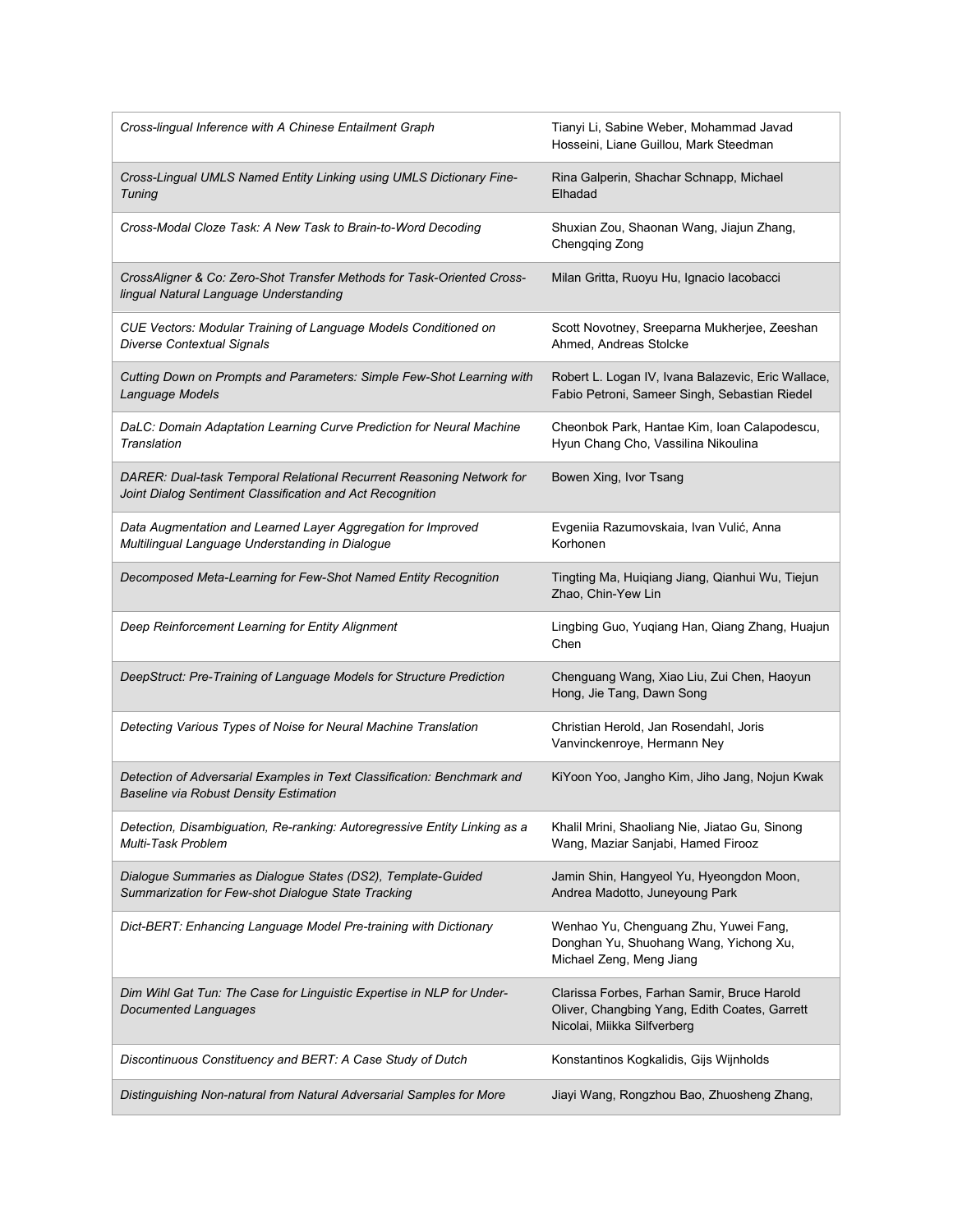| Robust Pre-trained Language Model                                                                                     | hai zhao                                                                                                                                     |
|-----------------------------------------------------------------------------------------------------------------------|----------------------------------------------------------------------------------------------------------------------------------------------|
| Distributed NLI: Learning to Predict Human Opinion Distributions for<br>Language Reasoning                            | Xiang Zhou, Yixin Nie, Mohit Bansal                                                                                                          |
| Diversifying Content Generation for Commonsense Reasoning with Mixture<br>of Knowledge Graph Experts                  | Wenhao Yu, Chenguang Zhu, Lianhui Qin, Zhihan<br>Zhang, Tong Zhao, Meng Jiang                                                                |
| Divide and Conquer: Text Semantic Matching with Disentangled Keywords<br>and Intents                                  | Yicheng Zou, Hongwei Liu, Tao Gui, Junzhe<br>Wang, Qi Zhang, Meng Tang, Haixiang Li, daniell<br>wang                                         |
| Do Pre-trained Models Benefit Knowledge Graph Completion? A Reliable<br>Evaluation and a Reasonable Approach          | Xin Lv, Yankai Lin, Yixin Cao, Lei Hou, Juanzi Li,<br>Zhiyuan Liu, Peng Li, Jie Zhou                                                         |
| Document-Level Event Argument Extraction via Optimal Transport                                                        | Amir Pouran Ben Veyseh, Minh Van Nguyen,<br>Franck Dernoncourt, Bonan Min, Thien Huu<br>Nguyen                                               |
| Document-Level Relation Extraction with Adaptive Focal Loss and<br>Knowledge Distillation                             | Qingyu Tan, Ruidan He, Lidong Bing, Hwee Tou<br>Ng                                                                                           |
| Domain Representative Keywords Selection: A Probabilistic Approach                                                    | Pritom Saha Akash, Jie Huang, Kevin Chang,<br>Yunyao Li, Lucian Popa, ChengXiang Zhai                                                        |
| DS-TOD: Efficient Domain Specialization for Task-Oriented Dialog                                                      | Chia-Chien Hung, Anne Lauscher, Simone Paolo<br>Ponzetto, Goran Glavaš                                                                       |
| DU-VLG: Unifying Vision-and-Language Generation via Dual Sequence-to-<br>Sequence Pre-training                        | Luyang Huang, Guocheng Niu, Jiachen Liu,<br>Xinyan Xiao, Hua Wu                                                                              |
| DuReader_vis: A Chinese Dataset for Open-domain Document Visual<br><b>Question Answering</b>                          | Le Qi, Shangwen Lv, Hongyu Li, Jing Liu, Yu<br>Zhang, Qiaoqiao She, Hua Wu, Haifeng Wang,<br><b>Ting Liu</b>                                 |
| E-KAR: A Benchmark for Rationalizing Natural Language Analogical<br>Reasoning                                         | Jiangjie Chen, Rui Xu, Ziquan Fu, Wei Shi,<br>Zhongqiao Li, Xinbo Zhang, Changzhi Sun, Lei Li,<br>Yanghua Xiao, Hao Zhou                     |
| ECO v1: Towards Event-Centric Opinion Mining                                                                          | Ruoxi Xu, Hongyu Lin, Meng Liao, Xianpei Han,<br>Jin Xu, Wei Tan, Yingfei Sun, Le Sun                                                        |
| ED2LM: Encoder-Decoder to Language Model for Faster Document Re-<br>ranking Inference                                 | Kai Hui, Honglei Zhuang, Tao Chen, Zhen Qin,<br>Jing Lu, Dara Bahri, Ji Ma, Jai Gupta, Cicero<br>Nogueira dos Santos, Yi Tay, Donald Metzler |
| Effective Unsupervised Constrained Text Generation based on Perturbed<br>Masking                                      | Yingwen Fu, Wenjie Ou, Zhou Yu, Yue Lin                                                                                                      |
| Efficient Argument Structure Extraction with Transfer Learning and Active<br>Learning                                 | Xinyu Hua, Lu Wang                                                                                                                           |
| Efficient, Uncertainty-based Moderation of Neural Networks Text Classifiers                                           | Jakob Smedegaard Andersen, Walid Maalej                                                                                                      |
| Eider: Empowering Document-level Relation Extraction with Efficient<br>Evidence Extraction and Inference-stage Fusion | Yiqing Xie, Jiaming Shen, Sha Li, Yuning Mao,<br>Jiawei Han                                                                                  |
| ELLE: Efficient Lifelong Pre-training for Emerging Data                                                               | Yujia Qin, Jiajie Zhang, Yankai Lin, Zhiyuan Liu,<br>Peng Li, Maosong Sun, Jie Zhou                                                          |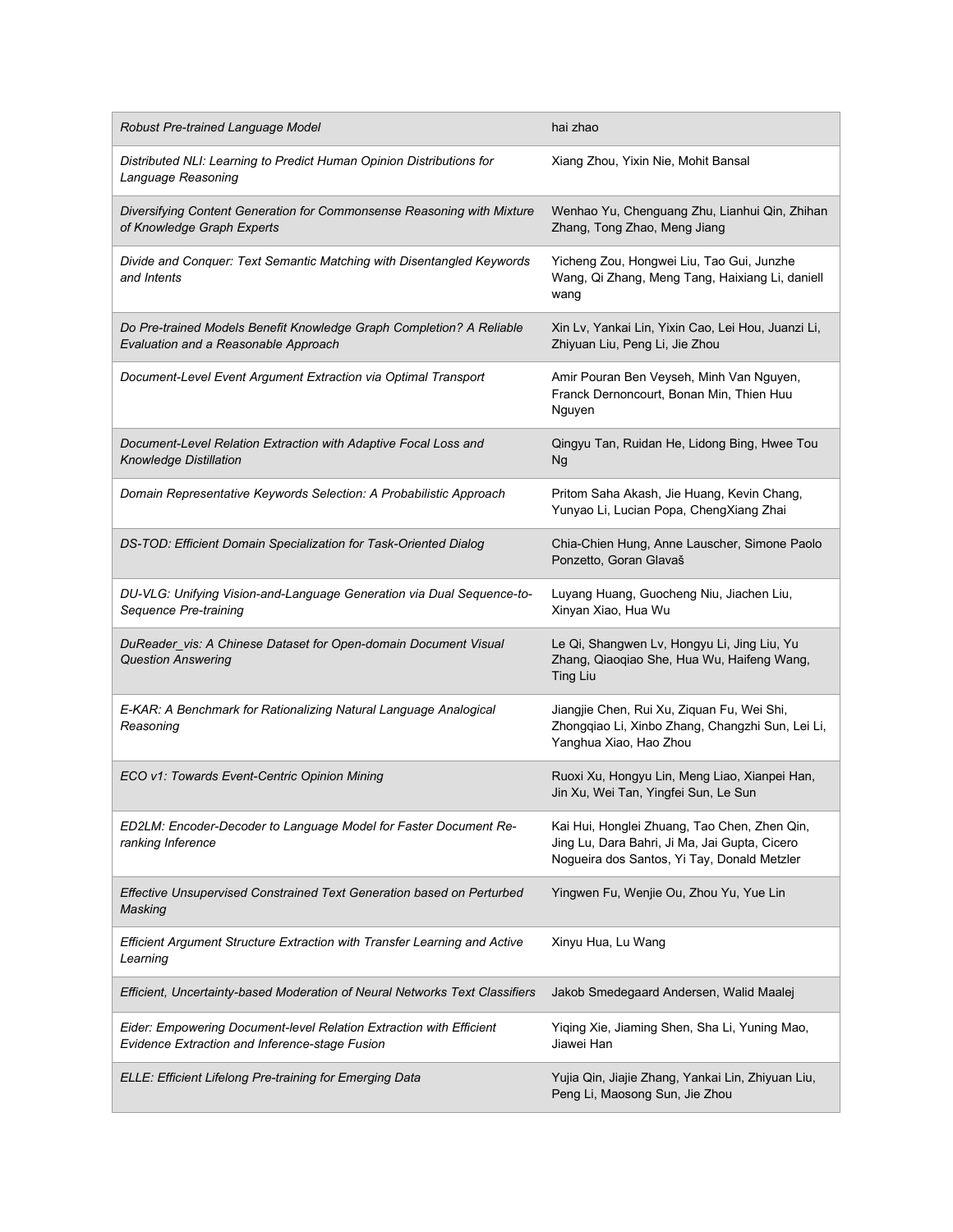| EmoCaps: Emotion Capsule based Model for Conversational Emotion<br>Recognition                                         | Zaijing Li, Fengxiao Tang, Ming Zhao, Yusen Zhu                                                                         |
|------------------------------------------------------------------------------------------------------------------------|-------------------------------------------------------------------------------------------------------------------------|
| Enabling Multimodal Generation on CLIP via Vision-Language Knowledge<br><b>Distillation</b>                            | Wenliang Dai, Lu Hou, Lifeng Shang, Xin Jiang,<br>Qun Liu, Pascale Fung                                                 |
| EnCBP: A New Benchmark Dataset for Finer-Grained Cultural Background<br><b>Prediction in English</b>                   | Weicheng Ma, Samiha Datta, Lili Wang, Soroush<br>Vosoughi                                                               |
| Encoding and Fusing Semantic Connection and Linguistic Evidence for<br>Implicit Discourse Relation Recognition         | Wei Xiang, Bang Wang, Lu Dai, Yijun Mo                                                                                  |
| End-to-End Segmentation-based News Summarization                                                                       | Yang Liu, Chenguang Zhu, Michael Zeng                                                                                   |
| End-to-End Speech Translation for Code Switched Speech                                                                 | Orion Weller, Matthias Sperber, Telmo Pires,<br>Hendra Setiawan, Christian Gollan, Dominic C<br>Telaar, Matthias Paulik |
| Enhancing Natural Language Representation with Large-Scale Out-of-<br>Domain Commonsense                               | Wanyun Cui, Xingran Chen                                                                                                |
| Entropy-based Attention Regularization Frees Unintended Bias Mitigation<br>from Lists                                  | Giuseppe Attanasio, Debora Nozza, Dirk Hovy,<br>Elena Baralis                                                           |
| Event Transition Planning for Open-ended Text Generation                                                               | Qintong Li, Piji Li, Wei Bi, Zhaochun Ren, Yuxuan<br>Lai, Lingpeng Kong                                                 |
| Explaining Classes through Stable Word Attributions                                                                    | Samuel Rönnqvist, AKi-Juhani Kyröläinen,<br>Amanda Myntti, Filip Ginter, Veronika Laippala                              |
| Exploring the Capacity of a Large-scale Masked Language Model to<br><b>Recognize Grammatical Errors</b>                | Ryo Nagata, Manabu Kimura, Kazuaki Hanawa                                                                               |
| Exploring the Impact of Negative Samples of Contrastive Learning: A Case<br>Study of Sentence Embedding                | Rui Cao, Yihao Wang, Yuxin Liang, Ling Gao, Jie<br>Zheng, Jie Ren, Zheng Wang                                           |
| Extract-Select: A Span Selection Framework for Nested Named Entity<br>Recognition with Generative Adversarial Training | Peixin Huang, Xiang Zhao, Minghao Hu, Yang<br>Fang, Xinyi Li, Weidong Xiao                                              |
| Extracting Latent Steering Vectors from Pretrained Language Models                                                     | Nishant Subramani, Nivedita Suresh, Matthew E<br>Peters                                                                 |
| <b>Extracting Person Names from User Generated Text: Named-Entity</b><br>Recognition for Combating Human Trafficking   | Yifei Li, Pratheeksha Nair, Kellin Pelrine, Reihaneh<br>Rabbany                                                         |
| Fact-Tree Reasoning for N-ary Question Answering over Knowledge<br>Graphs                                              | YAO ZHANG, Peiyao Li, Hongru Liang, Adam<br>Jatowt, Zhenglu Yang                                                        |
| Fast Nearest Neighbor Machine Translation                                                                              | Yuxian Meng, Xiaoya Li, Xiayu Zheng, Fei Wu,<br>Xiaofei Sun, Tianwei Zhang, Jiwei Li                                    |
| Finding the Dominant Winning Ticket in Pre-Trained Language Models                                                     | Zhuocheng Gong, Di He, Yelong Shen, Tie-Yan<br>Liu, Weizhu Chen, Dongyan Zhao, Ji-Rong Wen,<br>Rui Yan                  |
| Focus on the Action: Learning to Highlight and Summarize Jointly for Email<br>To-Do Items Summarization                | Kexun Zhang, Jiaao Chen, Diyi Yang                                                                                      |
| From BERT's Point of View: Revealing the Prevailing Contextual                                                         | Carolin M. Schuster, Simon Hegelich                                                                                     |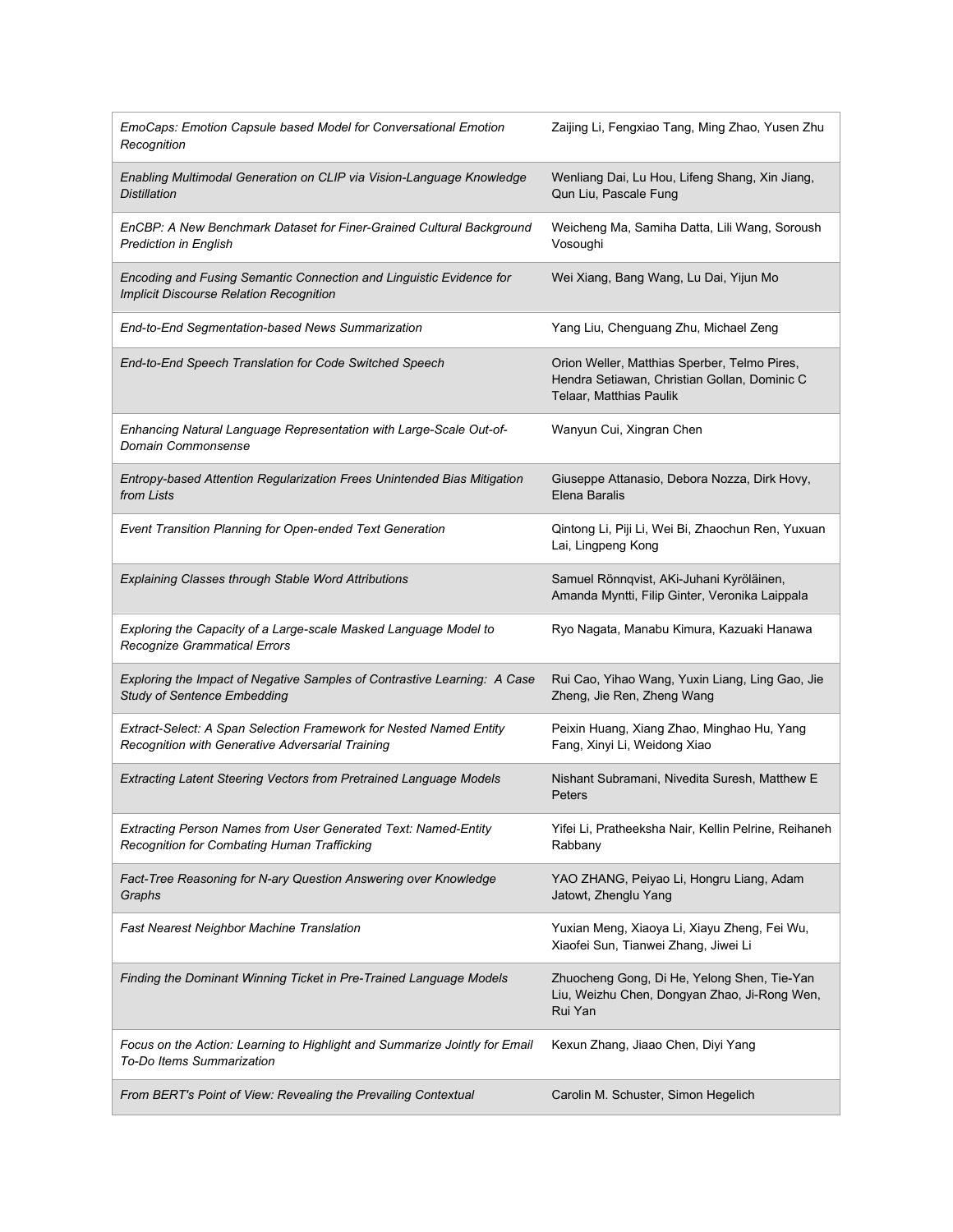| <b>Differences</b>                                                                                                                           |                                                                                                                                                                       |
|----------------------------------------------------------------------------------------------------------------------------------------------|-----------------------------------------------------------------------------------------------------------------------------------------------------------------------|
| From Stance to Concern: Adaptation of Propositional Analysis to New<br><b>Tasks and Domains</b>                                              | Brodie Mather, Bonnie J Dorr, Adam Dalton,<br>William de Beaumont, Owen Rambow, Sonja M.<br>Schmer-Galunder                                                           |
| Fusing Heterogeneous Factors with Triaffine Mechanism for Nested<br><b>Named Entity Recognition</b>                                          | Zheng Yuan, Chuanqi Tan, Songfang Huang, Fei<br>Huang                                                                                                                 |
| Gaussian Multi-head Attention for Simultaneous Machine Translation                                                                           | Shaolei Zhang, Yang Feng                                                                                                                                              |
| GCPG: A General Framework for Controllable Paraphrase Generation                                                                             | Kexin Yang, Dayiheng Liu, Wenqiang Lei,<br>Baosong Yang, Haibo Zhang, Xue Zhao, Wenqing<br>Yao, Boxing Chen                                                           |
| Generalized but not Robust? Comparing the Effects of Data Modification<br>Methods on Out-of-Domain Generalization and Adversarial Robustness | Tejas Gokhale, Swaroop Mishra, Man Luo,<br>Bhavdeep Singh Sachdeva, Chitta Baral                                                                                      |
| Going "Deeper": Structured Sememe Prediction via Transformer with Tree<br><b>Attention</b>                                                   | Yining Ye, Fanchao Qi, Zhiyuan Liu, Maosong Sun                                                                                                                       |
| Good Night at 4 pm?! Time Expressions in Different Cultures                                                                                  | <b>Vered Shwartz</b>                                                                                                                                                  |
| Graph Neural Networks for Multiparallel Word Alignment                                                                                       | Ayyoob Imani, Lütfi Kerem Senel, Masoud Jalili<br>Sabet, François Yvon, Hinrich Schuetze                                                                              |
| Graph Refinement for Coreference Resolution                                                                                                  | Lesly Miculicich, James Henderson                                                                                                                                     |
| GRS: Combining Generation and Revision in Unsupervised Sentence<br>Simplification                                                            | Mohammad Dehghan, Dhruv Kumar, Lukasz<br>Golab                                                                                                                        |
| Hey AI, Can You Solve Complex Tasks by Talking to Agents?                                                                                    | Tushar Khot, Kyle Richardson, Daniel Khashabi,<br>Ashish Sabharwal                                                                                                    |
| HiCLRE: A Hierarchical Contrastive Learning Framework for Distantly<br><b>Supervised Relation Extraction</b>                                 | Dongyang Li, Taolin Zhang, Nan Hu, Chengyu<br>Wang, Xiaofeng He                                                                                                       |
| HIE-SQL: History Information Enhanced Network for Context-Dependent<br>Text-to-SQL Semantic Parsing                                          | Yanzhao Zheng, Haibin Wang, Dong Baohua,<br>Xingjun Wang, Changshan Li                                                                                                |
| Hierarchical Recurrent Aggregative Generation for Few-Shot NLG                                                                               | Giulio Zhou, Gerasimos Lampouras, Ignacio<br>lacobacci                                                                                                                |
| HiStruct+: Improving Extractive Text Summarization with Hierarchical<br>Structure Information                                                | Qian Ruan, Malte Ostendorff, Georg Rehm                                                                                                                               |
| <b>HLDC: Hindi Legal Documents Corpus</b>                                                                                                    | Arnav Kapoor, Mudit Dhawan, Anmol Goel, Arjun<br>T H, Akshala Bhatnagar, Vibhu Agrawal, Amul<br>Agrawal, Arnab Bhattacharya, Ponnurangam<br>Kumaraguru, Ashutosh Modi |
| How Can Cross-lingual Knowledge Contribute Better to Fine-Grained Entity<br>Typing?                                                          | Hailong Jin, Tiansi Dong, Lei Hou, Juanzi Li, Hui<br>Chen, Zelin Dai, Qu Yincen                                                                                       |
| How Pre-trained Language Models Capture Factual Knowledge? A Causal-<br><b>Inspired Analysis</b>                                             | Shaobo Li, Xiaoguang Li, Lifeng Shang, Zhenhua<br>Dong, Chengjie Sun, Bingquan Liu, Zhenzhou Ji,<br>Xin Jiang, Qun Liu                                                |
| Human Language Modeling                                                                                                                      | Nikita Soni, Matthew Matero, Niranjan                                                                                                                                 |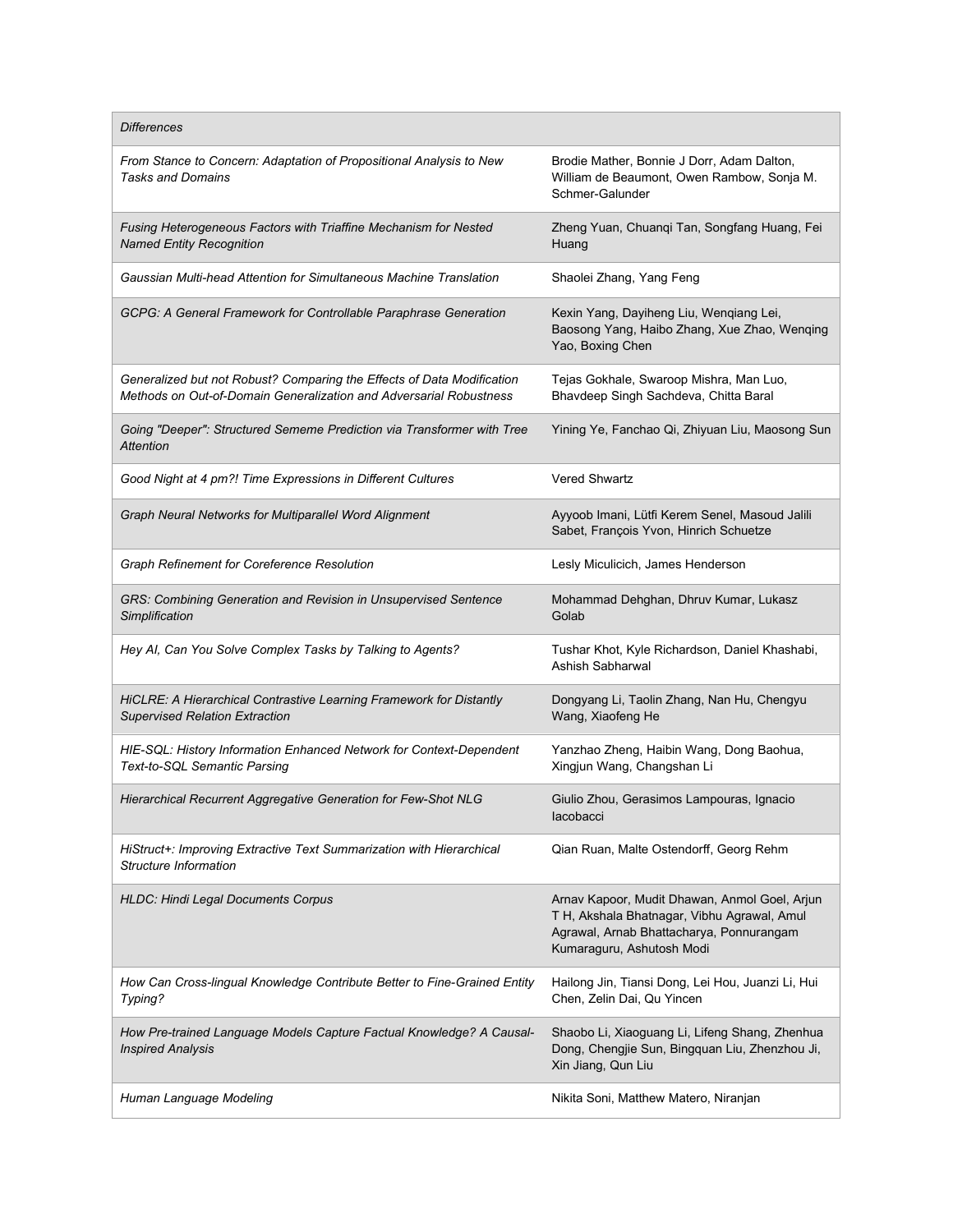|                                                                                                                                 | Balasubramanian, H. Schwartz                                                                                       |
|---------------------------------------------------------------------------------------------------------------------------------|--------------------------------------------------------------------------------------------------------------------|
| HybriDialogue: An Information-Seeking Dialogue Dataset Grounded on<br><b>Tabular and Textual Data</b>                           | Kai Nakamura, Sharon Levy, Yi-Lin Tuan, Wenhu<br>Chen, William Yang Wang                                           |
| Implicit Relation Linking for Question Answering over Knowledge Graph                                                           | Yao Zhao, Jiacheng Huang, Wei Hu, Qijin Chen,<br>XiaoXia Qiu, Chengfu Huo, Weijun Ren                              |
| Improved Multi-label Classification under Temporal Concept Drift:<br>Rethinking Group-Robust Algorithms in a Label-Wise Setting | Ilias Chalkidis, Anders Søgaard                                                                                    |
| Improving Candidate Retrieval with Entity Profile Generation for Wikidata<br><b>Entity Linking</b>                              | Tuan Lai, Heng Ji, ChengXiang Zhai                                                                                 |
| Improving Chinese Grammatical Error Detection via Data augmentation by<br><b>Conditional Error Generation</b>                   | Tianchi Yue, Shulin Liu, Huihui Cai, TAO YANG,<br>Shengkang Song, TingHao YU                                       |
| Improving Controllable Text Generation with Position-Aware Weighted<br>Decoding                                                 | Yuxuan Gu, Xiaocheng Feng, Sicheng Ma,<br>Jiaming Wu, Heng Gong, Bing Qin                                          |
| Improving Neural Political Statement Classification with Class Hierarchical<br><b>Information</b>                               | Erenay Dayanik, Andre Blessing, Nico Blokker,<br>Sebastian Haunss, Jonas Kuhn, Gabriella Lapesa,<br>Sebastian Pado |
| Improving Relation Extraction through Syntax-induced Pre-training with<br><b>Dependency Masking</b>                             | Yuanhe Tian, Yan Song, Fei Xia                                                                                     |
| Improving Robustness of Language Models from a Geometry-aware<br>Perspective                                                    | Bin Zhu, Zhaoquan Gu, Le Wang, Jinyin Chen, Qi<br>Xuan                                                             |
| Improving the Adversarial Robustness of NLP Models by Information<br><b>Bottleneck</b>                                          | Cenyuan Zhang, Xiang Zhou, Yixin Wan, Xiaoqing<br>Zheng, Kai-Wei Chang, Cho-Jui Hsieh                              |
| Incorporating Dynamic Semantics into Pre-Trained Language Model for<br><b>Aspect-based Sentiment Analysis</b>                   | Kai Zhang, Kun Zhang, Mengdi Zhang, Hongke<br>Zhao, Qi Liu, Wei Wu, Enhong Chen                                    |
| IndicBART: A Pre-trained Model for Indic Natural Language Generation                                                            | Raj Dabre, Himani Shrotriya, Anoop<br>Kunchukuttan, Ratish Puduppully, Mitesh M<br>Khapra, Pratyush Kumar          |
| Input-specific Attention Subnetworks for Adversarial Detection                                                                  | Emil Biju, Anirudh Sriram, Pratyush Kumar, Mitesh<br>M Khapra                                                      |
| Interpretable Research Replication Prediction via Variational Contextual<br><b>Consistency Sentence Masking</b>                 | Tianyi Luo, Rui Meng, Xin Eric Wang, Yang Liu                                                                      |
| Interpreting the Robustness of Neural NLP Models to Textual Perturbations                                                       | Yunxiang Zhang, Liangming Pan, Samson Tan,<br>Min-Yen Kan                                                          |
| Inverse is Better! Fast and Accurate Prompt for Few-shot Slot Tagging                                                           | Yutai Hou, Cheng Chen, Xianzhen Luo, Bohan Li,<br>Wanxiang Che                                                     |
| IsoScore: Measuring the Uniformity of Embedding Space Utilization                                                               | William Rudman, Nate Gillman, Taylor Rayne,<br>Carsten Eickhoff                                                    |
| Knowledge Graph Embedding by Adaptive Limit Scoring Loss Using<br>Dynamic Weighting Strategy                                    | Jinfa Yang, Xianghua Ying, Yongjie Shi, Xin Tong,<br>Ruibin Wang, Taiyan Chen, Bowei Xing                          |
| KSAM: Infusing Multi-Source Knowledge into Dialogue Generation via                                                              | Sixing Wu, Ying Li, Dawei Zhang, Zhonghai Wu                                                                       |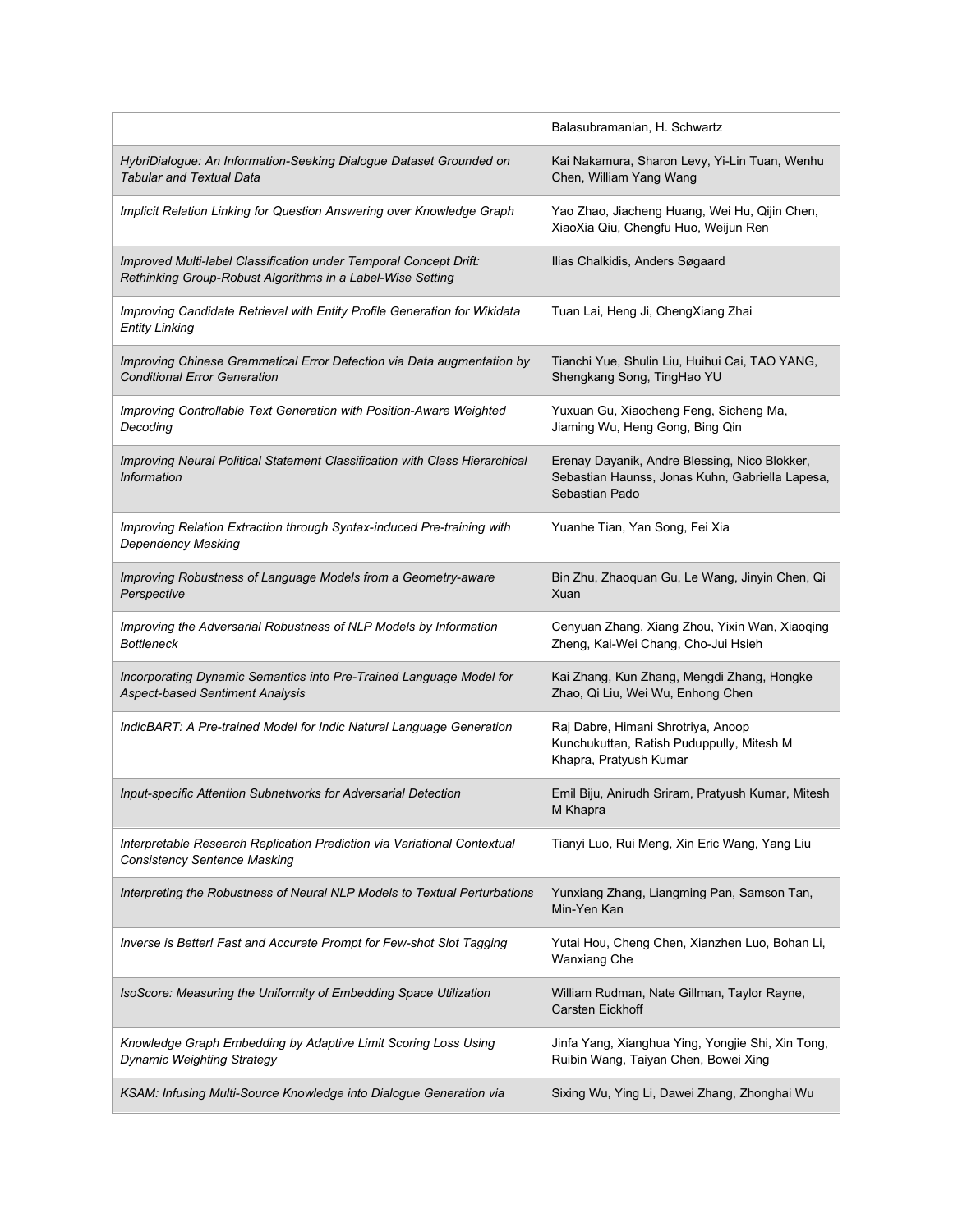| Knowledge Source Aware Multi-Head Decoding                                                                           |                                                                                                                                 |
|----------------------------------------------------------------------------------------------------------------------|---------------------------------------------------------------------------------------------------------------------------------|
| Label Semantics for Few Shot Named Entity Recognition                                                                | Jie Ma, Miguel Ballesteros, Srikanth Doss,<br>RISHITA ANUBHAI, Sunil Mallya, Yaser Al-<br>Onaizan, Dan Roth                     |
| Lacking the Embedding of a Word? Look it up into a Traditional Dictionary                                            | Elena Sofia Ruzzetti, Leonardo Ranaldi, Michele<br>Mastromattei, Francesca Fallucchi, Noemi<br>Scarpato, Fabio Massimo Zanzotto |
| LaPraDoR: Unsupervised Pretrained Dense Retriever for Zero-Shot Text<br>Retrieval                                    | Canwen Xu, Daya Guo, Nan Duan, Julian<br>McAuley                                                                                |
| Learn and Review: Enhancing Continual Named Entity Recognition via<br>Reviewing Synthetic Samples                    | Yu Xia, Quan Wang, Yajuan Lyu, Yong Zhu,<br>Wenhao Wu, Sujian Li, Dai Dai                                                       |
| Learning Adaptive Axis Attentions in Fine-tuning: Beyond Fixed Sparse<br><b>Attention Patterns</b>                   | Zihan Wang, Jiuxiang Gu, Jason Kuen, Handong<br>Zhao, Vlad I Morariu, Ruiyi Zhang, Ani Nenkova,<br>Tong Sun, Jingbo Shang       |
| Learning and Evaluating Character Representations in Novels                                                          | Naoya Inoue, Charuta Pethe, Allen Kim, Steven<br>Skiena                                                                         |
| Learning Bias-reduced Word Embeddings Using Dictionary Definitions                                                   | Haozhe An, Xiaojiang Liu, Donald Zhang                                                                                          |
| Learning from Missing Relations: Contrastive Learning with Commonsense<br>Knowledge Graphs for Commonsense Inference | Yong-Ho Jung, Jun-Hyung Park, Joon-Young<br>Choi, Mingyu Lee, Junho Kim, Kang-Min Kim,<br>SangKeun Lee                          |
| Learning Reasoning Patterns for Relational Triple Extraction with Mutual<br>Generation of Text and Graph             | Yubo Chen, Yunqi Zhang, Yongfeng Huang                                                                                          |
| Learning to Describe Solutions for Bug Reports Based on Developer<br><b>Discussions</b>                              | Sheena Panthaplackel, Junyi Jessy Li, Milos<br>Gligoric, Ray Mooney                                                             |
| Learning to Robustly Aggregate Labeling Functions for Semi-supervised<br>Data Programming                            | Ayush Maheshwari, Krishnateja Killamsetty,<br>Ganesh Ramakrishnan, Rishabh K Iyer, Marina<br>Danilevsky, Lucian Popa            |
| LEVEN: A Large-Scale Chinese Legal Event Detection Dataset                                                           | Feng Yao, Chaojun Xiao, Xiaozhi Wang, Zhiyuan<br>Liu, Lei Hou, Cunchao Tu, Juanzi Li, Yun Liu,<br>Weixing Shen, Maosong Sun     |
| Leveraging Knowledge in Multilingual Commonsense Reasoning                                                           | Yuwei Fang, Shuohang Wang, Yichong Xu,<br>Ruochen Xu, Siqi Sun, Chenguang Zhu, Michael<br>Zeng                                  |
| Listening to Affected Communities to Define Extreme Speech: Dataset and<br>Experiments                               | Antonis Maronikolakis, Axel Wisiorek, Leah Nann,<br>Haris Jabbar, Sahana Udupa, Hinrich Schuetze                                |
| Local Structure Matters Most: Perturbation Study in NLU                                                              | Louis Clouatre, Prasanna Parthasarathi, Amal<br>Zouaq, Sarath Chandar                                                           |
| Logic-Driven Context Extension and Data Augmentation for Logical<br>Reasoning of Text                                | Siyuan Wang, Wanjun Zhong, Duyu Tang,<br>zhongyu wei, Zhihao Fan, Daxin Jiang, Ming Zhou,<br>Nan Duan                           |
| Long Time No See! Open-Domain Conversation with Long-Term Persona<br>Memory                                          | Xinchao Xu, Zhibin Gou, Wenquan Wu, Zheng-Yu<br>Niu, Hua Wu, Haifeng Wang, Shihang Wang                                         |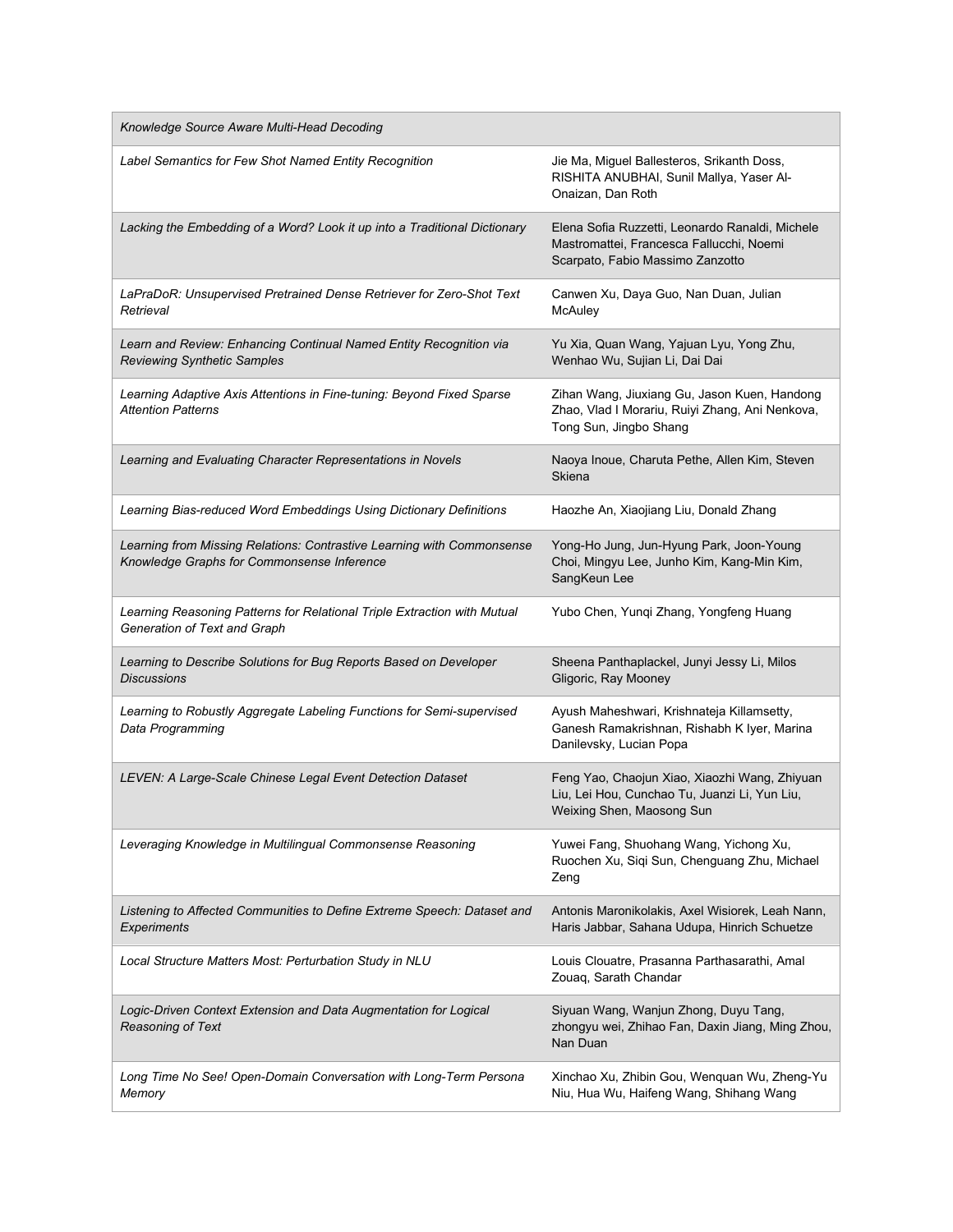| MDCSpell: A Multi-task Detector-Corrector Framework for Chinese Spelling<br>Correction                                   | Chenxi Zhu, Ziqiang Ying, Boyu Zhang, Feng Mao                                                                                                                   |
|--------------------------------------------------------------------------------------------------------------------------|------------------------------------------------------------------------------------------------------------------------------------------------------------------|
| MDERank: A Masked Document Embedding Rank Approach for<br>Unsupervised Keyphrase Extraction                              | Linhan Zhang, Qian Chen, Wen Wang, Chong<br>Deng, ShiLiang Zhang, Bing Li, Wei Wang, Xin<br>Cao                                                                  |
| Measuring the Language of Self-Disclosure across Corpora                                                                 | Ann-Katrin Reuel, Sebastian Peralta, João Sedoc,<br>Garrick Sherman, Lyle Ungar                                                                                  |
| MERIt: Meta-Path Guided Contrastive Learning for Logical Reasoning                                                       | Fangkai Jiao, Yangyang Guo, Xuemeng Song,<br>Liqiang Nie                                                                                                         |
| Meta-X_NLG: A Meta-Learning Approach Based on Language Clustering<br>for Zero-Shot Cross-Lingual Transfer and Generation | Kaushal Kumar Maurya, Maunendra Sankar<br>Desarkar                                                                                                               |
| Metadata Shaping: A Simple Approach for Knowledge-Enhanced<br>Language Models                                            | Simran Arora, Sen Wu, Enci Liu, Christopher Re                                                                                                                   |
| MetaWeighting: Learning to Weight Tasks in Multi-Task Learning                                                           | Yuren Mao, Zekai Wang, Weiwei Liu, Xuemin Lin,<br>Pengtao Xie                                                                                                    |
| MIMICause: Representation and automatic extraction of causal relation<br>types from clinical notes                       | Vivek Khetan, Md Imbesat Hassan Rizvi, Jessica<br>Huber, Paige Bartusiak, Bogdan Eugen<br>Sacaleanu, Andrew Fano                                                 |
| MINER: Multi-Interest Matching Network for News Recommendation                                                           | Jian Li, Jieming Zhu, Qiwei Bi, Guohao Cai, Lifeng<br>Shang, Zhenhua Dong, Xin Jiang, Qun Liu                                                                    |
| Mitigating Gender Bias in Distilled Language Models via Counterfactual<br><b>Role Reversal</b>                           | Umang Gupta, Jwala Dhamala, Varun Kumar,<br>Apurv Verma, Yada Pruksachatkun, Satyapriya<br>Krishna, Rahul Gupta, Kai-Wei Chang, Greg Ver<br>Steeg, Aram Galstyan |
| Mitigating the Inconsistency Between Word Saliency and Model<br>Confidence with Pathological Contrastive Training        | Pengwei Zhan, Yang Wu, Shaolei Zhou, Yunjian<br>Zhang, Liming Wang                                                                                               |
| Modality-specific Learning Rates for Effective Multimodal Additive Late-<br>fusion                                       | Yiqun Yao, Rada Mihalcea                                                                                                                                         |
| Modeling Intensification for Sign Language Generation: A Computational<br>Approach                                       | Mert Inan, Yang Zhong, Sabit Hassan, Lorna<br>Quandt, Malihe Alikhani                                                                                            |
| <b>Modular Domain Adaptation</b>                                                                                         | Junshen K Chen, Dallas Card, Dan Jurafsky                                                                                                                        |
| MoEfication: Transformer Feed-forward Layers are Mixtures of Experts                                                     | Zhengyan Zhang, Yankai Lin, Zhiyuan Liu, Peng<br>Li, Maosong Sun, Jie Zhou                                                                                       |
| More Than Words: Collocation Retokenization for Latent Dirichlet Allocation<br>Models                                    | Jin Cheevaprawatdomrong, Alexandra Schofield,<br><b>Attapol Rutherford</b>                                                                                       |
| Morphological Processing of Low-Resource Languages: Where We Are<br>and What's Next                                      | Adam Wiemerslage, Miikka Silfverberg,<br>Changbing Yang, Arya D. McCarthy, Garrett<br>Nicolai, Eliana Colunga, Katharina Kann                                    |
| Morphosyntactic Tagging with Pre-trained Language Models for Arabic and<br><i>its Dialects</i>                           | Go Inoue, Salam Khalifa, Nizar Habash                                                                                                                            |
| MReD: A Meta-Review Dataset for Structure-Controllable Text Generation                                                   | Chenhui Shen, Liying Cheng, Ran Zhou, Lidong                                                                                                                     |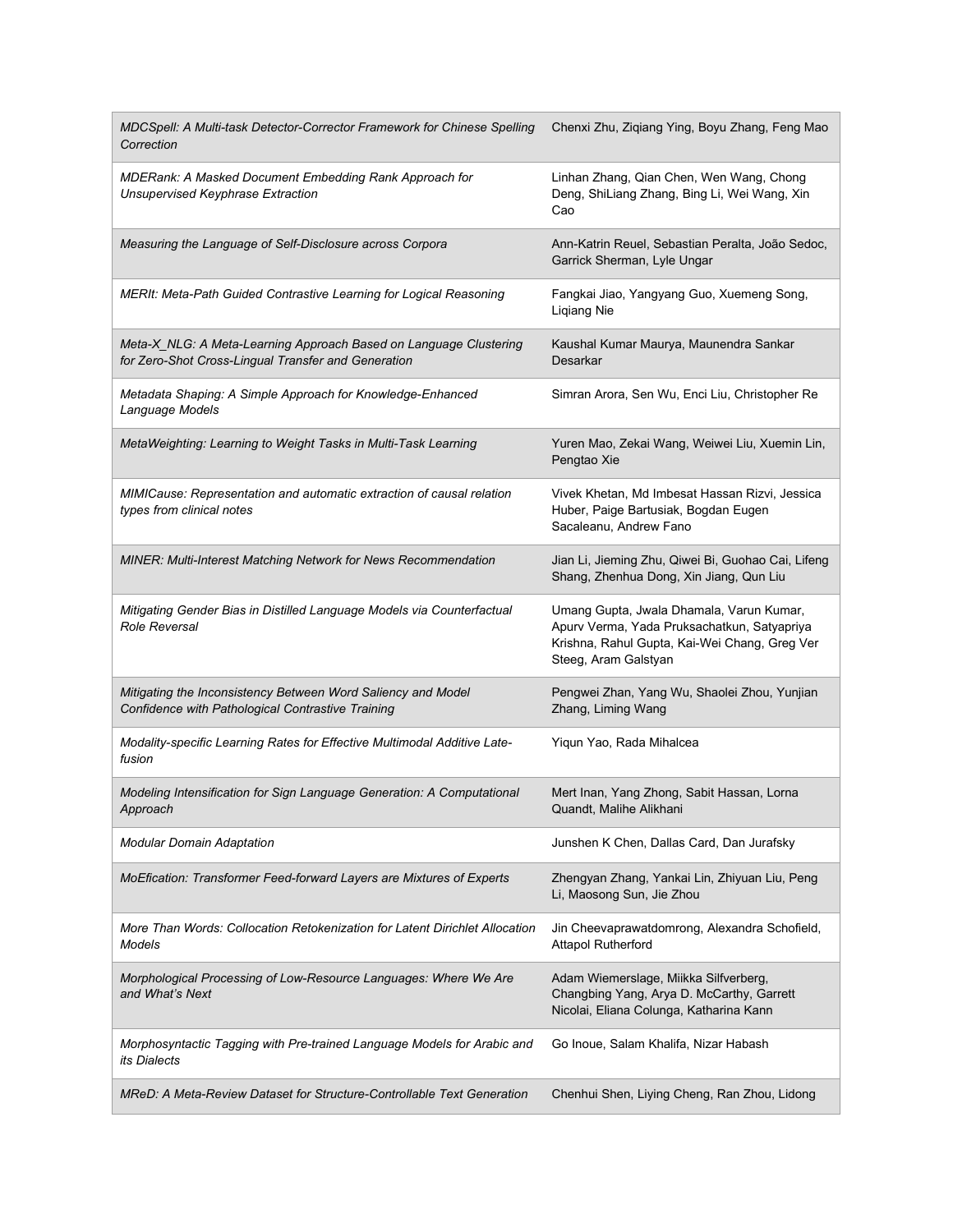|                                                                                                                               | Bing, Yang You, Luo Si                                                                                                                                        |
|-------------------------------------------------------------------------------------------------------------------------------|---------------------------------------------------------------------------------------------------------------------------------------------------------------|
| Mukayese: Turkish NLP Strikes Back                                                                                            | Ali Safaya, Emirhan Kurtuluş, Arda Goktogan,<br>Deniz Yuret                                                                                                   |
| Multi-Granularity Semantic Aware Graph Model for Reducing Position Bias<br>in Emotion Cause Pair Extraction                   | Yinan Bao, Qianwen Ma, Lingwei Wei, Wei Zhou,<br>Songlin Hu                                                                                                   |
| Multi-Scale Distribution Deep Variational Autoencoder for Explanation<br>Generation                                           | ZeFeng Cai, Linlin Wang, Gerard de Melo, Fei<br>Sun, Liang He                                                                                                 |
| Multi-Stage Prompting for Knowledgeable Dialogue Generation                                                                   | Zihan Liu, Mostofa Patwary, Ryan Prenger,<br>Shrimai Prabhumoye, Wei Ping, Mohammad<br>Shoeybi, Bryan Catanzaro                                               |
| Multi-task Learning for Paraphrase Generation With Keyword and Part-of-<br><b>Speech Reconstruction</b>                       | Xuhang Xie, Xuesong Lu, Bei Chen                                                                                                                              |
| N-Shot Learning for Augmenting Task-Oriented Dialogue State Tracking                                                          | Ibrahim Taha Aksu, Zhengyuan Liu, Min-Yen Kan,<br>Nancy F. Chen                                                                                               |
| NEWTS: A Corpus for News Topic-Focused Summarization                                                                          | Seyed Ali Bahrainian, Sheridan Feucht, Carsten<br>Eickhoff                                                                                                    |
| OCR Improves Machine Translation for Low-Resource Languages                                                                   | Oana Ignat, Jean Maillard, Vishrav Chaudhary,<br>Francisco Guzmán                                                                                             |
| On Controlling Fallback Responses for Grounded Dialogue Generation                                                            | Hongyuan Lu, Wai Lam, Hong Cheng, Helen M.<br>Meng                                                                                                            |
| On the data requirements of probing                                                                                           | Zining Zhu, Jixuan Wang, Bai Li, Frank Rudzicz                                                                                                                |
| On the Importance of Data Size in Probing Fine-tuned Models                                                                   | Houman Mehrafarin, Sara Rajaee, Mohammad<br><b>Taher Pilehvar</b>                                                                                             |
| On the Safety of Conversational Models: Taxonomy, Dataset, and<br>Benchmark                                                   | Hao Sun, Guangxuan Xu, Jiawen Deng, Jiale<br>Cheng, Chujie Zheng, Hao Zhou, Nanyun Peng,<br>Xiaoyan Zhu, Minlie Huang                                         |
| One Agent To Rule Them All: Towards Multi-agent Conversational Al                                                             | Christopher Clarke, Joseph Joshua Peper, Karthik<br>Krishnamurthy, Walter Talamonti, Kevin Leach,<br>Walter Lasecki, Yiping Kang, Lingjia Tang, Jason<br>Mars |
| OneAligner: Zero-shot Cross-lingual Transfer with One Rich-Resource<br>Language Pair for Low-Resource Sentence Retrieval      | Tong Niu, Kazuma Hashimoto, Yingbo Zhou,<br><b>Caiming Xiong</b>                                                                                              |
| Open Relation Modeling: Learning to Define Relations between Entities                                                         | Jie Huang, Kevin Chang, Jinjun Xiong, Wen-mei<br>Hwu                                                                                                          |
| Open Vocabulary Extreme Classification Using Generative Models                                                                | Daniel Simig, Fabio Petroni, Pouya Yanki,<br>Kashyap Popat, Christina Du, Sebastian Riedel,<br>Majid Yazdani                                                  |
| Perturbations in the Wild: Leveraging Human-Written Text Perturbations for<br><b>Realistic Adversarial Attack and Defense</b> | Thai Le, Jooyoung Lee, Kevin Yen, Yifan Hu,<br>Dongwon Lee                                                                                                    |
| Phoneme transcription of endangered languages: an evaluation of recent                                                        |                                                                                                                                                               |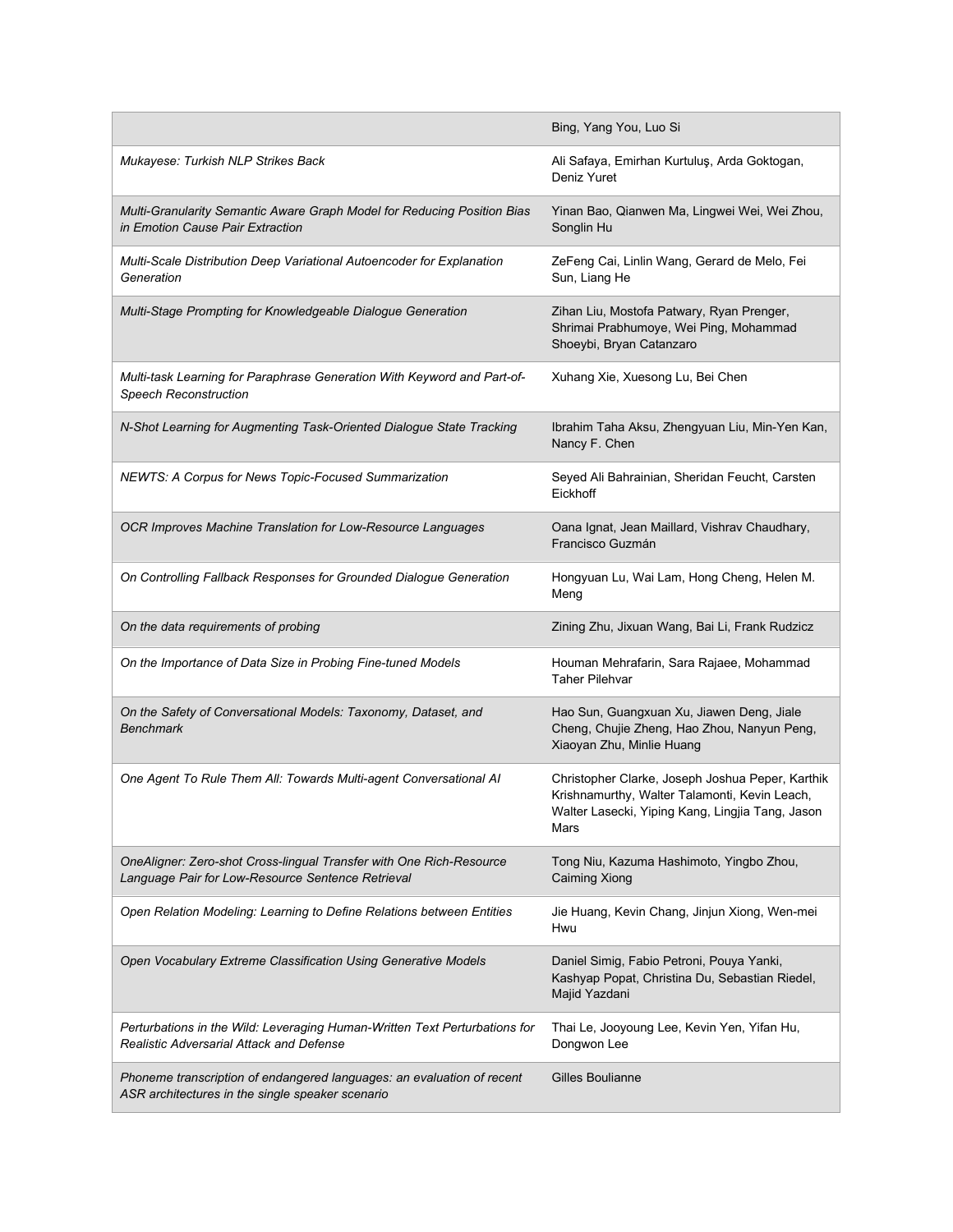| Platt-Bin: Efficient Posterior Calibrated Training for NLP Classifiers                                             | Rishabh Singh, Shirin Goshtasbpour                                                                      |
|--------------------------------------------------------------------------------------------------------------------|---------------------------------------------------------------------------------------------------------|
| Plug-and-Play Adaptation for Continuously-updated QA                                                               | Kyungjae Lee, Wookje Han, seung-won hwang,<br>Hwaran Lee, Joonsuk Park, Sang-Woo Lee                    |
| Prior Knowledge and Memory Enriched Transformer for Sign Language<br>Translation                                   | Tao Jin, Zhou Zhao, Meng Zhang, Xingshan Zeng                                                           |
| Probing BERT's priors with serial reproduction chains                                                              | Takateru Yamakoshi, Thomas L. Griffiths, Robert<br>D. Hawkins                                           |
| Probing Factually Grounded Content Transfer with Factual Ablation                                                  | Peter West, Chris Quirk, Michel Galley, Yejin Choi                                                      |
| <b>Probing Multilingual Cognate Prediction Models</b>                                                              | Clémentine Fourrier, Benoît Sagot                                                                       |
| Prompt-Driven Neural Machine Translation                                                                           | Yafu Li, Yongjing Yin, Jing Li, Yue Zhang                                                               |
| Query and Extract: Refining Event Extraction as Type-oriented Binary<br>Decoding                                   | Sijia Wang, Mo Yu, Shiyu Chang, Lichao Sun, Lifu<br>Huang                                               |
| Question Answering Infused Pre-training of General-Purpose<br><b>Contextualized Representations</b>                | Robin Jia, Mike Lewis, Luke Zettlemoyer                                                                 |
| Question Generation for Reading Comprehension Assessment by Modeling<br>How and What to Ask                        | Bilal Ghanem, Lauren Lutz Coleman, Julia Rivard<br>Dexter, Spencer McIntosh von der Ohe, Alona<br>Fyshe |
| Ranking-Constrained Learning with Rationales for Text Classification                                               | Juanyan Wang, Manali Sharma, Mustafa Bilgic                                                             |
| Read before Generate! Faithful Long Form Question Answering with<br><b>Machine Reading</b>                         | Dan SU, Xiaoguang Li, Jindi Zhang, Lifeng Shang,<br>Xin Jiang, Qun Liu, Pascale Fung                    |
| Reinforced Cross-modal Alignment for Radiology Report Generation                                                   | Han Qin, Yan Song                                                                                       |
| RelationPrompt: Leveraging Prompts to Generate Synthetic Data for Zero-<br><b>Shot Relation Triplet Extraction</b> | Yew Ken Chia, Lidong Bing, Soujanya Poria, Luo<br>Si                                                    |
| Rethinking Document-level Neural Machine Translation                                                               | Zewei Sun, Mingxuan Wang, Hao Zhou, Chengqi<br>Zhao, Shujian Huang, Jiajun Chen, Lei Li                 |
| Rethinking Offensive Text Detection as a Multi-Hop Reasoning Problem                                               | Qiang Zhang, Jason Naradowsky, Yusuke Miyao                                                             |
| Revisiting Automatic Evaluation of Extractive Summarization Task: Can We<br>Do Better than ROUGE?                  | Mousumi Akter, Naman Bansal, Shubhra Kanti<br>Karmaker                                                  |
| Seeking Patterns, Not just Memorizing Procedures: Contrastive Learning<br>for Solving Math Word Problems           | Zhongli Li, Wenxuan Zhang, Chao Yan, Qingyu<br>Zhou, Chao Li, Hongzhi Liu, Yunbo Cao                    |
| Semantically Distributed Robust Optimization for Vision-and-Language<br><b>Inference</b>                           | Tejas Gokhale, Abhishek Chaudhary, Pratyay<br>Banerjee, Chitta Baral, Yezhou Yang                       |
| Sememe Prediction for BabelNet Synsets using Multilingual and Multimodal<br>Information                            | Fanchao Qi, Chuancheng Lv, Zhiyuan Liu, Xiaojun<br>Meng, Maosong Sun, Hai-Tao Zheng                     |
| Sentence-T5: Scalable Sentence Encoders from Pre-trained Text-to-Text<br><b>Models</b>                             | Jianmo Ni, Gustavo Hernandez Abrego, Noah<br>Constant, Ji Ma, Keith Hall, Daniel Cer, Yinfei<br>Yang    |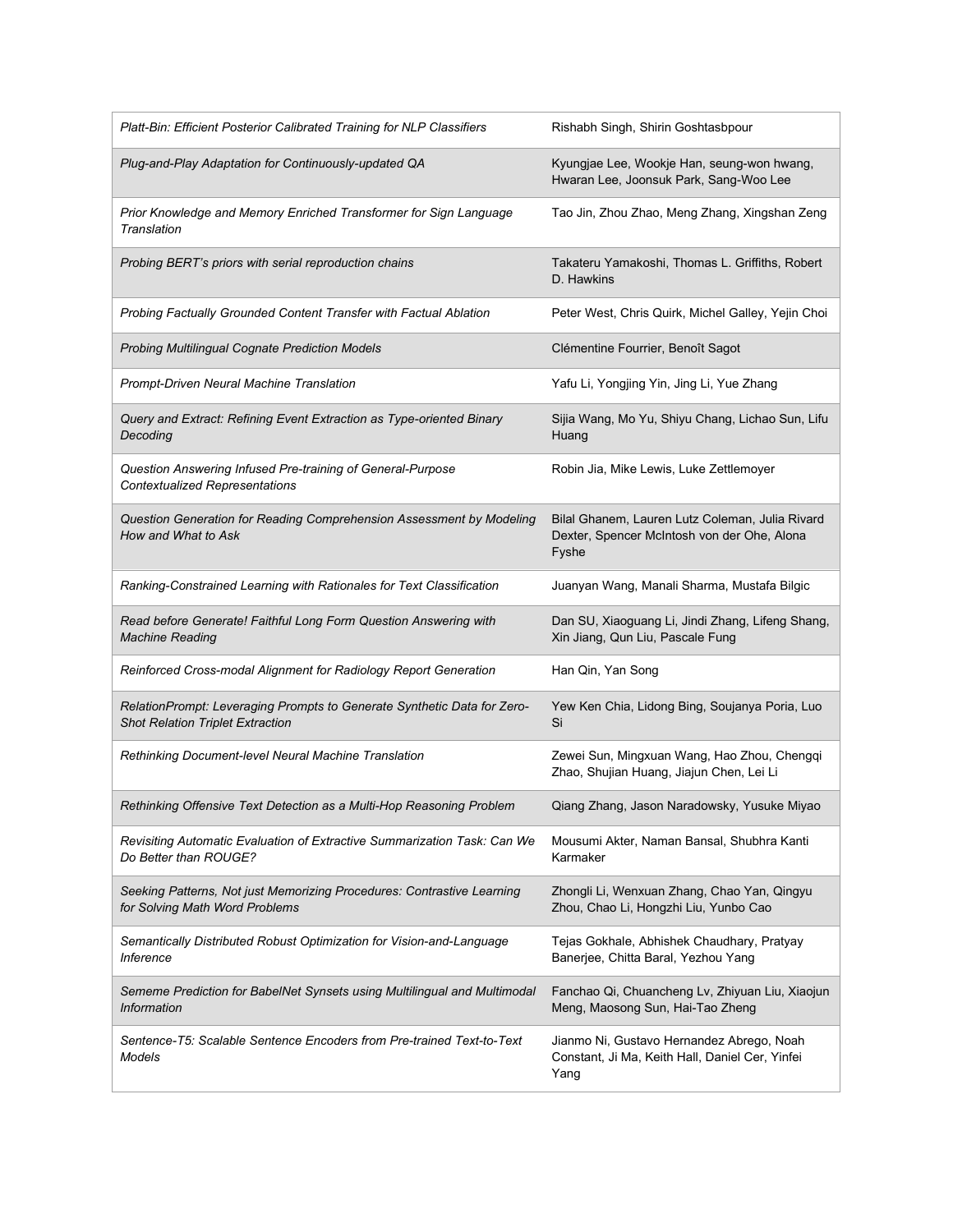| Sentiment Word Aware Multimodal Refinement for Multimodal Sentiment<br><b>Analysis with ASR Errors</b>                 | Yang Wu, Yanyan Zhao, Hao Yang, Song Chen,<br>Bing Qin, Xiaohuan Cao, Wenting Zhao                                              |
|------------------------------------------------------------------------------------------------------------------------|---------------------------------------------------------------------------------------------------------------------------------|
| Seq2Path: Generating Sentiment Tuples as Paths of a Tree                                                               | Yue Mao, Yi Shen, Jingchao Yang, Xiaoying Zhu,<br>Longjun Cai                                                                   |
| Should We Trust This Summary? Bayesian Abstractive Summarization to<br><b>The Rescue</b>                               | Alexios Gidiotis, Grigorios Tsoumakas                                                                                           |
| Sibylvariant Transformations for Robust Text Classification                                                            | Fabrice Y Harel-Canada, Muhammad Ali Gulzar,<br>Nanyun Peng, Miryung Kim                                                        |
| Square One Bias in NLP: Towards a Multi-Dimensional Exploration of the<br><b>Research Manifold</b>                     | Sebastian Ruder, Ivan Vulić, Anders Søgaard                                                                                     |
| Structural Supervision for Word Alignment and Machine Translation                                                      | Lei Li, Kai Fan, Hongjia Li, Chun Yuan                                                                                          |
| Suum Cuique: Studying Bias in Taboo Detection with a Community<br>Perspective                                          | Osama Khalid, Jonathan Rusert, Padmini<br>Srinivasan                                                                            |
| Synchronous Refinement for Neural Machine Translation                                                                  | Kehai Chen, Masao Utiyama, Eiichiro Sumita, Rui<br>Wang, Min Zhang                                                              |
| Syntax-guided Contrastive Learning for Pre-trained Language Model                                                      | Shuai Zhang, Wang Lijie, Xinyan Xiao, Hua Wu                                                                                    |
| Systematicity, Compositionality and Transitivity of Deep NLP Models: a<br><b>Metamorphic Testing Perspective</b>       | Edoardo Manino, Julia Rozanova, Danilo<br>Carvalho, Andre Freitas, Lucas Carvalho Cordeiro                                      |
| TABi: Type-Aware Bi-Encoders for Open-Domain Entity Retrieval                                                          | Megan Leszczynski, Daniel Y Fu, Mayee F Chen,<br>Christopher Re                                                                 |
| Table-based Fact Verification with Self-adaptive Mixture of Experts                                                    | Yuxuan Zhou, Xien Liu, Kaiyin Zhou, Ji Wu                                                                                       |
| Task-guided Disentangled Tuning for Pretrained Language Models                                                         | Jiali Zeng, Yufan Jiang, Shuangzhi Wu, Yongjing<br>Yin, Mu Li                                                                   |
| TegTok: Augmenting Text Generation via Task-specific and Open-world<br>Knowledge                                       | Chao-Hong Tan, Jia-Chen Gu, Chongyang Tao,<br>Zhen-Hua Ling, Can Xu, Huang Hu, Xiubo Geng,<br>Daxin Jiang                       |
| Thai Nested Named Entity Recognition Corpus                                                                            | Weerayut Buaphet, Can Udomcharoenchaikit,<br>Peerat Limkonchotiwat, Attapol Rutherford,<br>Sarana Nutanong                      |
| The Change that Matters in Discourse Parsing: Estimating the Impact of<br>Domain Shift on Parser Error                 | Katherine Atwell, Anthony Sicilia, Seong Jae<br>Hwang, Malihe Alikhani                                                          |
| The impact of lexical and grammatical processing on generating code from<br>natural language                           | Nathanaël Beau, Benoit Crabbé                                                                                                   |
| The Inefficiency of Language Models in Scholarly Retrieval: An<br><b>Experimental Walk-through</b>                     | Shruti Singh, Mayank Singh                                                                                                      |
| The Past Mistake is the Future Wisdom: Error-driven Contrastive<br>Probability Optimization for Chinese Spell Checking | Yinghui Li, Qingyu Zhou, Yangning Li, Zhongli Li,<br>Ruiyang Liu, Rongyi Sun, Zizhen Wang, Chao Li,<br>Yunbo Cao, Hai-Tao Zheng |
| THE-X: Privacy-Preserving Transformer Inference with Homomorphic<br>Encryption                                         | Tianyu Chen, Hangbo Bao, Shaohan Huang, Li<br>Dong, Binxing Jiao, Daxin Jiang, Haoyi Zhou,                                      |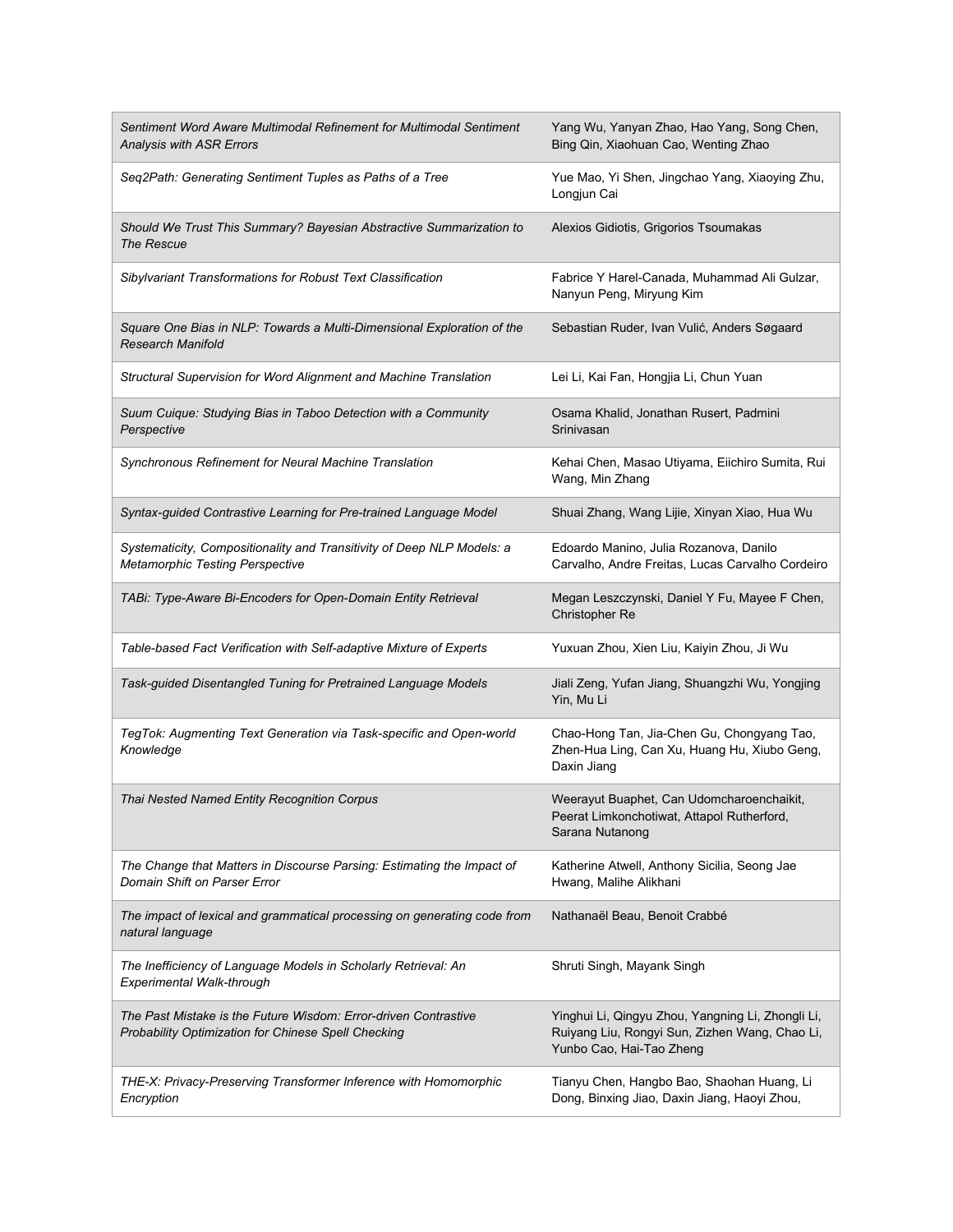|                                                                                                                        | Jianxin Li, Furu Wei                                                                                      |
|------------------------------------------------------------------------------------------------------------------------|-----------------------------------------------------------------------------------------------------------|
| To be or not to be an Integer? Encoding Variables for Mathematical Text                                                | Deborah Ferreira, Mokanarangan Thayaparan,<br>Marco Valentino, Julia Rozanova, Andre Freitas              |
| Toward More Meaningful Resources for Lower-resourced Languages                                                         | Constantine Lignos, Nolan Holley, Chester Palen-<br>Michel, Jonne Sälevä                                  |
| Towards Adversarially Robust Text Classifiers by Learning to Reweight<br>Clean Examples                                | Jianhan Xu, Cenyuan Zhang, Xiaoqing Zheng,<br>Linyang Li, Cho-Jui Hsieh, Kai-Wei Chang,<br>Xuanjing Huang |
| Towards Collaborative Neural-Symbolic Graph Semantic Parsing via<br>Uncertainty                                        | Zi Lin, Jeremiah Zhe Liu, Jingbo Shang                                                                    |
| Towards Few-shot Entity Recognition in Document Images: A Label-aware<br>Sequence-to-Sequence Framework                | Zilong Wang, Jingbo Shang                                                                                 |
| Towards Large-Scale Interpretable Knowledge Graph Reasoning for<br>Dialogue Systems                                    | Yi-Lin Tuan, Sajjad Beygi, Maryam Fazel-Zarandi,<br>Qiaozi Gao, Alessandra Cervone, William Yang<br>Wang  |
| Towards Transparent Interactive Semantic Parsing via Step-by-Step<br>Correction                                        | Lingbo Mo, Ashley Lewis, Huan Sun, Michael<br>White                                                       |
| Towards Unifying the Label Space for Aspect- and Sentence-based<br><b>Sentiment Analysis</b>                           | Yiming Zhang, Min Zhang, Sai Wu, Junbo Zhao                                                               |
| Training Dynamics for Text Summarization Models                                                                        | Tanya Goyal, Jiacheng Xu, Junyi Jessy Li, Greg<br><b>Durrett</b>                                          |
| Training Text-to-Text Transformers with Privacy Guarantees                                                             | Natalia Ponomareva, Jasmijn Bastings, Sergei<br>Vassilvitskii                                             |
| Translation Error Detection as Rationale Extraction                                                                    | Marina Fomicheva, Lucia Specia, Nikolaos Aletras                                                          |
| Type-Driven Multi-Turn Corrections for Grammatical Error Correction                                                    | Shaopeng Lai, Qingyu Zhou, Jiali Zeng, Zhongli Li,<br>Chao Li, Yunbo Cao, Jinsong Su                      |
| UNIMO-2: End-to-End Unified Vision-Language Grounded Learning                                                          | Wei Li, Can Gao, Guocheng Niu, Xinyan Xiao,<br>Hao Liu, Jiachen Liu, Hua Wu, Haifeng Wang                 |
| Unsupervised Natural Language Inference Using PHL Triplet Generation                                                   | Neeraj Varshney, Pratyay Banerjee, Tejas<br>Gokhale, Chitta Baral                                         |
| Using Interactive Feedback to Improve the Accuracy and Explainability of<br>Question Answering Systems Post-Deployment | Zichao Li, Prakhar Sharma, Xing Han Lu, Jackie<br>CK Cheung, Siva Reddy                                   |
| Using NLP to quantify the environmental cost and diversity benefits of in-<br>person NLP conferences                   | Piotr Przybyła, Matthew Shardlow                                                                          |
| Using Pre-Trained Language Models for Producing Counter Narratives<br>Against Hate Speech: a Comparative Study         | Serra Sinem Tekiroglu, Helena Bonaldi,<br>Margherita Fanton, Marco Guerini                                |
| Virtual Augmentation Supported Contrastive Learning of Sentence<br>Representations                                     | Dejiao Zhang, Wei Xiao, Henghui Zhu, Xiaofei Ma,<br><b>Andrew Arnold</b>                                  |
| VISITRON: Visual Semantics-Aligned Interactively Trained Object-<br>Navigator                                          | Ayush Shrivastava, Karthik Gopalakrishnan, Yang<br>Liu, Robinson Piramuthu, gokhan tur, Devi Parikh,      |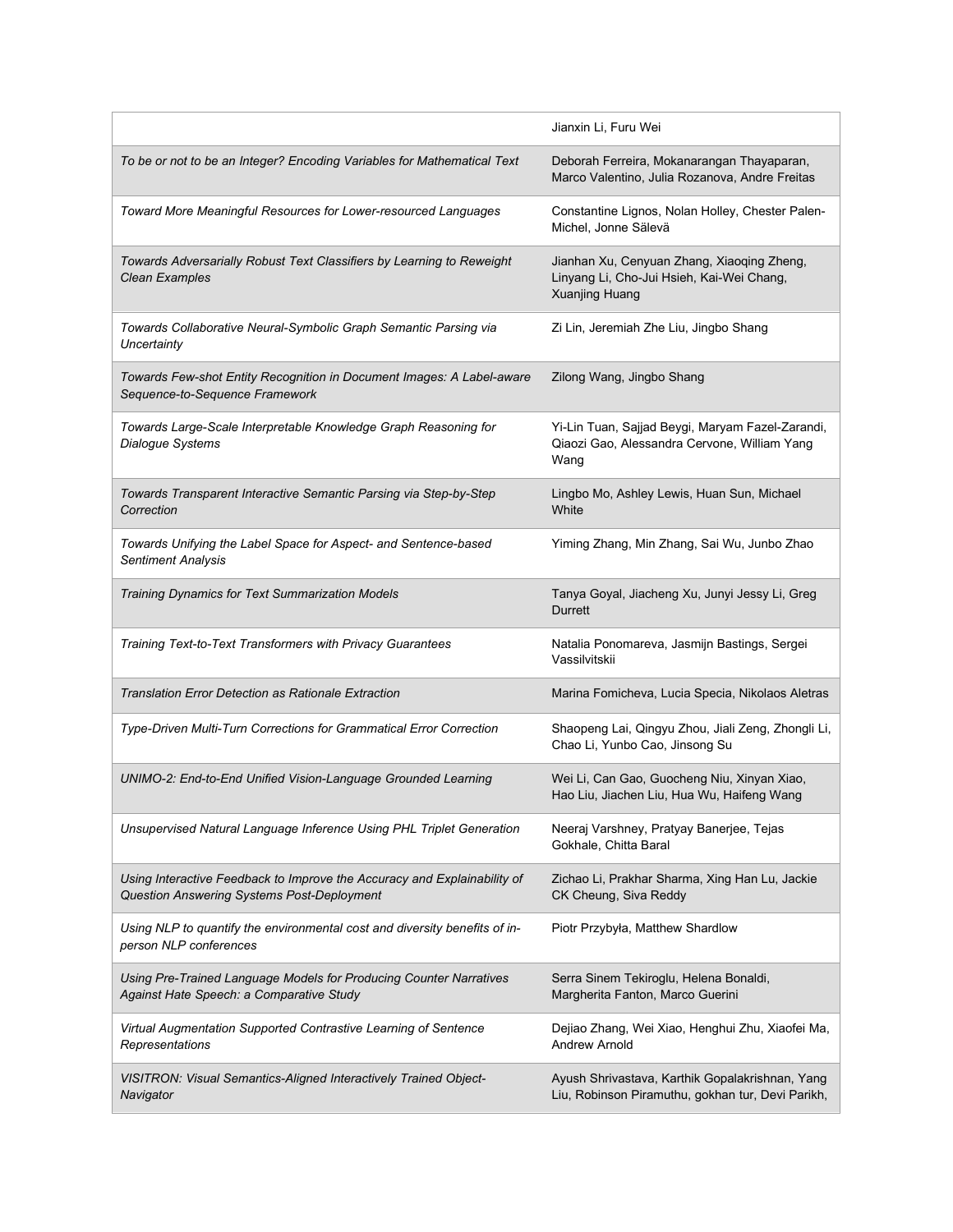|                                                                                                      | Dilek Hakkani-Tur                                                                                                    |
|------------------------------------------------------------------------------------------------------|----------------------------------------------------------------------------------------------------------------------|
| Visualizing the Relationship Between Encoded Linguistic Information and                              | Jiannan Xiang, Huayang Li, Defu Lian, Guoping                                                                        |
| <b>Task Performance</b>                                                                              | Huang, Taro Watanabe, Lemao Liu                                                                                      |
| Weighted self Distillation for Chinese word segmentation                                             | Rian He, Shubin Cai, Zhong Ming, Jialei Zhang                                                                        |
| What does it take to bake a cake? The RecipeRef corpus and anaphora<br>resolution in procedural text | Biaoyan Fang, Timothy Baldwin, Karin Verspoor                                                                        |
| What to Learn, and How: Toward Effective Learning from Rationales                                    | Samuel Carton, Surya Kanoria, Chenhao Tan                                                                            |
| What Works and Doesn't Work, A Deep Decoder for Neural Machine                                       | Zuchao Li, Yiran Wang, Masao Utiyama, Eiichiro                                                                       |
| Translation                                                                                          | Sumita, hai zhao, Taro Watanabe                                                                                      |
| When Chosen Wisely, More Data Is What You Need: A Universal Sample-                                  | Ehsan Kamalloo, Mehdi Rezagholizadeh, Ali                                                                            |
| <b>Efficient Strategy For Data Augmentation</b>                                                      | Ghodsi                                                                                                               |
| Why don't people use character-level machine translation?                                            | Jindřich Libovický, Helmut Schmid, Alexander<br>Fraser                                                               |
| Why Exposure Bias Matters: An Imitation Learning Perspective of Error                                | Kushal Arora, Layla El Asri, Hareesh Bahuleyan,                                                                      |
| Accumulation in Language Generation                                                                  | Jackie CK Cheung                                                                                                     |
| Word Segmentation by Separation Inference for East Asian Languages                                   | Yu Tong, Jingzhi Guo, Jizhe Zhou, Ge Chen,<br>Guokai Zheng                                                           |
| XFUND: A Benchmark Dataset for Multilingual Visually Rich Form                                       | Yiheng Xu, Tengchao Lv, Lei Cui, Guoxin Wang,                                                                        |
| Understanding                                                                                        | Yijuan Lu, Dinei Florencio, Cha Zhang, Furu Wei                                                                      |
| xGQA: Cross-Lingual Visual Question Answering                                                        | Jonas Pfeiffer, Gregor Geigle, Aishwarya Kamath,<br>Jan-Martin O. Steitz, Stefan Roth, Ivan Vulić, Iryna<br>Gurevych |
| Your fairness may vary: Pretrained language model fairness in toxic text                             | Ioana Baldini, Dennis Wei, Karthikeyan Natesan                                                                       |
| classification                                                                                       | Ramamurthy, Moninder Singh, Mikhail Yurochkin                                                                        |
| Zero-Shot Dense Retrieval with Momentum Adversarial Domain Invariant                                 | Ji Xin, Chenyan Xiong, Ashwin Srinivasan, Ankita                                                                     |
| Representations                                                                                      | Sharma, Damien Jose, Paul N. Bennett                                                                                 |
| Zero-shot Learning for Grapheme to Phoneme Conversion with Language                                  | Xinjian Li, Florian Metze, David R Mortensen,                                                                        |
| Ensemble                                                                                             | Shinji Watanabe, Alan Black                                                                                          |
| ZiNet: Linking Chinese Characters Spanning Three Thousand Years                                      | Yang Chi, Fausto Giunchiglia, daqian Shi, Xiaolei<br>Diao, Chuntao Li, Hao Xu                                        |

#### <span id="page-52-0"></span>Short Papers

| <b>Title</b>                                                            | <b>Authors</b>                                                                                                                                              |
|-------------------------------------------------------------------------|-------------------------------------------------------------------------------------------------------------------------------------------------------------|
| A Feasibility Study of Answer-Unaware Question Generation for Education | Liam Dugan, Eleni Miltsakaki, Shriyash Kaustubh<br>Upadhyay, Etan Ginsberg, Hannah Gonzalez,<br>DaHyeon Choi, Chuning Yuan, Chris Callison-<br><b>Burch</b> |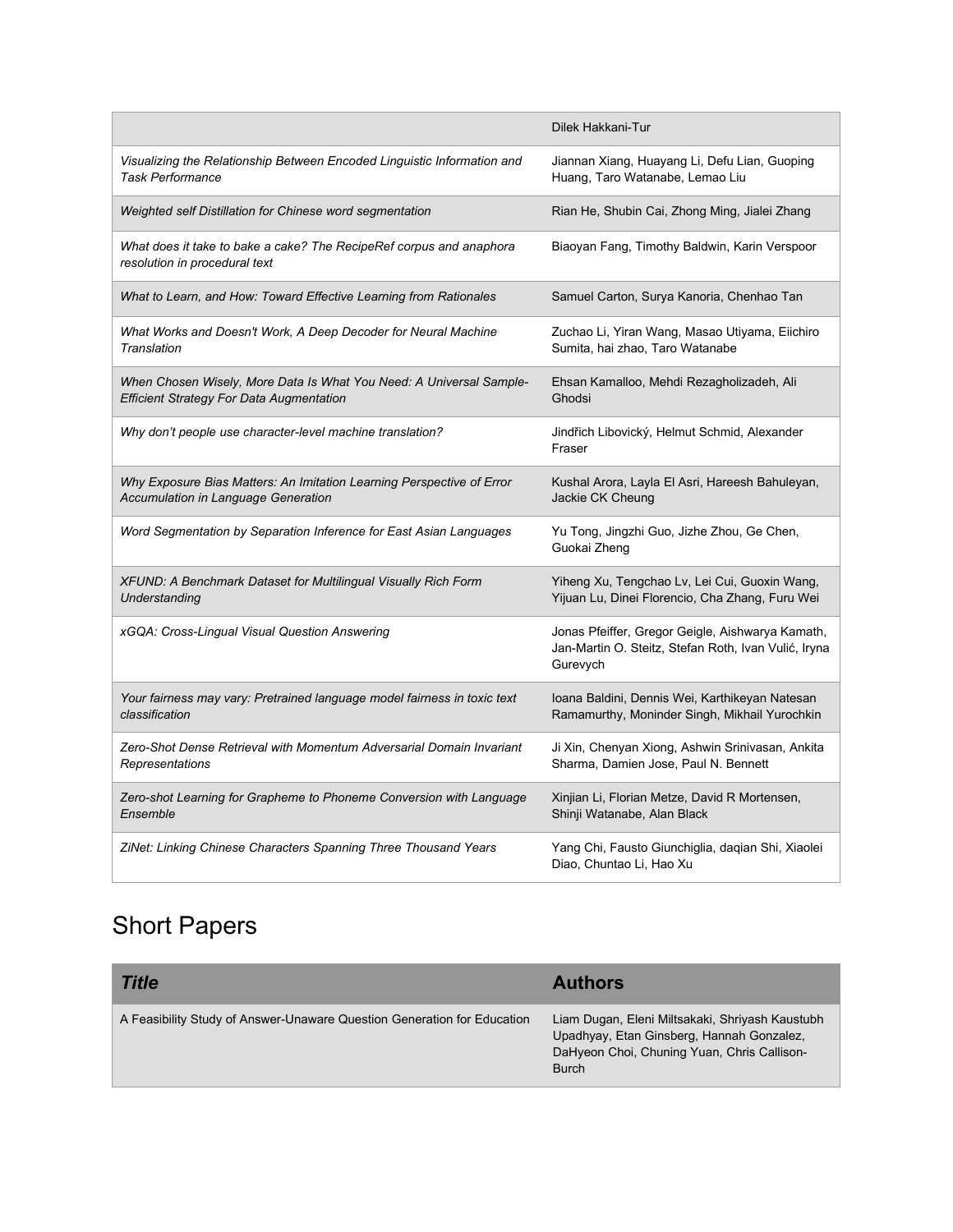| A Simple yet Effective Relation Information Guided Approach for Few-Shot<br><b>Relation Extraction</b>             | Yang Liu, Jinpeng Hu, Xiang Wan, Tsung-Hui<br>Chang                                                         |
|--------------------------------------------------------------------------------------------------------------------|-------------------------------------------------------------------------------------------------------------|
| Addressing Resource and Privacy Constraints in Semantic Parsing<br>Through Data Augmentation                       | Kevin Yang, Olivia Deng, Charles Chen, Richard<br>Shin, Subhro Roy, Benjamin Van Durme                      |
| An Isotropy Analysis in the Multilingual BERT Embedding Space                                                      | Sara Rajaee, Mohammad Taher Pilehvar                                                                        |
| Attention Mechanism with Energy-Friendly Operations                                                                | Yu Wan, Baosong Yang, Dayiheng Liu, Rong<br>Xiao, Derek F. Wong, Haibo Zhang, Boxing Chen,<br>Lidia S. Chao |
| Automatic Speech Recognition and Query By Example for Creole<br>Languages Documentation                            | Cécile Macaire, Didier Schwab, Benjamin<br>Lecouteux, Emmanuel Schang                                       |
| Auxiliary tasks to boost Biaffine Semantic Dependency Parsing                                                      | <b>Marie Candito</b>                                                                                        |
| Benchmarking Answer Verification Methods for Question Answering-Based<br><b>Summarization Evaluation Metrics</b>   | Daniel Deutsch, Dan Roth                                                                                    |
| BPE vs. Morphological Segmentation: A Case Study on Machine<br>Translation of Four Polysynthetic Languages         | Manuel Mager, Arturo Oncevay, Elisabeth Mager,<br>Katharina Kann, Thang Vu                                  |
| Combining (Second-Order) Graph-Based and Headed-Span-Based<br>Projective Dependency Parsing                        | Songlin Yang, Kewei Tu                                                                                      |
| Combining Static and Contextualised Multilingual Embeddings                                                        | Katharina Hämmerl, Jindřich Libovický, Alexander<br>Fraser                                                  |
| Compressing Sentence Representation for Semantic Retrieval via<br>Homomorphic Projective Distillation              | Xuandong Zhao, Zhiguo Yu, Ming Wu, Lei Li                                                                   |
| Debiasing Event Understanding for Visual Commonsense Tasks                                                         | Minji Seo, YeonJoon Jung, Seungtaek Choi,<br>seung-won hwang, Bei Liu                                       |
| Does BERT really agree ? Fine-grained Analysis of Lexical Dependence on<br>a Syntactic Task                        | Karim Lasri, Alessandro Lenci, Thierry Poibeau                                                              |
| Domain Generalisation of NMT: Fusing Adapters with Leave-One-Domain-<br>Out Training                               | Thuy-Trang Vu, Shahram Khadivi, Dinh Phung,<br>Gholamreza Haffari                                           |
| Dual Context-Guided Continuous Prompt Tuning for Few-Shot Learning                                                 | Jie Zhou, Le Tian, Houjin Yu, Zhou Xiao, Hui Su,<br>Jie Zhou                                                |
| Dynamically Refined Regularization for Improving Cross-corpora Hate<br><b>Speech Detection</b>                     | Tulika Bose, Nikolaos Aletras, Irina Illina,<br>Dominique Fohr                                              |
| EICO: Improving Few-Shot Text Classification via Explicit and Implicit<br><b>Consistency Regularization</b>        | Lei Zhao, cheng yao                                                                                         |
| Factual Consistency of Multilingual Pretrained Language Models                                                     | Constanza Fierro, Anders Søgaard                                                                            |
| First the Worst: Finding Better Gender Translations During Beam Search                                             | Danielle Saunders, Rosie Sallis, Bill Byrne                                                                 |
| Hierarchical Inductive Transfer for Continual Dialogue Learning                                                    | Shaoxiong Feng, Xuancheng Ren, Kan Li, Xu Sun                                                               |
| Improving Zero-Shot Cross-lingual Transfer Between Closely Related<br>Languages by Injecting Character-Level Noise | Noëmi Aepli, Rico Sennrich                                                                                  |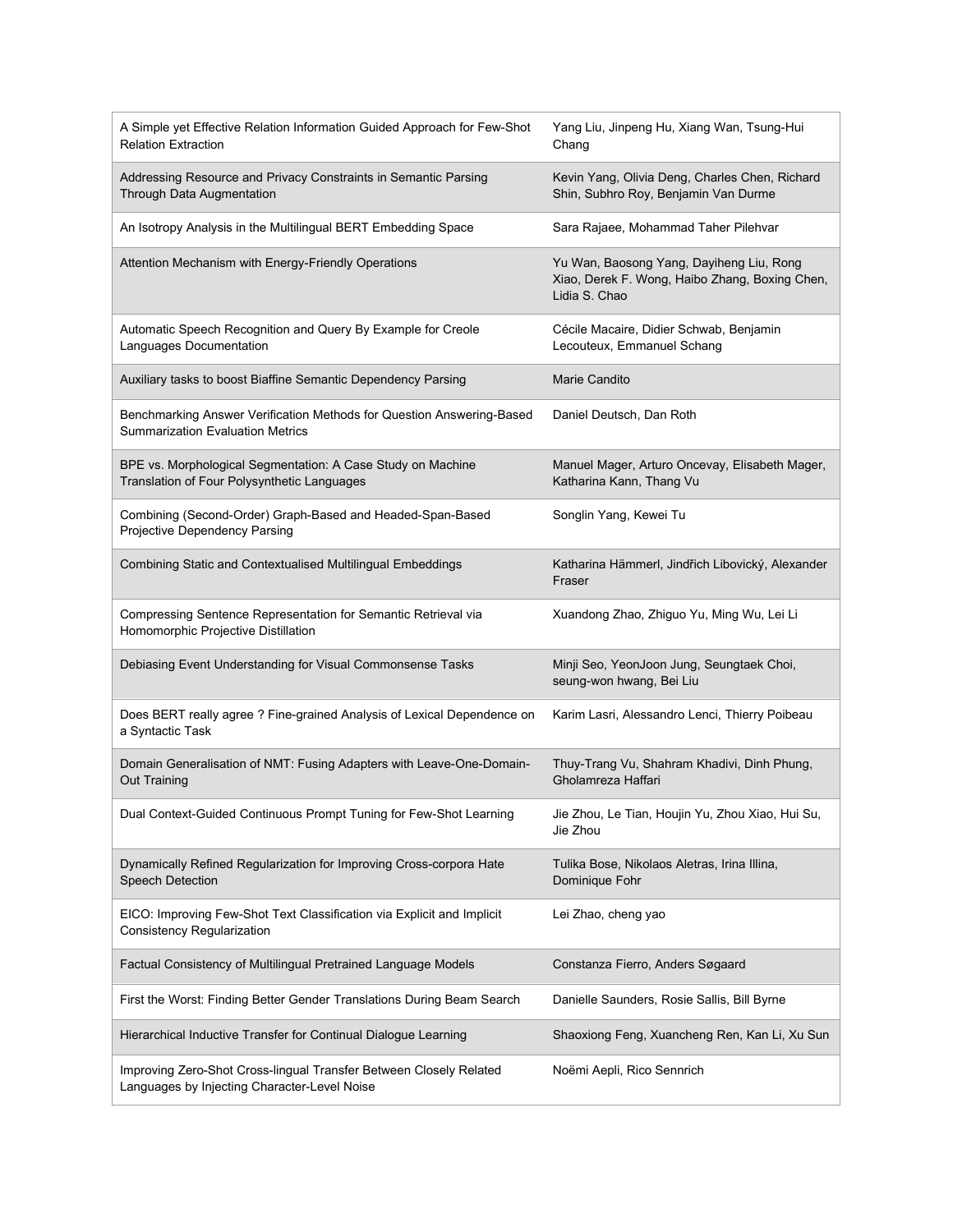| Incremental Intent Detection for Medical Domain with Contrast Replay<br><b>Networks</b>                          | Guirong Bai, Shizhu He, Kang Liu, Jun Zhao                                                                                                                                                |
|------------------------------------------------------------------------------------------------------------------|-------------------------------------------------------------------------------------------------------------------------------------------------------------------------------------------|
| Investigating Data Variance in Evaluations of Automatic Machine<br><b>Translation Metrics</b>                    | Jiannan Xiang, Huayang Li, Yahui Liu, Lemao Liu,<br>Guoping Huang, Defu Lian, Shuming Shi                                                                                                 |
| Investigating Selective Prediction Approaches Across Several Tasks in IID,<br>OOD, and Adversarial Settings      | Neeraj Varshney, Swaroop Mishra, Chitta Baral                                                                                                                                             |
| Is Whole Word Masking Always Better for Chinese BERT?: Probing on<br><b>Chinese Grammatical Error Correction</b> | Yong Dai, Linyang Li, Cong Zhou, Zhangyin Feng,<br>Enbo Zhao, Xipeng Qiu, Piji Li, Duyu Tang                                                                                              |
| Leveraging Expert Guided Adversarial Augmentation For Improving<br>Generalization in Named Entity Recognition    | Aaron Reich, Jiaao Chen, Aastha Agrawal,<br>Yanzhe Zhang, Diyi Yang                                                                                                                       |
| Mitigating Contradictions in Dialogue Based on Contrastive Learning                                              | Weizhao Li, Junsheng Kong, Ben Liao, Yi Cai                                                                                                                                               |
| Modular and Parameter-Efficient Multimodal Fusion with Prompting                                                 | Sheng Liang, Mengjie Zhao, Hinrich Schuetze                                                                                                                                               |
| MR-P: A Parallel Decoding Algorithm for Iterative Refinement Non-<br>Autoregressive Translation                  | Hao Cheng, Zhihua Zhang                                                                                                                                                                   |
| MTRec: Multi-Task Learning over BERT for News Recommendation                                                     | Qiwei Bi, Jian Li, Lifeng Shang, Xin Jiang, Qun<br>Liu, Hanfang Yang                                                                                                                      |
| On Length Divergence Bias in Textual Matching Models                                                             | Lan Jiang, Tianshu Lyu, Yankai Lin, Meng Chong,<br>Xiaoyong Lyu, Dawei Yin                                                                                                                |
| Pre-Trained Multilingual Sequence-to-Sequence Models: A Hope for Low-<br>Resource Language Translation?          | En-Shiun Annie Lee, Sarubi Thillainathan,<br>Shravan Nayak, Surangika Ranathunga, David<br>Ifeoluwa Adelani, Ruisi Su, Arya D. McCarthy                                                   |
| Prompt Tuning for Discriminative Pre-trained Language Models                                                     | Yuan Yao, Bowen Dong, Ao Zhang, Zhengyan<br>Zhang, Ruobing Xie, Zhiyuan Liu, Leyu Lin,<br>Maosong Sun, Jianyong Wang                                                                      |
| Read Top News First: A Document Reordering Approach for Multi-<br>Document News Summarization                    | Chao Zhao, Tenghao Huang, Somnath Basu Roy<br>Chowdhury, Muthu Kumar Chandrasekaran,<br>Kathleen McKeown, Snigdha Chaturvedi                                                              |
| Relevant CommonSense Subgraphs for What if Procedural Reasoning                                                  | Chen Zheng, Parisa Kordjamshidi                                                                                                                                                           |
| Revisiting the Effects of Leakage on Dependency Parsing                                                          | Nathaniel Krasner, Miriam Wanner, Antonios<br>Anastasopoulos                                                                                                                              |
| Revisiting Uncertainty-based Query Strategies for Active Learning with<br>Transformers                           | Christopher Schröder, Andreas Niekler, Martin<br>Potthast                                                                                                                                 |
| <b>Richer Countries and Richer Representations</b>                                                               | Kaitlyn Zhou, Kawin Ethayarajh, Dan Jurafsky                                                                                                                                              |
| RuCCoN: Clinical Concept Normalization in Russian                                                                | Alexandr Nesterov, Galina Zubkova, Zulfat<br>Miftahutdinov, Vladimir Kokh, Elena Tutubalina,<br>Artem Shelmanov, Anton M. Alekseev, Manvel<br>Avetisian, Andrey Chertok, Sergey Nikolenko |
| S^2SQL: Injecting Syntax to Question-Schema Interaction Graph Encoder<br>for Text-to-SQL Parsers                 | Binyuan Hui, Ruiying Geng, Lihan Wang, Bowen<br>Qin, Yanyang Li, Bowen Li, Jian SUN, Yongbin Li                                                                                           |